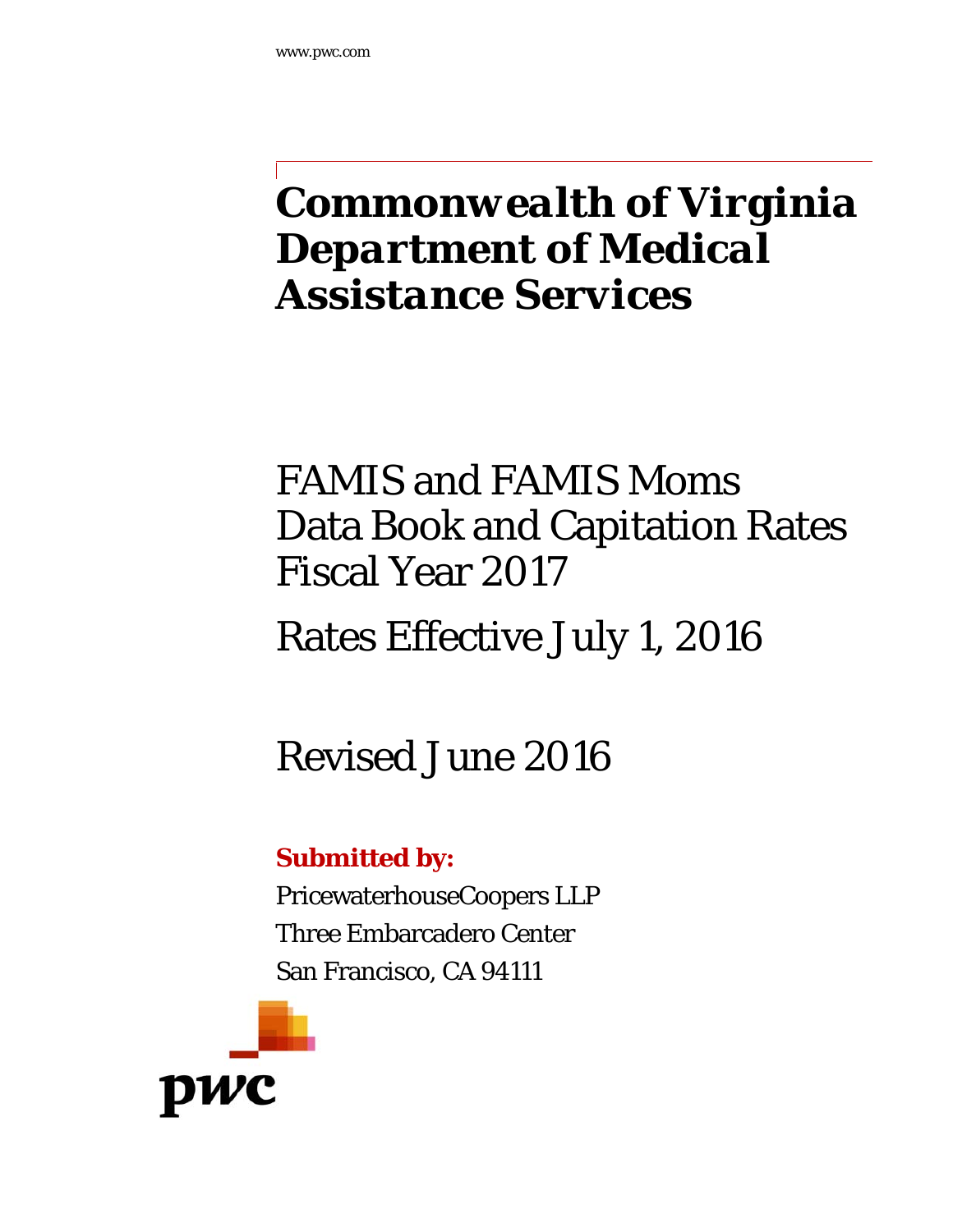

Mr. William J. Lessard, Jr. Department of Medical Assistance Services 600 East Broad Street, Suite 1300 Richmond, VA 23219

June 27, 2016

Dear Bill:

#### **Re: REVISED FY 2017 FAMIS and FAMIS MOMS Data Book and Capitation Rates**

The enclosed report provides a detailed description of the methodology used for calculating capitation rates for the Virginia Medicaid FAMIS and FAMIS MOMS programs for FY 2017. The methods used for calculating these costs are consistent with Centers for Medicare and Medicaid Services and State Children's Health Insurance Program requirements.

Please call Sandi Hunt at 415/498-5365 or Susan Maerki at 415/498-5394 if you have any questions regarding these capitation rates.

Very Truly Yours,

PricewaterhouseCoopers LLP

Sandra S. Hunt Susa Chercil

Principal Director

By: Sandra S. Hunt, M.P.A. Susan Maerki, M.H.S.A., M.A.E.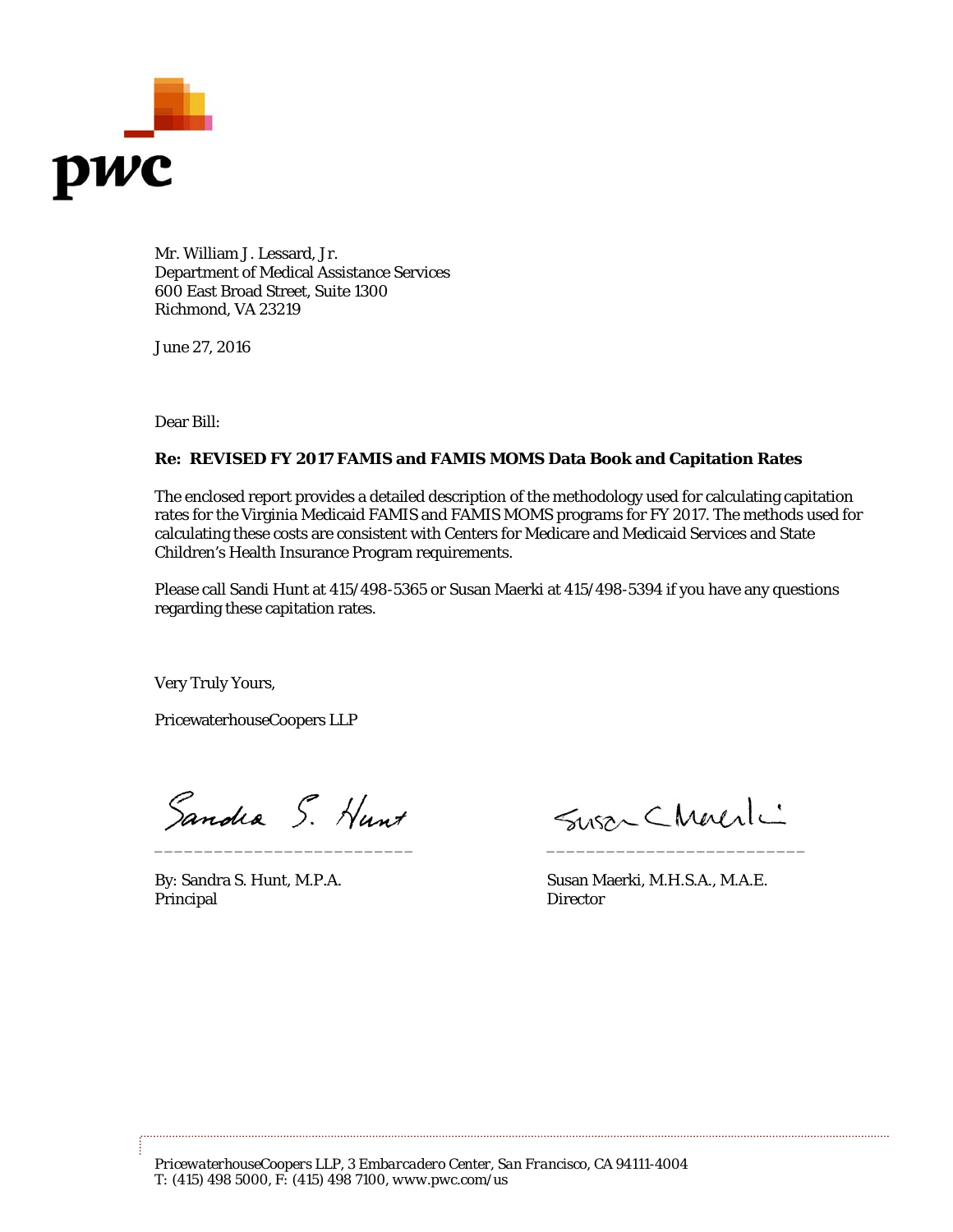# *Table of Contents*

| I.   | <b>FAMIS</b> program rate development                | 1                       |
|------|------------------------------------------------------|-------------------------|
| I.A. | Introduction                                         | $\mathbf{1}$            |
| I.B. | <b>FAMIS</b> program description                     | $\overline{c}$          |
| I.C. | Data book                                            | 4                       |
| I.D. | Capitation rate calculations                         | $\overline{\mathbf{4}}$ |
| I.E. | FAMIS legislative and program adjustments            | $\overline{5}$          |
| I.F. | <b>FAMIS Trend and IBNR Adjustments</b>              | 11                      |
| I.G. | <b>Capitation rates for FAMIS</b>                    | 13                      |
| П.   | <b>FAMIS MOMS program rate development</b>           | 15                      |
|      | II.A. Introduction                                   | 15                      |
|      | II.B. FAMIS MOMS program description                 | 15                      |
|      | II.C. Data book                                      | 16                      |
|      | II.D. FAMIS MOMS legislative and program adjustments | 17                      |
|      | II.E. FAMIS MOMS trend and IBNR adjustments          | 21                      |
|      | II.F. Capitation rates for FAMIS MOMS                | 21                      |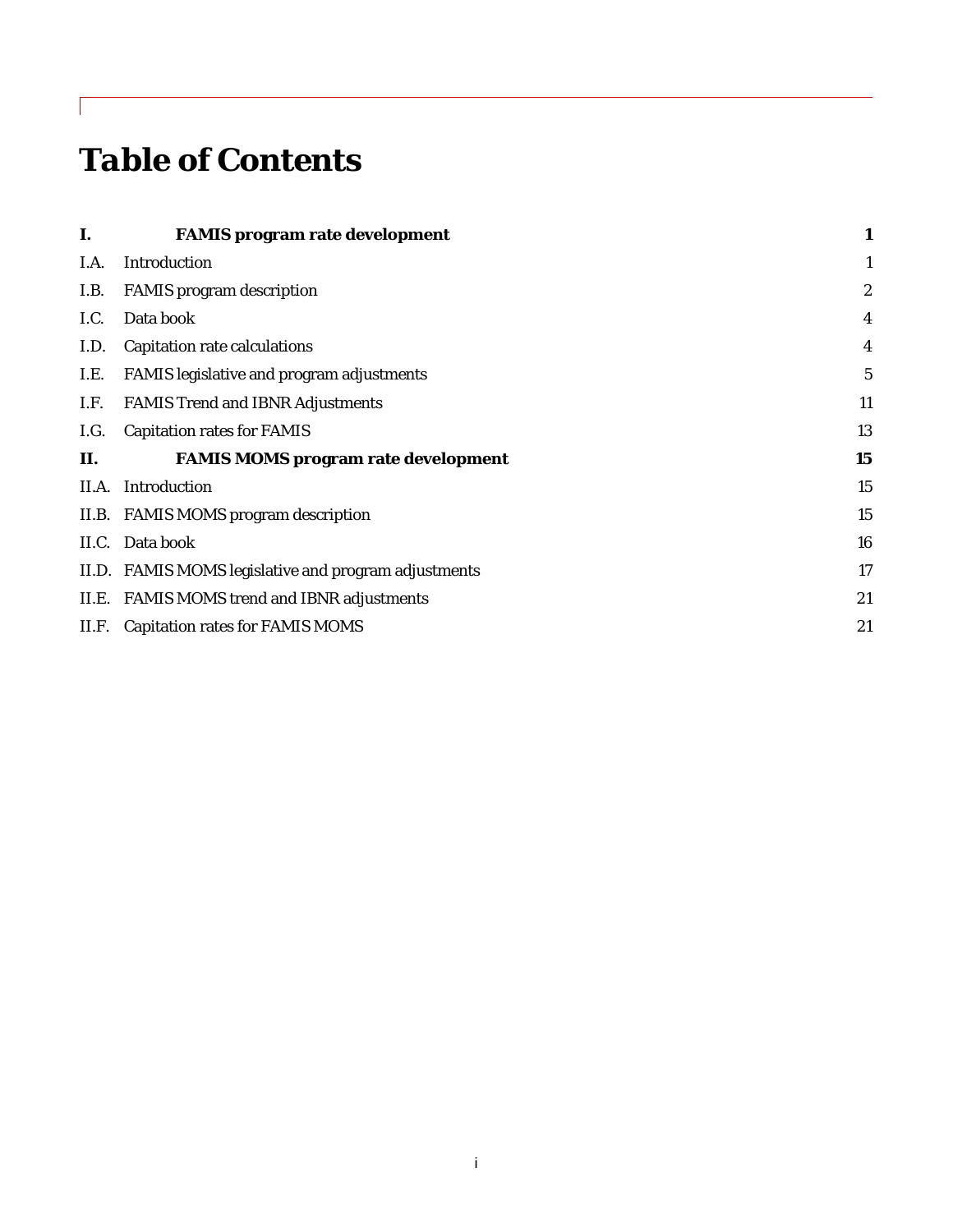# *Table of Exhibits*

- **I FAMIS program rate development**
- **Exhibit I.1 Historical Eligibility, Claims, and Utilization Data Health Plan Encounter Data –FAMIS**
- **Exhibit I.2a Pharmacy Adjustment**
- **Exhibit I.2b Exempt Infant Formula Carveout Adjustment**
- **Exhibit I.2c.1 Hospital Inpatient Adjustments**
- **Exhibit I.2c.2 Hospital Inpatient Adjustments-CHKD**
- **Exhibit I.2d.1 Hospital Outpatient Adjustments**
- **Exhibit I.2d.2 Hospital Outpatient Adjustments CHKD**
- **Exhibit I.2e Durable Medical Equipment Adjustment**
- **Exhibit I.2f Provider Incentive Payment Adjustment**
- **Exhibit I.2g Hepatitis C Adjustment**
- **Exhibit I.2h ER Triage Adjustment**
- **Exhibit I.2i RBRVS Adjustment**
- **Exhibit I.2j Administrative Cost Adjustment**
- **Exhibit I.3 IBNR, Policy/Program, and Trend Adjustments FAMIS**
- **Exhibit I.4 FY 2017 Capitation Rate Calculation –MCO Encounter Data FAMIS**
- **Exhibit I.5a Summary of FY 2017 FAMIS Capitation Rates Below & Above 150% Federal Poverty Level**
- **Exhibit I 5b Comparison of FY 2016 and FY 2017 FAMIS Capitation Rates**
- **Exhibit I.5c February 2016 FAMIS Member Months Distribution**
- **Exhibit I.6 Drug Reinsurance Adjustment**
- **Exhibit I.7 FY 2017 FAMIS Capitation Rates Net of Drug Reinsurance Adjustment**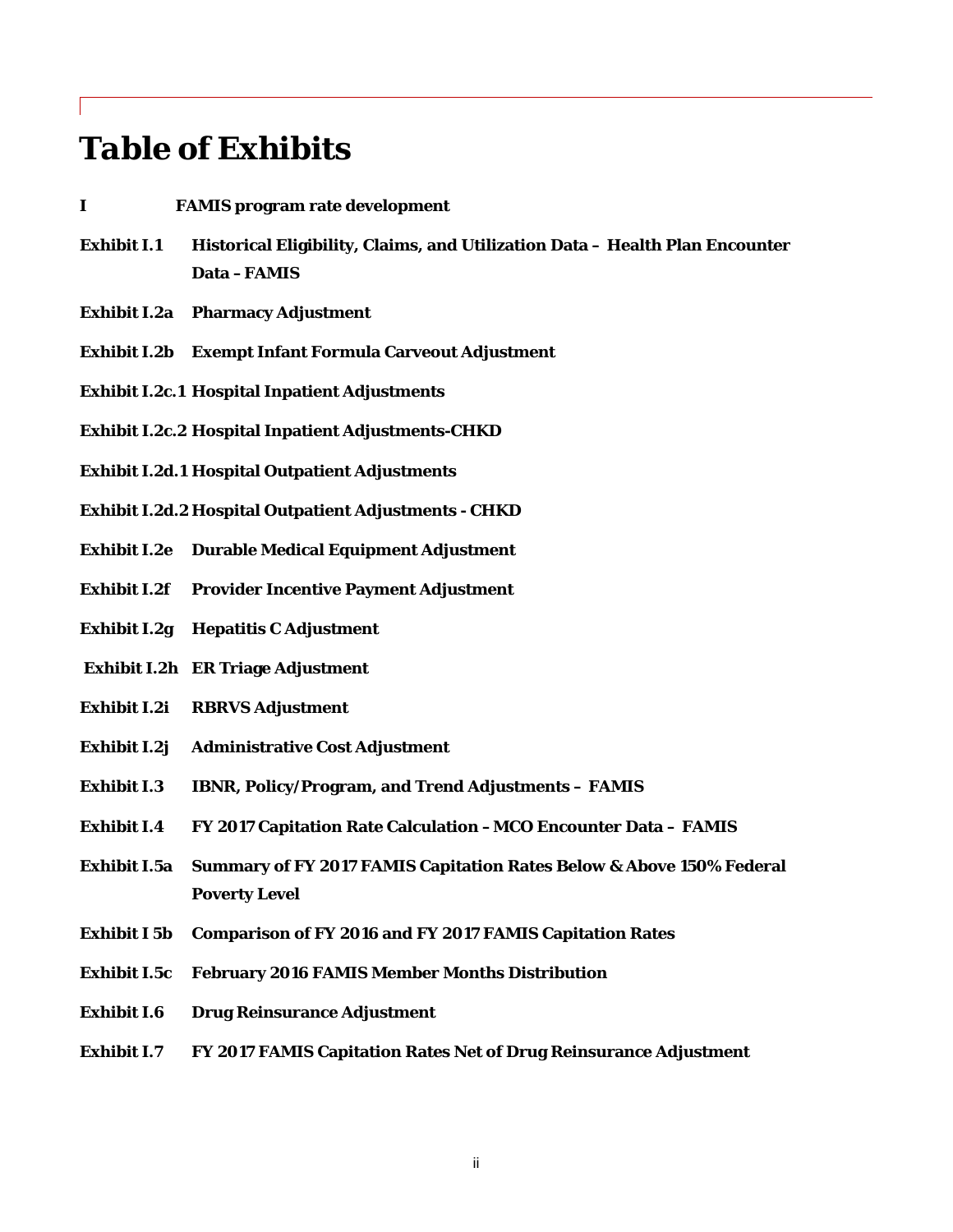- **II FAMIS MOMS program rate development**
- **Exhibit II.1 Historical Eligibility, Claims, and Utilization Data Health Plan Encounter Data FAMIS MOMS**
- **Exhibit II.2a Pharmacy Adjustment**
- **Exhibit II.2b Hospital Inpatient Adjustments**
- **Exhibit II.2c Hospital Outpatient Adjustments**
- **Exhibit II.2d DME Fee Adjustment**
- **Exhibit II.2e Provider Incentive Payment Adjustment**
- **Exhibit II.2f Hepatitis C Adjustment**
- **Exhibit II.2g ER Triage Adjustment**
- **Exhibit II.2h RBRVS Adjustment**
- **Exhibit II.2i Administrative Cost Adjustment**
- **Exhibit II.3 IBNR, Policy/Program, and Trend Adjustments FAMIS MOMS**
- **Exhibit II.4 Capitation Rate Calculation Health Plan Encounter Data FAMIS MOMS**
- **Exhibit II.5 Comparison of FY 2016 and FY 2017 FAMIS MOMS Capitation Rates**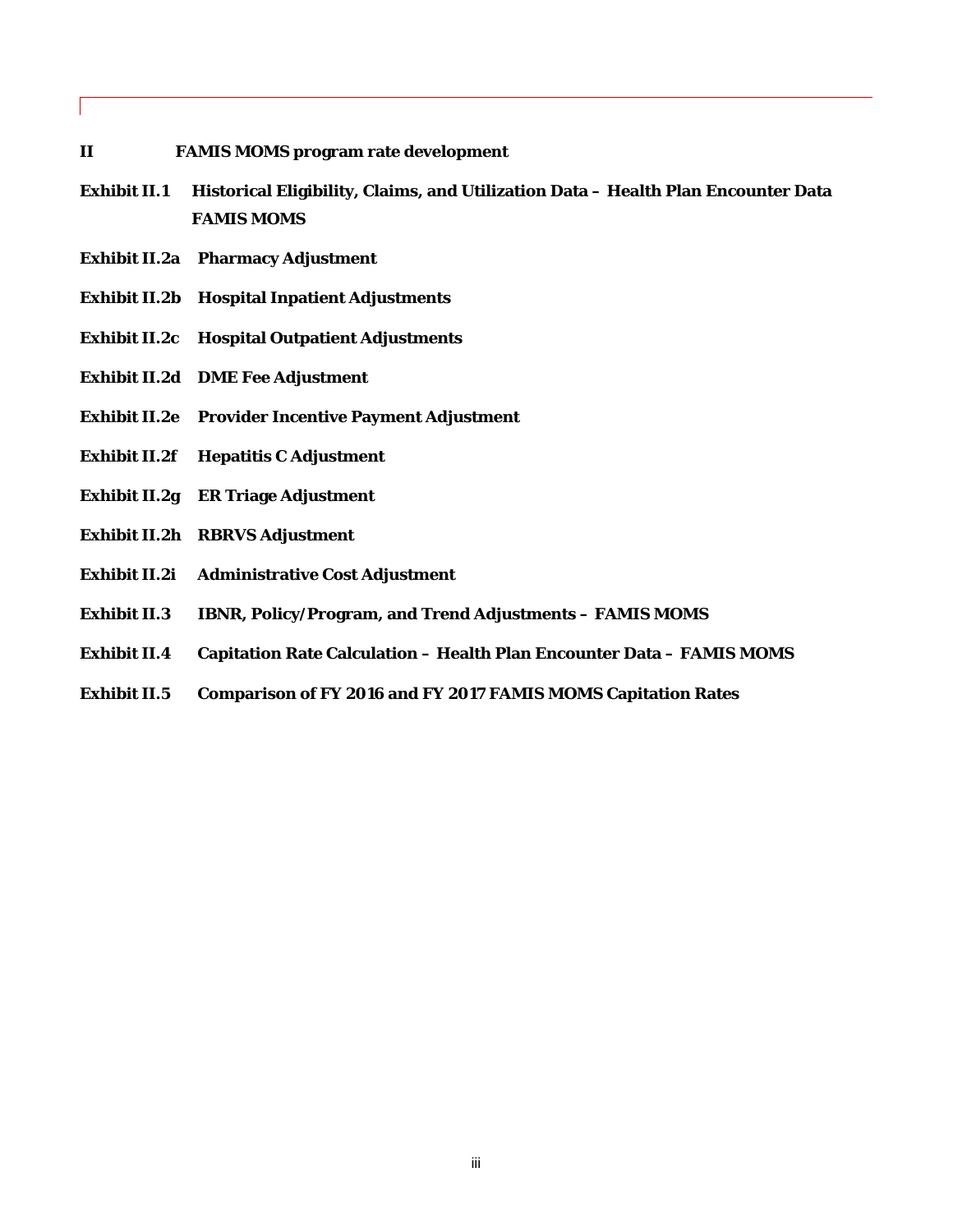# *FAMIS and FAMIS MOMS Data Book and Capitation Rates Fiscal Year 2017 Prepared by PricewaterhouseCoopers LLP*

# *Revised June 2016*

PricewaterhouseCoopers LLP (PwC) has calculated capitation rates for the Virginia Family Access to Medical Insurance Security (FAMIS) program and for the FAMIS MOMS program, for State Fiscal Year 2017. We used data submitted by the contracting health plans to estimate the cost of providing services. The development of these rates is discussed in this report and shown in the attached exhibits.

The methodology used is consistent with the actuarial soundness requirements for Medicaid managed care and is similar to the steps described in the Medallion 3.0 Data Book and Capitation Rates Fiscal Year 2017 (the "Medallion 3.0 report"). Please refer to that document for a complete description of the methodology. We have included in the report for the FAMIS and FAMIS MOMS Data Book and Capitation Rates Fiscal Year 2017 only information specific to the FAMIS and FAMIS MOMS programs and rate setting. However, the exhibits accompanying the report are complete.

# *I. FAMIS program rate development*

# *I.A. Introduction*

Title XXI of the Social Security Act through the Balanced Budget Act of 1997 does not impose specific rate setting requirements on states. Consequently, unlike Medicaid Managed Care programs that operate under Title XIX, states have significant flexibility in their approach to determining appropriate payment rates. Similar to most states, Virginia has chosen to mirror the Medicaid rate setting methodology for FAMIS, with appropriate adjustments to recognize differences in the covered population and the goals of the program. The FAMIS per member per month (PMPM) calculation relies on the analysis of health plan data submissions for this enrolled population with adjustments that would meet the test of actuarial soundness.

The development of the FAMIS rates is shown in the attached spreadsheets, with base capitation rates shown in Exhibit I.5a and the associated member months as of February 2016 in Exhibit I.5c. Capitation rate cells for FAMIS are statewide and vary based on the following criteria:

- **Age/Gender.** Capitation rates are paid separately for the following age/gender groups: Under 1, 1-5, 6-14, 15-18 Female, and 15-18 Male.
- **Income Level.** FAMIS includes member co-payment requirements based on income level. There are separate rates for those under and over 150% of the Federal Poverty Level.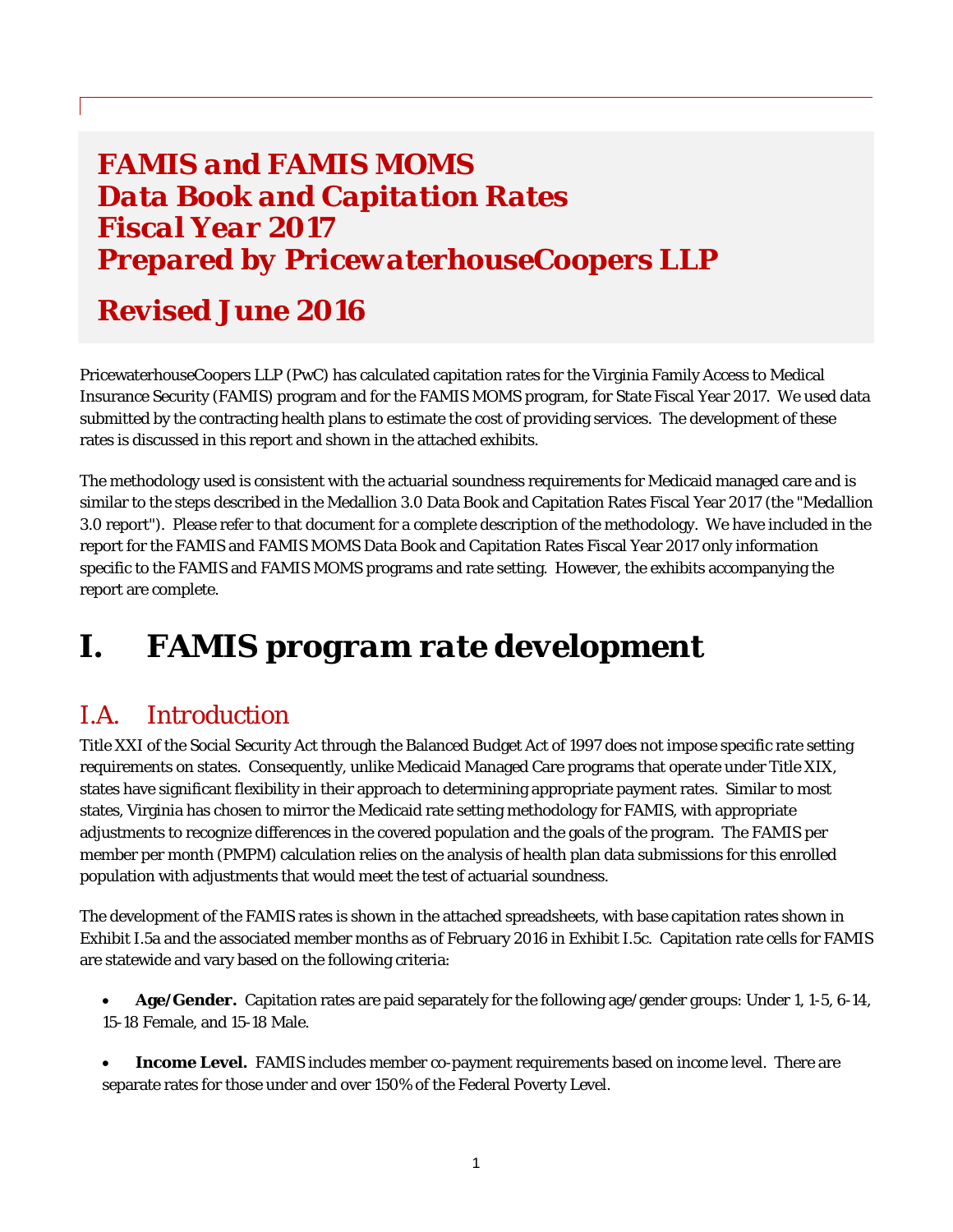# *I.B. FAMIS program description*

The State Children's Health Insurance Program (SCHIP) was promulgated under Title XXI of the Social Security Act through the Balanced Budget Act of 1997. This federal legislation authorized states to expand child health insurance to uninsured, low-income children through either or both a Medicaid expansion and a commercial-like health plan with comprehensive benefits. The 2009 federal reauthorization legislation changed the name to Children's Health Insurance Program (CHIP) and the Affordable Care Act extended CHIP funding through FY 2015. Recent legislation extended funding for two years , through FY 2017, and increased the federal enhanced match rate by 23%, with passage of the *Medicare Access and CHIP Reauthorization Act of 2015* (HR 2, also known as MACRA).

Virginia chose to cover children with income under 133% of the federal poverty level not already eligible for Medicaid (children ages 6-18 with income between 100% and 133% of the federal poverty level) in its Medicaid program. Virginia covered children above 133% of the federal poverty level in a separate state program. Virginia began its program, called Children's Medical Security Insurance Plan (CMSIP), in October 1998 modeled on the Medicaid FFS program. The program covered eligible children from birth through age 18 in families with income between the maximum Medicaid income eligibility level (133% of the federal poverty level) and 185% of the federal poverty level. State Legislation was passed in 2000 to change CMSIP to a more commercially-based model.

The program transitioned to the Family Access to Medical Insurance Security (FAMIS) in August 2001 with health plan enrollment beginning in December 2001.

The FAMIS program covers eligible children from birth through age 18 in families with income at or below 200% of the Federal Poverty Level who are not otherwise eligible for Medicaid. Both a centralized eligibility processing unit and Local Departments of Social Services work together to create a "no wrong door" process that simplifies eligibility determination, resulting in a streamlined and shorter application process. A 12-month waiting period for persons who voluntarily dropped health insurance was ultimately reduced to 4 months. Health care services are delivered through managed health care insurance and FFS programs.

There were limited changes in the program until the past year.

As of January 1, 2014, the Affordable Care Act (ACA) required state Medicaid agencies to expand Medicaid eligibility to legal resident children up to 138% of the Federal Poverty Level. The child eligibility expansion is required even if the state does not expand Medicaid eligibility to low income adults.

This results in a shift of children in families with incomes between 133% and 138% of FPL from FAMIS into Medicaid. Starting October 2013, DMAS began to implement this change by evaluating eligibility applications under the new standard. One effect is that more children qualify for Medicaid and will be enrolled in the Medallion 3.0 program rather than into FAMIS. And, as of March 2014, DMAS began to assess and move the lower income FAMIS children into the Medallion 3.0 program.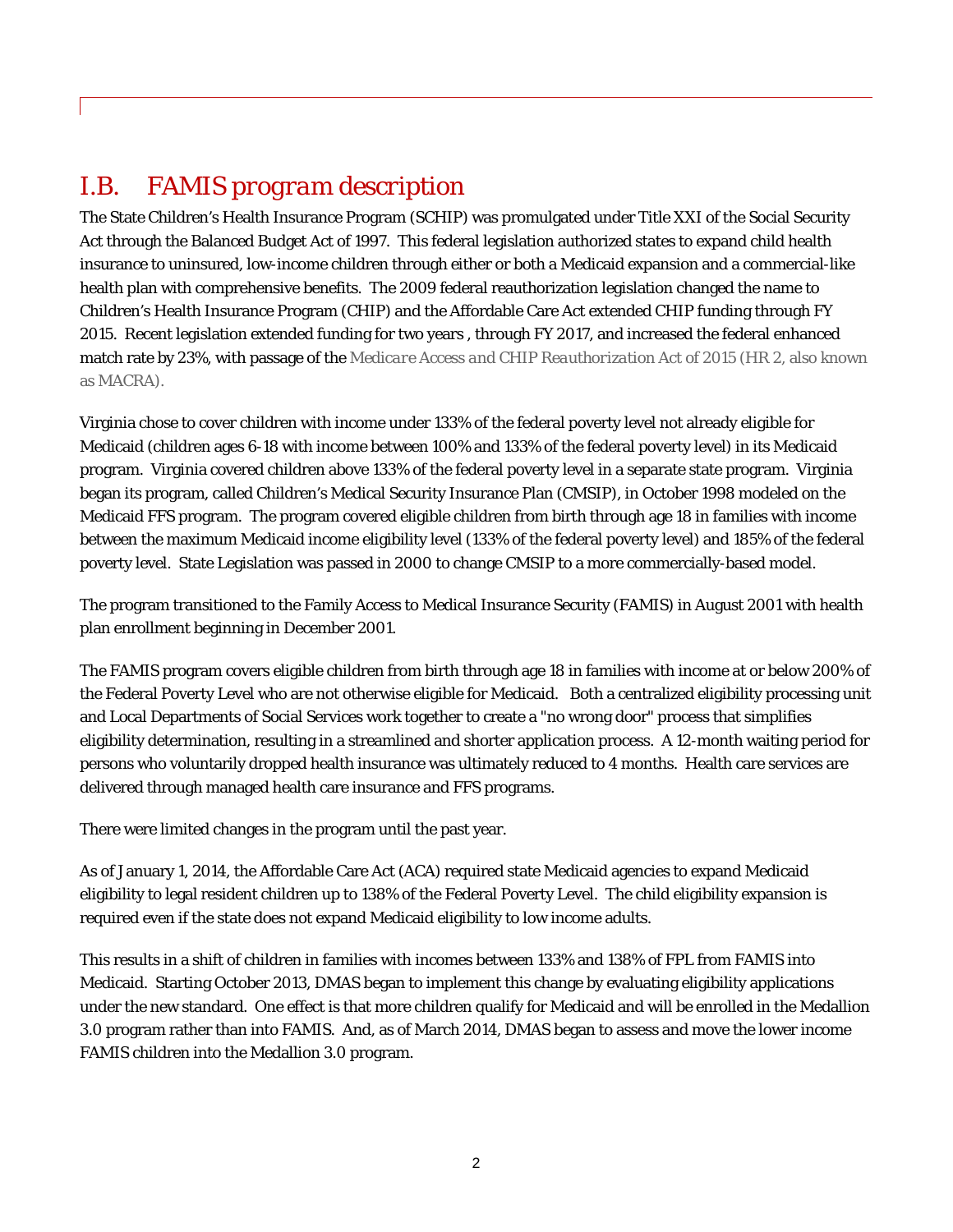The decision to halt new enrollment in the FAMIS MOMS program as of December 31, 2013 also affected the FAMIS population distribution. DMAS policy is that infants born to FAMIS MOMS are eligible for FAMIS for the first year of life, and may be eligible for Medicaid under Medallion 3.0. The FAMIS MOMS program was reinstituted effective December 1, 2014.

Due to the combination of these factors, the number of FAMIS children <150% FPL has dropped more than 70% since March 2014. In the same period, the number of FAMIS Children >150% FPL has increased. As of February 2016, FAMIS children <150% FPL are approximately 6.3% of the total FAMIS population.

The FAMIS benefit package is designed to be equivalent to the benefit package offered to Virginia State employees and therefore does not cover all of the services offered to children in the Medicaid program.

The following services, which are covered under Medicaid, are not covered under FAMIS:

- 1. EPSDT services Early and Period Screening Diagnosis and Treatment services, is not a covered service under FAMIS. However, many of the services that are covered as EPSDT services by Medicaid are covered under FAMIS' well child and immunization benefits.
- 2. Psychiatric Treatment in free standing facilities is not covered (but is covered when provided in a psychiatric unit of an acute hospital).
- 3. Routine transportation to and from medical appointments is not covered. Emergency transportation is covered.
- 4. Enrollees share in the cost of certain services through limited co-payments similar to commercial health plan practices. The following table shows the schedule of co-payments for children in families above and below 150% federal poverty level.

#### **Table I.1**

| <b>FAMIS</b> cost sharing requirements by service |                     |                      |
|---------------------------------------------------|---------------------|----------------------|
|                                                   | <b>Cost sharing</b> |                      |
|                                                   | $>150\%$ FPL        | $\epsilon$ =150% FPL |
| <b>Service</b>                                    |                     |                      |
| <b>Office Visit Copay</b>                         | \$5.00              | \$2.00               |
| <b>Specialist Copay</b>                           | \$5.00              | \$2.00               |
| IP Copay/Admit                                    | \$25.00             | \$15.00              |
| Rx                                                | \$5.00              | S.<br>2.00           |
| <b>Annual Co-payment Maximum</b>                  | 350.00<br>S.        | 180.00<br>S.         |

Note: Individual plans may set copayment amounts at a lower dollar amount.

As required by Title XXI, cost sharing will not exceed 5% of a family's gross income for families with incomes from 150% to 200% of poverty. Cost sharing will not exceed 2.5% of gross income for families with incomes below 150% of poverty.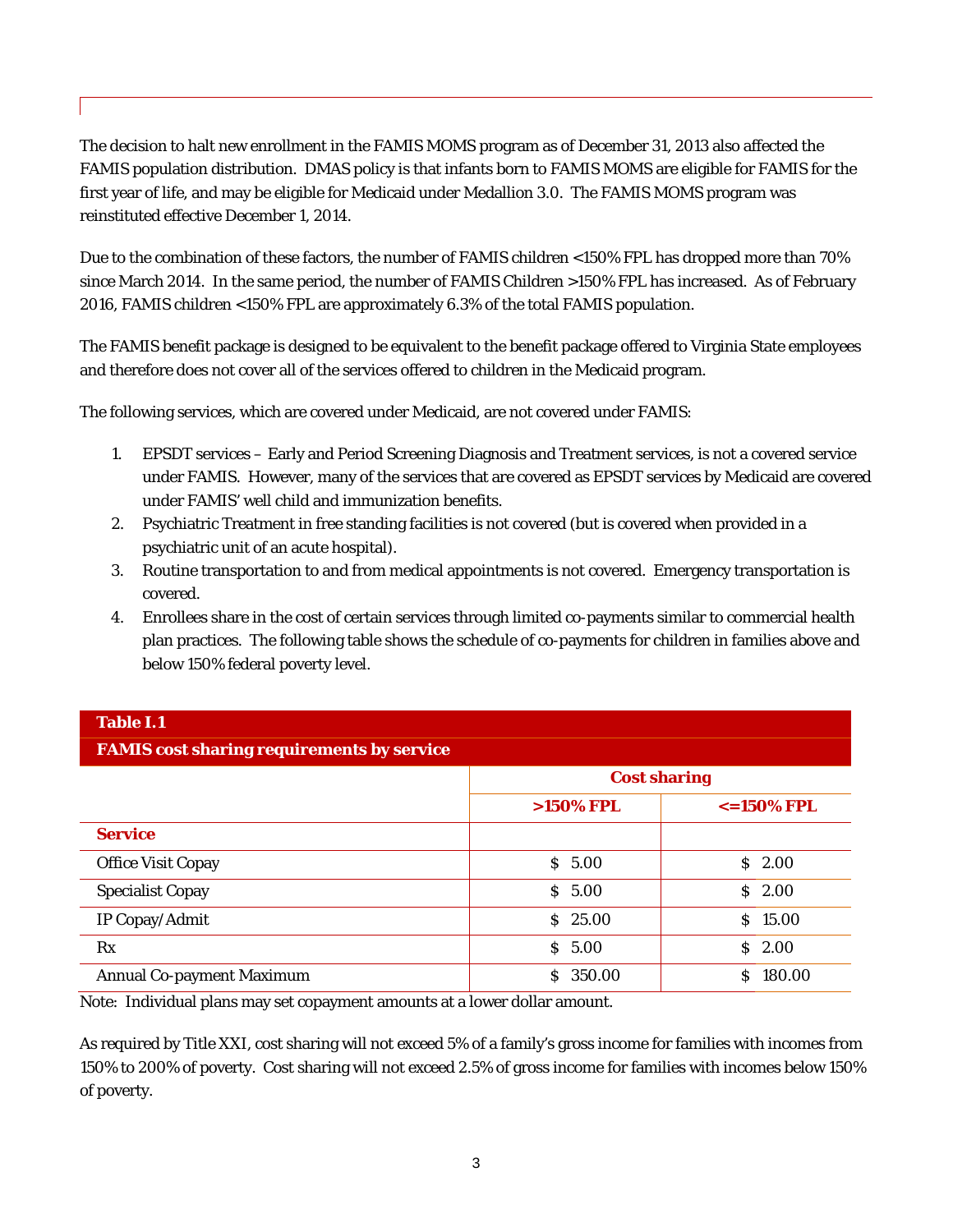# *I.C. Data book*

The data available to PwC for developing the capitation rates, the process used for selecting the claims and the individuals that are included in the rate development process is similar to the process described in the Medallion 3.0 report. In addition, processing and adjustments that are made to the data in the early stages of the rate development process are similar.

The rate developed is a statewide rate based upon MCO encounter data for FY 2014 and FY 2015 and data used to evaluate contract period trend is MCO encounter data for July 1, 2012 to June 30, 2015 with run out through February 2016. The data includes the FAMIS population in the Far Southwest region that moved to managed care in FY 2013. Any new FAMIS enrollees throughout the state will be paid the rates described in this report.

In the FAMIS rate setting process, historical claims data for the total population, both the  $\epsilon$ =150% FPL and the >150% FPL, are combined, adjusted, and trended. We first present the MCO FAMIS encounter summary in Exhibits I.1. A change in policy effective July 1, 2010 altered the enrollment of FAMIS newborns. Since then, babies born to mothers enrolled in FAMIS MOMS are deemed eligible for FAMIS without having to file an application. All data used in the FY 2017 rate setting for the Under Age 1 rate cell reflects enrollment under this policy.

The final adjustment in the rate development reflects the difference in the co-payment schedules for the two income groups and then an administrative cost factor is applied.

# *I.D. Capitation rate calculations*

The capitation rates for FY 2017 are calculated based on the historical data shown in Exhibits I.1 adjusted to reflect changes in payment rates and covered services. Each adjustment to the historical data is described in the following section. The adjustments are applied to the historical data and resulting capitation rates are presented in Exhibits I.5a and I.5b.

The steps used for calculating the capitation rates are as follows:

- 1. The combined FY 2014 and FY 2015 historical data for each age-gender rate cell and service category are brought forward to Exhibit I.4 from the corresponding rate cell in Exhibit I.1. This information serves as the starting point for the capitation rate calculation.
- 2. A number of changes in covered services and payment levels have been mandated by the Virginia General Assembly. Each of these adjustments, as well as adjustments for other services not included in the source data, is described in detail below under Section I.E, and is shown in Exhibits I.2a to I.2i.
- 3. The claims data are adjusted to reflect the expected value of Incurred But Not Reported (IBNR) claims and to update the data to the FY 2017 contract period. These adjustments are described in Section I.F and are shown in Exhibit I.3. The resulting claims are shown in Exhibit I.4 under the column "Completed & Trended Claims."
- 4. The adjusted claims costs from Step 3 are divided by the count of member months for each rate cell (from Exhibit I.1) to arrive at preliminary PMPM costs by service category.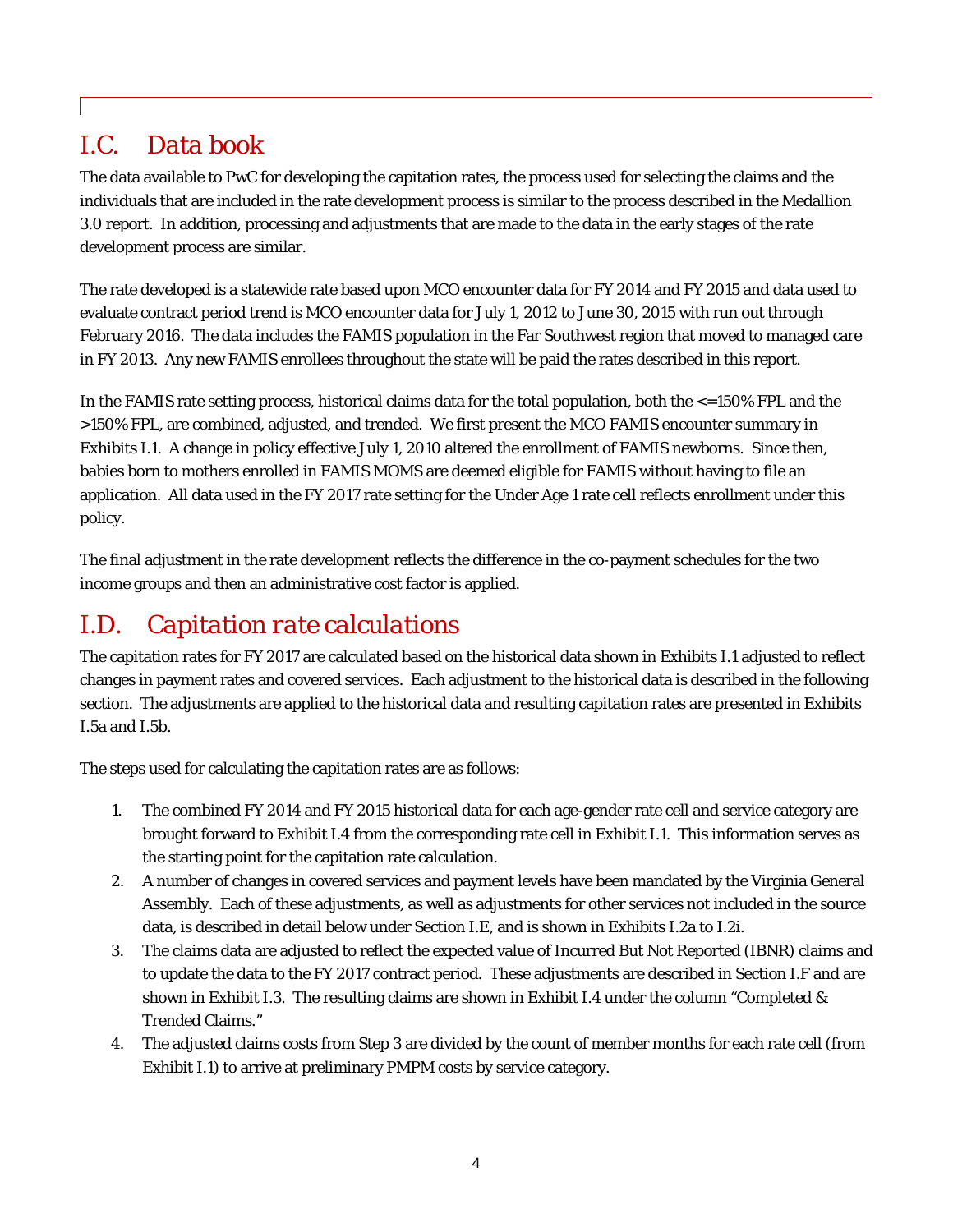- 5. The PMPM costs are summarized by rate cell across all service categories to arrive at the cost for each rate cell.
- 6. An adjustment is made to reflect the differences in the co-payment schedule applicable to FAMIS members below and above 150% of the Federal Poverty Level in Exhibit I.5a. Co-payment adjustments are made for major service categories; they are not added across all individual claims as health plans may require different collection of co-payments.
- 7. An adjustment is also made in Exhibit I.5a to reflect average health plan administrative costs plus a 1.5% contribution to reserves. The derivation of this value is included in the Adjustments described in Section I.E.
- 8. An adjustment for projected high cost member drug reinsurance is presented in Exhibit I.6.
- 9. The drug reinsurance adjustment is subtracted from rates presented in Exhibit I.5a and the final FY 2017 FAMIS rates are shown in Exhibit I.7.

# *I.E. FAMIS legislative and program adjustments*

Legislation and policy changes in the FAMIS program for FY 2015, FY 2016, and FY 2017 must be reflected in the development of per capita rates, as the data used to develop rates do not fully include the effect of those changes.

The historical data presented in Exhibit I.1 is adjusted by the policy and program factors described in this section (Exhibits I.2a to I.2h) and the Trend and IBNR factors (Exhibit I.3).

In general, the methodology for FAMIS adjustments is similar to the adjustments in the Medallion 3.0 report. Actual adjustment values may differ where the adjustment is developed using FAMIS encounter data instead of Medallion 3.0 encounter or DMAS FFS data. These adjustments based on FAMIS encounter data are applied to the MCO historical costs in Exhibit I.1. All of these adjustments are reflected in the column "Policy and Program Adjustments" in Exhibit I.4 except for the Provider Incentive and Administrative Cost Adjustments.

### *Pharmacy adjustment*

The outpatient prescription drug adjustment is based on FAMIS health plan data, taking into consideration aspects of pharmacy management reported by the health plans. The calculation uses health plan data, with factors for rebates, and Pharmacy Benefit Management (PBM) fees, to determine an adjusted PMPM amount.

The Federal Affordable Care Act (ACA) signed in March 2010 extended Medicaid FFS pharmacy rebates to Medicaid managed care plans. MCOs are required to submit pharmacy data to the State Medicaid agency, which will then submit the information to the pharmaceutical manufacturers to claim the rebate. PBM contracts with the MCOs have been modified to reduce the rebates historically available to the MCOs for their Medicaid managed care populations to offset these Medicaid agency rebates.

The same pharmacy rebates are not available to the state for the FAMIS program. However, the size and drug utilization of the FAMIS population is not, by itself, considered sufficient to allow the plans to negotiate comparable levels of rebate that were contracted for the Medicaid managed care population. Based on plan submitted data, we estimate the effective pharmacy rebate will not change from the amount projected by the health plans, or 1.9%.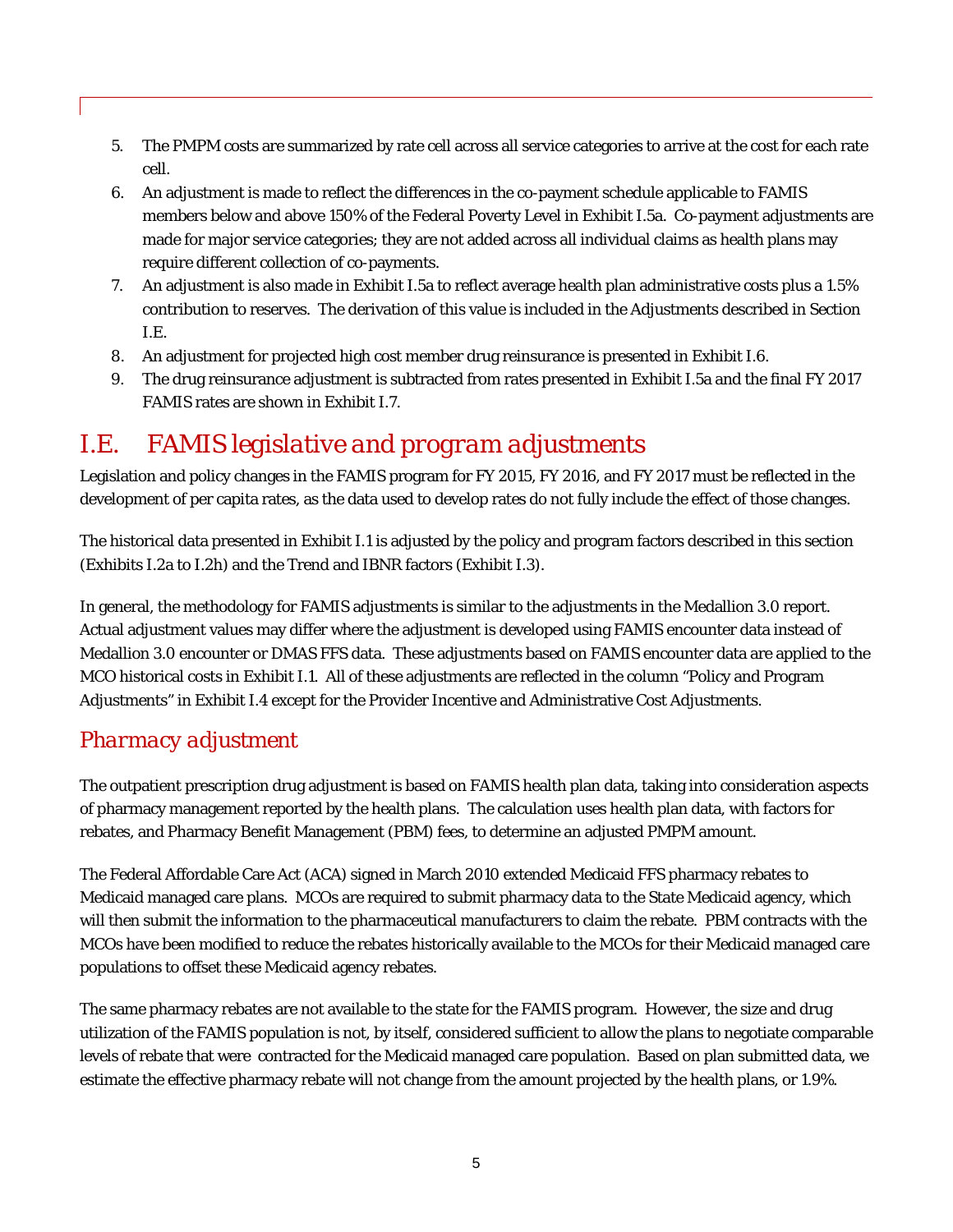The final pharmacy adjustment factors are shown in Exhibit I.2a. It is applied to the full base period Pharmacy service line in ExhibitI.4 under the column labeled "Policy and Program Adjustments."

#### *Exempt infant formula carveout adjustment*

DMAS policy regarding reimbursement of selected formula for infants with diseases of inborn errors of metabolism requires direct billing for those services. Historically, the health plans referred members to the Woman, Infants, and Children (WIC) program for these services, but pay for services after the WIC benefit maximum is reached. This adjustment removes the amount that the health plans paid for selected formulas after children up to age 19 have met the WIC cap. The exempt formula adjustment is applied to all children up to age 19. DMAS provided a list of HCPCS codes to identify the exempt formula services.

The value of these services has been removed and is shown in Exhibit I.2b. The adjustment is applied to the DME/Supplies service line in Exhibit I.4 under the column labeled "Policy and Program Adjustments."

## *Hospital inpatient adjustments*

The hospital capital percentage averaged 8.9% during the FY 2014- FY 2015 base period. The percentage was decreased to 8.5% in FY 2016 and is expected to remain at that value in FY 2017.There are no unit cost adjustments for either FY 2015 or FY 2016. The Virginia General Assembly authorized a unit cost adjustment for FY 2017 equal to half the regulatory inflation of 2.1%, a value of, 1.05%.

Hospital inpatient reimbursement rates are being rebased for FY 2017. For inpatient medical/surgical, the rebasing is a negative adjustment of 2.65%. For inpatient psychiatric in acute care hospitals, the positive adjustment is 27%.

These adjustments are applied to the total inpatient hospital claims in the base period, excluding inpatient payments to Children's Hospital of the King's Daughters (CHKD). The inpatient psychiatric factor is applied to mental health claims that are submitted with FFS payment detail and the allocated inpatient mental health subcapitation dollars, but exclude payments to freestanding psychiatric hospitals.

These adjustment factors are shown in Exhibit I.2c.1 and applied to all hospital inpatient service categories in Exhibit I.4 under the column labeled "Policy and Program Adjustments."

The FY 2017 unit cost adjustment is different for CHKD, a hospital that serves children primarily in the Rural and Tidewater regions. The hospital has a higher inpatient capital percentage than the statewide average, 10.3% in the base period, and it increases to 10.5% for FY 2016 and FY 2017. The Virginia General Assembly authorized a unit cost adjustment for FY 2017 equal to the full value of the regulatory inflation, 2.1%, for CHKD. Because FAMIS rates are statewide, the proportion of claims for CHKD was calculated compared to total hospital inpatient payments. The 2.1% unit cost increase is applied to the CHKD total FAMIS inpatient hospital claims. This is then decreased by the value of the FY 2017 hospital rebasing factor.

The adjustment factor shown in Exhibit I.2c.2 is -0.037% for FAMIS and is applied to all hospital inpatient service categories in Exhibit I.4 under the column labeled "Policy and Program Adjustments."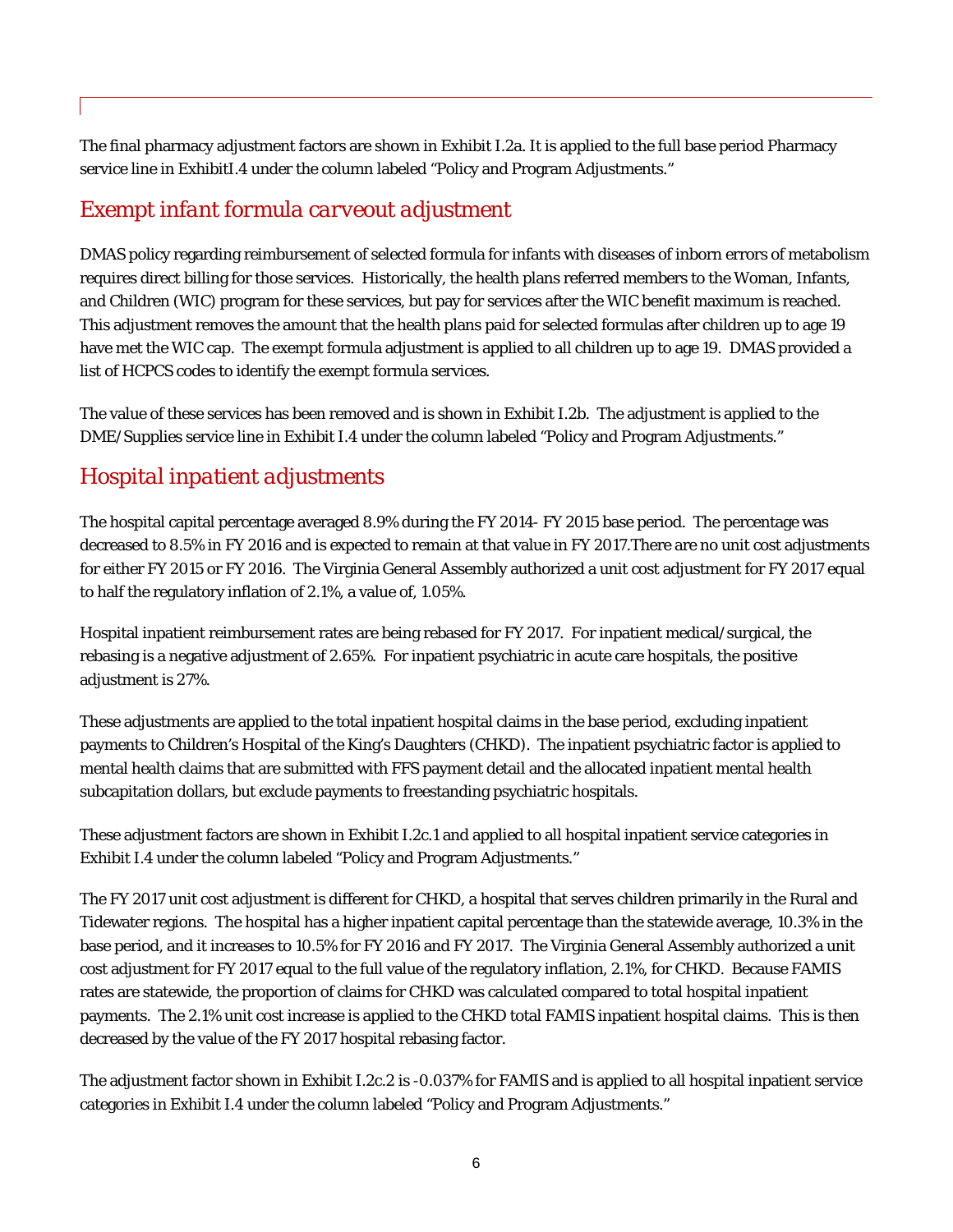# *Outpatient hospital adjustment*

There are three adjustment to outpatient hospital for FY 2017. DMAS used to pay outpatient hospital as a percent of cost and rate setting used the outpatient hospital trend based on the historical trend. As of January 1, 2014, DMAS FFS started reimbursing outpatient hospital using Enhanced Ambulatory Patient Groups (EAPGs). Inflation adjustments will now be applied to outpatient hospital rates in the same manner as inpatient hospital. FY 2017 is the first year that outpatient hospital inflation has been modified. Outpatient hospital rates are going to be adjusted by 50% of inflation, 1.05%.

The outpatient hospital adjustment is structured similarly to the inpatient hospital adjustment. The adjustments are applied to the total outpatient hospital claims in the base period, excluding inpatient payments to CHKD.

There also is an MCO outpatient hospital rebasing adjustment. The rebasing adjustment is 0.1%.

These adjustment factors are shown in Exhibit I.2d.1 and applied to all hospital inpatient service categories in Exhibit I.4 under the column labeled "Policy and Program Adjustments."

The third outpatient adjustment is to apply the full inflation amount, an additional 1.05% inflation, for CHKD, similar to the inpatient adjustment, and will be subject to the rebasing adjustment.

The adjustment factors in Exhibit I.2d.2 for the outpatient adjustment factor are 0.07% for Emergency Room and 0.25% for Other Outpatient FAMIS and are applied to all hospital outpatient service categories in Exhibit I.4 under the column labeled "Policy and Program Adjustments."

# *Durable Medical Equipment fee adjustment*

The FY 2015 Final Budget reduced Medicaid fees for the DME products covered under the Medicare competitive bid program to a level based on the average of the competitive bid prices in the three areas of the state that are included in the Medicare competitive bid program. This was estimated to result in \$4.9 million in total savings, and \$1.6 million in MCO savings. DMAS estimated that the rates are 33% lower than the current FFS Medicaid rates for these DME services. Many of the DME amounts paid by the MCOs were lower than the DMAS FFS Medicaid fee schedule.

DMAS provided a list of DME HCPCS codes subject to the Medicare competitive bid program and the average Medicare bid payment rate for three areas in Virginia that participate in the program. These were compared to the average per unit payment of the MCOs for those services to calculate the cost savings per unit and a savings percentage per affected DME code. This information was used to determine the proportion of DME claims in FY 2014 subject to the fee reduction and the average savings percentage based on the mix of DME codes subject to the savings. Overall, 2.3% of FAMIS DME claims dollars were for codes subject to the reduction, with an estimated savings of 29.3%.

This results in the adjustment factor shown in Exhibit I.2e and added in Exhibit I.4 under the column labeled "Policy and Program Adjustments."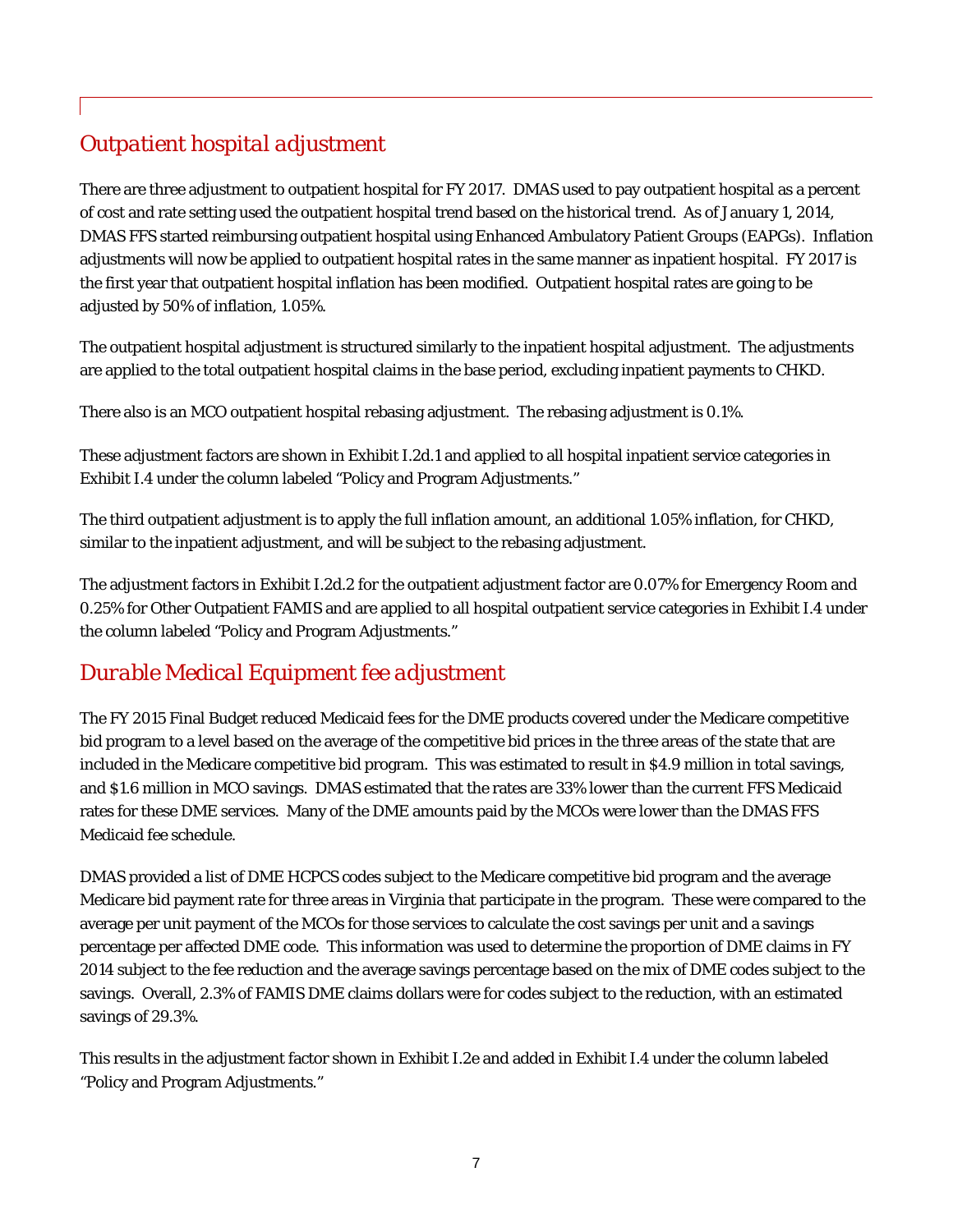### *Provider incentive adjustment*

The Provider Incentive Payment Adjustment takes into consideration the various ways that health plans provide incentive payments to providers for coordinating care and ensuring access. Depending on the plan, this can be done through an increase in provider fee schedules, payment of case management fees, and/or provider incentive programs. To the extent that it has been used to increase professional fee schedules, the amount is already included in the claims and encounter data. Some plans reported the case management and incentive amounts as capitation payments. To avoid double counting, we did not include the value of the capitation amounts that plans reported as representing those payments in the base data. Their value has been incorporated into the Provider Incentive Payment Adjustment.

This adjustment represents the percentage value of the case management and provider incentive payments that are paid separately from the encounter data. The value of the FAMIS incentive is \$1.38 PMPM. This translates to 1.1% of the weighted average PMPM medical cost. This percentage is shown in Exhibit I.2f and is presented as the dollar value applicable to the rate cell in the service line labeled Provider Incentive Payment Adjustment in Exhibit I.4.

### *Hepatitis C treatment adjustment*

With the recent approval of breakthrough drugs for the treatment of Hepatitis C and clinical trials that are expected to result in additional drug approvals in the next few years, standards of treatment for Hepatitis C are evolving rapidly. The most recent drugs, Sovaldi, Olysio, Harvoni, and Viekira Pak have fewer adverse side effects, are predicted to attain the desired sustained virological response levels in 90% of patients, and are much more expensive. In late January 2016, the FDA approved Zepatier, another drug that can be used for treatment of Hepatitis C and does not require concurrent treatment with interferon. The FY 2014-FY 2015 base period now includes approximately 18 months of Hepatitis C treatment experience since the approval of Sovaldi in early December 2013.

The DMAS Pharmaceutical and Therapeutics Committee recommended treatment protocols for Sovaldi and Olysio at its meeting in April 2014. Approvals and duration of treatment approval are dependent on genotype, treatment naïve or experienced, and the extent of liver damage (Metavir Score of F3 or greater). In addition, "Patient has abstained from the use of illicit drugs and alcohol for a minimum of three (3) months as evidenced by negative urine confirmation tests in each of the two months immediately prior to therapy." The proposed protocols are similar to protocols approved by other Medicaid agencies and commercial insurers and those recommended by the California Institute for Clinical and Economic Review in 2014.

Both the Centers for Disease Control and CMS recently recommended protocols that would result in more individuals being treated with drug therapies. The DMAS Pharmacy and Therapeutics Committee met in April 2016 and revised the treatment protocol. The revised treatment protocol applies to patients 18 years or older. As under the current protocol, the patient must be evaluated for current history of substance and alcohol abuse and level of kidney and liver impairment. Those with Metavir score of F2 or greater may be approved for drug therapy. Such documentation is not required if the patient 1) has a comorbid disease including HIV, hepatitis B or serious extra hepatic manifestations, 2) has renal failure, is on dialysis or has a liver transplant or 3) is diagnosed with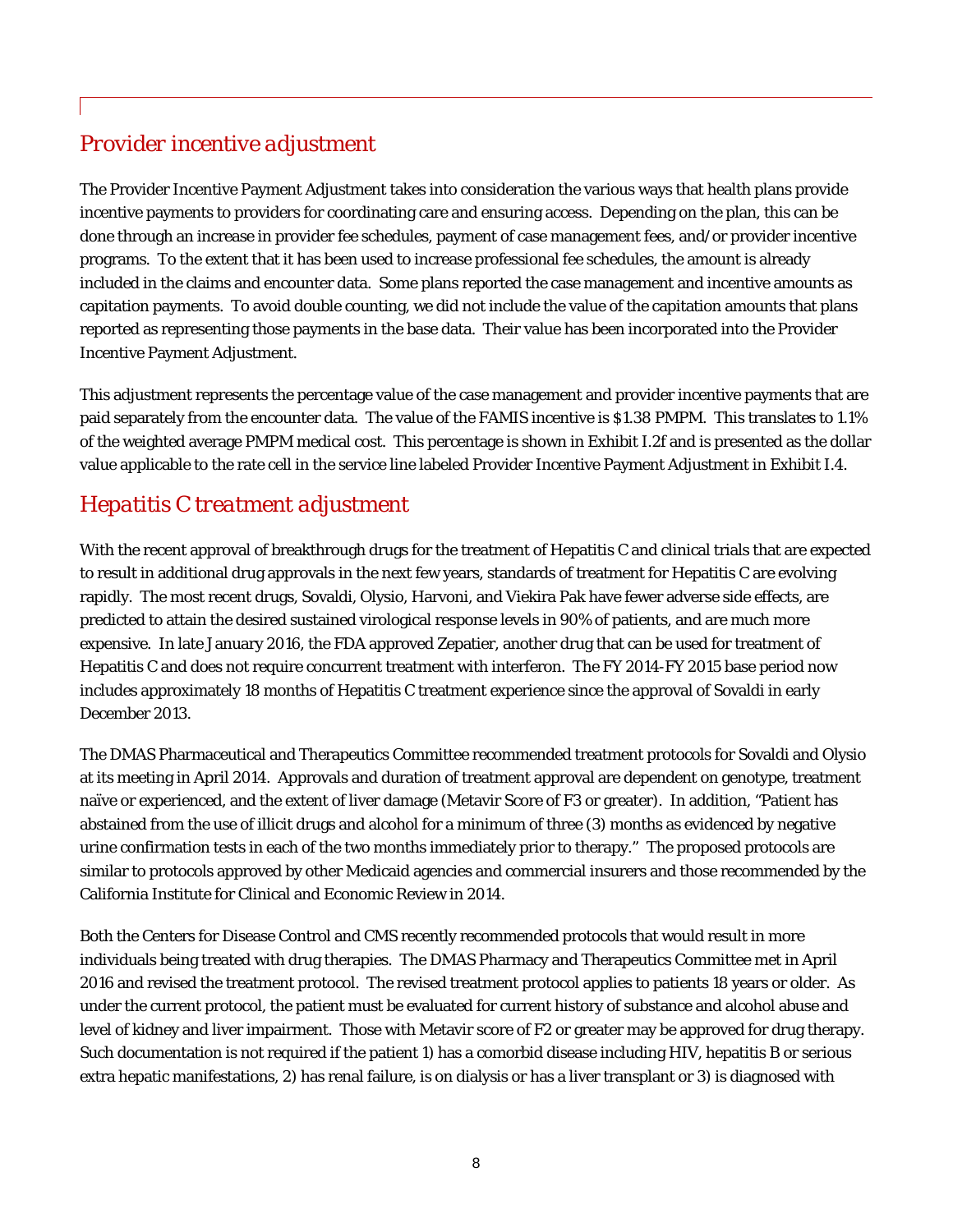Genotype 3 hepatitis C. If patient's life expectancy is less than a year, they do not qualify for hepatitis C drug therapy treatment.

Analysis of the historical data indicated that approximately 0.3% of the FAMIS population was tested for the disease, approximately 0.03%, or 34 FAMIS children, have a diagnosis of Hepatitis C, and of those, no individuals have undergone drug therapy.

The Hepatitis C Drug treatment adjustment is developed by applying estimates of increases in Hepatitis C testing, identification of new cases, and increases in the frequency of drug treatment using the new drug regimens. The estimated increase in the percentage undergoing drug therapy is based upon identification of new treatment cases in the post FY 2015 period, with run out through February 2016. The number of new cases in the run out is annualized and compared to the actual number of cases with treatment in FY 2015. If the annualized cases with drug therapy in the run out period is less than the number of treated cases in FY 2015, the value is set to 0%. Then, using estimates of the proportion of the population by Hepatitis C infection, by fibrosis stage and age group, $1$ factors are applied to estimate the increase in the percentage of the diagnosed population that is expected to receive drug therapy because of the change in the treatment protocol. The cost of the new Hepatitis C drug therapy is estimated to average \$90,000 per person, or approximately \$13,500 more than the \$76,477 average cost of drug therapy at the end of the period in the base data.

The calculation of the additional cost of Hepatitis C treatment is presented in Exhibit I.2g. The increase is converted to a percentage adjustment to total claims in the pharmacy service category. The adjustment is added in Exhibit I.4 under the column labeled "Policy and Program Adjustments."

# *ER Triage adjustment*

 $\overline{a}$ 

The 2015 General Assembly final Budget conference report eliminated ER triage for physician services. Current DMAS FFS policy applies ER Triage review only to Level III ER claims. If a case is determined to have insufficient documentation of medical necessity for an emergency, DMAS may reduce the physician payment to an all-inclusive rate of \$22.06 for the code 99283 instead of paying the physician fee of \$43.54 plus ancillaries. Eliminating the ER Triage review would increase the Level III ER payment to physicians by the difference in the physician fee plus the average amount of ancillary services billed on those claims.

PwC prepared an estimate of the payment increase based upon review of historical Level III ER claims paid at the ER Triage rate.

The ER Triage adjustment reflects the additional amount estimated to cover the cost of discontinuing Level III Triage review and paying such claims at the average fee for CPT code 99283, plus the average of the ancillary payments that are associated with the claim. The historical base data was analyzed by health plan to identify the number of Level III ER claims paid at the ER Triage level and was re-priced to reflect each plan's average cost of a Level III professional claim paid in full. For Level III claims for FAMIS, this is approximately \$78,000 per year.

<sup>1</sup> McGarry, L. et al. *Economic Model of a Birth Cohort Screening Program for Hepatitis C Virus*. Heptology, Vol 55, no.5, 2012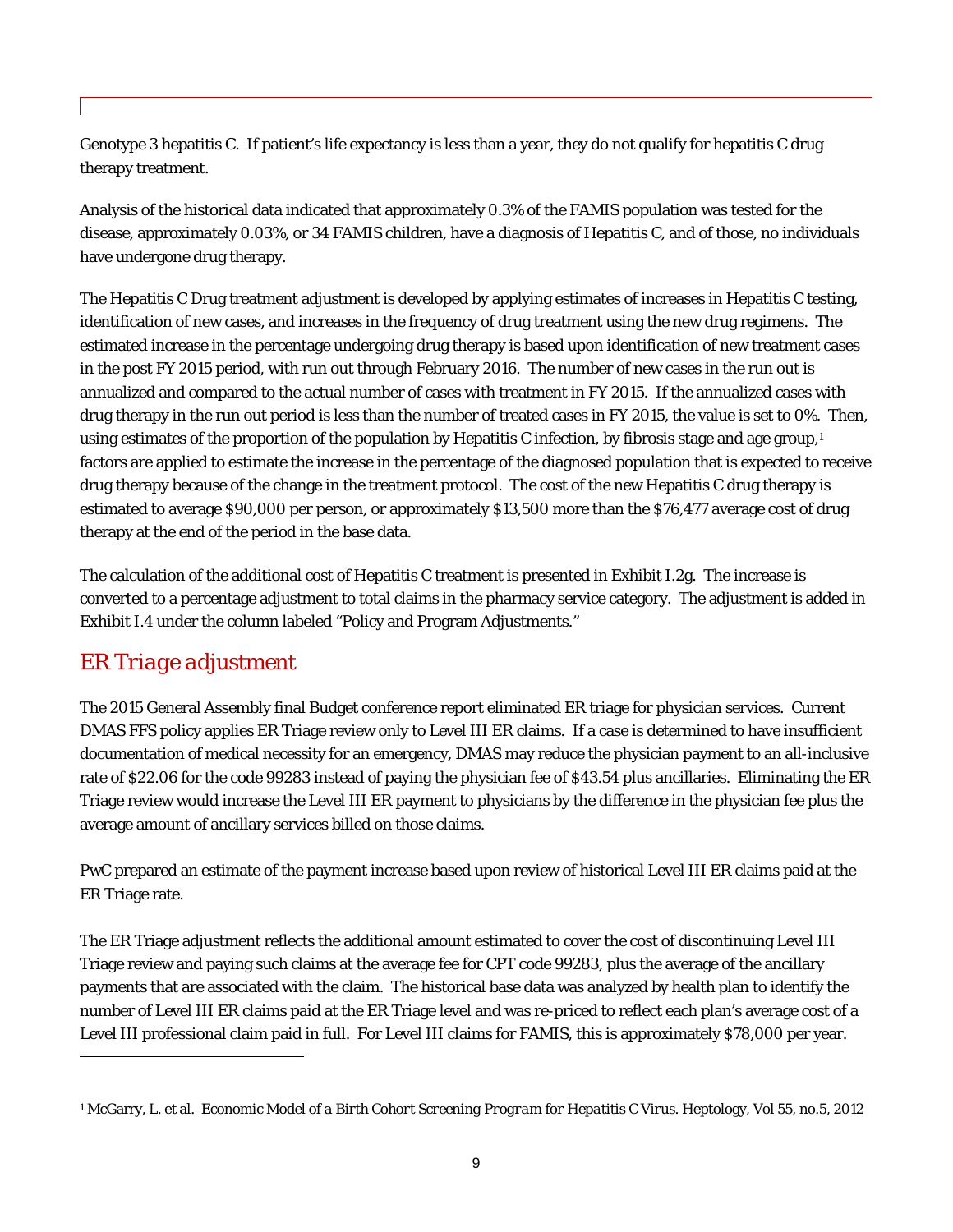Plan payment of the physician fee varied and the average of \$43.65 is slightly higher than the DMAS Medicaid fee schedule.

Approximately 4.8% of the Level III claims paid as ER Triage were for services to the FAMIS population. The paid amount of these claims is increased to the weighted average of the plan professional fee payment and then calculated as a percentage of the Professional Evaluation and Management service line.

The calculation of the additional cost is presented in Exhibit I.2h. The adjustment is added in Exhibit I.4 under the column labeled "Policy and Program Adjustments.2

#### *RBRVS rebasing adjustment*

Each year DMAS adjusts physician rates consistent with the Medicare Resource Based Relative Value Scale update in a budget neutral manner based on funding. Up until last year, the update was based solely on DMAS FFS data. Plans have reported that the rebasing is not cost neutral to their operations and that the impact on them varies. Last year the DMAS update used both FFS and MCO data. For the last two years of rate development, the DMAS analysis used both FFS and the MCO data, as repriced to the DMAS physician fee schedule. Claims covered all professional providers, including physicians, nurse practitioners, psychologists, therapists, opticians, and federally qualified health centers and the full range of CPT codes from 10000 to 99499. The new physician rates for FY 2017 resulted in a -0.14 percent reduction to the FAMIS and FAMIS MOMS. Other codes, such as J codes for drugs administered in an office setting, that are grouped in the professional service categories, are excluded from the adjustment.

The calculation of the RBRVS adjustment is shown in Exhibit I.2i.The adjustment is added in Exhibit I.4 under the column labeled "Policy and Program Adjustments."

### *Plan administration adjustment*

 $\overline{a}$ 

The FAMIS plan administrative adjustment is calculated using the same methodology described for the LIFC and ABAD populations in the Medallion 3.0 report. The FAMIS program is included when the CY 2015 average administrative dollar PMPM is apportioned across the eligibility groups enrolled in the Virginia DMAS managed care programs and described in Medallion 3.0, Section II under the same subheading.

The resulting CY 2015 administrative cost of \$9.25 PMPM for FAMIS is the sum of lines 1 and 2 of the administrative adjustment exhibit. Trending the separate administrative expense and salary components increases the value to \$9.48 PMPM. To reflect an estimate of administrative activity rather than just differences in base costs, the administrative dollars PMPM were reallocated based on weighting by claims volume PMPM for each eligibility group on line 5b. The \$12.15 PMPM reallocated administrative costs are compared to the weighted

<sup>2</sup> Level III adjustment for FAMIS is estimated at \$78,000 annualized value and at \$1.55 million across all program, including AA/FC, ALTC/HAP and FAMIS.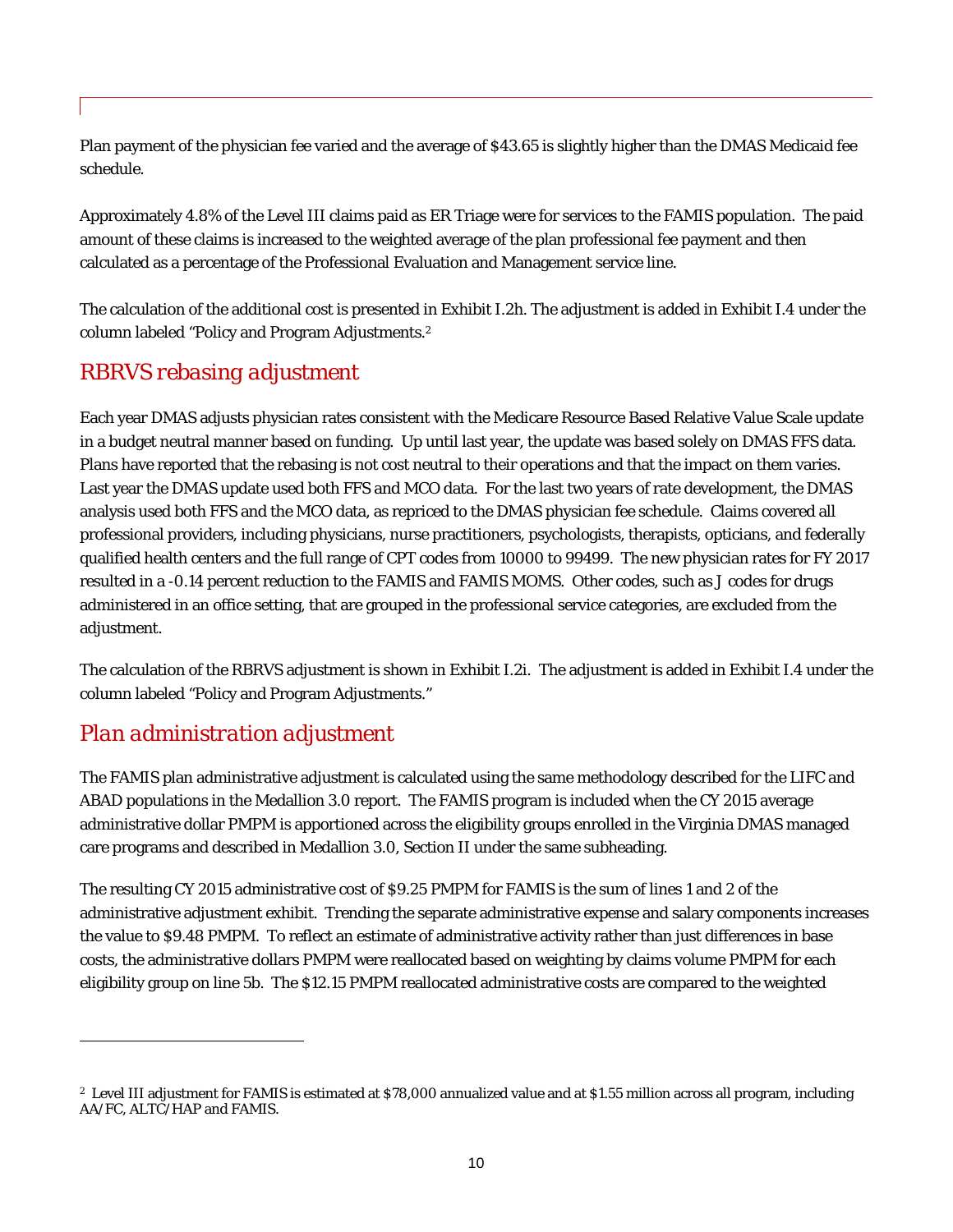average of the medical component of the FY 2017 FAMIS base rates to determine separate administrative allowances as a percentage of the base capitation rate.

This percentage is then increased by a 1.50% contribution to reserves. The allowance for a contribution to reserve is the same as in last year's rate setting. The trended value of the administrative factor is 10.1% for FAMIS.

As for LIFC and ABAD, a rate adjustment for the health insurance premium excise tax is not included in the administrative cost adjustment presented here. Separately, there will be a retroactive payment for the FY 2016 rate year. The September 2o16 health plan assessment, a calculation based on their DMAS revenue and members in CY 2015 will not be final until August 2016 and will not be paid until September 2016. DMAS plans to make an aggregated retrospective adjustment to the FY 2016 capitation rates to reflect this cost and the applicable tax liability in late 2016.

The Consolidated Appropriations Act of 2016, Title II, § 201, Moratorium on Annual Fee on Health Insurance Providers, suspends collection of the health insurance provider fee for the 2017 calendar year. This 2017 moratorium applies to fee year 2017. Therefore, no fee will be due in fee year 2017 based on the 2016 data year. If the moratorium is not extended, an aggregated retrospective adjustment process will be used to pay the health insurer fee adjustment for the FY 2017 rates in the fall of 2018.

The administrative cost factor is applied to the total adjusted and trended claims amount for each rate payment category. This adjustment factor is applied in the final step of the per capita cost calculations after the application of the co-payment adjustment in Exhibit I.5a.

# *I.F. FAMIS Trend and IBNR Adjustments*

Trend and IBNR adjustment factors use FAMIS encounter data and apply the same methodology described in the Medallion 3.0 report. We used the monthly historical health plan expenditures for FY 2014 and FY 2015 with runout through October 2015 to develop the historical data period trend and monthly historical health plan expenditures from July 2012, the beginning of FY 2013, through June 2015 with run-out through February 2016 develop the contract period trend.

We observed age-gender mix changes in the FAMIS population. Up through the first quarter of FY 2014, there was an increase in the proportion of higher cost FAMIS children, particularly the Under Age 1, likely due to the policy change which made children born to FAMIS MOMS eligible for FAMIS without an application. This has been followed by a decrease in the number and proportion of Under 1 and Age 1-5. This decrease is consistent with the end of new enrollment in FAMIS MOMS, the major source of newborns for the FAMIS program, at the end of 2013. This is also when DMAS began to assess new applicants for Medicaid eligibility under the 138% FPL family income criteria that was effective January 1, 2014. At the same time, we observe an increase in the proportion in Age 6-14 and both the male and females Age 15 to 20 rate cells.

Because of the changes in the Under Age 1, this age group is excluded from the trend development and the calculation of the age-gender adjustment.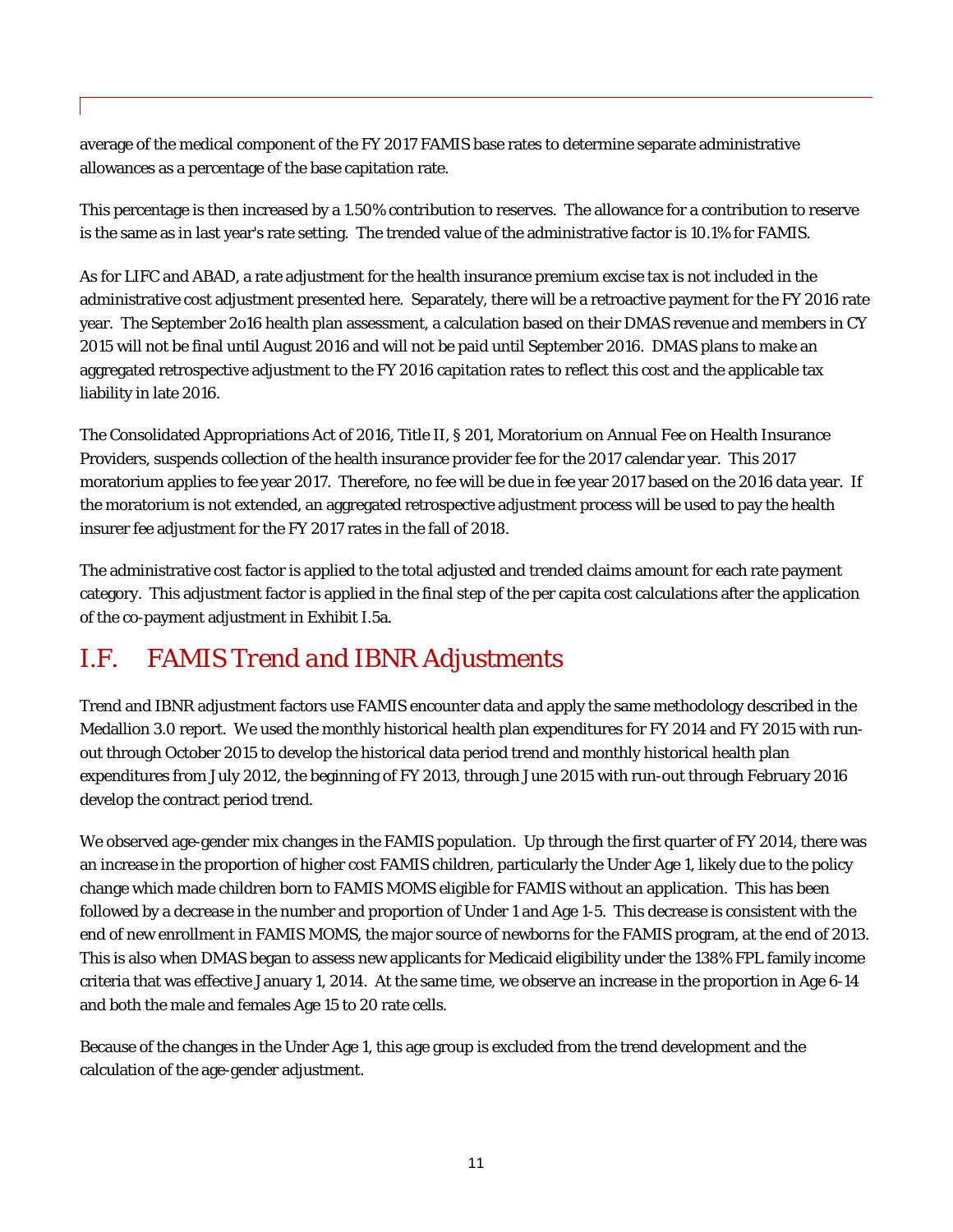With Under Age 1 excluded, analysis of the period evaluated for data trend shows an age-gender overall risk mix for all services was essentially unchanged with a -.07% factor from July 2013 to June 2015. Analysis of the period evaluated for contract trend shows an age-gender decrease of -1.04% for inpatient hospital, -0.83% for outpatient hospital and -.81% for professional services, although pharmacy increased by 1.76%. Overall, the risk mix for all services combined was -0.18% from July 2012 to February 2016. The age gender adjustment factors applied to the contract period service trend models is shown in Table I.2.

| Table I.2.       |                                   |          |             |                                                                       |              |                        |
|------------------|-----------------------------------|----------|-------------|-----------------------------------------------------------------------|--------------|------------------------|
|                  |                                   |          |             | <b>Estimated Change in Age-Gender Mix: July 2012 to February 2016</b> |              |                        |
| <b>AID Group</b> | TP.<br><b>Med/Surg</b><br>& Psych | OP/HH    | <b>Prof</b> | <b>Pharmacy</b>                                                       | <b>Other</b> | All<br><b>Services</b> |
| <b>FAMIS</b>     | $-1.04\%$                         | $-0.83%$ | $-0.81%$    | 1.76%                                                                 | $0.06\%$     | $-0.18%$               |

In addition to the age-gender adjustments, the trend models apply an adjustment to remove the impact of increases or decreases to services that are already reflected in the adjustment Exhibits I.2a to I.2i. For FY 2017, the adjustment is applied to inpatient hospital and is the same values as for LIFC Child, LIFC Adult and ABAD. It is presented in the following table.

| <b>Table I.3</b><br><b>Summary of Adjustments to Trend</b> |                                                |                   |
|------------------------------------------------------------|------------------------------------------------|-------------------|
| <b>Service</b>                                             | <b>Time Period</b>                             | <b>Adjustment</b> |
| <b>Inpatient Hospital</b>                                  | July 2013 - June 2014<br>July 2014 - June 2015 | 0.955<br>1.000    |

Incurred But Not Reported (IBNR) completion factors in the first column of Exhibit I.3 are based on the FAMIS historical data and are applied to the total claims in the first column of Exhibit I.4, with the dollar value of the IBNR completion factors shown in the second column of that exhibit. The data used in this analysis has run-out through October 2015 or four months past the end of the data period, and the resulting IBNR factors are generally small. IBNR factors for Outpatient Hospital, Inpatient Psychiatric, Inpatient Hospital, Practitioner, Prescription Drug and Other services are all calculated to be 1.4% or less. The second column of Exhibit I.3 provides information on the cumulative impact of the policy and program adjustments in Exhibits I.2a - I.2i. This is for informational purposes and should be evaluated in conjunction with the IBNR and applied trend.

Utilization and cost trend are presented separately for the data period and as a combined trend for the contract period. Overall, the data period trend, using the adjusted FAMIS trend factors and weighted by the service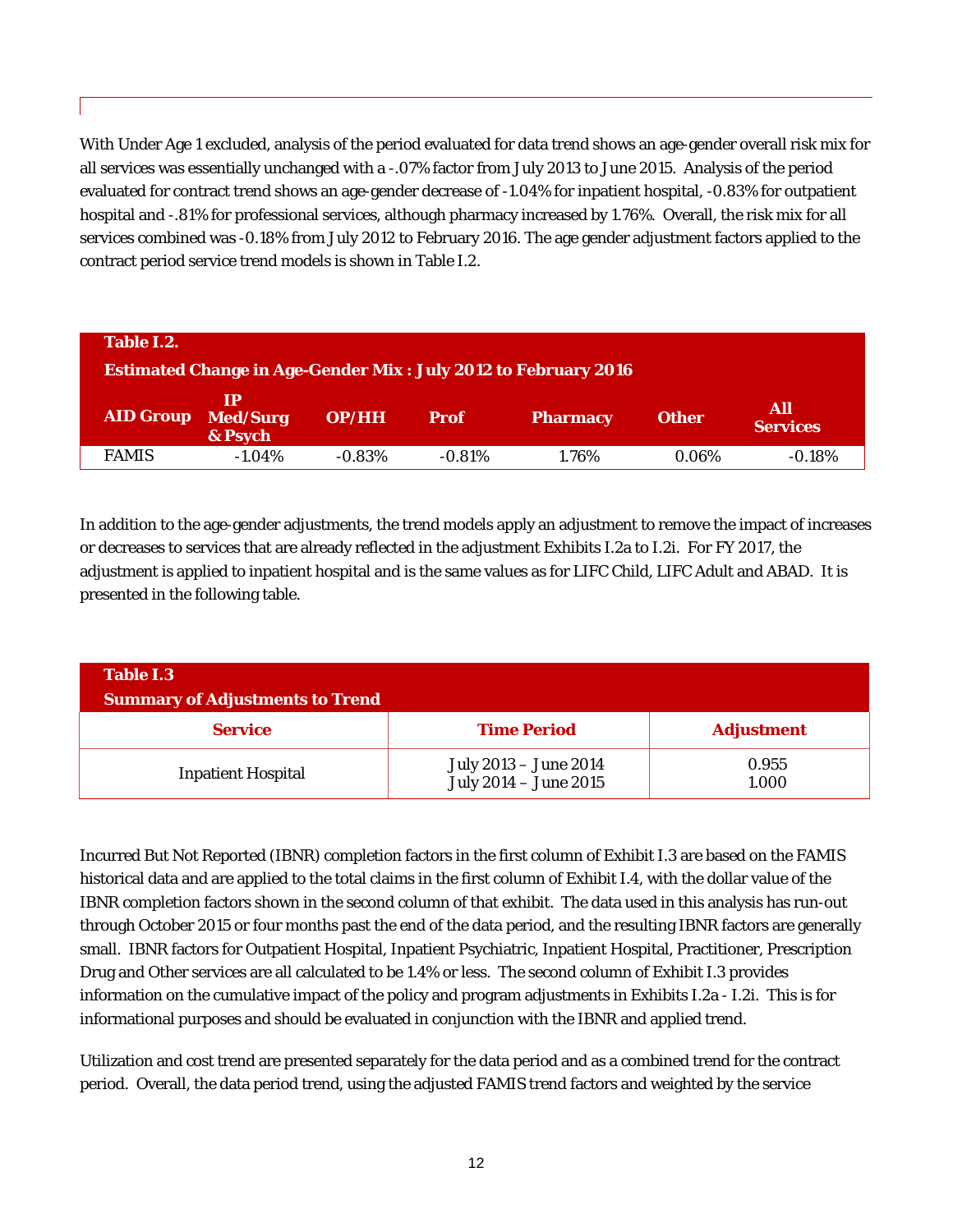distribution in the FAMIS population, has a weighted average of 3.4%. The contract period trend is positive with a weighted average of 2.3%.

The resulting trend factors are shown in Exhibit I.3. These trend and IBNR factors are applied to the historical data in Exhibit I.4 by applicable service category. The Exhibit I.4 includes an additional column "Base Claims Redistribution FY14-15" which represents the redistributed value of individual annual inpatient claims costs above \$250,000. Approximately \$1,967,000, or 9.0% of the inpatient dollars, was redistributed across the inpatient hospital service lines. IBNR is applied to the Total Base Claims excluding the redistributed dollars.

# *I.G. Capitation rates for FAMIS*

## *Adjustment for FAMIS co-payment schedule*

The FAMIS benefit package includes member co-payments for inpatient admissions, physician office visits, and outpatient pharmacy services. FAMIS copayments have not changed over time. Using this information, the historical data for each plan was increased separately for the under and over 150% FPL populations by the value of the co-payments. The total value of the co-payments was added to the historical claims base in Exhibit I.1 to arrive at a total cost of services. The co-payment adjustment is applied for major service categories. There are some differences among plan co-payment schedules, such as variation between medical supplies and DME co-payments, which are not applied because of insufficient information or lack of claims detail. FFS FAMIS copayments were blended with the reported MCO copayment amounts.

The final step in developing the capitation rates for FAMIS is to adjust the combined base rates for the under 150% FPL and over 150% FPL. This was done through a factor that valued the differences in the co-payment amount for separate categories relative to the average utilization of the entire FAMIS population. The separate under 150% FPL and over 150% FPL co-payment adjustment values for medical services for each age-gender cell is shown under the columns Copay Value FAMIS<=150% and Copay Value FAMIS >150% in Exhibit I.5a. The co-payment adjustments for FY 2017 are similar to those that were applied to the FY 2016 FAMIS rate setting for both those under 150% and those over 150% FPL. These values are subtracted from the medical component of the base rate.

The administrative factor is then applied to the medical component of the capitation rate to produce the statewide FAMIS rates. The resulting values are shown in the last two columns of Exhibit I.5a.

Exhibit I.5b is the summary comparison of FY 2016 and FY 2017 FAMIS rates. Compared to those rates, average statewide FAMIS <=150% FPL rates increase 10.01% and average state wide FAMIS >150% FPL rates increase 8.93% with a weighted average increase of 9.00%. This comparison uses the FAMIS member months as of February 2016 which are shown in Exhibit I.5c.

### *Drug reinsurance adjustment*

The drug reinsurance adjustment was calculated for the populations similarly to the process described for Medallion 3.0.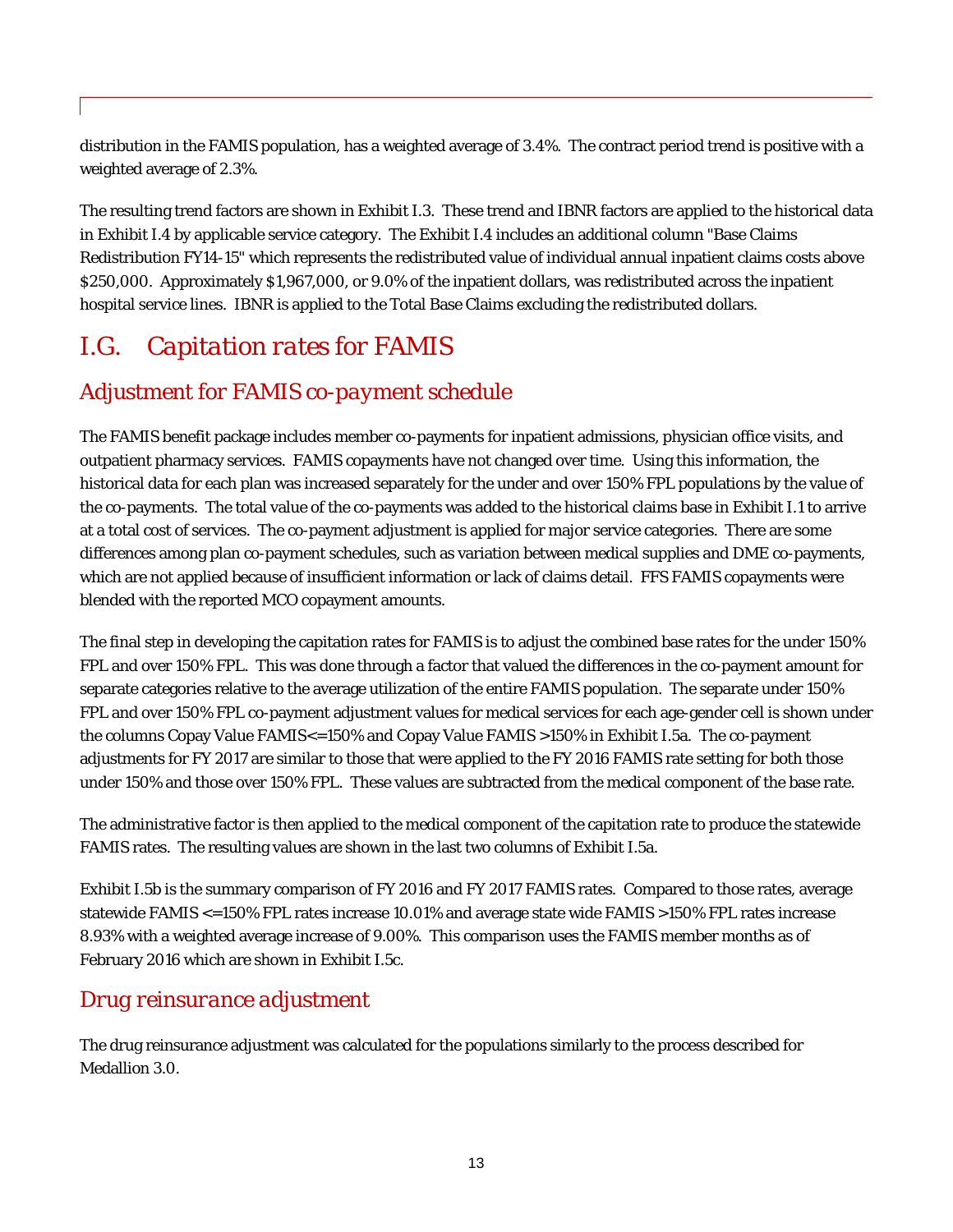Exhibit I.6 presents the steps in the reinsurance calculation and information on the number of people who met the threshold in each of the base years. For FY 2014, the dollars above the discounted threshold amounts were trended 36 months at 15% (three years to the midpoint of the FY 2017 period ended June 30, 2017). This amount is reduced by \$150,000 per person plus the additional 10% of risk that will be retained by the health plans. This is the estimate of the 90% reinsurance pool for that year. Because of the uncertainty, the number of people estimated to reach the threshold is increased by 20% and the reinsurance pool is increased by the number of additional individuals multiplied by the average cost with the applied specialty trend.

The calculation is repeated for the FY 2015 dollars above the discounted threshold amount, which is trended at 15% for 24 months (two years to the midpoint of the FY 2017 period ended June 30, 2017). The number of people estimated to reach the threshold is increased by 20% and their costs are added to the reinsurance pool. The average of the two year base period reinsurance pool is divided by the historical members in the aid category to develop each reinsurance amount PMPM.

The reinsurance amount is \$1.99 PMPM for FAMIS. This amount will be subtracted from the health plan capitation payment for each rate cell to fund a drug reinsurance pool.

### *Performance Incentive Award*

As with the Medallion 3.o program, beginning FY 2016, the FAMIS program is included in the DMAS Performance Incentive Award (PIA) program. This builds upon a pilot program established in FY 2015 and the FY 2017 Performance Incentive Award will be based upon criteria established by DMAS using three HEDIS 2017 measures and three FY 2017 administrative measures designed to measure managed care quality. The Performance Incentive Award, or penalty, will be relative to performance among the contracting health plans. The maximum amount at risk for each Contractor is 0.15% of the PMPM capitation rate and the maximum award is 0.15% of the PMPM capitation rate. Total awards for all Contractors will equal total penalties for all Contractors.

The structure of the PIA follows the HEDIS reporting year time frame. HEDIS 2017, for instance, reflects services provided in the calendar year 2016. The three administrative measures are based on the monthly reporting deliverables received by the Department from July 1 to June 31 of each measurement year.

DMAS anticipates that report cards for each health plan will be completed by December 31, 2017 for FY 2017. Payment or penalties pursuant to the PIA will be distributed by March 2018. This process and the schedule will recur in the following years.

The value of the 0.15% maximum Performance Incentive award or penalty is not reflected in the FY 2017 capitation rates because total awards for all Contractors will equal total penalties for all Contractors.

The adjusted FAMIS rates, net of drug reinsurance, are presented in Exhibit I.7.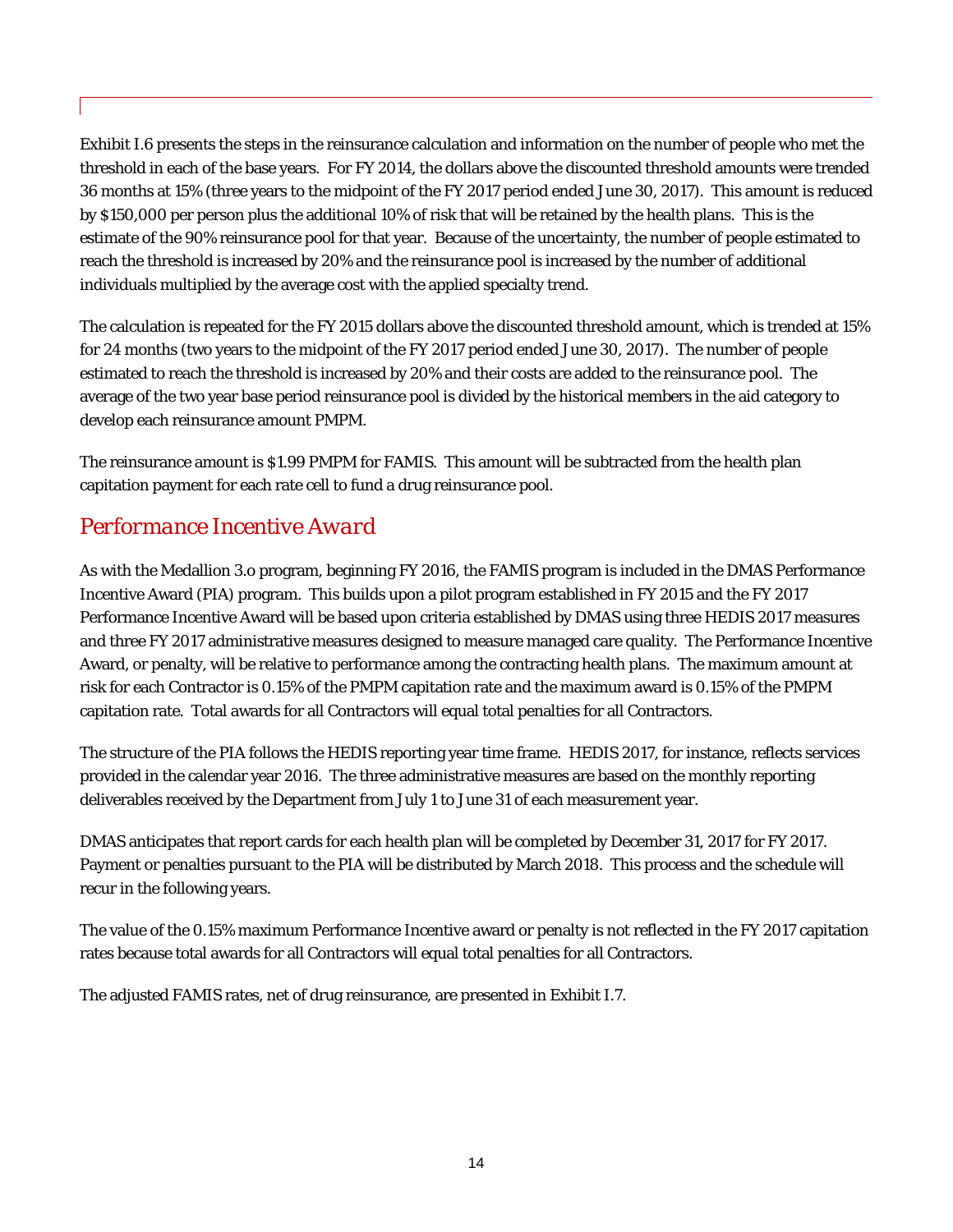# *II. FAMIS MOMS program rate development*

# *II.A. Introduction*

Title XXI does not impose specific rate setting requirements on states. Similar to most states, Virginia has chosen to mirror the Medicaid rate setting methodology for FAMIS MOMS, with appropriate adjustments to recognize differences in the covered population and the goals of the program. The FAMIS MOMS PMPM calculation relies on the analysis of health plan data submissions for this enrolled population with adjustments that would meet the test of actuarial soundness. There is a single statewide rate for FAMIS MOMS.

# *II.B. FAMIS MOMS program description*

The 2004-2005 Virginia General Assembly budgeted funding for a program "to expand prenatal care, pregnancyrelated services, and 60 days of post-partum care under FAMIS to an annual estimated 380 pregnant women who were 19 or older with annual family income less than or equal to 150 percent of the federal poverty level.

FAMIS MOMS provides full Medicaid benefits for pregnant women to the covered Federal Poverty Level (FPL) through the CHIP program. Full Medicaid benefits for pregnant women include all services, except dental, and include non-emergency transportation, which is not a covered benefit for FAMIS children. Pregnant women who are under age 21 are also eligible for EPSDT-related services. The provision of full Medicaid benefits also means that, in contrast to the FAMIS program for children, there are no co-payments for services.

Since the program was established there have been eligibility income expansions in the FAMIS MOMS program and it now covers pregnant women up to 200% of FPL. The schedule of the income expansions was:

| <b>Table II.1</b>                    |                         |
|--------------------------------------|-------------------------|
| <b>FAMIS MOMS income eligibility</b> |                         |
| <b>Federal poverty level</b>         | <b>Effective date</b>   |
| 133-150% FPL                         | <b>August 1, 2005</b>   |
| 133-166% FPL                         | September 1, 2007       |
| 133-185% FPL                         | <b>July 1, 2008</b>     |
| 133-200% FPL                         | July 1, 2009            |
| <b>New Enrollment Discontinued</b>   | December 31, 2013       |
| 133-200% FPL                         | <b>December 1, 2014</b> |

The FAMIS MOMS program was discontinued for most of CY 2014. DMAS halted new enrollment into the FAMIS MOMS program on December 31, 2013. This decision by the General Assembly was based on the assumption that these higher income pregnant women are eligible to enroll in the Qualified Health Plans that are available through the Federal Health Benefits Exchange. The program was reinstated with the first FAMIS MOMS enrollment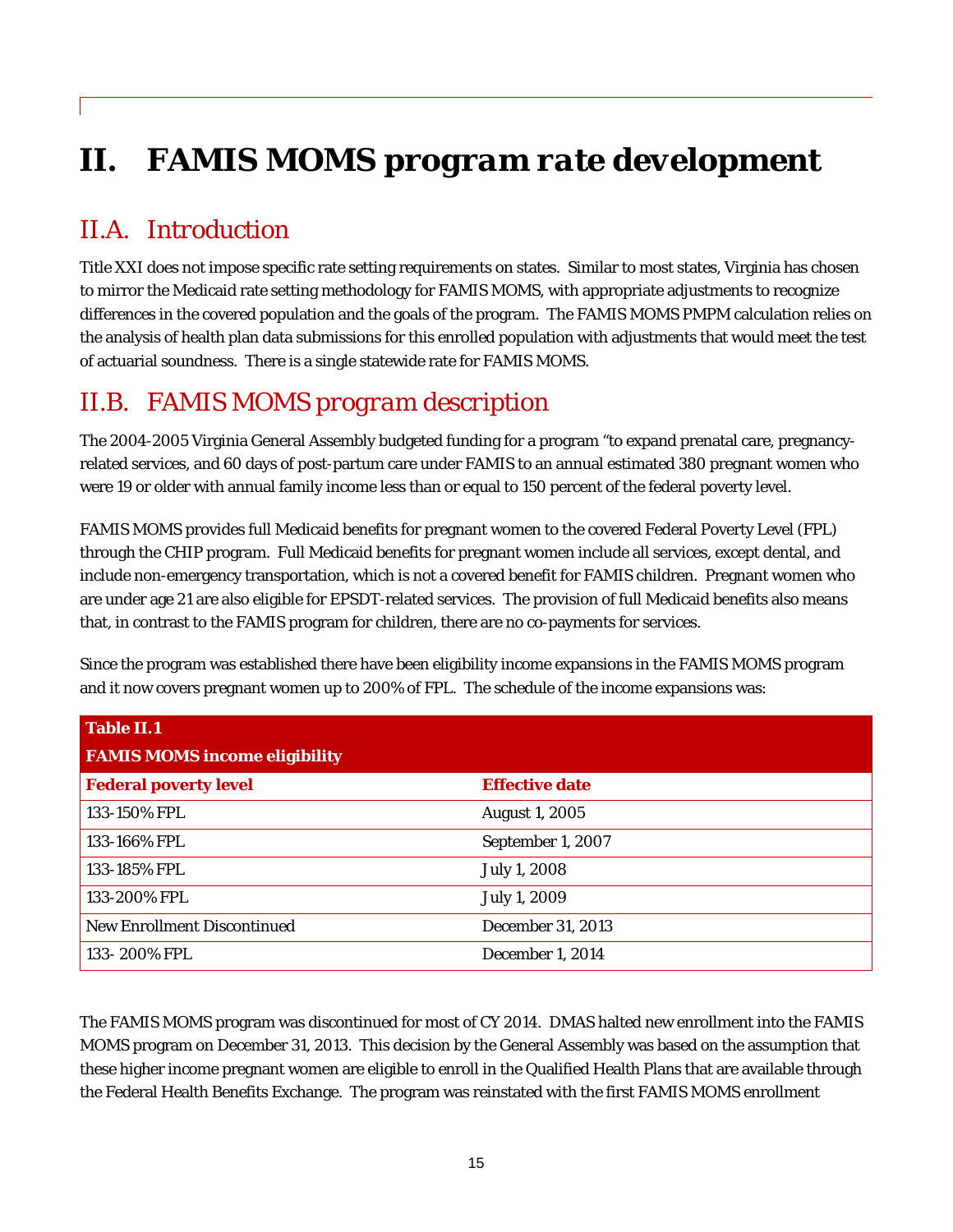effective December 1, 2014 for pregnant women up to 200% of the Federal Poverty Level. In 2016 this is an annual income up to \$23,540 for a single person.

Eligibility begins with a determination of pregnancy and income verification and continues through the month of delivery, plus an additional two months. One important difference between Medicaid for pregnant women (under either FFS or Medallion 3.0) and FAMIS MOMS is that Medicaid offers up to three months of retroactive coverage while the FAMIS MOMS' effective date of coverage is the first of the month that the signed application was received. There is no retroactive coverage for FAMIS MOMS enrollees. Based on a policy change effective July 1, 2010, babies born to FAMIS MOMS are automatically covered for the birth month plus two additional months but not beyond the first three months. The baby is eligible for additional coverage through the first year of life, and may be determined eligible for either FAMIS or the Medicaid Medallion 3.0 program, FAMIS Plus.

Eligible women are enrolled in managed care plans wherever possible. If a woman's FFS OB-GYN participates with one of the available managed care organizations, DMAS will transition her into that MCO to provide continuity of care. However, similar to Medicaid rules, a woman can opt out of an MCO if she is in her last trimester and her regular OB-GYN does not participate with the MCO. Beginning March 1, 2015, pregnant women enrolled in FAMIS MOMS will receive dental benefits during the pregnancy and for 60 days following the birth of the child. However, services are administered through the Smiles For Children program rather than through MCOs. Services include: x-rays and examinations, cleanings, fillings, root canals, gum related treatment, crowns, bridges, partials and dentures, tooth extractions and other oral surgeries, and other appropriate services.

# *II.C. Data book Approach to rate setting for FAMIS MOMS*

The FY 2017 FAMIS MOMS rate setting uses MCO data for FY 2014 and FY 2015, the period from July 1, 2013 to June 30, 2015. In developing proposed capitation rates, a key consideration is the method by which women will be enrolled in the health plan and the potential variation in the length of plan enrollment. A very small difference in the average length of plan enrollment can have a material difference in the capitation rate, since most of the cost is incurred at the time of delivery and is not evenly spread over the entire pregnancy and eligibility period.

Originally, PwC used the available MCO health plan encounter and claims data for a similar LIFC population, program category PD-91, in conjunction with the available FAMIS MOMS data, to develop rates for FAMIS MOMS. Analysis showed that while there is small enrollment and some unexpected anomalies in the data, the results are sufficiently stable to allow development of the capitation rate directly from the population that is covered by the program. Since FY 2012, we use only FAMIS MOMS data, both for base data and trend development in the rate setting. Although DMAS discontinued FAMIS MOMS enrollment as of December 31, 2013, those enrolled prior to December 31, 2013 continued to be eligible for services until three months after the last of these eligibles completed her pregnancy. As a result, FAMIS MOMS rates for FY 2015 were increased to reflect the higher proportion of delivery costs. With the reinstatement of the program, we believe that the costs will return to levels similar to those seen in the program before the halt in new enrollment.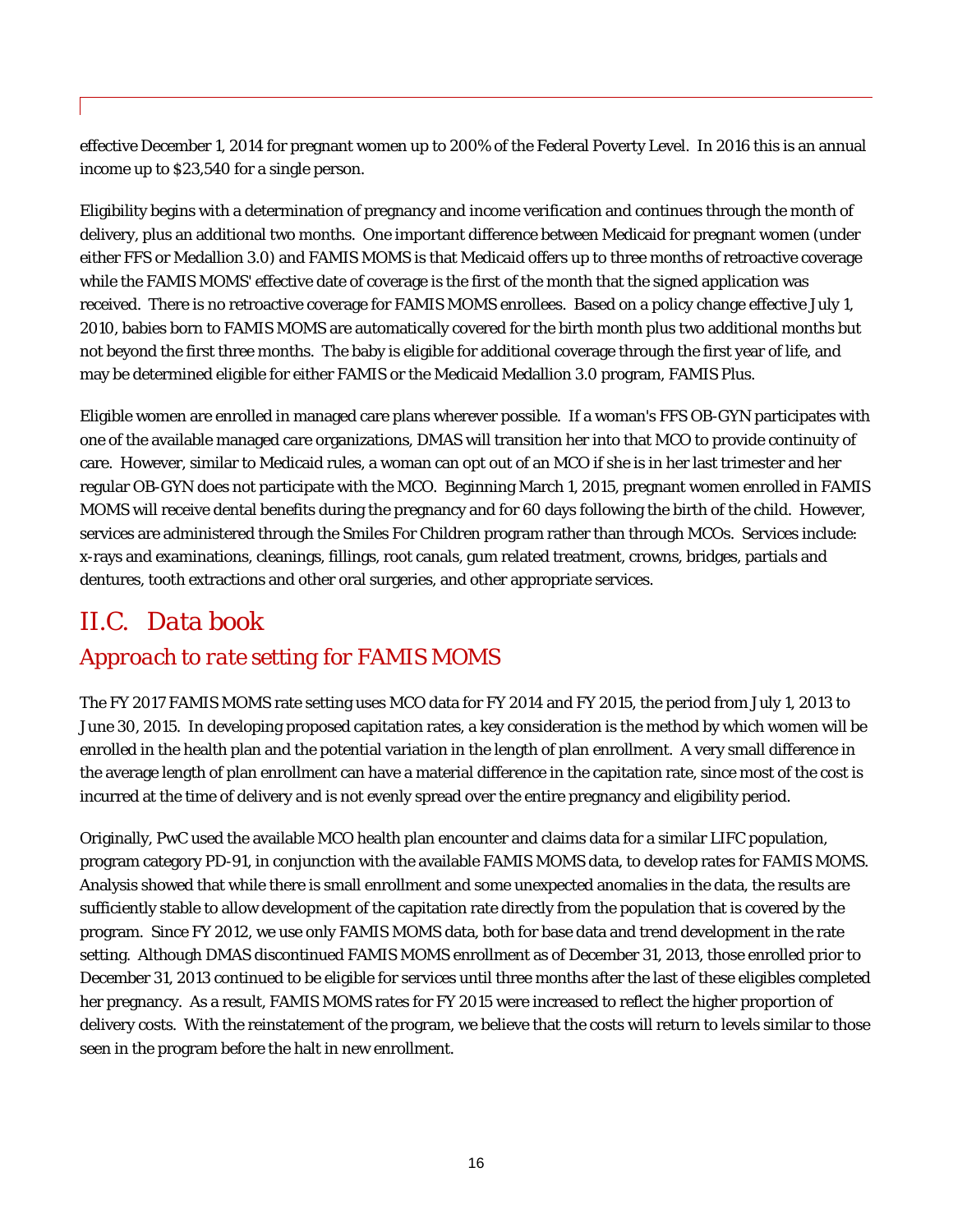Development of the Data Book for FAMIS MOMS rate setting follows the same methodology described in the Medallion 3.0 report, including use of the DMAS capitation payment file to determine eligibility, claims matching, and inclusion of sub capitated services.

## *II.D. FAMIS MOMS legislative and program adjustments*

In general, the methodology for FAMIS MOMS adjustments is similar to the adjustments in the Medallion 3.0 report. Actual adjustment values may differ where the adjustment is developed using FAMIS MOMS encounter data instead of Medallion 3.0 encounter data. All of these adjustment are reflected in the column "Policy and Program Adjustments" in Exhibit II.4 except for the Provider Incentive and Administrative Cost Adjustments.

The historical data presented in Exhibit II.1 is adjusted by the policy and program factors summarized in the table (Exhibits II.2a to II.2g) and the Trend and IBNR factors (Exhibit II.3).

| <b>Medallion 3.0 Adjustment Methodology Used in FAMIS MOMS Rates</b> |                 |                                                                                                                                |
|----------------------------------------------------------------------|-----------------|--------------------------------------------------------------------------------------------------------------------------------|
| <b>Medallion Exhibit Number and</b><br><b>Adjustment Name</b>        | <b>Exhibits</b> | <b>FAMIS MOMS</b> FAMIS MOMS values                                                                                            |
| 2a Pharmacy Adjustment                                               | 2a              | 2a: -0.5% applied to pharmacy services                                                                                         |
| 2b Exempt Infant Formula Carveout                                    | Not applicable  | Applies only to children                                                                                                       |
| 2c Hospital Inpatient Adjustments                                    | 2 <sub>b</sub>  | 2b: -1.6% Inpatient Medical/Surgical, 25.7%<br><b>Inpatient Psychiatric</b>                                                    |
| 2d Freestanding Psychiatric Hospital                                 | Not applicable  | Not a covered FAMIS MOMS service                                                                                               |
| 2e Outpatient Hospital Adjustments                                   | 2c              | 2c: 1.15% applies to OP-ER and related and OP-<br>Other                                                                        |
| 2f DME Fee Adjustment                                                | 2d              | 2d: -0.1% applied to DME services                                                                                              |
| 2g Provider Incentive                                                | 2e              | 2e: \$1.43 PMPM and 0.13% of the weighted average<br><b>PMPM</b> medical cost                                                  |
| 2h Hepatitis C Adjustment                                            | 2f              | 2f: 0.05% applied to Pharmacy                                                                                                  |
| 2i ER Triage Adjustment                                              | 2g              | 2g: 0.59% applied to Professional Evaluation and<br>Management                                                                 |
| 2j RBRVS Adjustment                                                  | 2h              | 2h: -0.12% applied to professional services                                                                                    |
| 2k Administrative Cost                                               | 2i              | 2i: \$40.96 PMPM based on reallocation weighted by<br>claims, or 5.1% of base capitation rate with<br>contribution to reserves |

#### **Table II.2**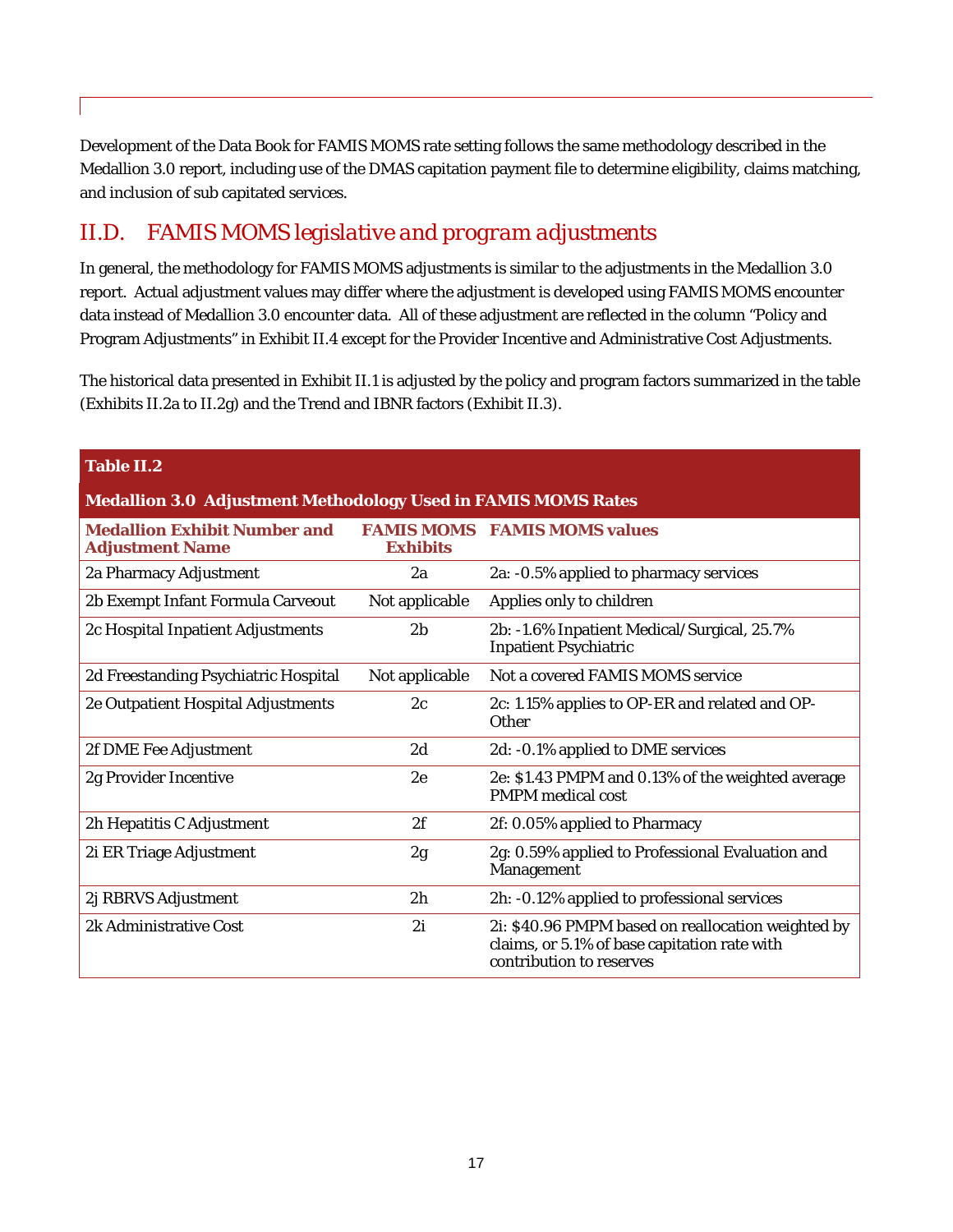# *Pharmacy adjustment*

The size and drug utilization of the FAMIS MOMS population is not sufficient to allow the plans to negotiate levels of rebate that were contracted for the Medicaid managed care population. Based on plan submitted data, we do not expect additional reductions to the managed care rebate and use the health plan projection of 1.6%.

The final pharmacy adjustment factors are shown in Exhibit II.2a. The PBM factor is a reduction of 0.5%.

# *Hospital Inpatient adjustment*

The hospital capital percentage averaged 8.9% during the FY 2014- FY 2015 base period. The percentage was decreased to 8.5% in FY 2016 and is expected to remain at that value in FY 2017.

There are no unit cost adjustments for either FY 2015 or FY 2016. The Virginia General Assembly authorized a unit cost adjustment for FY 2017 equal to half the regulatory inflation, a value of 1.05%.

Hospital reimbursement rates are being rebased for FY 2017. For inpatient medical/surgical, the rebasing is a negative adjustment of 2.65%. For inpatient psychiatric in acute care hospitals, it is a positive adjustment of 27%. The inpatient psychiatric factor is applied to mental health claims that are submitted with FFS payment detail and the allocated inpatient mental health subcapitation dollars

These adjustment factors are shown in Exhibit II.2b and applied to all hospital inpatient service categories in Exhibit II.4 under the column labeled "Policy and Program Adjustments."

# *Outpatient hospital adjustment*

There are two adjustment to outpatient hospital for FY 2017. DMAS used to pay outpatient hospital as a percent of cost and rate setting used the outpatient hospital trend based on the historical trend. As of January 1, 2014, DMAS FFS started reimbursing outpatient hospital using Enhanced Ambulatory Patient Groups (EAPGs). Inflation adjustments will now be applied to outpatient hospital rates in the same manner as inpatient hospital. FY 2017 is the first year that outpatient hospital inflation has been modified. Outpatient hospital rates are going to be adjusted by 50% of inflation, a value of 1.05%.

There also is an MCO outpatient hospital rebasing adjustment. The rebasing adjustment is 0.1%.

These adjustment factors are shown in Exhibit II.2c and applied to all hospital inpatient service categories in Exhibit II.4 under the column labeled "Policy and Program Adjustments."

# *Durable Medical Equipment fee adjustment*

This is calculated in the same way as in the Medallion 3.0 and FAMIS program and uses the FAMIS MOMS experience. Overall, 1.0% of FAMIS MOMS DME claims dollars were for codes subject to the reduction and the expected savings on this subset averaged 14.1%.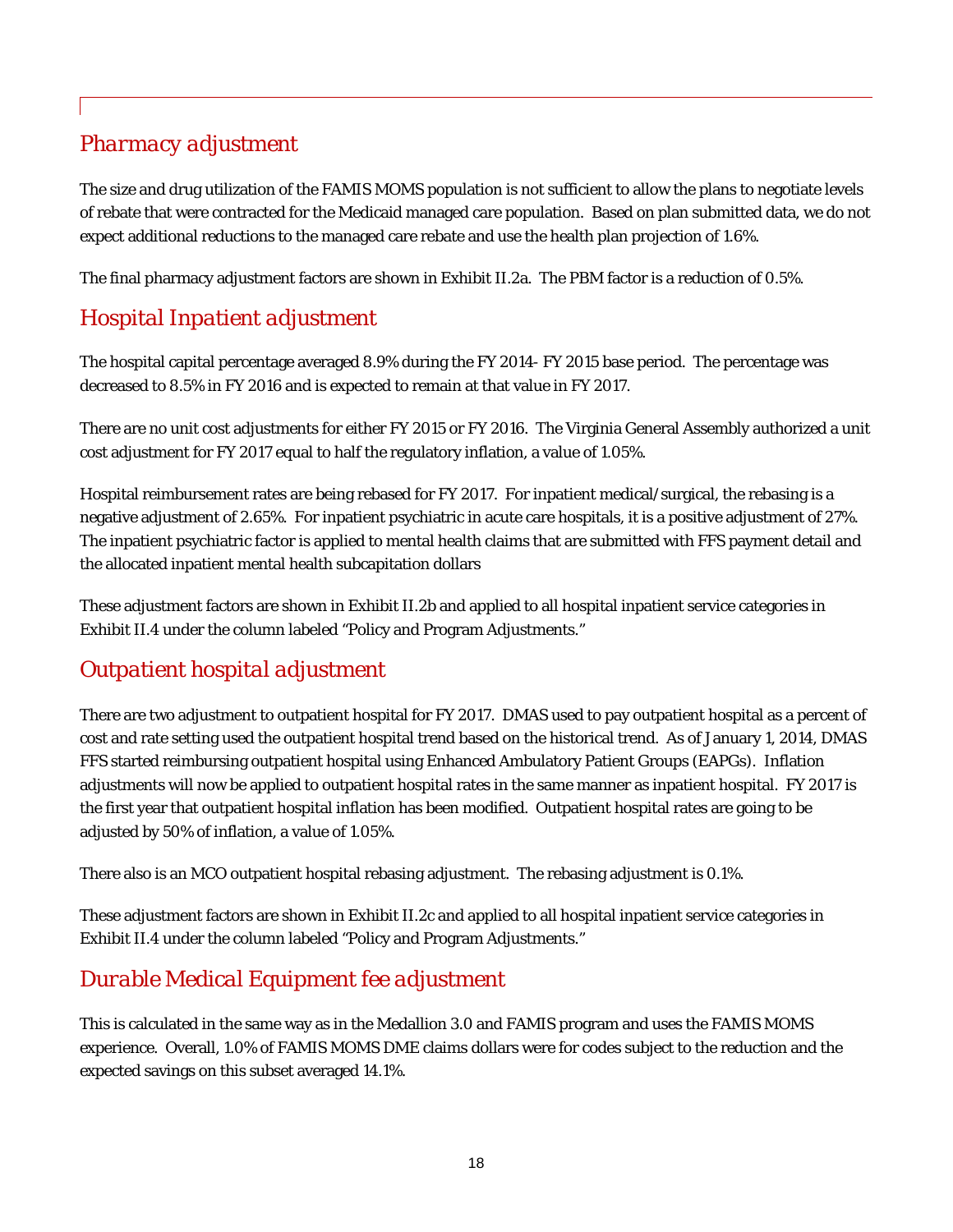This results in adjustment factor reduction of -0.1%. It is shown in Exhibit II.2d and added in Exhibit II.4 under the column labeled "Policy and Program Adjustments."

### *Provider incentive adjustment*

This adjustment represents the percentage value of the case management and provider incentive payments that are paid separately from the encounter data. The value of the FAMIS MOMS incentive is \$1.43 PMPM. This translates to 0.13% of the weighted average PMPM medical cost. This percentage is shown in Exhibit II.2e and is presented as the dollar value applicable to the rate cell in the service line labeled Provider Incentive Payment Adjustment in Exhibit II.4.

### *Hepatitis C treatment adjustment*

The Hepatitis C Drug treatment adjustment is developed by applying estimates of increases in Hepatitis C testing, identification of new cases, and increases in the frequency of drug treatment using the new drug regimens. The cost of the new Hepatitis C drug therapy is estimated to average \$90,000 per person, or \$13,500 more than the average cost of drug therapy in the base data. Analysis of the historical data indicated that approximately 1.7% of the FAMIS MOMS population was tested for the disease, approximately 0.36%, or 13 FAMIS MOMS, had a diagnosis of Hepatitis C, and of those, none have undergone drug therapy.

The calculation of the additional cost of Hepatitis C treatment is presented in Exhibit II.2f. The increase is converted to a percentage adjustment to total claims in the pharmacy service category, and is 0.05% for FAMIS MOMS. The adjustment is added in Exhibit II.4 under the column labeled "Policy and Program Adjustments."

### *ER Triage adjustment*

The 2015 General Assembly final Budget conference report eliminated ER triage for physician services. Current DMAS FFS policy applies ER Triage review only to Level III ER claims. If a case is determined to have insufficient documentation of medical necessity for an emergency, DMAS may reduce the physician payment to an all-inclusive rate of \$22.06 for the code 99283 instead of paying the physician fee of \$43.54 plus ancillaries. Eliminating the ER Triage review would increase the Level III ER payment to physicians by the difference in the physician fee plus the average amount of ancillary services billed on those claims.

PwC prepared an estimate of the payment increase based upon review of historical Level III ER claims paid at the ER Triage rate. The ER Triage adjustment reflects the additional amount estimated to cover the cost of discontinuing Level III Triage review and paying such claims at the average fee for CPT code 99283, plus the average of the ancillary payments that are associated with the claim. The historical base data was analyzed by health plan to identify the number of Level III ER claims paid at the ER Triage level and was re-priced to reflect each plan's average cost of a Level III professional claim paid in full. For Level III claims for FAMIS MOMS, this is approximately \$5,000 per year. Plan payment of the physician fee varied and the average of \$43.65 is slightly higher than the DMAS Medicaid fee schedule.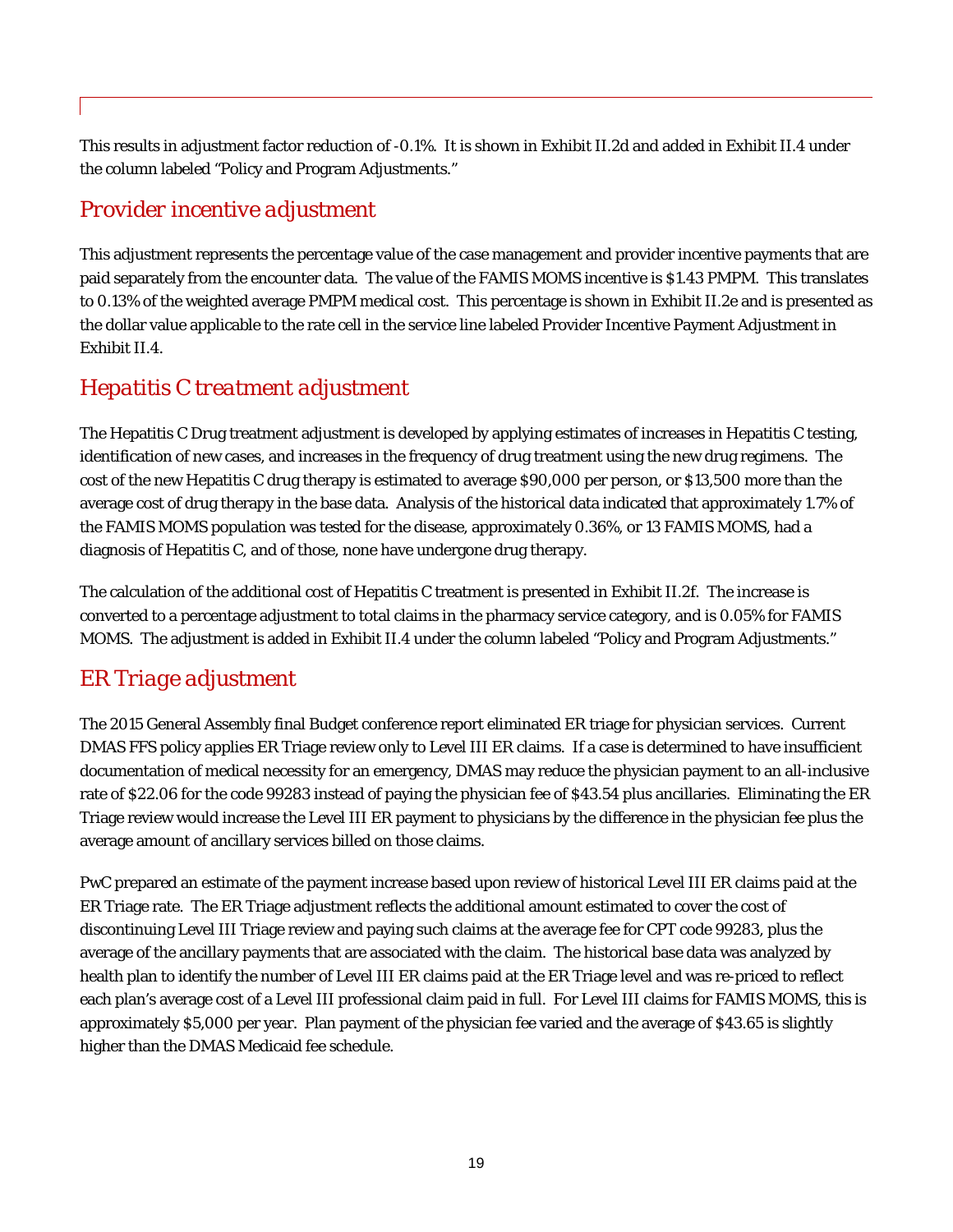Approximately 0.1% of the Level III claims paid as ER Triage were for services to the FAMIS MOMS population. The paid amount of these claims is increased to the weighted average of the plan professional fee payment and then calculated as a percentage of the Outpatient Hospital – Emergency Room and Related service line.

The calculation of the additional cost is presented in Exhibit II.2g. The adjustment is added in Exhibit II.4 under the column labeled "Policy and Program Adjustments."

## *RBRVS rebasing adjustment*

Each year DMAS adjusts physician rates consistent with the Medicare Resource Based Relative Value Scale update in a budget neutral manner based on funding. Up until last year, the update was based solely on DMAS FFS data. Plans have reported that the rebasing is not cost neutral to their operations and that the impact on them varies. Last year the DMAS update used both FFS and MCO data. For the last two years of rate development, the DMAS analysis used both FFS and the MCO data, as repriced to the DMAS physician fee schedule. Claims covered all professional providers, including physicians, nurse practitioners, psychologists, therapists, opticians, and federally qualified health centers and the full range of CPT codes from 10000 to 99499. The new physician rates for FY 2017 resulted in a -0.14 percent reduction to the FAMIS and FAMIS MOMS. Other codes, such as J codes for drugs administered in an office setting, that are grouped in the professional service categories, are excluded from the adjustment.

The managed care professional fee adjustment is -0.12% for FAMIS MOMS. The calculation of the RBRVS adjustment is shown in Exhibit II.2h.The adjustment is added in Exhibit II.4 under the column labeled "Policy and Program Adjustments."

#### *Plan administration adjustment*

The administrative allowance for FAMIS MOMS is calculated using the same revised approach that was used to develop the administrative allowance for the Medallion 3.0 and FAMIS programs. These administrative dollars were based upon trended CY 2015 costs PMPM that were then reallocated based on weighting by claims volume PMPM for each eligibility group. The CY 2015 base of \$78.69 PMPM value is trended. The reallocation decreases the FAMIS MOMS administrative cost adjustment from \$80.65 PMPM to \$40.96 PMPM.

The reallocated administrative cost is compared to the medical component of the FY 2017 base rate to determine administrative allowance as a percentage of the base capitation rate, a value of 3.6%. This percentage is then increased by a 1.50% contribution to reserves. The allowance for a contribution to reserve is the same as in last year's rate setting. With the contribution to reserves, the final administrative factor is 5.1% for FAMIS MOMS.

This adjustment factor is shown in Exhibit II.2i and is presented as the dollar value applicable to rate cell in the line labeled Admin Cost Adjustment in Exhibit II.4.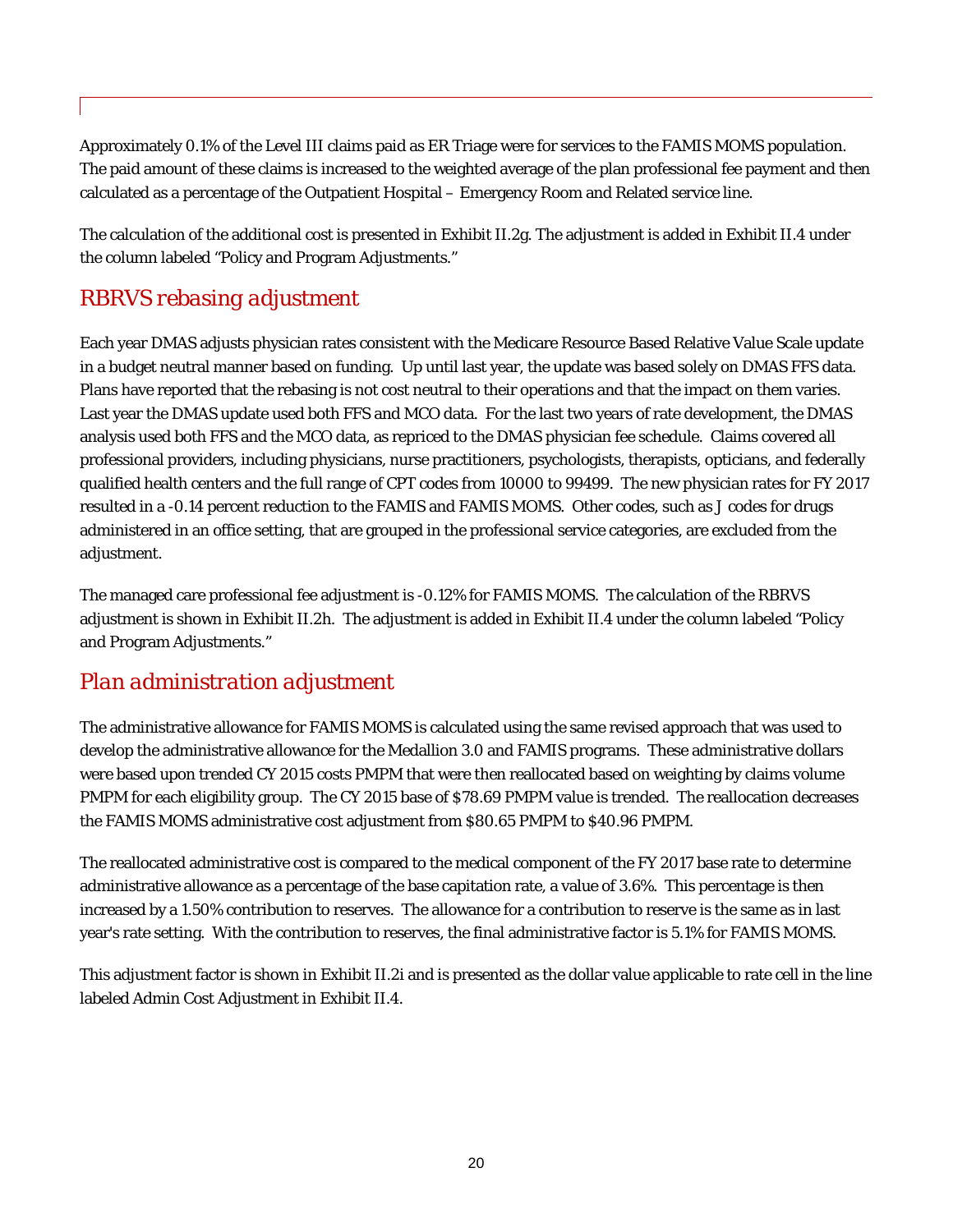# *II.E. FAMIS MOMS trend and IBNR adjustments*

Trend and IBNR adjustment factors uses FAMIS MOMS encounter data and applies the same methodology described in the Medallion 3.0 report. This uses monthly historical health plan expenditures for FY 2014 and FY 2015 with run-out through October 2015 to develop the historical data period trend and the monthly health plan expenditures for FY 2013 through June 2015 with run-out through February 2016 to develop the contract period trend. Although FAMIS MOMS data is used to develop trend for the majority of the service categories, Inpatient Psychiatric is using the LIFC Adult values.

There is no age-gender adjustment for FAMIS MOMS and the Inpatient Hospital trend analysis incorporates the same adjustment as that used for FAMIS and presented in Table I.3.

IBNR completion factors in the first column of Exhibit II.3 are applied to the total claims in the first column of Exhibit II.4 and the dollar value of the IBNR completion factors are shown in the second column of that exhibit. Since the data used in this analysis has run-out through October 2014, or four months past the end of the data reporting period, the resulting IBNR factors are generally small. IBNR factors for Inpatient Medical/Surgical, Inpatient Psychiatric, Outpatient, Practitioner, Prescription Drug and Other services are all 0.5% or less. The second column of Exhibit II.3 is information on the cumulative impact of the policy and program adjustments in Exhibits II.2a to II.2g. This is for informational purposes and should be evaluated in conjunction with the IBNR and applied trend.

Utilization and cost trend are presented separately for the data period and as a combined trend for the contract period. The weighted average data period trend assigned is an increase of 7.1%. Overall contract period trend is a weighted average increase of 7.6%. Any negative contract period trends have been set to 0.0%.

The resulting trend factors are shown in Exhibit II.3. These trend and IBNR factors are applied to the historical data in Exhibit II.4 by applicable service category.

# *II.F. Capitation rates for FAMIS MOMS*

The historical data presented in Exhibit II.1 is adjusted by the factors shown in Exhibits II.2a through II.2i and the Trend and IBNR factors in Exhibit II.3. The administrative adjustment is then added to the completed and adjusted claims. The result of these calculations is shown in Exhibit II.4.

FY 2017 FAMIS MOMS base rate of \$1,139.21 is presented in Exhibit II.5. The comparison of FAMIS MOMS rates from FY 2016 and FY 2017 is also shown in Exhibit II.5 and is an increase of 3.3% compared to the FY 2016 FAMIS MOMS rate.

The FAMIS MOMS program will be not be included in the DMAS Performance Incentive Award (PIA) program.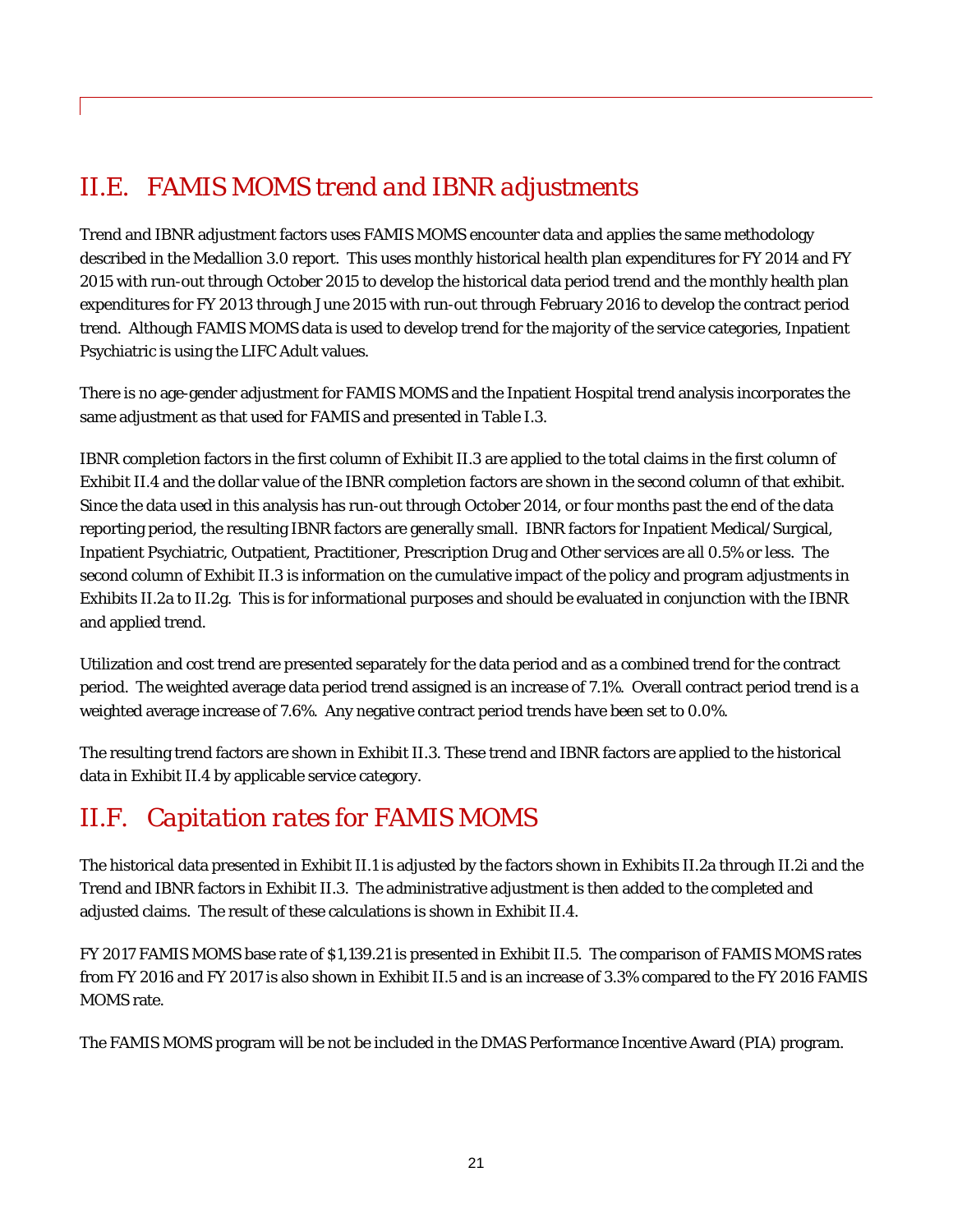#### **FY 2017 Capitation Rate Development for the FAMIS Program Exhibit 1 Health Plan Encounter Data - Family Access to Medical Insurance Security (FAMIS) Historical Eligibility, Claims, and Utilization Data**

| Age Under 1<br><b>Raw Claims</b><br><b>Raw Claims</b><br><b>Units</b><br>Capitation<br>Capitation<br>Unadjusted<br>Unadjusted<br><b>Units</b> |                       |             |             |             |          |                    |                |             |             |             |             |             |  |
|-----------------------------------------------------------------------------------------------------------------------------------------------|-----------------------|-------------|-------------|-------------|----------|--------------------|----------------|-------------|-------------|-------------|-------------|-------------|--|
|                                                                                                                                               | Units/1000 Units/1000 | Cost/Unit   | Cost/Unit   |             |          |                    |                |             |             |             |             |             |  |
| <b>MCO Statewide</b>                                                                                                                          | <b>FY14</b>           | <b>FY15</b> | <b>FY14</b> | <b>FY15</b> | PMPM 14  | PMPM <sub>15</sub> | <b>FY14</b>    | <b>FY15</b> | <b>FY14</b> | <b>FY15</b> | <b>FY14</b> | <b>FY15</b> |  |
| <b>Member Months</b>                                                                                                                          | 32,895                | 19,734      |             |             |          |                    |                |             |             |             |             |             |  |
| <b>Service Type</b>                                                                                                                           |                       |             |             |             |          |                    |                |             |             |             |             |             |  |
| DME/Supplies                                                                                                                                  | \$100,415             | \$77,990    | \$0         | \$0         | \$3.05   | \$3.95             | 1,551          | 1,016       | 566         | 618         | \$64.74     | \$76.76     |  |
| FQHC / RHC                                                                                                                                    | \$44,694              | \$19,307    | \$0         | \$0         | \$1.36   | \$0.98             | 896            | 374         | 327         | 227         | \$49.88     | \$51.62     |  |
| <b>Home Health</b>                                                                                                                            | \$5,449               | \$4,178     | \$0         | \$0         | \$0.17   | \$0.21             | 31             | 13          | 11          | 8           | \$175.77    | \$321.42    |  |
| IP - Maternity                                                                                                                                | \$0                   | \$0         | \$0         | \$0         | \$0.00   | \$0.00             | $\Omega$       | $\Omega$    |             | ۰           |             |             |  |
| IP - Newborn                                                                                                                                  | \$5,887,411           | \$759,267   | \$0         | \$0         | \$178.98 | \$38.48            | 1,638          | 261         | 598         | 159         | \$3,594.27  | \$2,909.07  |  |
| IP - Other                                                                                                                                    | \$1,054,838           | \$198,126   | \$0         | \$0         | \$32.07  | \$10.04            | 119            | 44          | 43          | 27          | \$8,864.18  | \$4,502.85  |  |
| IP - Psych                                                                                                                                    | \$0                   | \$0         | \$14,241    | \$7,994     | \$0.43   | \$0.41             | $\mathbf 0$    | $\Omega$    |             |             |             |             |  |
| Lab                                                                                                                                           | \$50,149              | \$47,265    | \$19,204    | \$11,312    | \$2.11   | \$2.97             | 4,852          | 3,630       | 1,770       | 2,207       | \$14.29     | \$16.14     |  |
| OP - Emergency Room & Related                                                                                                                 | \$326,766             | \$233,276   | \$0         | \$0         | \$9.93   | \$11.82            | 2,156          | 1,606       | 787         | 977         | \$151.56    | \$145.25    |  |
| OP - Other                                                                                                                                    | \$479,518             | \$327,590   | \$0         | \$0         | \$14.58  | \$16.60            | 2,062          | 1,299       | 752         | 790         | \$232.55    | \$252.19    |  |
| Pharmacy                                                                                                                                      | \$628,156             | \$261,140   | \$0         | \$0         | \$19.10  | \$13.23            | 8,664          | 4,588       | 3,161       | 2,790       | \$72.50     | \$56.92     |  |
| Prof - Anesthesia                                                                                                                             | \$35,901              | \$15,567    | \$0         | \$0         | \$1.09   | \$0.79             | 191            | 92          | 70          | 56          | \$187.96    | \$169.21    |  |
| Prof - Child EPSDT                                                                                                                            | \$723,337             | \$352,653   | \$0         | \$0         | \$21.99  | \$17.87            | 17,829         | 7,990       | 6,504       | 4,859       | \$40.57     | \$44.14     |  |
| Prof - Evaluation & Management                                                                                                                | \$3,046,712           | \$1,157,413 | \$13,941    | \$9,867     | \$93.04  | \$59.15            | 37,759         | 16,592      | 13,774      | 10,089      | \$81.06     | \$70.35     |  |
| Prof - Maternity                                                                                                                              | \$1,929               | \$7,765     | \$0         | \$0         | \$0.06   | \$0.39             | $\overline{2}$ |             |             | 4           | \$964.43    | \$1,109.30  |  |
| Prof - Other                                                                                                                                  | \$1,834,301           | \$1,012,778 | \$2,817     | \$1,552     | \$55.85  | \$51.40            | 32,365         | 17,891      | 11,807      | 10,879      | \$56.76     | \$56.69     |  |
| Prof - Psych                                                                                                                                  | \$572                 | \$1,140     | \$14,640    | \$8,218     | \$0.46   | \$0.47             | 9              | 17          | 3           | 10          | \$1,690.27  | \$550.45    |  |
| Prof - Specialist                                                                                                                             | \$223,858             | \$72,646    | \$0         | \$0         | \$6.81   | \$3.68             | 1,881          | 909         | 686         | 553         | \$119.01    | \$79.92     |  |
| Prof - Vision                                                                                                                                 | \$15,250              | \$11,254    | \$37,870    | \$22,819    | \$1.61   | \$1.73             | 248            | 169         | 90          | 103         | \$214.20    | \$201.61    |  |
| Radiology                                                                                                                                     | \$47,547              | \$23,164    | \$581       | \$310       | \$1.46   | \$1.19             | 2,930          | 953         | 1,069       | 580         | \$16.43     | \$24.63     |  |
| Transportation/Ambulance                                                                                                                      | \$27,191              | \$11,457    | \$11,432    | \$8,209     | \$1.17   | \$1.00             | 204            | 102         | 74          | 62          | \$189.33    | \$192.81    |  |
| Total                                                                                                                                         | \$14,533,994          | \$4,593,975 | \$114,727   | \$70,282    | \$445.32 | \$236.36           | 115,387        | 57,553      |             |             |             |             |  |

Note: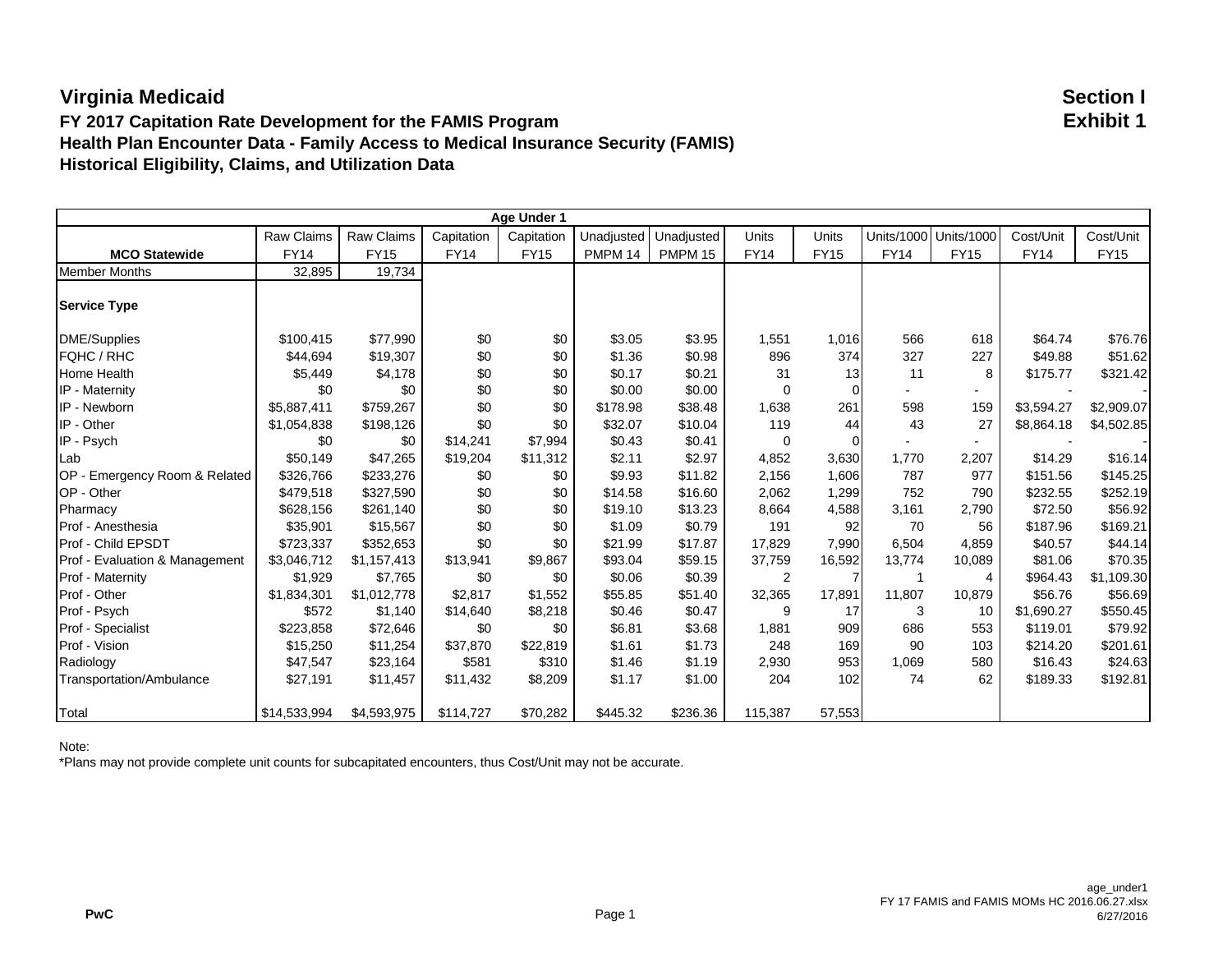#### **FY 2017 Capitation Rate Development for the FAMIS Program Exhibit 1 Health Plan Encounter Data - Family Access to Medical Insurance Security (FAMIS) Historical Eligibility, Claims, and Utilization Data**

| Age 1-5                        |             |                           |             |             |                |                    |             |             |             |                       |             |             |  |
|--------------------------------|-------------|---------------------------|-------------|-------------|----------------|--------------------|-------------|-------------|-------------|-----------------------|-------------|-------------|--|
|                                | Raw Claims  | Raw Claims                | Capitation  | Capitation  | Unadjusted     | Unadjusted         | Units       | Units       |             | Units/1000 Units/1000 | Cost/Unit   | Cost/Unit   |  |
| <b>MCO Statewide</b>           | <b>FY14</b> | <b>FY15</b>               | <b>FY14</b> | <b>FY15</b> | <b>PMPM 14</b> | PMPM <sub>15</sub> | <b>FY14</b> | <b>FY15</b> | <b>FY14</b> | <b>FY15</b>           | <b>FY14</b> | <b>FY15</b> |  |
| <b>Member Months</b>           | 214,752     | 203,157                   |             |             |                |                    |             |             |             |                       |             |             |  |
| <b>Service Type</b>            |             |                           |             |             |                |                    |             |             |             |                       |             |             |  |
| DME/Supplies                   | \$306,584   | \$286,329                 | \$0         | \$0         | \$1.43         | \$1.41             | 3,934       | 3,864       | 220         | 228                   | \$77.94     | \$74.10     |  |
| FQHC / RHC                     | \$115,559   | \$92,983                  | \$0         | \$0         | \$0.54         | \$0.46             | 2.790       | 2,269       | 156         | 134                   | \$41.42     | \$40.97     |  |
| <b>Home Health</b>             | \$24,408    | \$8,119                   | \$0         | \$0         | \$0.11         | \$0.04             | 110         | 74          | 6           | 4                     | \$221.92    | \$109.51    |  |
| IP - Maternity                 | \$0         | \$0                       | \$0         | \$0         | \$0.00         | \$0.00             | $\Omega$    | 0           |             |                       |             |             |  |
| IP - Newborn                   | \$0         | \$0                       | \$0         | \$0         | \$0.00         | \$0.00             | $\Omega$    | $\Omega$    |             | ۰                     |             |             |  |
| IP - Other                     | \$1,802,241 | \$3,895,707               | \$0         | \$0         | \$8.39         | \$19.18            | 324         | 281         | 18          | 17                    | \$5,554.61  | \$13,872.21 |  |
| IP - Psych                     | \$0         | \$10,511                  | \$91,628    | \$79,773    | \$0.43         | \$0.44             | -1          | 13          | 0           |                       | \$75,341.96 | \$6,933.58  |  |
| Lab                            | \$343,955   | \$391,253                 | \$128,635   | \$121,067   | \$2.20         | \$2.52             | 32,934      | 32,900      | 1,840       | 1,943                 | \$14.35     | \$15.57     |  |
| OP - Emergency Room & Related  | \$1,659,768 | \$1,716,638               | \$0         | \$0         | \$7.73         | \$8.45             | 10,056      | 12,256      | 562         | 724                   | \$165.05    | \$140.07    |  |
| OP - Other                     | \$3,368,022 | \$3,154,200               | \$0         | \$0         | \$15.68        | \$15.53            | 8,009       | 9,003       | 448         | 532                   | \$420.52    | \$350.34    |  |
| Pharmacy                       | \$3,208,136 | \$3,265,911               | \$0         | \$0         | \$14.94        | \$16.08            | 59,055      | 53,026      | 3,300       | 3,132                 | \$54.32     | \$61.59     |  |
| Prof - Anesthesia              | \$189,314   | \$172,399                 | \$0         | \$0         | \$0.88         | \$0.85             | 1,385       | 1,378       | 77          | 81                    | \$136.64    | \$125.08    |  |
| <b>Prof - Child EPSDT</b>      | \$740,182   | \$668,635                 | \$0         | \$0         | \$3.45         | \$3.29             | 23.375      | 19.564      | 1.306       | 1.156                 | \$31.67     | \$34.18     |  |
| Prof - Evaluation & Management | \$5,735,736 | \$5,576,013               | \$89,800    | \$106,568   | \$27.13        | \$27.97            | 87,991      | 85,606      | 4,917       | 5,057                 | \$66.21     | \$66.38     |  |
| Prof - Maternity               | \$1,036     | \$9,738                   | \$0         | \$0         | \$0.00         | \$0.05             | 2           | 15          | 0           | 1                     | \$432.03    | \$641.04    |  |
| Prof - Other                   | \$1,996,177 | \$2,225,225               | \$19,210    | \$16,782    | \$9.38         | \$11.04            | 57,842      | 56,883      | 3,232       | 3,360                 | \$34.84     | \$39.41     |  |
| Prof - Psych                   | \$44,945    | \$46,826                  | \$94,196    | \$82,009    | \$0.65         | \$0.63             | 1,071       | 985         | 60          | 58                    | \$129.97    | \$130.85    |  |
| Prof - Specialist              | \$522,094   | \$623,269                 | \$0         | \$0         | \$2.43         | \$3.07             | 6.043       | 5,591       | 338         | 330                   | \$86.40     | \$111.48    |  |
| Prof - Vision                  | \$117,042   | \$134,663                 | \$251,226   | \$242,844   | \$1.71         | \$1.86             | 2,120       | 2,096       | 118         | 124                   | \$173.74    | \$180.11    |  |
| Radiology                      | \$103,760   | \$101,675                 | \$3,604     | \$3,376     | \$0.50         | \$0.52             | 6,115       | 6,102       | 342         | 360                   | \$17.56     | \$17.22     |  |
| Transportation/Ambulance       | \$69,360    | \$83,030                  | \$74,793    | \$76,078    | \$0.67         | \$0.78             | 559         | 601         | 31          | 35                    | \$257.76    | \$264.93    |  |
| Total                          |             | \$20,348,319 \$22,463,124 | \$753,092   | \$728,496   | \$98.26        | \$114.16           | 303,717     | 292,506     |             |                       |             |             |  |

Note: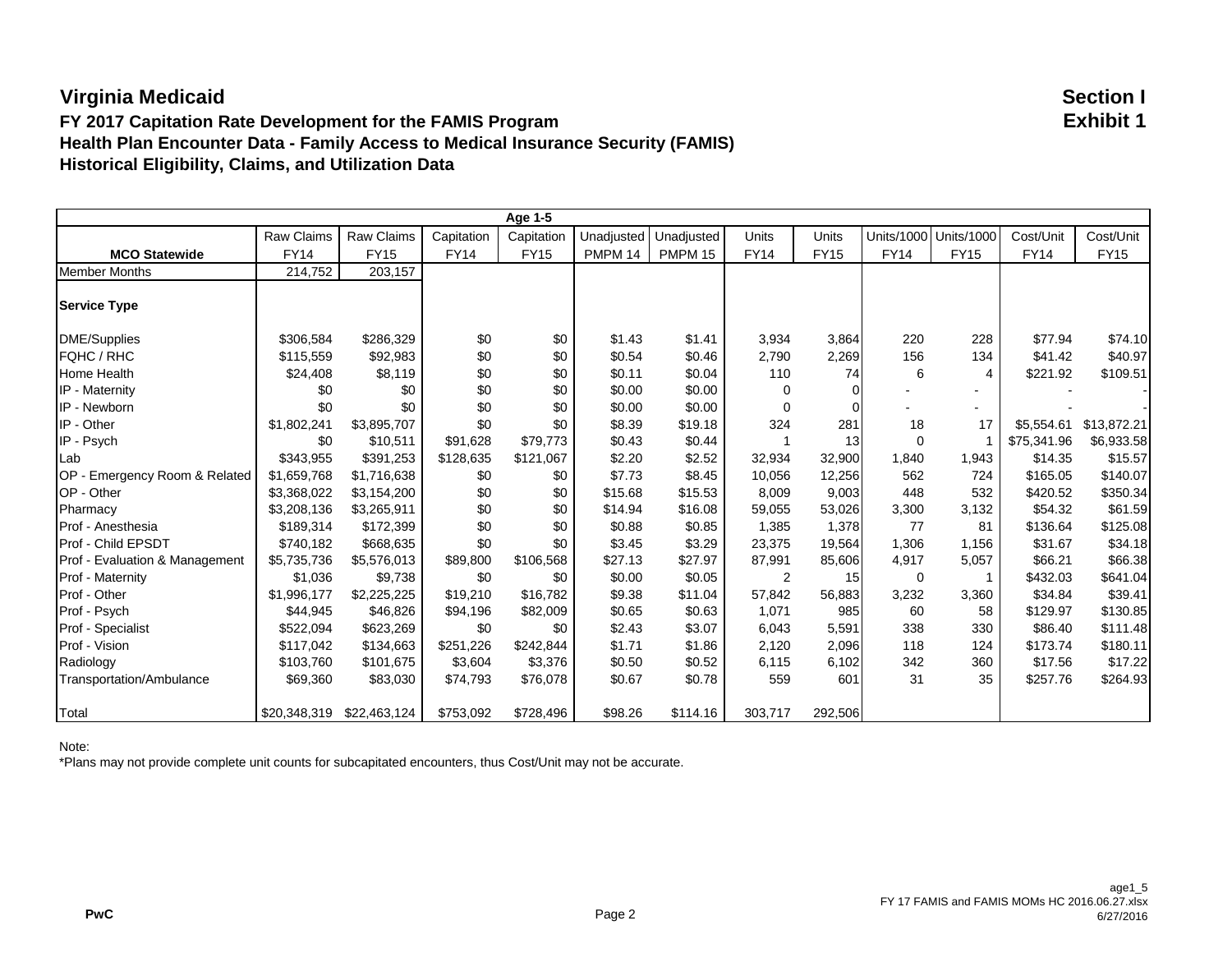#### **FY 2017 Capitation Rate Development for the FAMIS Program Exhibit 1 Health Plan Encounter Data - Family Access to Medical Insurance Security (FAMIS) Historical Eligibility, Claims, and Utilization Data**

| Age 6-14                       |             |                                                     |             |             |            |            |              |             |                |                       |             |             |  |
|--------------------------------|-------------|-----------------------------------------------------|-------------|-------------|------------|------------|--------------|-------------|----------------|-----------------------|-------------|-------------|--|
|                                | Raw Claims  | <b>Raw Claims</b>                                   | Capitation  | Capitation  | Unadjusted | Unadjusted | <b>Units</b> | Units       |                | Units/1000 Units/1000 | Cost/Unit   | Cost/Unit   |  |
| <b>MCO Statewide</b>           | <b>FY14</b> | <b>FY15</b>                                         | <b>FY14</b> | <b>FY15</b> | PMPM 14    | PMPM 15    | <b>FY14</b>  | <b>FY15</b> | <b>FY14</b>    | <b>FY15</b>           | <b>FY14</b> | <b>FY15</b> |  |
| <b>Member Months</b>           | 352,245     | 362,270                                             |             |             |            |            |              |             |                |                       |             |             |  |
| <b>Service Type</b>            |             |                                                     |             |             |            |            |              |             |                |                       |             |             |  |
| DME/Supplies                   | 481,221     | 516,327.98                                          | \$0         | \$0         | \$1.37     | \$1.43     | 4,186        | 4,427       | 143            | 147                   | \$114.97    | \$116.64    |  |
| FQHC / RHC                     | \$106,655   | \$110.944                                           | \$0         | \$0         | \$0.30     | \$0.31     | 2,490        | 2,560       | 85             | 85                    | \$42.83     | \$43.33     |  |
| Home Health                    | \$15,648    | \$52,610                                            | \$0         | \$0         | \$0.04     | \$0.15     | 54           | 70          | $\overline{2}$ | 2                     | \$290.36    | \$747.73    |  |
| IP - Maternity                 | \$4,629     | \$9,487                                             | \$0         | \$0         | \$0.01     | \$0.03     |              |             | $\mathbf 0$    | $\mathbf 0$           | \$3,859.49  | \$2,917.20  |  |
| IP - Newborn                   | \$0         | \$0                                                 | \$0         | \$0         | \$0.00     | \$0.00     | 0            | $\Omega$    |                | $\sim$                |             |             |  |
| IP - Other                     | \$2,543,161 | \$2,271,944                                         | \$0         | \$0         | \$7.22     | \$6.27     | 526          | 259         | 18             | 9                     | \$4,839.37  | \$8,758.75  |  |
| IP - Psych                     | \$355,632   | \$373,617                                           | \$149,003   | \$123,019   | \$1.43     | \$1.37     | 798          | 935         | 27             | 31                    | \$632.14    | \$531.20    |  |
| <b>Lab</b>                     | \$409,410   | \$495,853                                           | \$219,842   | \$224,784   | \$1.79     | \$1.99     | 40,715       | 42,945      | 1,387          | 1,423                 | \$15.46     | \$16.78     |  |
| OP - Emergency Room & Related  | \$2,208,584 | \$2,179,250                                         | \$0         | \$0         | \$6.27     | \$6.02     | 9.460        | 11,985      | 322            | 397                   | \$233.48    | \$181.83    |  |
| OP - Other                     | \$3,823,802 | \$3,681,326                                         | \$0         | \$0         | \$10.86    | \$10.16    | 11,154       | 11,934      | 380            | 395                   | \$342.81    | \$308.46    |  |
| Pharmacy                       | \$9,488,186 | \$10,341,741                                        | \$0         | \$0         | \$26.94    | \$28.55    | 108,117      | 103,381     | 3,683          | 3,424                 | \$87.76     | \$100.04    |  |
| Prof - Anesthesia              | \$151,833   | \$122,778                                           | \$0         | \$0         | \$0.43     | \$0.34     | 1,091        | 1,018       | 37             | 34                    | \$139.14    | \$120.64    |  |
| <b>Prof - Child EPSDT</b>      | \$161,022   | \$124,896                                           | \$0         | \$0         | \$0.46     | \$0.34     | 6.611        | 4,891       | 225            | 162                   | \$24.36     | \$25.54     |  |
| Prof - Evaluation & Management | \$6,428,904 | \$6,682,005                                         | \$126,093   | \$170,519   | \$18.61    | \$18.92    | 96,965       | 101,734     | 3,303          | 3,370                 | \$67.60     | \$67.36     |  |
| Prof - Maternity               | \$1,106     | \$3,637                                             | \$0         | \$0         | \$0.00     | \$0.01     | 2            | 13          | 0              | 0                     | \$461.10    | \$279.61    |  |
| <b>Prof</b> - Other            | \$3,219,961 | \$3,345,910                                         | \$32,197    | \$30,519    | \$9.23     | \$9.32     | 70,615       | 72,571      | 2,406          | 2,404                 | \$46.06     | \$46.53     |  |
| Prof - Psych                   | \$470,022   | \$539,494                                           | \$165,789   | \$154,996   | \$1.81     | \$1.92     | 10.843       | 11,243      | 369            | 372                   | \$58.64     | \$61.77     |  |
| Prof - Specialist              | \$872,485   | \$807,427                                           | \$0         | \$0         | \$2.48     | \$2.23     | 8,046        | 7,441       | 274            | 246                   | \$108.43    | \$108.50    |  |
| Prof - Vision                  | \$292,029   | \$331,391                                           | \$415,492   | \$436,757   | \$2.01     | \$2.12     | 6,970        | 5,714       | 237            | 189                   | \$101.50    | \$134.44    |  |
| Radiology                      | \$284,718   | \$297,921                                           | \$4,498     | \$4,817     | \$0.82     | \$0.84     | 12,785       | 13,039      | 436            | 432                   | \$22.62     | \$23.22     |  |
| Transportation/Ambulance       | \$95,759    | \$93,377                                            | \$122,062   | \$132,049   | \$0.62     | \$0.62     | 905          | 947         | 31             | 31                    | \$240.71    | \$238.12    |  |
| Total                          |             | \$31,414,769 \$32,381,936   \$1,234,978 \$1,277,458 |             |             | \$92.69    | \$92.91    | 392,335      | 397,111     |                |                       |             |             |  |

#### Note: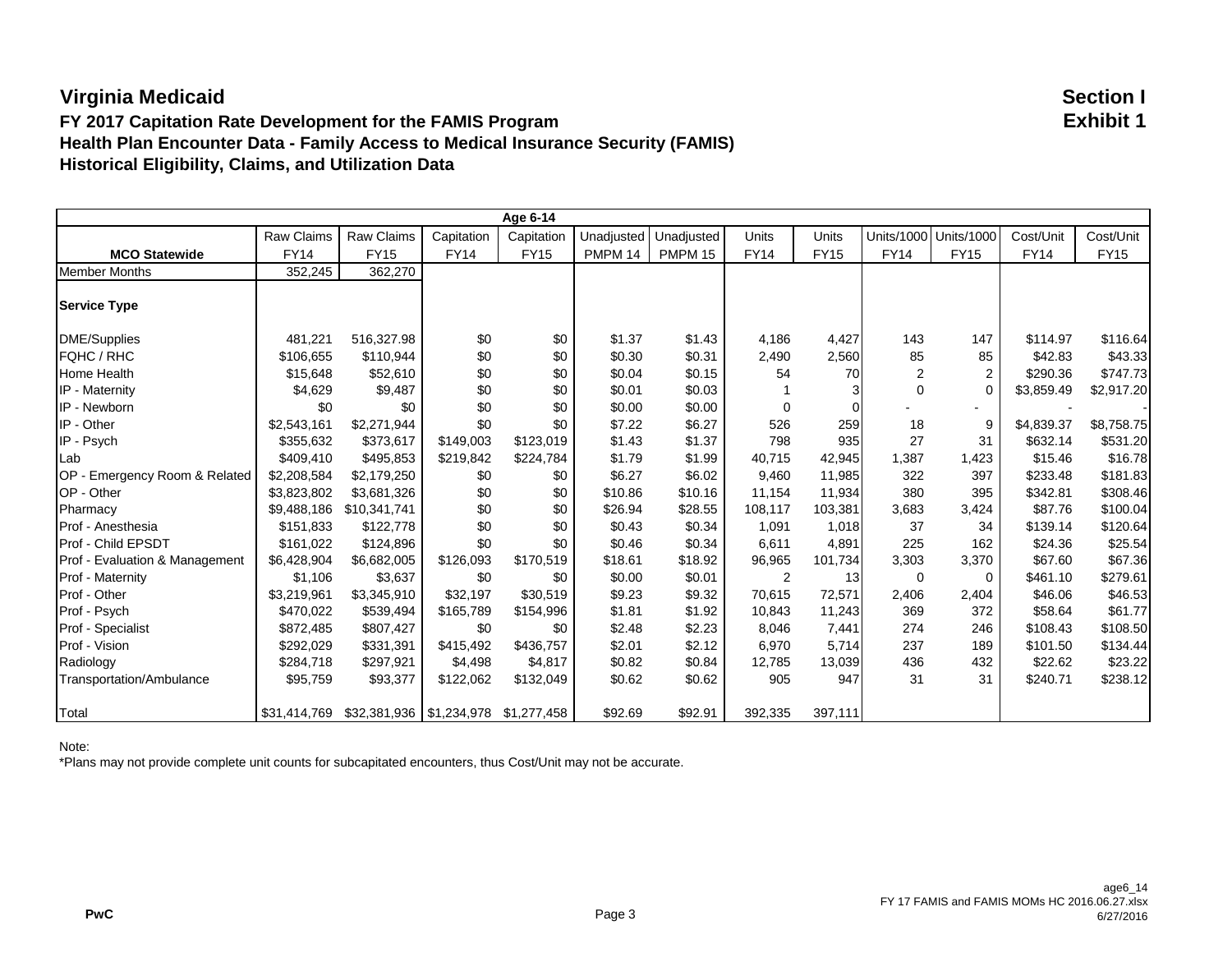#### **FY 2017 Capitation Rate Development for the FAMIS Program Exhibit 1 Health Plan Encounter Data - Family Access to Medical Insurance Security (FAMIS) Historical Eligibility, Claims, and Utilization Data**

| Age 15-18 Female<br>Cost/Unit<br>Cost/Unit                                                                                                       |             |             |             |             |          |                    |             |                |             |             |             |             |  |
|--------------------------------------------------------------------------------------------------------------------------------------------------|-------------|-------------|-------------|-------------|----------|--------------------|-------------|----------------|-------------|-------------|-------------|-------------|--|
| <b>Raw Claims</b><br><b>Raw Claims</b><br>Capitation<br>Unadjusted<br><b>Units</b><br>Units<br>Units/1000 Units/1000<br>Capitation<br>Unadjusted |             |             |             |             |          |                    |             |                |             |             |             |             |  |
| <b>MCO Statewide</b>                                                                                                                             | <b>FY14</b> | <b>FY15</b> | <b>FY14</b> | <b>FY15</b> | PMPM 14  | PMPM <sub>15</sub> | <b>FY14</b> | <b>FY15</b>    | <b>FY14</b> | <b>FY15</b> | <b>FY14</b> | <b>FY15</b> |  |
| Member Months                                                                                                                                    | 61,212      | 62,580      |             |             |          |                    |             |                |             |             |             |             |  |
| <b>Service Type</b>                                                                                                                              |             |             |             |             |          |                    |             |                |             |             |             |             |  |
| <b>DME/Supplies</b>                                                                                                                              | 91,006.92   | 101,152.71  | \$0         | \$0         | \$1.49   | \$1.62             | 737         | 794            | 145         | 152         | \$123.41    | \$127.32    |  |
| FQHC / RHC                                                                                                                                       | \$35,878    | \$34,631    | \$0         | \$0         | \$0.59   | \$0.55             | 909         | 706            | 178         | 135         | \$39.49     | \$49.05     |  |
| Home Health                                                                                                                                      | \$1,706     | \$8,927     | \$0         | \$0         | \$0.03   | \$0.14             | 13          | 14             | 3           | 3           | \$132.96    | \$639.84    |  |
| IP - Maternity                                                                                                                                   | \$233,683   | \$275,656   | \$0         | \$0         | \$3.82   | \$4.40             | 100         | 97             | 20          | 19          | \$2,345.69  | \$2,833.85  |  |
| IP - Newborn                                                                                                                                     | \$0         | \$0         | \$0         | \$0         | \$0.00   | \$0.00             | 0           | $\overline{0}$ |             | ۰.          |             |             |  |
| IP - Other                                                                                                                                       | \$691.087   | \$529,742   | \$0         | \$0         | \$11.29  | \$8.47             | 91          | 80             | 18          | 15          | \$7,617.70  | \$6,591.50  |  |
| IP - Psych                                                                                                                                       | \$150,762   | \$245,302   | \$23,589    | \$23,471    | \$2.85   | \$4.29             | 378         | 486            | 74          | 93          | \$461.68    | \$553.19    |  |
| Lab                                                                                                                                              | \$187,724   | \$198,189   | \$38,786    | \$39,223    | \$3.70   | \$3.79             | 15,479      | 13.787         | 3,035       | 2,644       | \$14.63     | \$17.22     |  |
| OP - Emergency Room & Related                                                                                                                    | \$865,741   | \$748,837   | \$0         | \$0         | \$14.14  | \$11.97            | 2,961       | 3,017          | 580         | 579         | \$292.40    | \$248.18    |  |
| OP - Other                                                                                                                                       | \$1,208,738 | \$1,061,629 | \$0         | \$0         | \$19.75  | \$16.96            | 3,174       | 3,387          | 622         | 649         | \$380.82    | \$313.45    |  |
| Pharmacy                                                                                                                                         | \$1,654,724 | \$1,749,065 | \$0         | \$0         | \$27.03  | \$27.95            | 30,088      | 26,160         | 5,899       | 5,016       | \$55.00     | \$66.86     |  |
| Prof - Anesthesia                                                                                                                                | \$44,561    | \$49,404    | \$0         | \$0         | \$0.73   | \$0.79             | 311         | 360            | 61          | 69          | \$143.13    | \$137.34    |  |
| Prof - Child EPSDT                                                                                                                               | \$39,537    | \$41,064    | \$0         | \$0         | \$0.65   | \$0.66             | 1,548       | 1,352          | 303         | 259         | \$25.54     | \$30.38     |  |
| Prof - Evaluation & Management                                                                                                                   | \$1,457,742 | \$1,405,171 | \$19,645    | \$28,177    | \$24.14  | \$22.90            | 21,417      | 20,889         | 4,199       | 4,006       | \$68.98     | \$68.62     |  |
| Prof - Maternity                                                                                                                                 | \$136,577   | \$174,452   | \$0         | \$0         | \$2.23   | \$2.79             | 266         | 355            | 52          | 68          | \$513.14    | \$491.98    |  |
| Prof - Other                                                                                                                                     | \$649,947   | \$642,923   | \$5,756     | \$5,382     | \$10.71  | \$10.36            | 12,076      | 11,959         | 2,367       | 2,293       | \$54.30     | \$54.21     |  |
| Prof - Psych                                                                                                                                     | \$158,225   | \$156,845   | \$31,057    | \$29,742    | \$3.09   | \$2.98             | 3,536       | 3,064          | 693         | 588         | \$53.53     | \$60.89     |  |
| Prof - Specialist                                                                                                                                | \$217,633   | \$219,989   | \$0         | \$0         | \$3.56   | \$3.52             | 2,448       | 2,310          | 480         | 443         | \$88.89     | \$95.23     |  |
| Prof - Vision                                                                                                                                    | \$43,289    | \$54,982    | \$72,881    | \$75,750    | \$1.90   | \$2.09             | 1,194       | 1,032          | 234         | 198         | \$97.31     | \$126.71    |  |
| Radiology                                                                                                                                        | \$176,555   | \$165,603   | \$605       | \$656       | \$2.89   | \$2.66             | 4,568       | 4,208          | 895         | 807         | \$38.79     | \$39.51     |  |
| Transportation/Ambulance                                                                                                                         | \$47,549    | \$36,471    | \$23,272    | \$25,383    | \$1.16   | \$0.99             | 412         | 350            | 81          | 67          | \$171.77    | \$176.95    |  |
| <b>Total</b>                                                                                                                                     | \$8,092,664 | \$7,900,034 | \$215,591   | \$227,783   | \$135.73 | \$129.88           | 101,705     | 94,407         |             |             |             |             |  |

Note: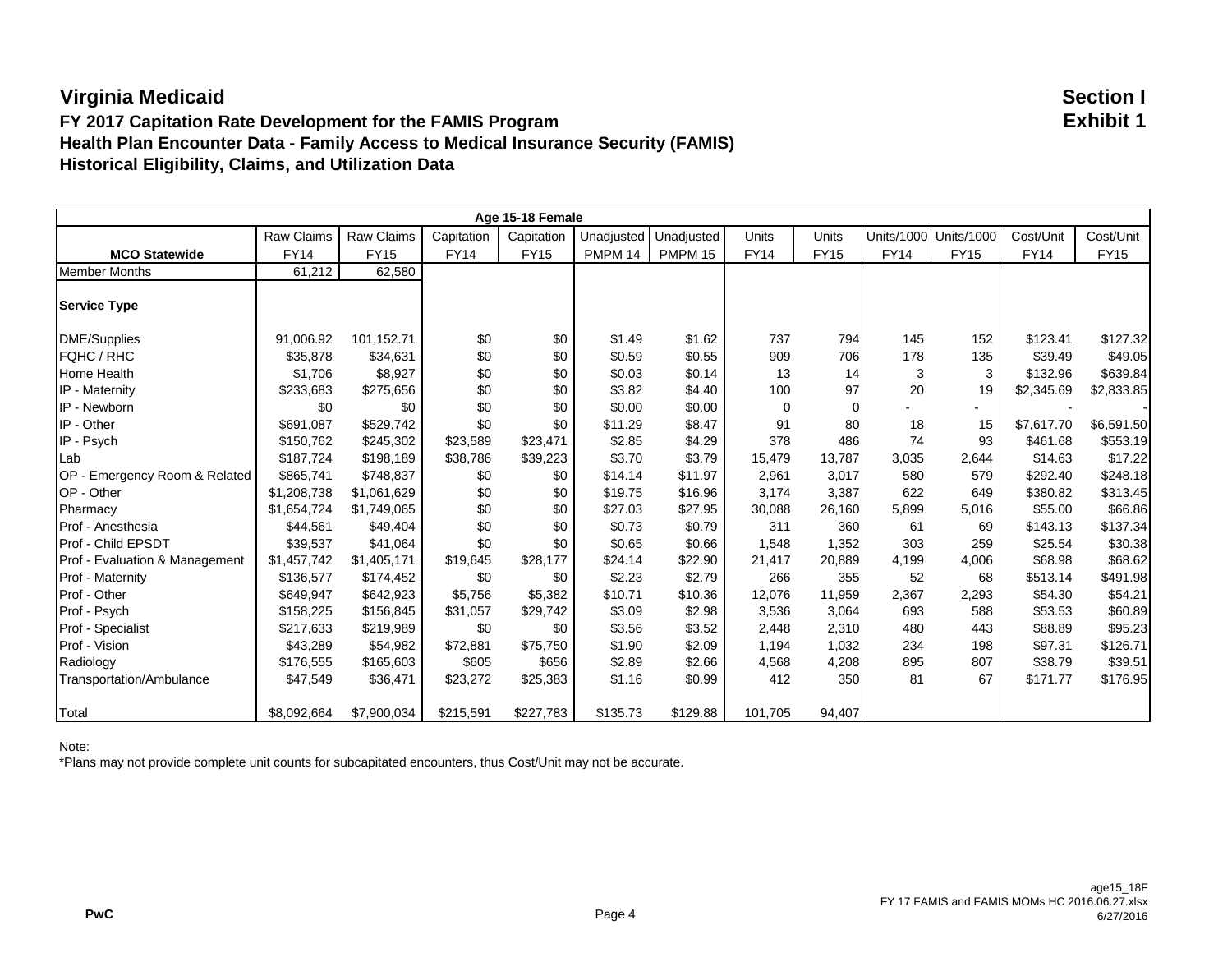#### **FY 2017 Capitation Rate Development for the FAMIS Program Exhibit 1 Health Plan Encounter Data - Family Access to Medical Insurance Security (FAMIS) Historical Eligibility, Claims, and Utilization Data**

| <b>Age 15-18 Male</b><br><b>Raw Claims</b><br><b>Raw Claims</b><br>Capitation<br>Capitation<br>Unadjusted<br>Unadjusted<br><b>Units</b><br>Units |                       |             |             |             |          |                    |             |             |                |                          |             |             |  |
|--------------------------------------------------------------------------------------------------------------------------------------------------|-----------------------|-------------|-------------|-------------|----------|--------------------|-------------|-------------|----------------|--------------------------|-------------|-------------|--|
|                                                                                                                                                  | Units/1000 Units/1000 | Cost/Unit   | Cost/Unit   |             |          |                    |             |             |                |                          |             |             |  |
| <b>MCO Statewide</b>                                                                                                                             | <b>FY14</b>           | <b>FY15</b> | <b>FY14</b> | <b>FY15</b> | PMPM 14  | PMPM <sub>15</sub> | <b>FY14</b> | <b>FY15</b> | <b>FY14</b>    | <b>FY15</b>              | <b>FY14</b> | <b>FY15</b> |  |
| <b>Member Months</b>                                                                                                                             | 60,391                | 61,353      |             |             |          |                    |             |             |                |                          |             |             |  |
| <b>Service Type</b>                                                                                                                              |                       |             |             |             |          |                    |             |             |                |                          |             |             |  |
| DME/Supplies                                                                                                                                     | 131,109               | 133,269.96  | \$0         | \$0         | \$2.17   | \$2.17             | 960         | 892         | 191            | 174                      | \$136.51    | \$149.40    |  |
| FQHC / RHC                                                                                                                                       | \$21,015              | \$16,239    | \$0         | \$0         | \$0.35   | \$0.26             | 469         | 379         | 93             | 74                       | \$44.81     | \$42.87     |  |
| Home Health                                                                                                                                      | \$1,370               | \$2,566     | \$0         | \$0         | \$0.02   | \$0.04             | 10          |             | $\overline{2}$ | 1                        | \$131.56    | \$343.45    |  |
| IP - Maternity                                                                                                                                   | \$0                   | \$0         | \$0         | \$0         | \$0.00   | \$0.00             | $\Omega$    |             |                |                          |             |             |  |
| IP - Newborn                                                                                                                                     | \$0                   | \$0         | \$0         | \$0         | \$0.00   | \$0.00             | 0           | $\Omega$    |                | ۰                        |             |             |  |
| IP - Other                                                                                                                                       | \$577,422             | \$1,068,225 | \$0         | \$0         | \$9.56   | \$17.41            | 68          | 63          | 13             | 12                       | \$8,530.61  | \$16,995.65 |  |
| IP - Psych                                                                                                                                       | \$54,388              | \$115,136   | \$25,672    | \$20,295    | \$1.33   | \$2.21             | 247         | 285         | 49             | 56                       | \$324.53    | \$475.84    |  |
| Lab                                                                                                                                              | \$63,993              | \$70,788    | \$37,843    | \$38,530    | \$1.69   | \$1.78             | 5,945       | 5,713       | 1,181          | 1.117                    | \$17.13     | \$19.14     |  |
| OP - Emergency Room & Related                                                                                                                    | \$556,119             | \$517,838   | \$0         | \$0         | \$9.21   | \$8.44             | 1,959       | 2,091       | 389            | 409                      | \$283.95    | \$247.61    |  |
| OP - Other                                                                                                                                       | \$1,045,620           | \$1,012,804 | \$0         | \$0         | \$17.31  | \$16.51            | 2,415       | 2,347       | 480            | 459                      | \$432.95    | \$431.54    |  |
| Pharmacy                                                                                                                                         | \$2,003,622           | \$2,157,731 | \$0         | \$0         | \$33.18  | \$35.17            | 18,497      | 15,723      | 3,675          | 3,075                    | \$108.32    | \$137.23    |  |
| Prof - Anesthesia                                                                                                                                | \$32,911              | \$34,078    | \$0         | \$0         | \$0.54   | \$0.56             | 233         | 259         | 46             | 51                       | \$141.44    | \$131.75    |  |
| Prof - Child EPSDT                                                                                                                               | \$28,994              | \$24,827    | \$0         | \$0         | \$0.48   | \$0.40             | 1,059       | 892         | 210            | 174                      | \$27.39     | \$27.84     |  |
| Prof - Evaluation & Management                                                                                                                   | \$985,186             | \$977,501   | \$20,989    | \$28,517    | \$16.66  | \$16.40            | 14,508      | 14,193      | 2,883          | 2,776                    | \$69.35     | \$70.88     |  |
| Prof - Maternity                                                                                                                                 | \$59                  | \$0         | \$0         | \$0         | \$0.00   | \$0.00             | -1          | $\Omega$    | 0              | $\overline{\phantom{a}}$ | \$50.12     |             |  |
| Prof - Other                                                                                                                                     | \$753,130             | \$573,983   | \$5,635     | \$5,274     | \$12.56  | \$9.44             | 10,443      | 10,480      | 2,075          | 2,050                    | \$72.66     | \$55.27     |  |
| Prof - Psych                                                                                                                                     | \$105,273             | \$94,820    | \$29,866    | \$28,069    | \$2.24   | \$2.00             | 2,376       | 2,156       | 472            | 422                      | \$56.87     | \$57.00     |  |
| Prof - Specialist                                                                                                                                | \$225,535             | \$234,395   | \$0         | \$0         | \$3.73   | \$3.82             | 1,875       | 1,607       | 372            | 314                      | \$120.31    | \$145.84    |  |
| Prof - Vision                                                                                                                                    | \$40,155              | \$41,678    | \$71,751    | \$74,616    | \$1.85   | \$1.90             | 1,048       | 744         | 208            | 146                      | \$106.77    | \$156.27    |  |
| Radiology                                                                                                                                        | \$91,649              | \$87,041    | \$703       | \$718       | \$1.53   | \$1.43             | 3,448       | 3,315       | 685            | 648                      | \$26.78     | \$26.47     |  |
| Transportation/Ambulance                                                                                                                         | \$32,155              | \$36,339    | \$22,597    | \$24,188    | \$0.91   | \$0.99             | 307         | 293         | 61             | 57                       | \$178.52    | \$206.72    |  |
| <b>Total</b>                                                                                                                                     | \$6,749,705           | \$7,199,258 | \$215,056   | \$220,208   | \$115.33 | \$120.93           | 65,868      | 61,438      |                |                          |             |             |  |

Note: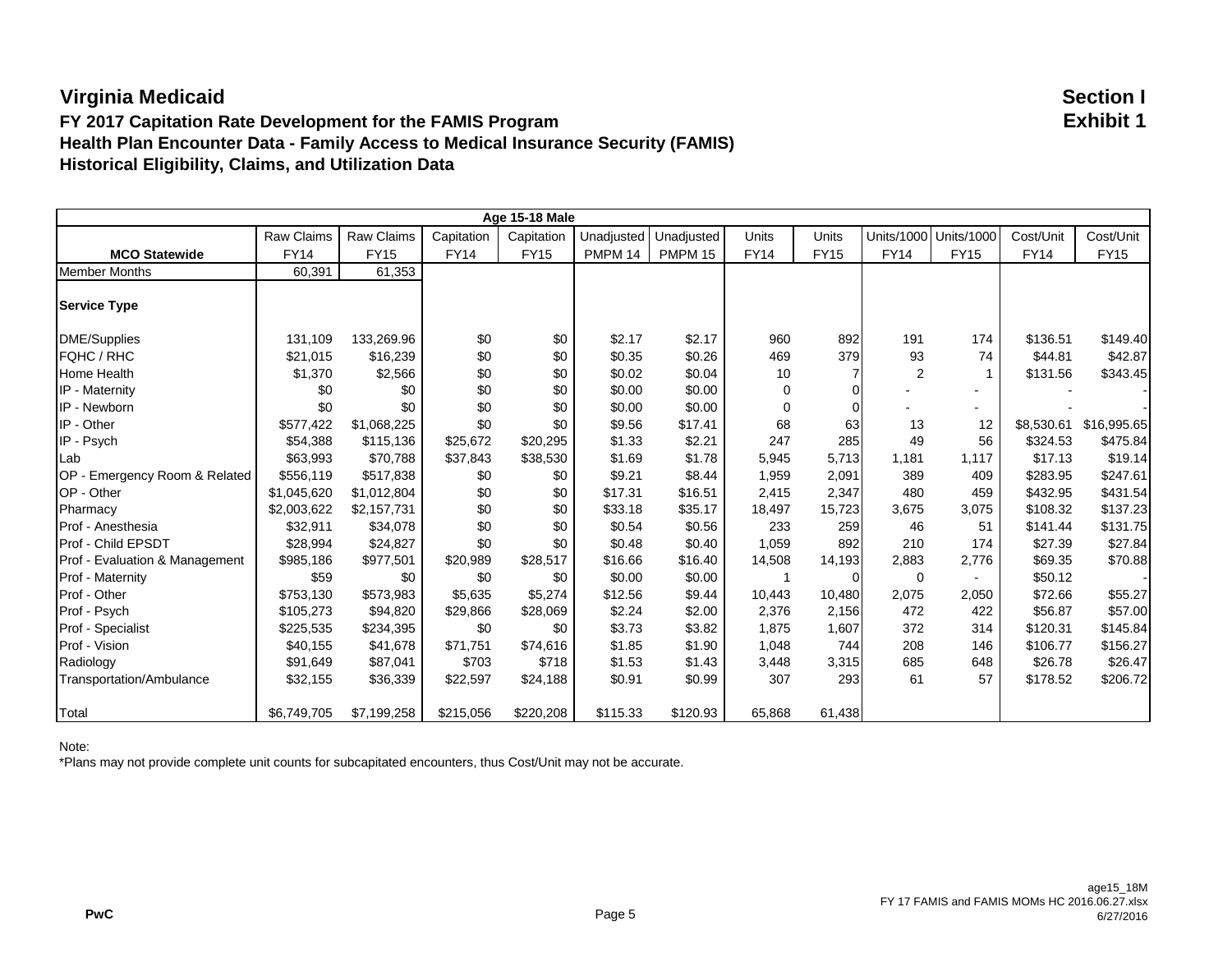#### **FY 2017 Capitation Rate Development for the FAMIS Program Exhibit 1 Health Plan Encounter Data - Family Access to Medical Insurance Security (FAMIS) Historical Eligibility, Claims, and Utilization Data**

| All Age Categories             |              |                                        |             |             |            |                    |             |             |                |                       |             |             |  |
|--------------------------------|--------------|----------------------------------------|-------------|-------------|------------|--------------------|-------------|-------------|----------------|-----------------------|-------------|-------------|--|
|                                | Raw Claims   | <b>Raw Claims</b>                      | Capitation  | Capitation  | Unadjusted | Unadjusted         | Units       | Units       |                | Units/1000 Units/1000 | Cost/Unit   | Cost/Unit   |  |
| <b>MCO Statewide</b>           | <b>FY14</b>  | <b>FY15</b>                            | <b>FY14</b> | <b>FY15</b> | PMPM 14    | PMPM <sub>15</sub> | <b>FY14</b> | <b>FY15</b> | <b>FY14</b>    | <b>FY15</b>           | <b>FY14</b> | <b>FY15</b> |  |
| <b>Member Months</b>           | 721,495      | 709,094                                |             |             |            |                    |             |             |                |                       |             |             |  |
| <b>Service Type</b>            |              |                                        |             |             |            |                    |             |             |                |                       |             |             |  |
| <b>DME/Supplies</b>            | \$1,110,336  | \$1,115,069                            | \$0         | \$0         | \$1.54     | \$1.57             | 11,551      | 10,978      | 192            | 186                   | \$96.12     | \$101.57    |  |
| FQHC / RHC                     | \$323,801    | \$274,103                              | \$0         | \$0         | \$0.45     | \$0.39             | 7,838       | 6,450       | 130            | 109                   | \$41.31     | \$42.50     |  |
| <b>Home Health</b>             | \$48,582     | \$76,401                               | \$0         | \$0         | \$0.07     | \$0.11             | 238         | 175         | 4              | 3                     | \$204.13    | \$436.58    |  |
| IP - Maternity                 | \$238,312    | \$285,143                              | \$0         | \$0         | \$0.33     | \$0.40             | 98          | 99          | $\overline{c}$ | $\overline{2}$        | \$2,431.75  | \$2,880.23  |  |
| IP - Newborn                   | \$5,887,411  | \$759,267                              | \$0         | \$0         | \$8.16     | \$1.07             | 1,638       | 261         | 27             | $\boldsymbol{\Delta}$ | \$3,594.27  | \$2,909.07  |  |
| IP - Other                     | \$6,668,748  | \$7,963,743                            | \$0         | \$0         | \$9.24     | \$11.23            | 1,067       | 733         | 18             | 12                    | \$6,250.00  | \$10,864.59 |  |
| IP - Psych                     | \$560,783    | \$744,565                              | \$304,133   | \$254,552   | \$1.20     | \$1.41             | 1,500       | 1,701       | 25             | 29                    | \$576.61    | \$587.37    |  |
| Lab                            | \$1,055,232  | \$1,203,348                            | \$444,310   | \$434,916   | \$2.08     | \$2.31             | 100,036     | 99,050      | 1,664          | 1,676                 | \$14.99     | \$16.54     |  |
| OP - Emergency Room & Related  | \$5,616,978  | \$5,395,838                            | \$0         | \$0         | \$7.79     | \$7.61             | 26,805      | 31.059      | 446            | 526                   | \$209.55    | \$173.73    |  |
| OP - Other                     | \$9,925,700  | \$9,237,549                            | \$0         | \$0         | \$13.76    | \$13.03            | 26,867      | 28,123      | 447            | 476                   | \$369.44    | \$328.47    |  |
| Pharmacy                       | \$16,982,824 | \$17,775,588                           | \$0         | \$0         | \$23.54    | \$25.07            | 230,113     | 206,497     | 3,827          | 3,495                 | \$73.80     | \$86.08     |  |
| Prof - Anesthesia              | \$454,519    | \$394,227                              | \$0         | \$0         | \$0.63     | \$0.56             | 3,194       | 3,102       | 53             | 52                    | \$142.30    | \$127.09    |  |
| <b>Prof - Child EPSDT</b>      | \$1,693,072  | \$1,212,075                            | \$0         | \$0         | \$2.35     | \$1.71             | 50,332      | 34,493      | 837            | 584                   | \$33.64     | \$35.14     |  |
| Prof - Evaluation & Management | \$17,654,280 | \$15,798,103                           | \$270,468   | \$343,648   | \$24.84    | \$22.76            | 258,359     | 239,286     | 4,297          | 4,049                 | \$69.38     | \$67.46     |  |
| Prof - Maternity               | \$140,706    | \$195,592                              | \$0         | \$0         | \$0.20     | \$0.28             | 272         | 390         | 5              | $\overline{7}$        | \$517.30    | \$501.52    |  |
| Prof - Other                   | \$8,453,515  | \$7,800,818                            | \$65,615    | \$59,510    | \$11.81    | \$11.09            | 182,606     | 170,098     | 3,037          | 2,879                 | \$46.65     | \$46.21     |  |
| Prof - Psych                   | \$779,038    | \$839,125                              | \$335,549   | \$303,033   | \$1.54     | \$1.61             | 17,825      | 17,462      | 296            | 296                   | \$62.53     | \$65.41     |  |
| Prof - Specialist              | \$2,061,606  | \$1,957,725                            | \$0         | \$0         | \$2.86     | \$2.76             | 20,378      | 17,955      | 339            | 304                   | \$101.17    | \$109.04    |  |
| Prof - Vision                  | \$507,766    | \$573,968                              | \$849,221   | \$852,785   | \$1.88     | \$2.01             | 11,445      | 9,799       | 190            | 166                   | \$118.57    | \$145.60    |  |
| Radiology                      | \$704,229    | \$675,403                              | \$9,992     | \$9,877     | \$0.99     | \$0.97             | 29,819      | 27,689      | 496            | 469                   | \$23.95     | \$24.75     |  |
| Transportation/Ambulance       | \$272,015    | \$260,674                              | \$254,155   | \$265,907   | \$0.73     | \$0.74             | 2,442       | 2,312       | 41             | 39                    | \$215.47    | \$227.76    |  |
| Total                          | \$81,139,451 | \$74,538,326   \$2,533,444 \$2,524,227 |             |             | \$115.97   | \$108.68           | 984,423     | 907,712     |                |                       |             |             |  |

#### Note: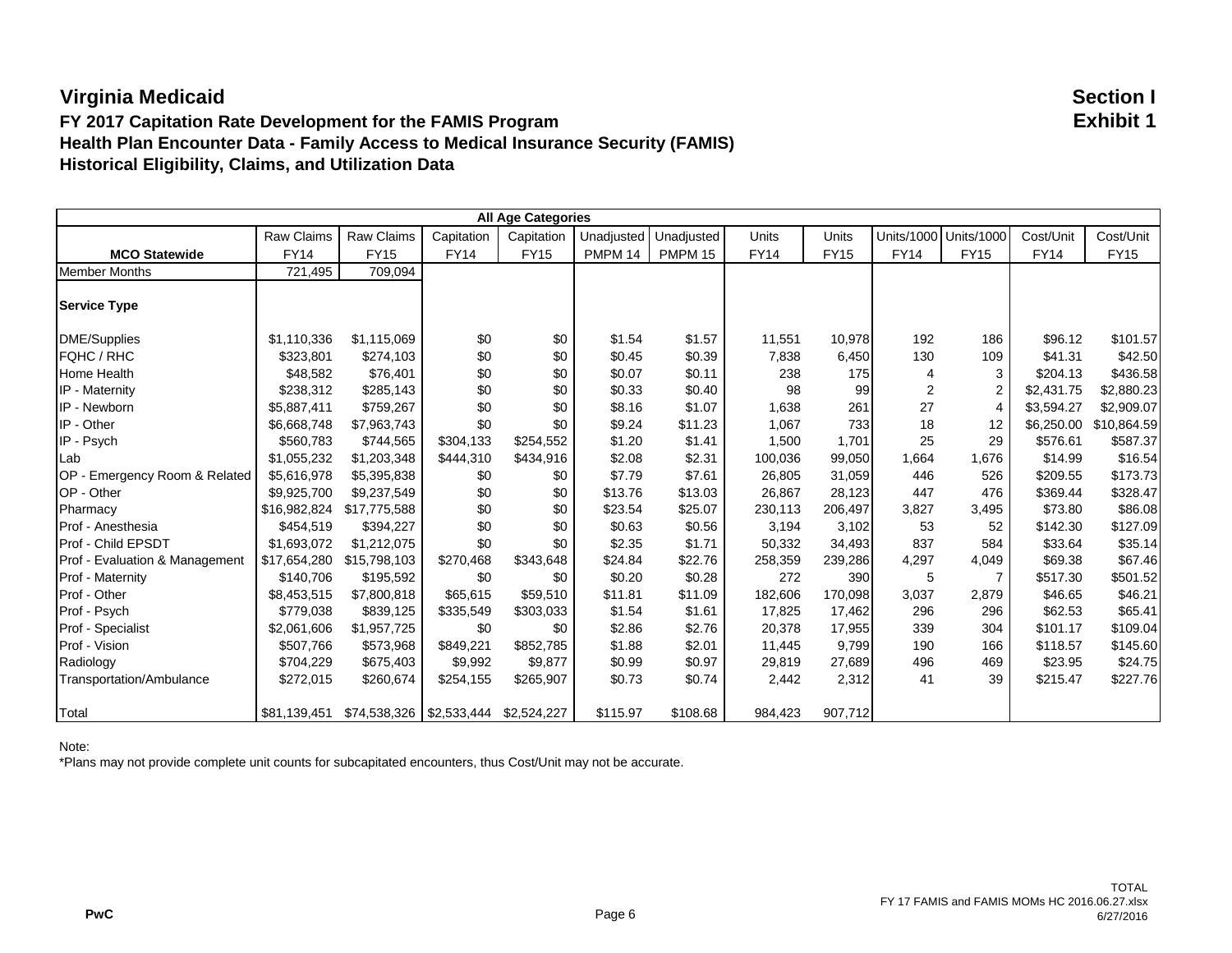#### **FY 2017 Capitation Rate Development for the FAMIS Program Exhibit 1 Health Plan Encounter Data - Family Access to Medical Insurance Security (FAMIS) Historical Eligibility, Claims, and Utilization Data**

| Age 1-5                        |             |             |             |             |            |                    |             |                |             |                   |             |             |
|--------------------------------|-------------|-------------|-------------|-------------|------------|--------------------|-------------|----------------|-------------|-------------------|-------------|-------------|
|                                | Raw Claims  | Raw Claims  | Capitation  | Capitation  | Unadjusted | Unadjusted         | Units       | Units          | Units/1000  | <b>Units/1000</b> | Cost/Unit   | Cost/Unit   |
| <b>MCO Statewide</b>           | <b>FY14</b> | <b>FY15</b> | <b>FY14</b> | <b>FY15</b> | PMPM 14    | PMPM <sub>15</sub> | <b>FY14</b> | <b>FY15</b>    | <b>FY14</b> | <b>FY15</b>       | <b>FY14</b> | <b>FY15</b> |
| <b>Member Months</b>           | 47,651      | 28,564      |             |             |            |                    |             |                |             |                   |             |             |
| <b>Service Type</b>            |             |             |             |             |            |                    |             |                |             |                   |             |             |
| <b>DME/Supplies</b>            | \$107,888   | \$33,609    | \$0         | \$0         | \$2.26     | \$1.18             | 967         | 572            | 244         | 240               | \$111.57    | \$58.76     |
| FQHC / RHC                     | \$47,420    | \$28,979    | \$0         | \$0         | \$1.00     | \$1.01             | 878         | 496            | 221         | 208               | \$54.01     | \$58.43     |
| Home Health                    | \$917       | \$579       | \$0         | \$0         | \$0.02     | \$0.02             |             | 31             | 2           | 1                 | \$130.93    | \$193.12    |
| IP - Maternity                 | \$0         | \$0         | \$0         | \$0         | \$0.00     | \$0.00             | $\mathbf 0$ |                |             |                   |             |             |
| IP - Newborn                   | \$0         | \$0         | \$0         | \$0         | \$0.00     | \$0.00             | $\Omega$    | $\Omega$       |             |                   |             |             |
| IP - Other                     | \$630,022   | \$170,782   | \$0         | \$0         | \$13.22    | \$5.98             | 62          | 38             | 16          | 16                | \$10,161.65 | \$4,494.25  |
| IP - Psych                     | \$0         | \$0         | \$20,707    | \$11.056    | \$0.43     | \$0.39             | 4           | $\Omega$       |             |                   | \$5,176.65  |             |
| Lab                            | \$79,905    | \$55,827    | \$28,644    | \$17,227    | \$2.28     | \$2.56             | 7,345       | 4,534          | 1,850       | 1,905             | \$14.78     | \$16.11     |
| OP - Emergency Room & Related  | \$389,410   | \$249,217   | \$0         | \$0         | \$8.17     | \$8.72             | 2,294       | 1,724          | 578         | 724               | \$169.75    | \$144.56    |
| OP - Other                     | \$769,166   | \$416,763   | \$0         | \$0         | \$16.14    | \$14.59            | 2,002       | 1,312          | 504         | 551               | \$384.20    | \$317.65    |
| Pharmacy                       | \$625,938   | \$411,812   | \$0         | \$0         | \$13.14    | \$14.42            | 14,973      | 8,901          | 3,771       | 3,739             | \$41.80     | \$46.27     |
| Prof - Anesthesia              | \$38,529    | \$17,535    | \$0         | \$0         | \$0.81     | \$0.61             | 288         | 161            | 73          | 68                | \$133.78    | \$108.92    |
| Prof - Child EPSDT             | \$159.665   | \$79,899    | \$0         | \$0         | \$3.35     | \$2.80             | 5.094       | 2.395          | 1,283       | 1,006             | \$31.34     | \$33.36     |
| Prof - Evaluation & Management | \$1,306,581 | \$768,440   | \$19,460    | \$15,027    | \$27.83    | \$27.43            | 19,535      | 11,664         | 4,920       | 4,900             | \$67.88     | \$67.17     |
| Prof - Maternity               | \$0         | \$0         | \$0         | \$0         | \$0.00     | \$0.00             | $\mathbf 0$ | $\overline{0}$ |             | $\blacksquare$    |             |             |
| Prof - Other                   | \$444,601   | \$259,642   | \$4,394     | \$2,432     | \$9.42     | \$9.17             | 12,779      | 7,801          | 3,218       | 3,277             | \$35.14     | \$33.59     |
| Prof - Psych                   | \$7,719     | \$6,354     | \$21,287    | \$11,366    | \$0.61     | \$0.62             | 139         | 123            | 35          | 52                | \$208.67    | \$144.07    |
| Prof - Specialist              | \$124,823   | \$65,691    | \$0         | \$0         | \$2.62     | \$2.30             | 1,431       | 783            | 360         | 329               | \$87.23     | \$83.90     |
| Prof - Vision                  | \$28,882    | \$18,052    | \$56,394    | \$34,680    | \$1.79     | \$1.85             | 503         | 284            | 127         | 119               | \$169.54    | \$185.68    |
| Radiology                      | \$25,714    | \$12,983    | \$744       | \$453       | \$0.56     | \$0.47             | 1,411       | 855            | 355         | 359               | \$18.75     | \$15.71     |
| Transportation/Ambulance       | \$11,898    | \$8,880     | \$18,363    | \$11,184    | \$0.64     | \$0.70             | 109         | 87             | 27          | 37                | \$277.63    | \$230.62    |
| <b>Total</b>                   | \$4,799,080 | \$2,605,045 | \$169,994   | \$103,425   | \$104.28   | \$94.82            | 69,821      | 41,733         |             |                   |             |             |

Note: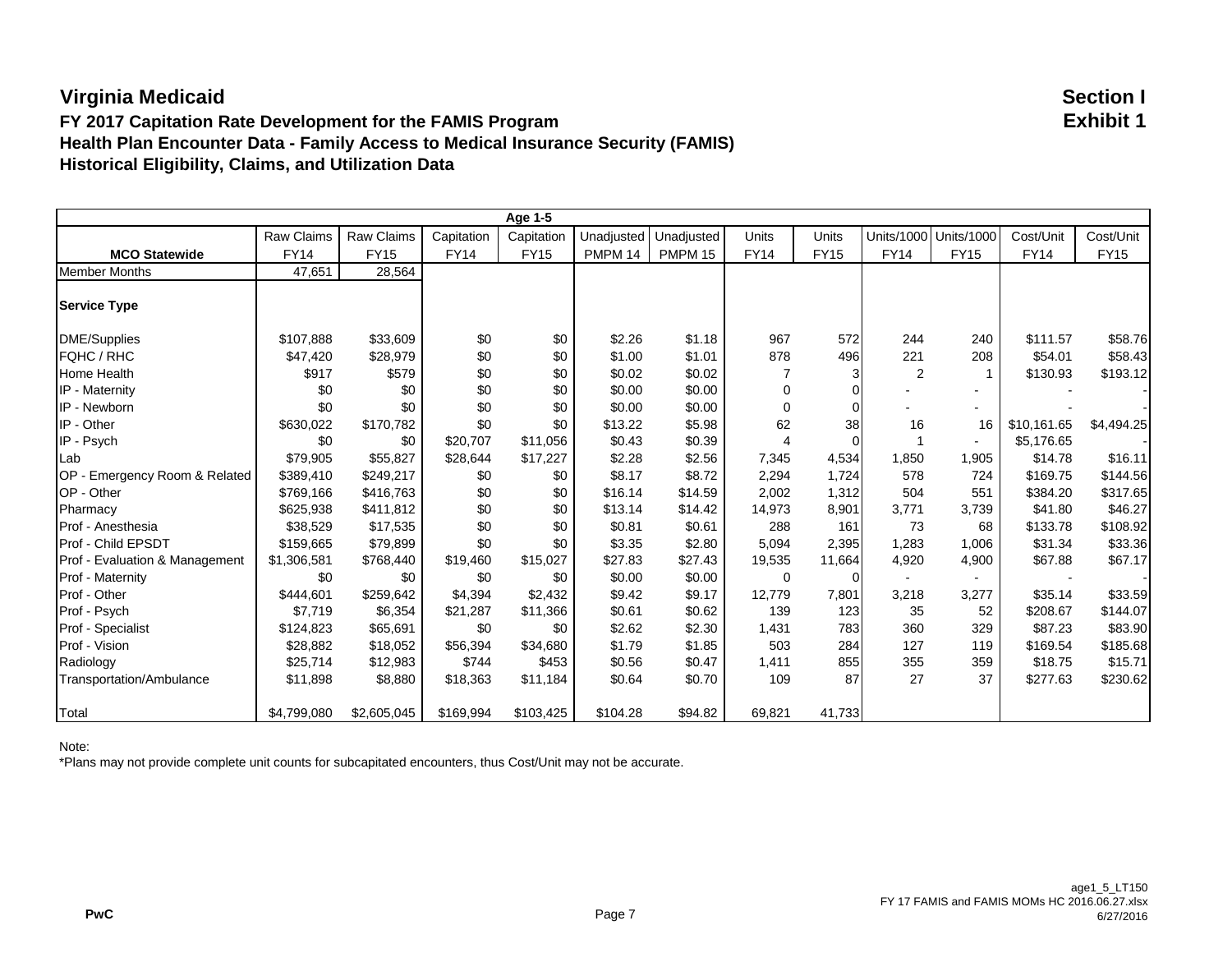#### **FY 2017 Capitation Rate Development for the FAMIS Program Exhibit 1 Health Plan Encounter Data - Family Access to Medical Insurance Security (FAMIS) Historical Eligibility, Claims, and Utilization Data**

| Age 6-14                       |                   |             |             |             |            |                    |              |             |                |                       |             |             |
|--------------------------------|-------------------|-------------|-------------|-------------|------------|--------------------|--------------|-------------|----------------|-----------------------|-------------|-------------|
|                                | <b>Raw Claims</b> | Raw Claims  | Capitation  | Capitation  | Unadjusted | Unadjusted         | <b>Units</b> | Units       |                | Units/1000 Units/1000 | Cost/Unit   | Cost/Unit   |
| <b>MCO Statewide</b>           | <b>FY14</b>       | <b>FY15</b> | <b>FY14</b> | <b>FY15</b> | PMPM 14    | PMPM <sub>15</sub> | <b>FY14</b>  | <b>FY15</b> | <b>FY14</b>    | <b>FY15</b>           | <b>FY14</b> | <b>FY15</b> |
| <b>Member Months</b>           | 78,419            | 50,685      |             |             |            |                    |              |             |                |                       |             |             |
| <b>Service Type</b>            |                   |             |             |             |            |                    |              |             |                |                       |             |             |
| DME/Supplies                   | \$88,049          | \$47,611    | \$0         | \$0         | \$1.12     | \$0.94             | 1,050        | 548         | 161            | 130                   | \$83.86     | \$86.88     |
| FQHC / RHC                     | \$27,925          | \$14,055    | \$0         | \$0         | \$0.36     | \$0.28             | 644          | 325         | 99             | 77                    | \$43.36     | \$43.24     |
| <b>Home Health</b>             | \$9,481           | \$1,010     | \$0         | \$0         | \$0.12     | \$0.02             | 55           | 11          | 8              | 3                     | \$172.38    | \$91.78     |
| IP - Maternity                 | \$0               | \$0         | \$0         | \$0         | \$0.00     | \$0.00             | $\Omega$     | $\Omega$    |                |                       |             |             |
| IP - Newborn                   | \$0               | \$0         | \$0         | \$0         | \$0.00     | \$0.00             | $\Omega$     | $\Omega$    |                |                       |             |             |
| IP - Other                     | \$451,368         | \$231,384   | \$0         | \$0         | \$5.76     | \$4.57             | 48           | 41          | $\overline{7}$ | 10                    | \$9,403.50  | \$5,643.51  |
| IP - Psych                     | \$60,461          | \$54,594    | \$34,503    | \$19,994    | \$1.21     | \$1.47             | 180          | 84          | 28             | 20                    | \$527.58    | \$887.95    |
| Lab                            | \$94,525          | \$66,783    | \$49,062    | \$31,584    | \$1.83     | \$1.94             | 9.115        | 6,205       | 1,395          | 1,469                 | \$15.75     | \$15.85     |
| OP - Emergency Room & Related  | \$493,565         | \$304,643   | \$0         | \$0         | \$6.29     | \$6.01             | 2,144        | 1,657       | 328            | 392                   | \$230.21    | \$183.85    |
| OP - Other                     | \$775,287         | \$633,937   | \$0         | \$0         | \$9.89     | \$12.51            | 2,282        | 1,752       | 349            | 415                   | \$339.74    | \$361.84    |
| Pharmacy                       | \$2,155,190       | \$1,652,801 | \$0         | \$0         | \$27.48    | \$32.61            | 27,747       | 17,513      | 4,246          | 4,146                 | \$77.67     | \$94.38     |
| Prof - Anesthesia              | \$33,635          | \$19,535    | \$0         | \$0         | \$0.43     | \$0.39             | 252          | 170         | 39             | 40                    | \$133.47    | \$114.91    |
| Prof - Child EPSDT             | \$34,934          | \$18,419    | \$0         | \$0         | \$0.45     | \$0.36             | 1,452        | 706         | 222            | 167                   | \$24.06     | \$26.09     |
| Prof - Evaluation & Management | \$1,426,488       | \$976,048   | \$28,394    | \$24,713    | \$18.55    | \$19.74            | 21,231       | 14,539      | 3,249          | 3,442                 | \$68.53     | \$68.83     |
| Prof - Maternity               | \$0               | \$0         | \$0         | \$0         | \$0.00     | \$0.00             | $\mathbf 0$  | $\Omega$    |                |                       |             |             |
| Prof - Other                   | \$677,299         | \$465,724   | \$7,436     | \$4,431     | \$8.73     | \$9.28             | 15,085       | 10,653      | 2,308          | 2,522                 | \$45.39     | \$44.13     |
| Prof - Psych                   | \$114,978         | \$75,954    | \$35,470    | \$20,554    | \$1.92     | \$1.90             | 2,368        | 1,516       | 362            | 359                   | \$63.53     | \$63.66     |
| Prof - Specialist              | \$195,046         | \$104,506   | \$0         | \$0         | \$2.49     | \$2.06             | 1,858        | 1,163       | 284            | 275                   | \$104.98    | \$89.86     |
| Prof - Vision                  | \$61,298          | \$48,037    | \$93,781    | \$61,946    | \$1.98     | \$2.17             | 1,416        | 852         | 217            | 202                   | \$109.52    | \$129.09    |
| Radiology                      | \$63,575          | \$41,872    | \$976       | \$671       | \$0.82     | \$0.84             | 2,849        | 1,820       | 436            | 431                   | \$22.66     | \$23.38     |
| Transportation/Ambulance       | \$25,122          | \$9,979     | \$29,791    | \$19,421    | \$0.70     | \$0.58             | 223          | 133         | 34             | 31                    | \$246.24    | \$221.05    |
| <b>Total</b>                   | \$6,788,228       | \$4,766,890 | \$279,413   | \$183,313   | \$90.13    | \$97.67            | 89,999       | 59,688      |                |                       |             |             |

#### Note: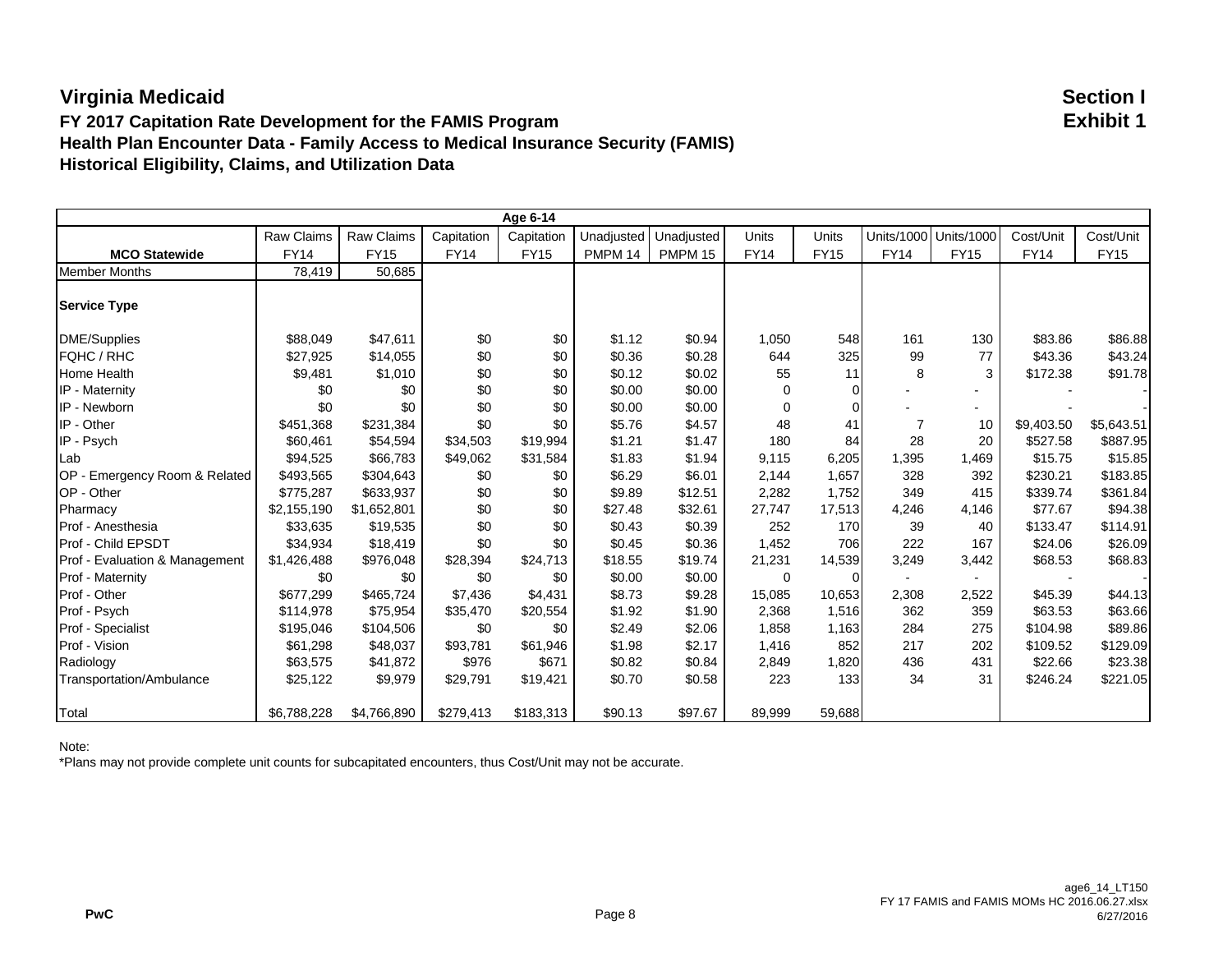#### **FY 2017 Capitation Rate Development for the FAMIS Program Exhibit 1 Health Plan Encounter Data - Family Access to Medical Insurance Security (FAMIS) Historical Eligibility, Claims, and Utilization Data**

| Age 15-18 Female               |                   |                   |             |             |            |            |             |                |             |                       |             |             |
|--------------------------------|-------------------|-------------------|-------------|-------------|------------|------------|-------------|----------------|-------------|-----------------------|-------------|-------------|
|                                | <b>Raw Claims</b> | <b>Raw Claims</b> | Capitation  | Capitation  | Unadjusted | Unadjusted | Units       | <b>Units</b>   |             | Units/1000 Units/1000 | Cost/Unit   | Cost/Unit   |
| <b>MCO Statewide</b>           | <b>FY14</b>       | <b>FY15</b>       | <b>FY14</b> | <b>FY15</b> | PMPM 14    | PMPM 15    | <b>FY14</b> | <b>FY15</b>    | <b>FY14</b> | <b>FY15</b>           | <b>FY14</b> | <b>FY15</b> |
| <b>Member Months</b>           | 13,240            | 8,575             |             |             |            |            |             |                |             |                       |             |             |
| <b>Service Type</b>            |                   |                   |             |             |            |            |             |                |             |                       |             |             |
| <b>DME/Supplies</b>            | \$30,428          | \$13,418          | \$0         | \$0         | \$2.30     | \$1.56     | 209         | 86             | 189         | 120                   | \$145.59    | \$156.02    |
| FQHC / RHC                     | \$8,389           | \$11,610          | \$0         | \$0         | \$0.63     | \$1.35     | 212         | 232            | 192         | 325                   | \$39.57     | \$50.04     |
| Home Health                    | \$411             | \$214             | \$0         | \$0         | \$0.03     | \$0.02     | 3           | $\overline{2}$ | 3           | 3                     | \$137.05    | \$106.89    |
| IP - Maternity                 | \$56,606          | \$30,085          | \$0         | \$0         | \$4.28     | \$3.51     | 18          | 11             | 16          | 15                    | \$3,144.75  | \$2,735.01  |
| IP - Newborn                   | \$0               | \$0               | \$0         | \$0         | \$0.00     | \$0.00     | $\mathbf 0$ | $\overline{0}$ |             | ۰.                    |             |             |
| IP - Other                     | \$176,751         | \$78,754          | \$0         | \$0         | \$13.35    | \$9.18     | 20          | 14             | 18          | 20                    | \$8,837.54  | \$5,625.26  |
| IP - Psych                     | \$90,222          | \$35,382          | \$6,420     | \$3,504     | \$7.30     | \$4.53     | 162         | 65             | 147         | 91                    | \$596.56    | \$598.25    |
| Lab                            | \$36,596          | \$21,841          | \$8,421     | \$5,348     | \$3.40     | \$3.17     | 3,311       | 1,742          | 3,001       | 2,438                 | \$13.60     | \$15.61     |
| OP - Emergency Room & Related  | \$198,101         | \$116,425         | \$0         | \$0         | \$14.96    | \$13.58    | 753         | 497            | 682         | 696                   | \$263.08    | \$234.26    |
| OP - Other                     | \$187,522         | \$137,853         | \$0         | \$0         | \$14.16    | \$16.08    | 765         | 543            | 693         | 760                   | \$245.13    | \$253.87    |
| Pharmacy                       | \$376,469         | \$251,364         | \$0         | \$0         | \$28.43    | \$29.31    | 7,540       | 4,514          | 6,834       | 6,317                 | \$49.93     | \$55.69     |
| Prof - Anesthesia              | \$7,458           | \$4,916           | \$0         | \$0         | \$0.56     | \$0.57     | 52          | 37             | 47          | 52                    | \$143.42    | \$132.87    |
| Prof - Child EPSDT             | \$8,959           | \$4,369           | \$0         | \$0         | \$0.68     | \$0.51     | 350         | 153            | 317         | 214                   | \$25.60     | \$28.55     |
| Prof - Evaluation & Management | \$318,169         | \$184,577         | \$4,243     | \$4,023     | \$24.35    | \$21.99    | 4,557       | 2,698          | 4,130       | 3,776                 | \$70.75     | \$69.90     |
| Prof - Maternity               | \$29,217          | \$18,322          | \$0         | \$0         | \$2.21     | \$2.14     | 56          | 53             | 51          | 74                    | \$521.74    | \$345.70    |
| Prof - Other                   | \$125,260         | \$69,919          | \$1,286     | \$751       | \$9.56     | \$8.24     | 2,400       | 1,544          | 2.175       | 2,161                 | \$52.73     | \$45.77     |
| Prof - Psych                   | \$40,836          | \$24,814          | \$6,600     | \$3,603     | \$3.58     | \$3.31     | 777         | 416            | 704         | 582                   | \$61.05     | \$68.31     |
| Prof - Specialist              | \$33,322          | \$21,825          | \$0         | \$0         | \$2.52     | \$2.55     | 471         | 298            | 427         | 417                   | \$70.75     | \$73.24     |
| Prof - Vision                  | \$7,863           | \$7,195           | \$15,938    | \$10,453    | \$1.80     | \$2.06     | 222         | 151            | 201         | 211                   | \$107.21    | \$116.87    |
| Radiology                      | \$33,785          | \$19,413          | \$124       | \$102       | \$2.56     | \$2.28     | 864         | 534            | 783         | 747                   | \$39.25     | \$36.55     |
| Transportation/Ambulance       | \$12,908          | \$7,266           | \$5,357     | \$3,366     | \$1.38     | \$1.24     | 128         | 67             | 116         | 94                    | \$142.70    | \$158.69    |
| <b>Total</b>                   | \$1,779,270       | \$1,059,561       | \$48,389    | \$31,149    | \$138.04   | \$127.20   | 22,870      | 13,657         |             |                       |             |             |

Note: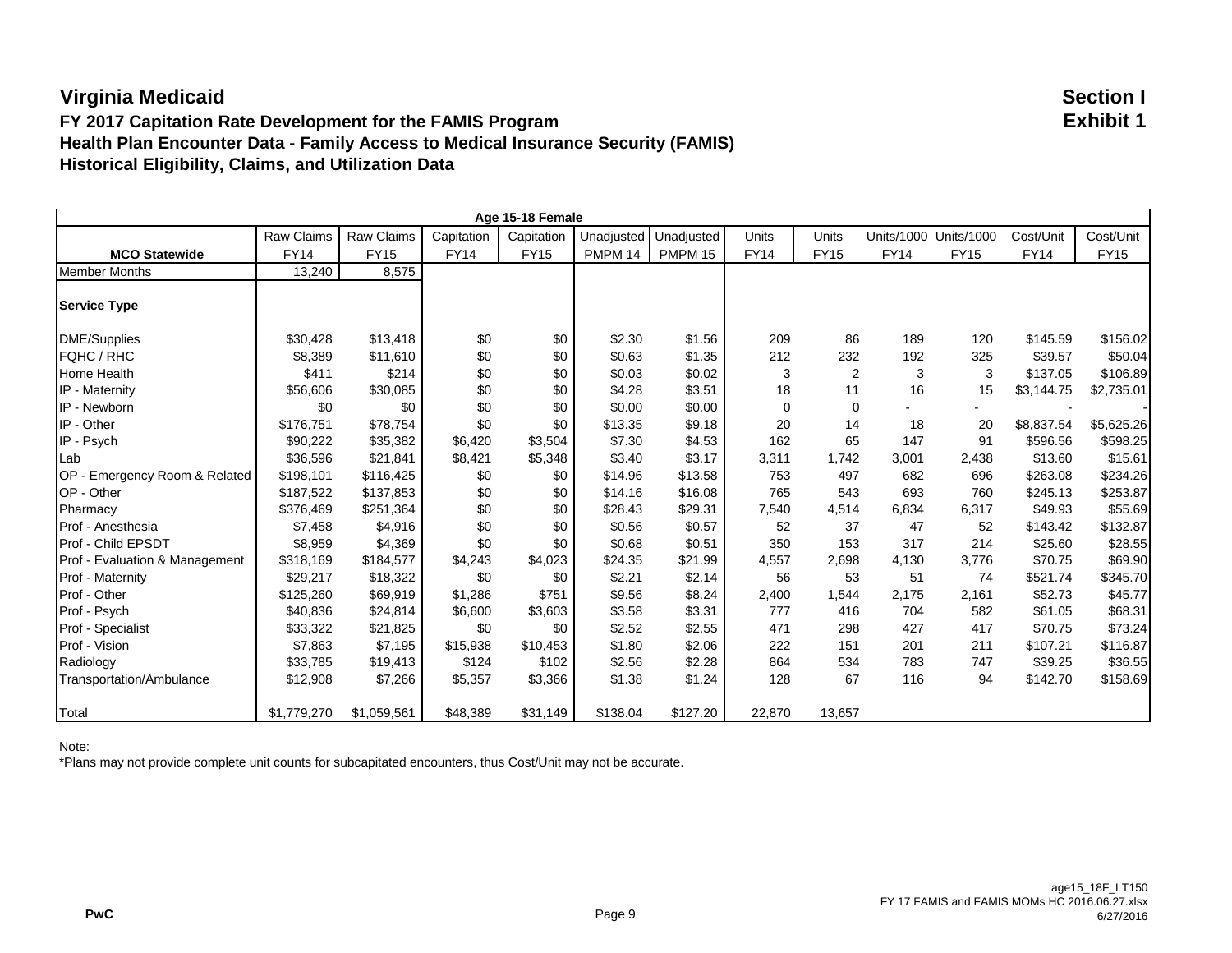#### **FY 2017 Capitation Rate Development for the FAMIS Program Exhibit 1 Health Plan Encounter Data - Family Access to Medical Insurance Security (FAMIS) Historical Eligibility, Claims, and Utilization Data**

| <b>Age 15-18 Male</b>          |                   |                   |             |             |            |                    |              |              |             |                          |             |                        |
|--------------------------------|-------------------|-------------------|-------------|-------------|------------|--------------------|--------------|--------------|-------------|--------------------------|-------------|------------------------|
|                                | <b>Raw Claims</b> | <b>Raw Claims</b> | Capitation  | Capitation  | Unadjusted | Unadjusted         | <b>Units</b> | <b>Units</b> |             | Units/1000 Units/1000    | Cost/Unit   | Cost/Unit              |
| <b>MCO Statewide</b>           | <b>FY14</b>       | <b>FY15</b>       | <b>FY14</b> | <b>FY15</b> | PMPM 14    | PMPM <sub>15</sub> | <b>FY14</b>  | <b>FY15</b>  | <b>FY14</b> | <b>FY15</b>              | <b>FY14</b> | <b>FY15</b>            |
| <b>Member Months</b>           | 12,768            | 8,590             |             |             |            |                    |              |              |             |                          |             |                        |
| <b>Service Type</b>            |                   |                   |             |             |            |                    |              |              |             |                          |             |                        |
| DME/Supplies                   | \$20,754          | \$16,768          | \$0         | \$0         | \$1.63     | \$1.95             | 186          | 139          | 175         | 194                      | \$111.58    | \$120.64               |
| FQHC / RHC                     | \$5,375           | \$2,459           | \$0         | \$0         | \$0.42     | \$0.29             | 117          | 56           | 110         | 78                       | \$45.94     | \$43.91                |
| Home Health                    | \$317             | \$0               | \$0         | \$0         | \$0.02     | \$0.00             | 3            | $\Omega$     | 3           | $\overline{\phantom{a}}$ | \$105.58    |                        |
| IP - Maternity                 | \$0               | \$0               | \$0         | \$0         | \$0.00     | \$0.00             | 0            |              |             | ۰                        |             |                        |
| IP - Newborn                   | \$0               | \$0               | \$0         | \$0         | \$0.00     | \$0.00             | 0            |              |             | -                        |             |                        |
| IP - Other                     | \$83,258          | \$803,104         | \$0         | \$0         | \$6.52     | \$93.49            | 12           | 11           | 11          | 15                       |             | \$6,938.14 \$73,009.42 |
| IP - Psych                     | \$22,479          | \$16,251          | \$6,682     | \$4,239     | \$2.28     | \$2.39             | 69           | 51           | 65          | 71                       | \$422.63    | \$401.76               |
| <b>Lab</b>                     | \$13,512          | \$10,140          | \$7,881     | \$5,333     | \$1.68     | \$1.80             | 1,355        | 824          | 1,273       | 1,151                    | \$15.79     | \$18.78                |
| OP - Emergency Room & Related  | \$127,618         | \$79,032          | \$0         | \$0         | \$10.00    | \$9.20             | 490          | 361          | 461         | 504                      | \$260.44    | \$218.93               |
| OP - Other                     | \$202,871         | \$123,509         | \$0         | \$0         | \$15.89    | \$14.38            | 479          | 335          | 450         | 468                      | \$423.53    | \$368.68               |
| Pharmacy                       | \$463,686         | \$255,351         | \$0         | \$0         | \$36.32    | \$29.73            | 4,989        | 2,893        | 4,689       | 4,041                    | \$92.94     | \$88.26                |
| Prof - Anesthesia              | \$7,322           | \$5,636           | \$0         | \$0         | \$0.57     | \$0.66             | 51           | 39           | 48          | 54                       | \$143.56    | \$144.50               |
| <b>Prof - Child EPSDT</b>      | \$5,352           | \$3,354           | \$0         | \$0         | \$0.42     | \$0.39             | 201          | 116          | 189         | 162                      | \$26.63     | \$28.92                |
| Prof - Evaluation & Management | \$211,980         | \$177,319         | \$4,567     | \$4,046     | \$16.96    | \$21.11            | 3,112        | 2,334        | 2,925       | 3,261                    | \$69.58     | \$77.71                |
| Prof - Maternity               | \$0               | \$0               | \$0         | \$0         | \$0.00     | \$0.00             | 0            | $\Omega$     |             | $\overline{\phantom{a}}$ |             |                        |
| Prof - Other                   | \$98,782          | \$82,314          | \$1.177     | \$716       | \$7.83     | \$9.67             | 2,123        | 1,549        | 1,995       | 2,164                    | \$47.08     | \$53.60                |
| Prof - Psych                   | \$31,990          | \$13,546          | \$6,870     | \$4,358     | \$3.04     | \$2.08             | 624          | 317          | 586         | 443                      | \$62.28     | \$56.48                |
| Prof - Specialist              | \$47,031          | \$35,788          | \$0         | \$0         | \$3.68     | \$4.17             | 412          | 256          | 387         | 358                      | \$114.15    | \$139.80               |
| Prof - Vision                  | \$7,688           | \$6,948           | \$15,224    | \$10,392    | \$1.79     | \$2.02             | 179          | 113          | 168         | 158                      | \$128.00    | \$153.45               |
| Radiology                      | \$20,254          | \$11,814          | \$154       | \$104       | \$1.60     | \$1.39             | 760          | 554          | 714         | 774                      | \$26.85     | \$21.51                |
| Transportation/Ambulance       | \$8,222           | \$4,513           | \$5,222     | \$3,355     | \$1.05     | \$0.92             | 94           | 48           | 88          | 67                       | \$143.03    | \$163.92               |
| Total                          | \$1,378,492       | \$1,647,844       | \$47,778    | \$32,544    | \$111.71   | \$195.62           | 15,256       | 9,996        |             |                          |             |                        |

Note: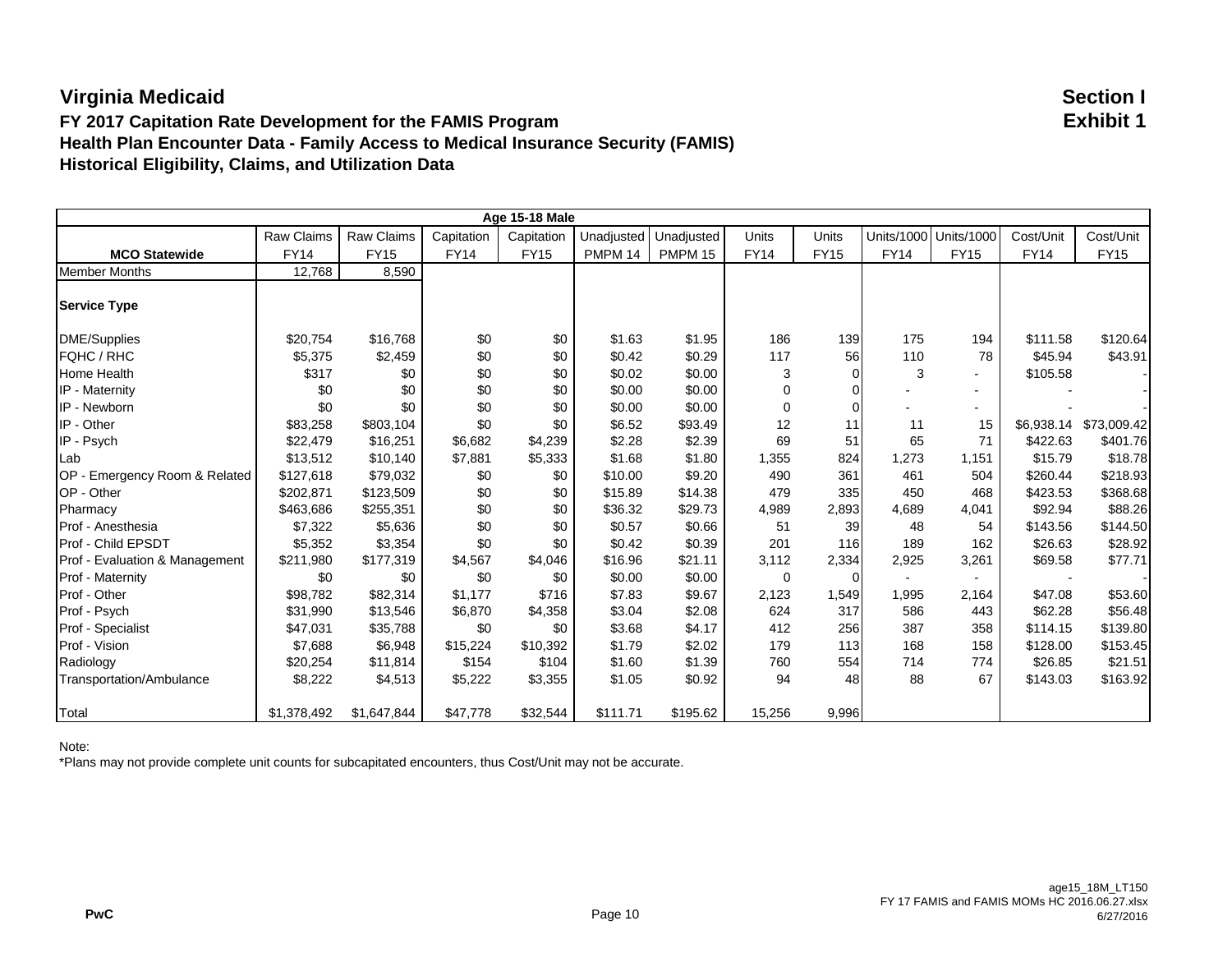#### **FY 2017 Capitation Rate Development for the FAMIS Program Exhibit 1 Health Plan Encounter Data - Family Access to Medical Insurance Security (FAMIS) Historical Eligibility, Claims, and Utilization Data**

|                                |                           |                   |             | <b>All Age Categories</b> |            |            |             |             |             |                   |             |             |
|--------------------------------|---------------------------|-------------------|-------------|---------------------------|------------|------------|-------------|-------------|-------------|-------------------|-------------|-------------|
|                                | <b>Raw Claims</b>         | <b>Raw Claims</b> | Capitation  | Capitation                | Unadjusted | Unadjusted | Units       | Units       | Units/1000  | <b>Units/1000</b> | Cost/Unit   | Cost/Unit   |
| <b>MCO Statewide</b>           | <b>FY14</b>               | <b>FY15</b>       | <b>FY14</b> | <b>FY15</b>               | PMPM 14    | PMPM 15    | <b>FY14</b> | <b>FY15</b> | <b>FY14</b> | <b>FY15</b>       | <b>FY14</b> | <b>FY15</b> |
| <b>Member Months</b>           | 152,078                   | 96,414            |             |                           |            |            |             |             |             |                   |             |             |
| <b>Service Type</b>            |                           |                   |             |                           |            |            |             |             |             |                   |             |             |
| <b>DME/Supplies</b>            | \$247.119                 | \$111,407         | \$0         | \$0                       | \$1.62     | \$1.16     | 2,412       | 1,345       | 190         | 167               | \$102.45    | \$82.83     |
| FQHC / RHC                     | \$89,109                  | \$57,102          | \$0         | \$0                       | \$0.59     | \$0.59     | 1,851       | 1,109       | 146         | 138               | \$48.14     | \$51.49     |
| Home Health                    | \$11,125                  | \$1,803           | \$0         | \$0                       | \$0.07     | \$0.02     | 68          | 16          | 5           | 2                 | \$163.61    | \$112.67    |
| IP - Maternity                 | \$56,606                  | \$30,085          | \$0         | \$0                       | \$0.37     | \$0.31     | 18          | 11          |             |                   | \$3,144.75  | \$2,735.01  |
| IP - Newborn                   | \$0                       | \$0               | \$0         | \$0                       | \$0.00     | \$0.00     | 0           | $\mathbf 0$ |             |                   |             |             |
| IP - Other                     | \$1,341,399               | \$1,284,023       | \$0         | \$0                       | \$8.82     | \$13.32    | 142         | 104         | 11          | 13                | \$9,446.47  | \$12,346.37 |
| IP - Psych                     | \$173,162                 | \$106,227         | \$68,312    | \$38,793                  | \$1.59     | \$1.50     | 415         | 200         | 33          | 25                | \$581.87    | \$725.10    |
| Lab                            | \$224,538                 | \$154,591         | \$94,008    | \$59,492                  | \$2.09     | \$2.22     | 21,126      | 13,305      | 1,667       | 1,656             | \$15.08     | \$16.09     |
| OP - Emergency Room & Related  | \$1,208,693               | \$749,317         | \$0         | \$0                       | \$7.95     | \$7.77     | 5,681       | 4,239       | 448         | 528               | \$212.76    | \$176.77    |
| OP - Other                     | \$1,934,846               | \$1,312,061       | \$0         | \$0                       | \$12.72    | \$13.61    | 5,528       | 3,942       | 436         | 491               | \$350.01    | \$332.84    |
| Pharmacy                       | \$3,621,283               | \$2,571,327       | \$0         | \$0                       | \$23.81    | \$26.67    | 55,249      | 33,821      | 4,360       | 4,209             | \$65.54     | \$76.03     |
| Prof - Anesthesia              | \$86,944                  | \$47,622          | \$0         | \$0                       | \$0.57     | \$0.49     | 643         | 407         | 51          | 51                | \$135.22    | \$117.01    |
| Prof - Child EPSDT             | \$208,910                 | \$106,042         | \$0         | \$0                       | \$1.37     | \$1.10     | 7,097       | 3,370       | 560         | 419               | \$29.44     | \$31.47     |
| Prof - Evaluation & Management | \$3,263,219               | \$2,106,384       | \$56,664    | \$47,808                  | \$21.83    | \$22.34    | 48,435      | 31,235      | 3,822       | 3,888             | \$68.54     | \$68.97     |
| Prof - Maternity               | \$29,217                  | \$18,322          | \$0         | \$0                       | \$0.19     | \$0.19     | 56          | 53          | 4           | $\overline{7}$    | \$521.74    | \$345.70    |
| Prof - Other                   | \$1,345,942               | \$877,599         | \$14,294    | \$8,330                   | \$8.94     | \$9.19     | 32,387      | 21,547      | 2,556       | 2,682             | \$42.00     | \$41.12     |
| Prof - Psych                   | \$195,523                 | \$120,669         | \$70,226    | \$39,880                  | \$1.75     | \$1.67     | 3,908       | 2,372       | 308         | 295               | \$68.00     | \$67.69     |
| Prof - Specialist              | \$400,223                 | \$227,810         | \$0         | \$0                       | \$2.63     | \$2.36     | 4.172       | 2,500       | 329         | 311               | \$95.93     | \$91.12     |
| Prof - Vision                  | \$105,732                 | \$80,231          | \$181,338   | \$117.471                 | \$1.89     | \$2.05     | 2,320       | 1.400       | 183         | 174               | \$123.74    | \$141.22    |
| Radiology                      | \$143,329                 | \$86,082          | \$1,999     | \$1,330                   | \$0.96     | \$0.91     | 5,884       | 3,763       | 464         | 468               | \$24.70     | \$23.23     |
| Transportation/Ambulance       | \$58,150                  | \$30,638          | \$58,734    | \$37,326                  | \$0.77     | \$0.70     | 554         | 335         | 44          | 42                | \$210.98    | \$202.88    |
| Total                          | \$14,745,070 \$10,079,341 |                   | \$545,575   | \$350,431                 | \$100.54   | \$108.18   | 197,946     | 125,074     |             |                   |             |             |

Note: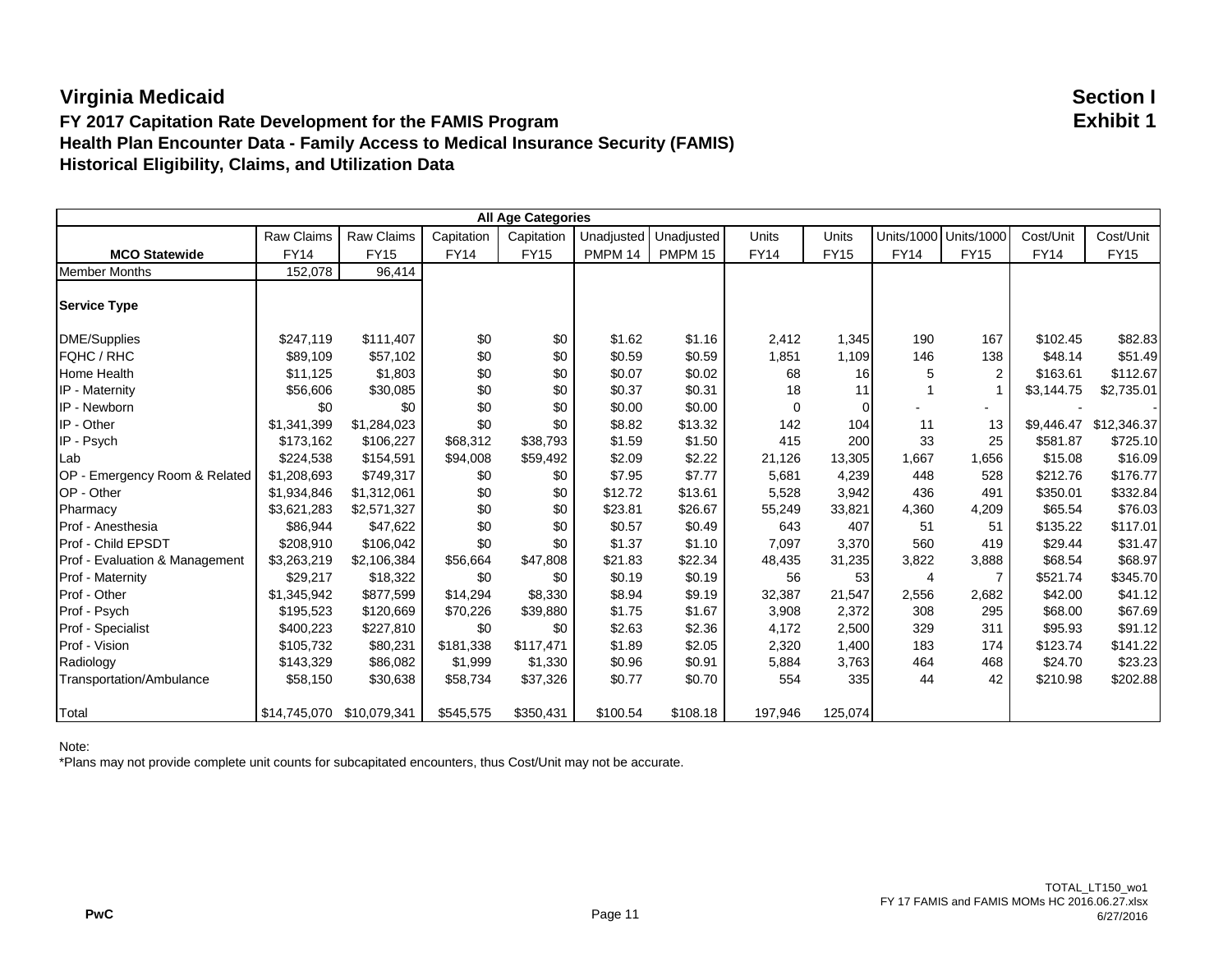#### **FY 2017 Capitation Rate Development for the FAMIS Program Exhibit 1 Health Plan Encounter Data - Family Access to Medical Insurance Security (FAMIS) Historical Eligibility, Claims, and Utilization Data**

|                                | Age 1-5                   |             |             |             |            |                    |             |             |             |                   |             |                        |
|--------------------------------|---------------------------|-------------|-------------|-------------|------------|--------------------|-------------|-------------|-------------|-------------------|-------------|------------------------|
|                                | Raw Claims                | Raw Claims  | Capitation  | Capitation  | Unadjusted | Unadjusted         | Units       | Units       | Units/1000  | <b>Units/1000</b> | Cost/Unit   | Cost/Unit              |
| <b>MCO Statewide</b>           | <b>FY14</b>               | <b>FY15</b> | <b>FY14</b> | <b>FY15</b> | PMPM 14    | PMPM <sub>15</sub> | <b>FY14</b> | <b>FY15</b> | <b>FY14</b> | <b>FY15</b>       | <b>FY14</b> | <b>FY15</b>            |
| <b>Member Months</b>           | 167,101                   | 174,593     |             |             |            |                    |             |             |             |                   |             |                        |
| <b>Service Type</b>            |                           |             |             |             |            |                    |             |             |             |                   |             |                        |
| <b>DME/Supplies</b>            | \$228,444                 | \$249,011   | \$0         | \$0         | \$1.37     | \$1.43             | 3,037       | 3,308       | 218         | 227               | \$75.22     | \$75.28                |
| FQHC / RHC                     | \$84.393                  | \$72,876    | \$0         | \$0         | \$0.51     | \$0.42             | 2,105       | 1,872       | 151         | 129               | \$40.09     | \$38.93                |
| Home Health                    | \$20,134                  | \$7,226     | \$0         | \$0         | \$0.12     | \$0.04             | 90          | 67          | 6           | 5                 | \$223.71    | \$107.86               |
| IP - Maternity                 | \$0                       | \$0         | \$0         | \$0         | \$0.00     | \$0.00             | 0           |             |             |                   |             |                        |
| IP - Newborn                   | \$0                       | \$0         | \$0         | \$0         | \$0.00     | \$0.00             | $\Omega$    | $\Omega$    |             | ٠                 |             |                        |
| IP - Other                     | \$1,343,963               | \$3,514,655 | \$0         | \$0         | \$8.04     | \$20.13            | 255         | 242         | 18          | 17                |             | \$5,270.44 \$14,523.37 |
| IP - Psych                     | \$0                       | \$9,686     | \$71,202    | \$68,628    | \$0.43     | \$0.45             | $\Omega$    | 12          |             | 1                 |             | \$6,526.17             |
| Lab                            | \$266,726                 | \$335,881   | \$100,066   | \$103,954   | \$2.20     | \$2.52             | 25,617      | 28,315      | 1,840       | 1,946             | \$14.32     | \$15.53                |
| OP - Emergency Room & Related  | \$1,286,125               | \$1,471,804 | \$0         | \$0         | \$7.70     | \$8.43             | 7,809       | 10,532      | 561         | 724               | \$164.70    | \$139.75               |
| OP - Other                     | \$2,615,156               | \$2,722,532 | \$0         | \$0         | \$15.65    | \$15.59            | 6,175       | 7,717       | 443         | 530               | \$423.51    | \$352.80               |
| Pharmacy                       | \$2,518,082               | \$2,827,671 | \$0         | \$0         | \$15.07    | \$16.20            | 45,477      | 44,931      | 3,266       | 3,088             | \$55.37     | \$62.93                |
| Prof - Anesthesia              | \$148,190                 | \$151,124   | \$0         | \$0         | \$0.89     | \$0.87             | 1,083       | 1,199       | 78          | 82                | \$136.83    | \$126.04               |
| Prof - Child EPSDT             | \$577.104                 | \$580.864   | \$0         | \$0         | \$3.45     | \$3.33             | 18.212      | 16.971      | 1.308       | 1.166             | \$31.69     | \$34.23                |
| Prof - Evaluation & Management | \$4,454,445               | \$4,798,899 | \$69,992    | \$91,565    | \$27.08    | \$28.01            | 68,464      | 73,734      | 4,917       | 5,068             | \$66.08     | \$66.33                |
| Prof - Maternity               | \$864                     | \$8,975     | \$0         | \$0         | \$0.01     | \$0.05             | 2           | 14          | 0           | 1                 | \$432.03    | \$641.04               |
| Prof - Other                   | \$1,552,824               | \$1,935,893 | \$14,914    | \$14,391    | \$9.38     | \$11.17            | 45,022      | 48,972      | 3,233       | 3,366             | \$34.82     | \$39.82                |
| Prof - Psych                   | \$35,544                  | \$40,344    | \$73,197    | \$70,551    | \$0.65     | \$0.64             | 858         | 853         | 62          | 59                | \$126.74    | \$130.01               |
| Prof - Specialist              | \$403,970                 | \$545,339   | \$0         | \$0         | \$2.42     | \$3.12             | 4,679       | 4,806       | 336         | 330               | \$86.34     | \$113.47               |
| Prof - Vision                  | \$90,333                  | \$116,119   | \$195,317   | \$208,463   | \$1.71     | \$1.86             | 1,641       | 1.806       | 118         | 124               | \$174.07    | \$179.72               |
| Radiology                      | \$80,054                  | \$87,960    | \$2,819     | \$2,911     | \$0.50     | \$0.52             | 4,744       | 5,245       | 341         | 360               | \$17.47     | \$17.33                |
| Transportation/Ambulance       | \$54,856                  | \$72,592    | \$57,749    | \$65,166    | \$0.67     | \$0.79             | 439         | 515         | 32          | 35                | \$256.50    | \$267.49               |
| Total                          | \$15,761,207 \$19,549,451 |             | \$585,256   | \$625,628   | \$97.82    | \$115.55           | 235,709     | 251,111     |             |                   |             |                        |

Note: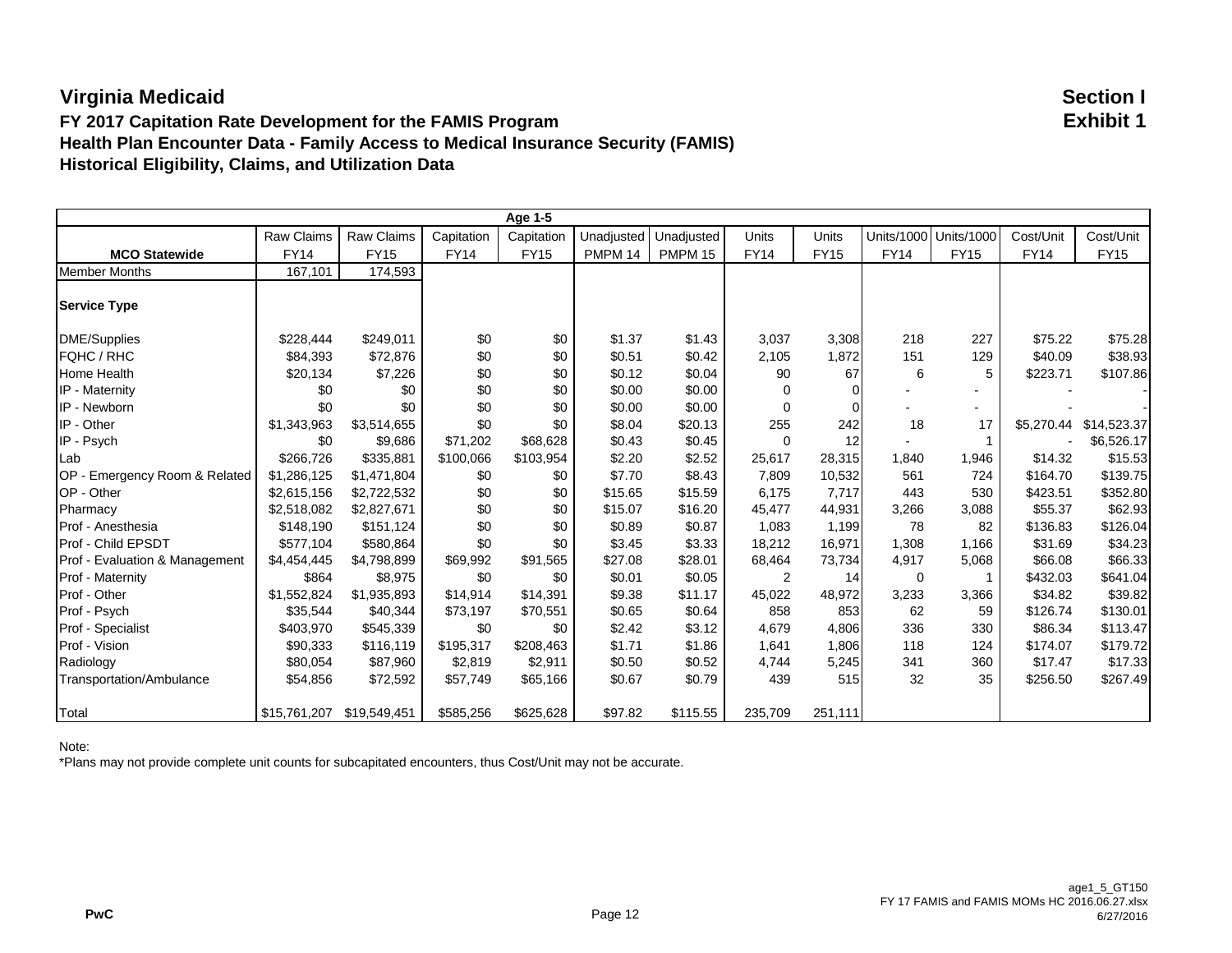#### **FY 2017 Capitation Rate Development for the FAMIS Program Exhibit 1 Health Plan Encounter Data - Family Access to Medical Insurance Security (FAMIS) Historical Eligibility, Claims, and Utilization Data**

|                                | Age 6-14                  |             |             |                       |                |            |             |             |             |                       |             |             |
|--------------------------------|---------------------------|-------------|-------------|-----------------------|----------------|------------|-------------|-------------|-------------|-----------------------|-------------|-------------|
|                                | Raw Claims                | Raw Claims  | Capitation  | Capitation            | Unadjusted     | Unadjusted | Units       | Units       |             | Units/1000 Units/1000 | Cost/Unit   | Cost/Unit   |
| <b>MCO Statewide</b>           | <b>FY14</b>               | <b>FY15</b> | <b>FY14</b> | <b>FY15</b>           | <b>PMPM 14</b> | PMPM 15    | <b>FY14</b> | <b>FY15</b> | <b>FY14</b> | <b>FY15</b>           | <b>FY14</b> | <b>FY15</b> |
| <b>Member Months</b>           | 273,826                   | 311,585     |             |                       |                |            |             |             |             |                       |             |             |
| <b>Service Type</b>            |                           |             |             |                       |                |            |             |             |             |                       |             |             |
| DME/Supplies                   | \$378,923                 | \$455,073   | \$0         | \$0                   | \$1.38         | \$1.46     | 3,224       | 3,839       | 141         | 148                   | \$117.53    | \$118.54    |
| FQHC / RHC                     | \$81.852                  | \$96,076    | \$0         | \$0                   | \$0.30         | \$0.31     | 1,913       | 2,217       | 84          | 85                    | \$42.79     | \$43.34     |
| <b>Home Health</b>             | \$10,645                  | \$48,082    | \$0         | \$0                   | \$0.04         | \$0.15     | 31          | 60          |             | 2                     | \$343.38    | \$801.36    |
| IP - Maternity                 | \$3,859                   | \$8,752     | \$0         | \$0                   | \$0.01         | \$0.03     |             |             | $\mathbf 0$ | $\mathbf 0$           | \$3,859.49  | \$2,917.20  |
| IP - Newborn                   | \$0                       | \$0         | \$0         | \$0                   | \$0.00         | \$0.00     | $\Omega$    | $\Omega$    |             | $\blacksquare$        |             |             |
| IP - Other                     | \$2,006,070               | \$1,992,648 | \$0         | \$0                   | \$7.33         | \$6.40     | 426         | 221         | 19          | 9                     | \$4,709.09  | \$9,016.51  |
| IP - Psych                     | \$305,611                 | \$398,061   | \$125,722   | \$130,167             | \$1.58         | \$1.70     | 620         | 825         | 27          | 32                    | \$695.70    | \$640.28    |
| Lab                            | \$317,409                 | \$427,634   | \$170,869   | \$193,275             | \$1.78         | \$1.99     | 31,638      | 36,849      | 1,386       | 1.419                 | \$15.43     | \$16.85     |
| OP - Emergency Room & Related  | \$1,716,420               | \$1,874,466 | \$0         | \$0                   | \$6.27         | \$6.02     | 7,344       | 10,317      | 322         | 397                   | \$233.72    | \$181.69    |
| OP - Other                     | \$2,991,775               | \$3,113,251 | \$0         | \$0                   | \$10.93        | \$9.99     | 8,722       | 10,228      | 382         | 394                   | \$343.01    | \$304.39    |
| Pharmacy                       | \$7,365,006               | \$8,803,005 | \$0         | \$0                   | \$26.90        | \$28.25    | 83,116      | 87,557      | 3,642       | 3,372                 | \$88.61     | \$100.54    |
| Prof - Anesthesia              | \$118,073                 | \$104,549   | \$0         | \$0                   | \$0.43         | \$0.34     | 846         | 863         | 37          | 33                    | \$139.57    | \$121.15    |
| <b>Prof - Child EPSDT</b>      | \$125,406                 | \$107.001   | \$0         | \$0                   | \$0.46         | \$0.34     | 5.144       | 4,197       | 225         | 162                   | \$24.38     | \$25.49     |
| Prof - Evaluation & Management | \$4,998,866               | \$5,728,767 | \$97,940    | \$146,280             | \$18.61        | \$18.86    | 75,468      | 87,364      | 3,307       | 3,365                 | \$67.54     | \$67.25     |
| Prof - Maternity               | \$922                     | \$3,355     | \$0         | \$0                   | \$0.00         | \$0.01     | 2           | 12          | 0           | 0                     | \$461.10    | \$279.61    |
| Prof - Other                   | \$2,513,132               | \$2,878,856 | \$24,961    | \$26,178              | \$9.27         | \$9.32     | 55,055      | 62,195      | 2,413       | 2,395                 | \$46.10     | \$46.71     |
| Prof - Psych                   | \$362,764                 | \$463,803   | \$129,245   | \$133,815             | \$1.80         | \$1.92     | 8,441       | 9,695       | 370         | 373                   | \$58.29     | \$61.64     |
| Prof - Specialist              | \$678,043                 | \$698,234   | \$0         | \$0                   | \$2.48         | \$2.24     | 6,238       | 6,346       | 273         | 244                   | \$108.70    | \$110.03    |
| Prof - Vision                  | \$227,957                 | \$284,281   | \$322,668   | \$375,276             | \$2.01         | \$2.12     | 5,453       | 4,891       | 239         | 188                   | \$100.98    | \$134.85    |
| Radiology                      | \$221,284                 | \$256,154   | \$3,503     | \$4,144               | \$0.82         | \$0.84     | 9,938       | 11,217      | 436         | 432                   | \$22.62     | \$23.21     |
| Transportation/Ambulance       | \$73,477                  | \$81,689    | \$94,225    | \$113,152             | \$0.61         | \$0.63     | 698         | 814         | 31          | 31                    | \$240.26    | \$239.36    |
| Total                          | \$24,497,493 \$27,823,737 |             |             | \$969,134 \$1,122,286 | \$93.00        | \$92.90    | 304,318     | 339,710     |             |                       |             |             |

Note: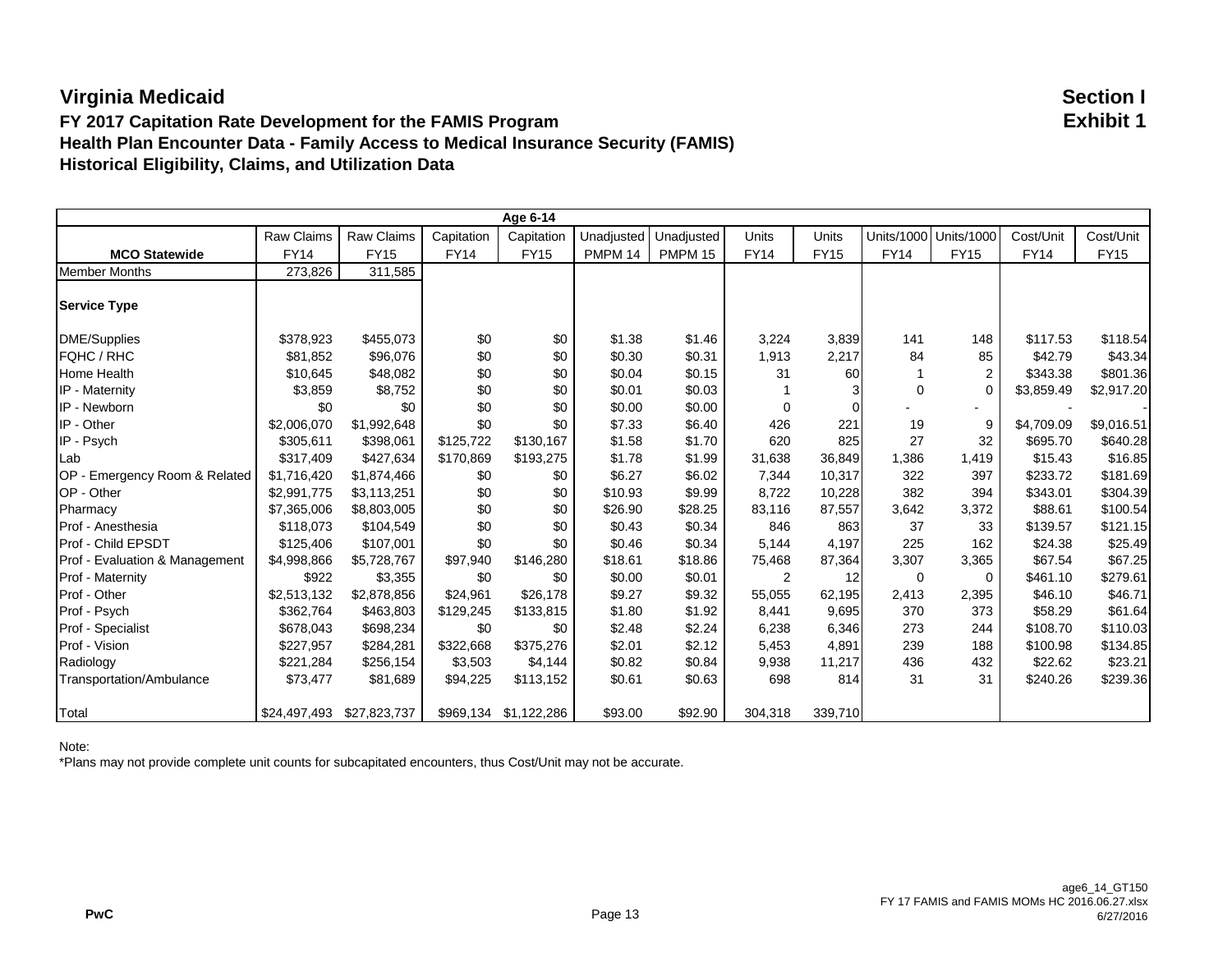#### **FY 2017 Capitation Rate Development for the FAMIS Program Exhibit 1 Health Plan Encounter Data - Family Access to Medical Insurance Security (FAMIS) Historical Eligibility, Claims, and Utilization Data**

|                                | Age 15-18 Female  |                   |             |             |            |            |              |              |             |                       |             |             |
|--------------------------------|-------------------|-------------------|-------------|-------------|------------|------------|--------------|--------------|-------------|-----------------------|-------------|-------------|
|                                | <b>Raw Claims</b> | <b>Raw Claims</b> | Capitation  | Capitation  | Unadjusted | Unadjusted | <b>Units</b> | <b>Units</b> |             | Units/1000 Units/1000 | Cost/Unit   | Cost/Unit   |
| <b>MCO Statewide</b>           | <b>FY14</b>       | <b>FY15</b>       | <b>FY14</b> | <b>FY15</b> | PMPM 14    | PMPM 15    | <b>FY14</b>  | <b>FY15</b>  | <b>FY14</b> | <b>FY15</b>           | <b>FY14</b> | <b>FY15</b> |
| <b>Member Months</b>           | 47,972            | 54,005            |             |             |            |            |              |              |             |                       |             |             |
| <b>Service Type</b>            |                   |                   |             |             |            |            |              |              |             |                       |             |             |
| DME/Supplies                   | \$68,519          | \$87,493          | \$0         | \$0         | \$1.43     | \$1.62     | 565          | 696          | 141         | 155                   | \$121.27    | \$125.71    |
| FQHC / RHC                     | \$27,953          | \$26,772          | \$0         | \$0         | \$0.58     | \$0.50     | 708          | 548          | 177         | 122                   | \$39.48     | \$48.85     |
| <b>Home Health</b>             | \$1,326           | \$8,161           | \$0         | \$0         | \$0.03     | \$0.15     | 10           | 12           | 3           | 3                     | \$132.64    | \$680.12    |
| IP - Maternity                 | \$181,557         | \$241,370         | \$0         | \$0         | \$3.78     | \$4.47     | 79           | 85           | 20          | 19                    | \$2,298.18  | \$2,839.65  |
| IP - Newborn                   | \$0               | \$0               | \$0         | \$0         | \$0.00     | \$0.00     | $\mathbf 0$  | $\Omega$     |             | ۰.                    |             |             |
| IP - Other                     | \$534,491         | \$454,357         | \$0         | \$0         | \$11.14    | \$8.41     | 71           | 68           | 18          | 15                    | \$7,528.04  | \$6,681.73  |
| IP - Psych                     | \$138,678         | \$263,682         | \$23,706    | \$25,176    | \$3.38     | \$5.35     | 275          | 420          | 69          | 93                    | \$590.49    | \$687.76    |
| <b>Lab</b>                     | \$148,166         | \$173,443         | \$30,388    | \$33,861    | \$3.72     | \$3.84     | 12,141       | 11,965       | 3,037       | 2,659                 | \$14.71     | \$17.33     |
| OP - Emergency Room & Related  | \$675,654         | \$639,961         | \$0         | \$0         | \$14.08    | \$11.85    | 2,291        | 2,566        | 573         | 570                   | \$294.92    | \$249.40    |
| OP - Other                     | \$966,581         | \$919,615         | \$0         | \$0         | \$20.15    | \$17.03    | 2,467        | 2,887        | 617         | 641                   | \$391.80    | \$318.54    |
| Pharmacy                       | \$1,291,969       | \$1,504,094       | \$0         | \$0         | \$26.93    | \$27.85    | 23,311       | 22,154       | 5,831       | 4,923                 | \$55.42     | \$67.89     |
| Prof - Anesthesia              | \$35,491          | \$43,475          | \$0         | \$0         | \$0.74     | \$0.81     | 248          | 316          | 62          | 70                    | \$143.11    | \$137.58    |
| <b>Prof - Child EPSDT</b>      | \$30,879          | \$36,008          | \$0         | \$0         | \$0.64     | \$0.67     | 1,209        | 1.181        | 302         | 262                   | \$25.54     | \$30.49     |
| Prof - Evaluation & Management | \$1,141,689       | \$1,216,241       | \$15,398    | \$24,243    | \$24.12    | \$22.97    | 16,804       | 18,101       | 4,203       | 4,022                 | \$68.86     | \$68.53     |
| Prof - Maternity               | \$107,120         | \$153,080         | \$0         | \$0         | \$2.23     | \$2.83     | 209          | 304          | 52          | 68                    | \$512.54    | \$503.55    |
| <b>Prof</b> - Other            | \$513,363         | \$563,071         | \$4,501     | \$4,638     | \$10.80    | \$10.51    | 9,519        | 10,363       | 2,381       | 2,303                 | \$54.40     | \$54.78     |
| Prof - Psych                   | \$122,276         | \$133,846         | \$24,370    | \$25,881    | \$3.06     | \$2.96     | 2,768        | 2,646        | 692         | 588                   | \$52.98     | \$60.37     |
| Prof - Specialist              | \$174,148         | \$193,618         | \$0         | \$0         | \$3.63     | \$3.59     | 1,934        | 2,002        | 484         | 445                   | \$90.05     | \$96.71     |
| Prof - Vision                  | \$34,317          | \$47,602          | \$57,072    | \$65,337    | \$1.91     | \$2.09     | 945          | 886          | 236         | 197                   | \$96.71     | \$127.47    |
| Radiology                      | \$139,516         | \$144,398         | \$476       | \$561       | \$2.92     | \$2.68     | 3,612        | 3,651        | 904         | 811                   | \$38.76     | \$39.70     |
| Transportation/Ambulance       | \$36,580          | \$30,444          | \$18,154    | \$21,955    | \$1.14     | \$0.97     | 313          | 293          | 78          | 65                    | \$174.87    | \$178.84    |
| <b>Total</b>                   | \$6,370,273       | \$6,880,733       | \$174,064   | \$201,651   | \$136.42   | \$131.14   | 79,479       | 81,144       |             |                       |             |             |

Note: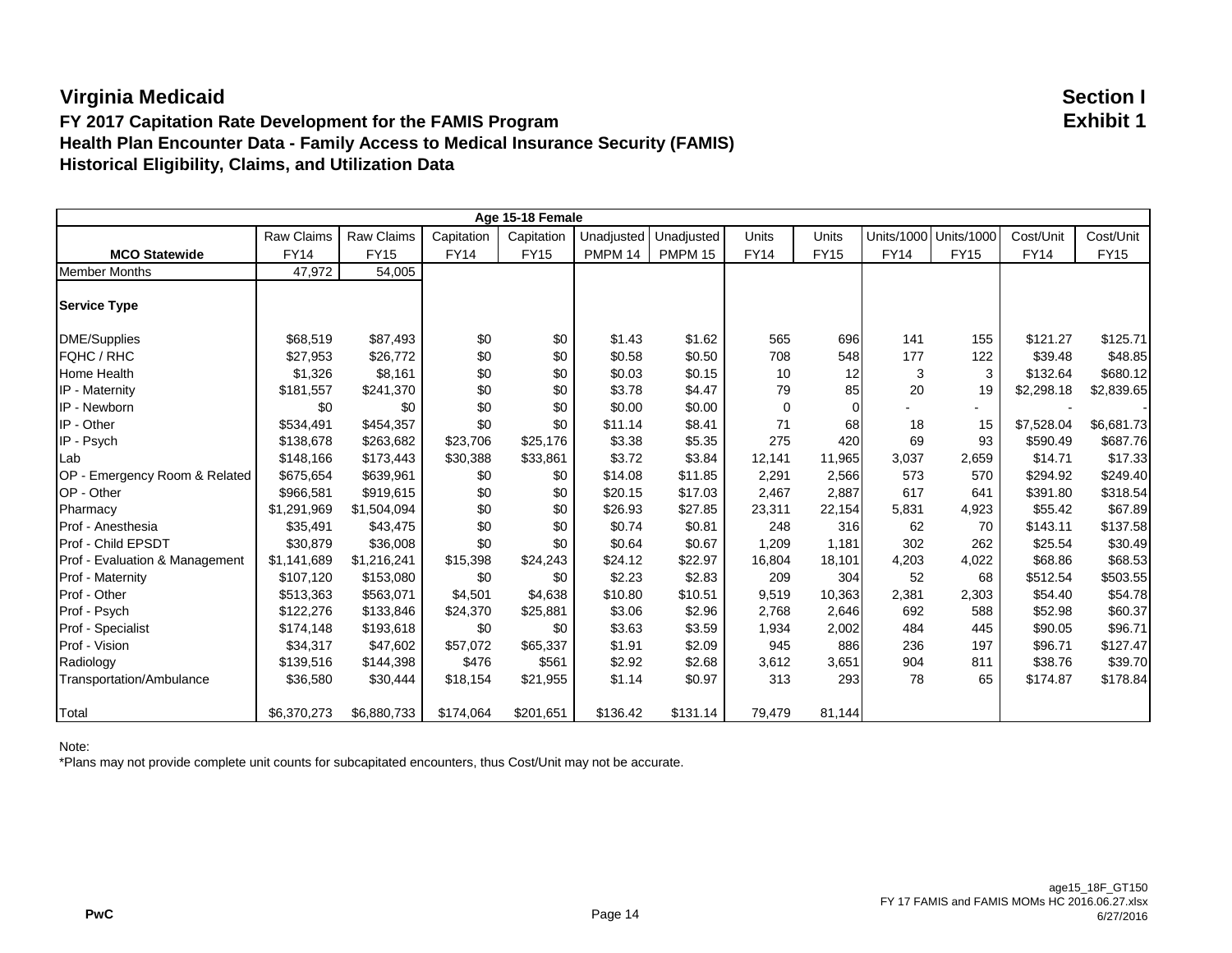#### **FY 2017 Capitation Rate Development for the FAMIS Program Exhibit 1 Health Plan Encounter Data - Family Access to Medical Insurance Security (FAMIS) Historical Eligibility, Claims, and Utilization Data**

|                                |                   |                   |             | <b>Age 15-18 Male</b> |            |            |              |              |                |                          |             |             |
|--------------------------------|-------------------|-------------------|-------------|-----------------------|------------|------------|--------------|--------------|----------------|--------------------------|-------------|-------------|
|                                | <b>Raw Claims</b> | <b>Raw Claims</b> | Capitation  | Capitation            | Unadjusted | Unadjusted | <b>Units</b> | <b>Units</b> |                | Units/1000 Units/1000    | Cost/Unit   | Cost/Unit   |
| <b>MCO Statewide</b>           | <b>FY14</b>       | <b>FY15</b>       | <b>FY14</b> | <b>FY15</b>           | PMPM 14    | PMPM 15    | <b>FY14</b>  | <b>FY15</b>  | <b>FY14</b>    | <b>FY15</b>              | <b>FY14</b> | <b>FY15</b> |
| <b>Member Months</b>           | 47,623            | 52,763            |             |                       |            |            |              |              |                |                          |             |             |
| <b>Service Type</b>            |                   |                   |             |                       |            |            |              |              |                |                          |             |             |
| DME/Supplies                   | \$105,266         | \$115,450         | \$0         | \$0                   | \$2.21     | \$2.19     | 762          | 774          | 192            | 176                      | \$138.14    | \$149.16    |
| FQHC / RHC                     | \$16,321          | \$13,883          | \$0         | \$0                   | \$0.34     | \$0.26     | 365          | 330          | 92             | 75                       | \$44.72     | \$42.07     |
| Home Health                    | \$1,073           | \$2,366           | \$0         | \$0                   | \$0.02     | \$0.04     | 8            |              | $\overline{2}$ | $\overline{2}$           | \$134.18    | \$338.06    |
| IP - Maternity                 | \$0               | \$0               | \$0         | \$0                   | \$0.00     | \$0.00     | $\Omega$     |              |                |                          |             |             |
| IP - Newborn                   | \$0               | \$0               | \$0         | \$0                   | \$0.00     | \$0.00     | 0            | $\Omega$     |                | ۰                        |             |             |
| IP - Other                     | \$465,801         | \$628,701         | \$0         | \$0                   | \$9.78     | \$11.92    | 54           | 54           | 14             | 12                       | \$8,625.95  | \$11,642.62 |
| IP - Psych                     | \$45,985          | \$135,621         | \$22,764    | \$23,296              | \$1.44     | \$3.01     | 190          | 244          | 48             | 55                       | \$361.84    | \$651.30    |
| <b>Lab</b>                     | \$50,468          | \$60,776          | \$29,875    | \$33,163              | \$1.69     | \$1.78     | 4,662        | 4,986        | 1,175          | 1,134                    | \$17.23     | \$18.84     |
| OP - Emergency Room & Related  | \$435,837         | \$442,438         | \$0         | \$0                   | \$9.15     | \$8.39     | 1,524        | 1,799        | 384            | 409                      | \$285.98    | \$245.94    |
| OP - Other                     | \$829,455         | \$879,118         | \$0         | \$0                   | \$17.42    | \$16.66    | 1,913        | 2,050        | 482            | 466                      | \$433.59    | \$428.84    |
| Pharmacy                       | \$1,569,215       | \$1,876,371       | \$0         | \$0                   | \$32.95    | \$35.56    | 14,296       | 13,446       | 3,602          | 3,058                    | \$109.77    | \$139.55    |
| Prof - Anesthesia              | \$25,855          | \$28,923          | \$0         | \$0                   | \$0.54     | \$0.55     | 183          | 225          | 46             | 51                       | \$141.28    | \$128.55    |
| <b>Prof - Child EPSDT</b>      | \$23,073          | \$21,404          | \$0         | \$0                   | \$0.48     | \$0.41     | 841          | 784          | 212            | 178                      | \$27.44     | \$27.30     |
| Prof - Evaluation & Management | \$775,901         | \$822,691         | \$16,517    | \$24,501              | \$16.64    | \$16.06    | 11,429       | 12,260       | 2,880          | 2,788                    | \$69.33     | \$69.10     |
| Prof - Maternity               | \$50              | \$0               | \$0         | \$0                   | \$0.00     | \$0.00     |              | $\Omega$     | 0              | $\overline{\phantom{a}}$ | \$50.12     |             |
| <b>Prof</b> - Other            | \$610,187         | \$492,754         | \$4,447     | \$4.546               | \$12.91    | \$9.43     | 8,258        | 9,130        | 2,081          | 2,076                    | \$74.43     | \$54.47     |
| Prof - Psych                   | \$80,393          | \$81,425          | \$23,402    | \$23,949              | \$2.18     | \$2.00     | 1,841        | 1,879        | 464            | 427                      | \$56.38     | \$56.08     |
| Prof - Specialist              | \$178,027         | \$200,259         | \$0         | \$0                   | \$3.74     | \$3.80     | 1,474        | 1,392        | 371            | 317                      | \$120.78    | \$143.86    |
| Prof - Vision                  | \$31,882          | \$35,349          | \$56,567    | \$64,194              | \$1.86     | \$1.89     | 838          | 647          | 211            | 147                      | \$105.55    | \$153.85    |
| Radiology                      | \$72,036          | \$75,019          | \$553       | \$616                 | \$1.52     | \$1.43     | 2,711        | 2,860        | 683            | 650                      | \$26.78     | \$26.45     |
| Transportation/Ambulance       | \$24,973          | \$31,506          | \$17,699    | \$20,815              | \$0.90     | \$0.99     | 234          | 253          | 59             | 58                       | \$182.36    | \$206.80    |
| Total                          | \$5,341,800       | \$5,944,057       | \$171,824   | \$195,080             | \$115.78   | \$116.35   | 51,584       | 53,120       |                |                          |             |             |

#### Note: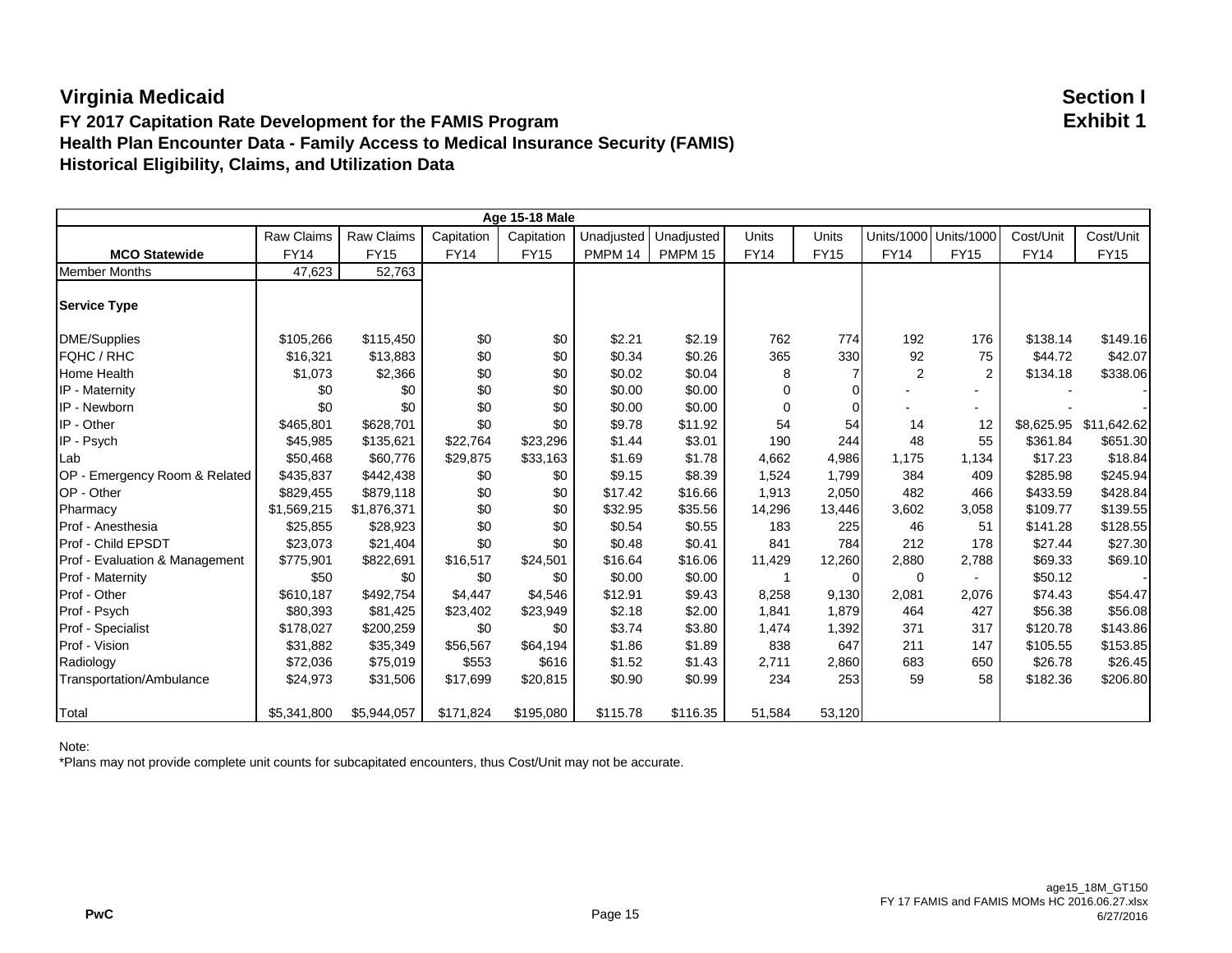#### **FY 2017 Capitation Rate Development for the FAMIS Program Exhibit 1 Health Plan Encounter Data - Family Access to Medical Insurance Security (FAMIS) Historical Eligibility, Claims, and Utilization Data**

|                                |                   |                   |             | <b>All Age Categories</b> |            |                |             |             |                |                   |             |                        |
|--------------------------------|-------------------|-------------------|-------------|---------------------------|------------|----------------|-------------|-------------|----------------|-------------------|-------------|------------------------|
|                                | <b>Raw Claims</b> | <b>Raw Claims</b> | Capitation  | Capitation                | Unadjusted | Unadjusted     | Units       | Units       | Units/1000     | <b>Units/1000</b> | Cost/Unit   | Cost/Unit              |
| <b>MCO Statewide</b>           | <b>FY14</b>       | <b>FY15</b>       | <b>FY14</b> | <b>FY15</b>               | PMPM 14    | <b>PMPM 15</b> | <b>FY14</b> | <b>FY15</b> | <b>FY14</b>    | <b>FY15</b>       | <b>FY14</b> | <b>FY15</b>            |
| <b>Member Months</b>           | 536,522           | 592,946           |             |                           |            |                |             |             |                |                   |             |                        |
| <b>Service Type</b>            |                   |                   |             |                           |            |                |             |             |                |                   |             |                        |
| <b>DME/Supplies</b>            | \$781.152         | \$907,027         | \$0         | \$0                       | \$1.46     | \$1.53         | 7,588       | 8,617       | 170            | 174               | \$102.95    | \$105.26               |
| FQHC / RHC                     | \$210,519         | \$209,608         | \$0         | \$0                       | \$0.39     | \$0.35         | 5,091       | 4,967       | 114            | 101               | \$41.35     | \$42.20                |
| <b>Home Health</b>             | \$33,179          | \$65,836          | \$0         | \$0                       | \$0.06     | \$0.11         | 139         | 146         | 3              | 3                 | \$238.70    | \$450.93               |
| IP - Maternity                 | \$185,416         | \$250,122         | \$0         | \$0                       | \$0.35     | \$0.42         | 80          | 88          | $\overline{2}$ | $\overline{2}$    | \$2,317.70  | \$2,842.29             |
| IP - Newborn                   | \$0               | \$0               | \$0         | \$0                       | \$0.00     | \$0.00         | 0           | $\Omega$    |                |                   |             |                        |
| IP - Other                     | \$4,350,325       | \$6,590,362       | \$0         | \$0                       | \$8.11     | \$11.11        | 806         | 585         | 18             | 12                |             | \$5,397.43 \$11,265.58 |
| IP - Psych                     | \$490,274         | \$807,051         | \$243,394   | \$247.267                 | \$1.37     | \$1.78         | 1,085       | 1,501       | 24             | 30                | \$676.19    | \$702.41               |
| Lab                            | \$782,769         | \$997,735         | \$331,198   | \$364,252                 | \$2.08     | \$2.30         | 74,058      | 82,115      | 1,656          | 1,662             | \$15.04     | \$16.59                |
| OP - Emergency Room & Related  | \$4,114,037       | \$4,428,669       | \$0         | \$0                       | \$7.67     | \$7.47         | 18,968      | 25,214      | 424            | 510               | \$216.89    | \$175.64               |
| OP - Other                     | \$7,402,966       | \$7,634,517       | \$0         | \$0                       | \$13.80    | \$12.88        | 19,277      | 22,882      | 431            | 463               | \$384.03    | \$333.65               |
| Pharmacy                       | \$12,744,272      | \$15,011,142      | \$0         | \$0                       | \$23.75    | \$25.32        | 166,200     | 168,088     | 3,717          | 3,402             | \$76.68     | \$89.31                |
| Prof - Anesthesia              | \$327,608         | \$328,072         | \$0         | \$0                       | \$0.61     | \$0.55         | 2,360       | 2,603       | 53             | 53                | \$138.82    | \$126.04               |
| Prof - Child EPSDT             | \$756,462         | \$745,278         | \$0         | \$0                       | \$1.41     | \$1.26         | 25,406      | 23,133      | 568            | 468               | \$29.77     | \$32.22                |
| Prof - Evaluation & Management | \$11,370,901      | \$12,566,597      | \$199,847   | \$286,589                 | \$21.57    | \$21.68        | 172,165     | 191,459     | 3,851          | 3,875             | \$67.21     | \$67.13                |
| Prof - Maternity               | \$108,956         | \$165,409         | \$0         | \$0                       | \$0.20     | \$0.28         | 214         | 330         | 5              | 7                 | \$509.14    | \$501.24               |
| Prof - Other                   | \$5,189,506       | \$5,870,575       | \$48,823    | \$49,752                  | \$9.76     | \$9.98         | 117,854     | 130,660     | 2,636          | 2,644             | \$44.45     | \$45.31                |
| Prof - Psych                   | \$600,978         | \$719,417         | \$250,214   | \$254,196                 | \$1.59     | \$1.64         | 13,908      | 15,073      | 311            | 305               | \$61.20     | \$64.59                |
| Prof - Specialist              | \$1,434,188       | \$1,637,451       | \$0         | \$0                       | \$2.67     | \$2.76         | 14,325      | 14,546      | 320            | 294               | \$100.12    | \$112.57               |
| Prof - Vision                  | \$384,489         | \$483,351         | \$631,624   | \$713,269                 | \$1.89     | \$2.02         | 8,877       | 8,230       | 199            | 167               | \$114.47    | \$145.40               |
| Radiology                      | \$512,889         | \$563,531         | \$7,351     | \$8,231                   | \$0.97     | \$0.96         | 21,005      | 22,973      | 470            | 465               | \$24.77     | \$24.89                |
| Transportation/Ambulance       | \$189,886         | \$216,231         | \$187,827   | \$221,089                 | \$0.70     | \$0.74         | 1,684       | 1,875       | 38             | 38                | \$224.30    | \$233.24               |
| Total                          | \$51,970,773      |                   |             |                           | \$100.41   | \$105.14       | 671,090     | 725,085     |                |                   |             |                        |

Note: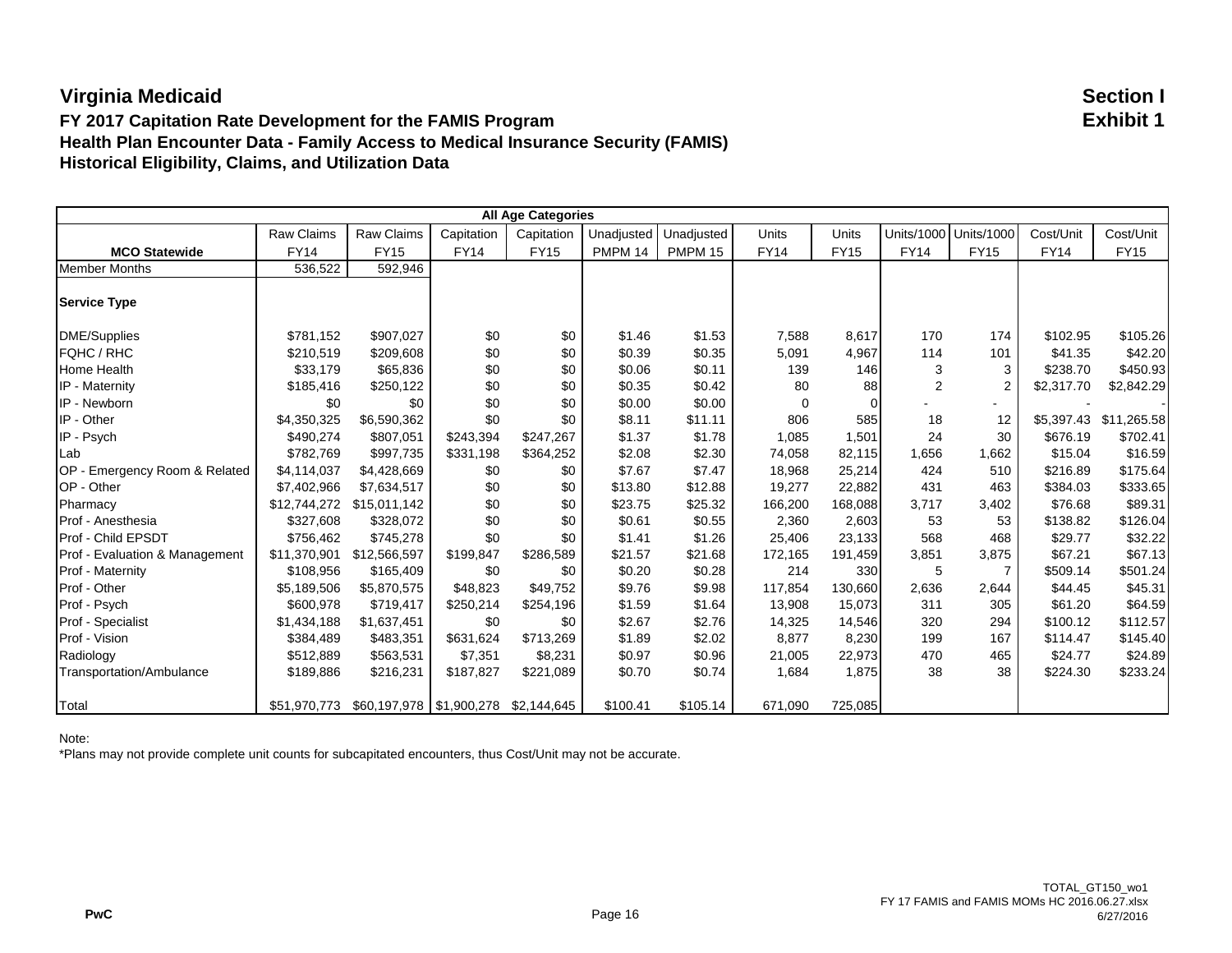### **Virginia Medicaid Section I FY 2017 Capitation Rate Development Exhibit 2a Health Plan Encounter Data - Family Access to Medical Insurance Security (FAMIS) Pharmacy Adjustment**

|    |                                                        | <b>FAMIS</b> | <b>Source</b>                                        |
|----|--------------------------------------------------------|--------------|------------------------------------------------------|
| 1. | Health Plan Total Drug Cost PMPM                       | \$24.30      | FY14-15 Health Plan Encounter Data                   |
| 2. | Health Plan Drug Ingredient Cost PMPM                  | \$23.96      | Health Plan Encounter Analysis                       |
| 3. | Change in Average Managed Care Discount                | 0.3%         | From Plan Data                                       |
| 4. | Current Average Managed Care Rebate                    | 1.9%         | From Plan Data                                       |
|    | 5. FY17 Managed Care Dispensing Fee PMPM               | \$0.40       | From Plan Data                                       |
| 6. | Average PBM Admin Cost PMPM                            | \$0.17       | From Plan Data                                       |
|    | 7. Adjusted PMPM with FY17 Pharmacy Pricing Arrangemen | \$24.01      | $= (2.)$ * $(1 - (3.))$ * $(1 - (4.)) + (5.) + (6.)$ |
| 8. | <b>Pharmacy Adjustment</b>                             | $-1.2%$      | $= (7.) / (1.) - 1$                                  |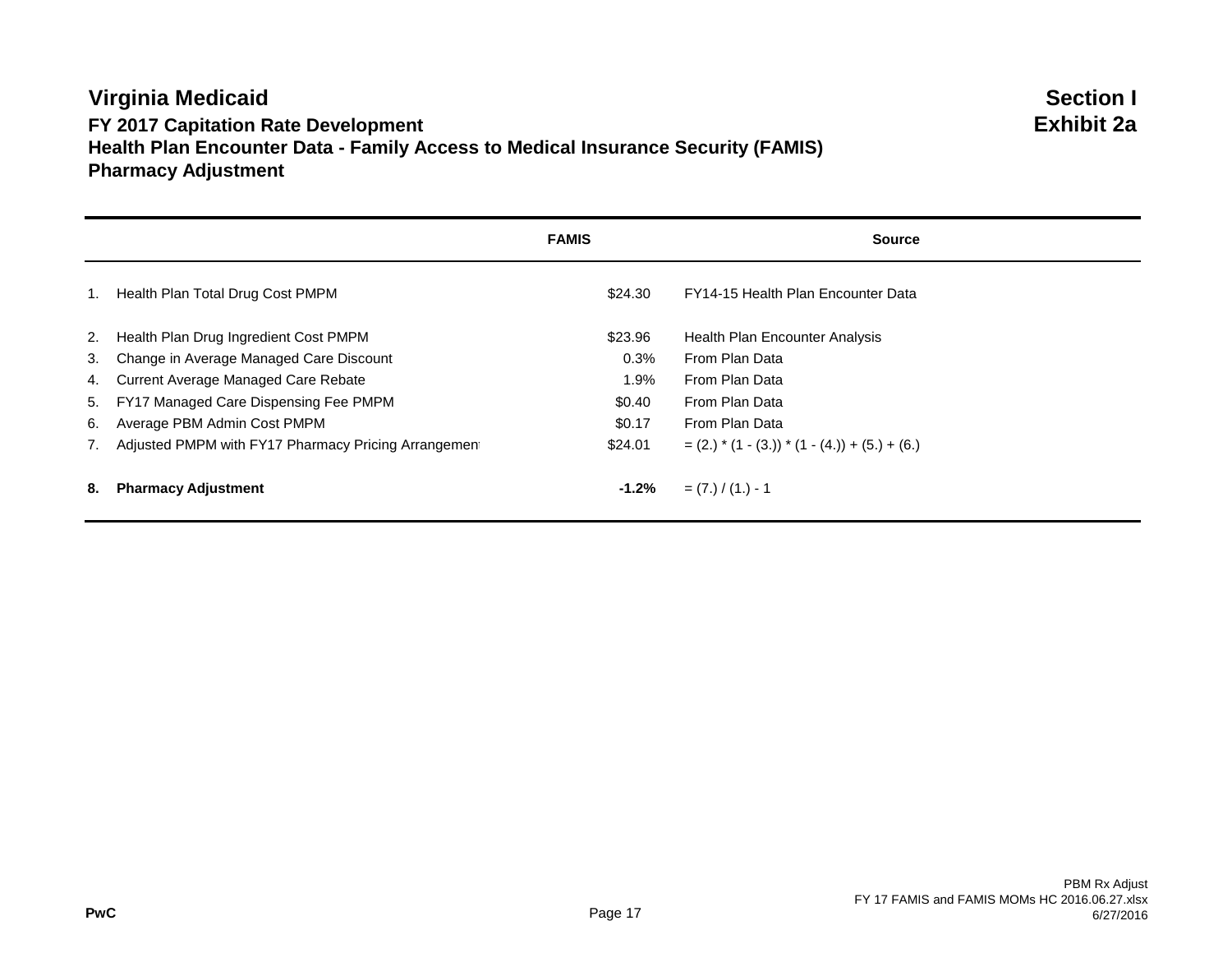### **Virginia Medicaid** Section I **FY 2017 Capitation Rate Development Exhibit 2b Health Plan Encounter Data - Family Access to Medical Insurance Security (FAMIS) Exempt Infant Formula Carveout Adjustment**

|                                                                                                  | <b>FAMIS</b><br>Age 0-5 | <b>FAMIS</b><br>Age 6-18 | <b>Source</b>                                                            |
|--------------------------------------------------------------------------------------------------|-------------------------|--------------------------|--------------------------------------------------------------------------|
| Claims Associated with Exempt Infant Formula<br>2. Total Claims in DME/Supplies Service Category | \$18,423<br>\$771.317   | \$10.473<br>\$1.454.087  | FY14-15 Health Plan Encounter Data<br>FY14-15 Health Plan Encounter Data |
| 3. Exempt Infant Formula Carveout Adjustment                                                     | $-2.4%$                 | -0.7%                    | $= - (1.) / (2.)$                                                        |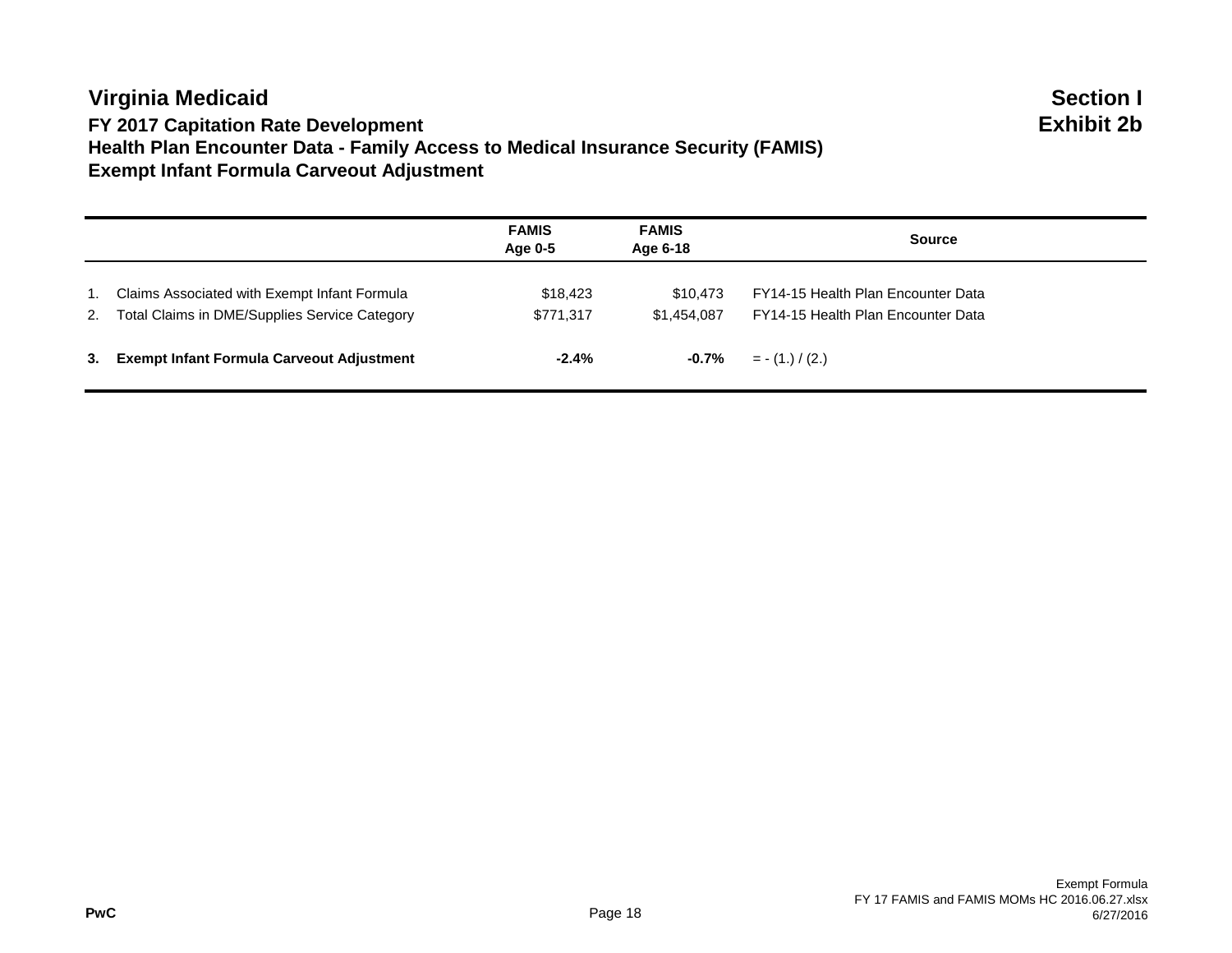### **Virginia Medicaid** Section I **FY 2017 Capitation Rate Development Exhibit 2c.1 Health Plan Encounter Data - Family Access to Medical Insurance Security (FAMIS) Hospital Inpatient Adjustments**

|    |                                                                | Inpatient<br><b>Medical/Surgical</b> | Inpatient<br><b>Psychiatric</b> | <b>Source</b>                                          |
|----|----------------------------------------------------------------|--------------------------------------|---------------------------------|--------------------------------------------------------|
|    | 1a. FY14 Total Claims in IP Service Categories                 | \$12,794,471                         | \$560,783                       | FY14 Health Plan Encounter Data                        |
|    | 1b. FY15 Total Claims in IP Service Categories                 | \$9,008,152                          | \$744,565                       | FY15 Health Plan Encounter Data                        |
|    | 1c. FY14 Children's Hospital of The King's Daughters IP Claims | \$541,475                            | \$0                             | FY14 Health Plan Encounter Data                        |
|    | 1d. FY15 Children's Hospital of The King's Daughters IP Claims | \$1,091,062                          | \$0                             | FY15 Health Plan Encounter Data                        |
|    | 2. FY14-15 Hospital Capital Percentage Adjusted                | 8.9%                                 | 8.9%                            | Provided by DMAS                                       |
|    | 3a. FY16 Capital Reimbursement Increase                        | $-4.5%$                              | $-4.5%$                         | $= ((4a.)-(2.))/(2.)$                                  |
|    | 3b. FY17 Capital Reimbursement Increase                        | 0.00%                                | $0.00\%$                        | $= ((4b.)-(4a.))/(4a.)$                                |
|    | 4a. FY16 Hospital Capital Percentage                           | 8.5%                                 | 8.5%                            | Provided by DMAS                                       |
|    | 4b. FY17 Hospital Capital Percentage                           | 8.5%                                 | 8.5%                            | Provided by DMAS                                       |
|    | 5a. FY17 Hospital Rate Change - Unit Cost                      | 1.05%                                | 1.05%                           | Provided by DMAS                                       |
|    | 5b. Dollar Change                                              | \$193,784                            | \$12,541                        | $=[((1a.)+(1b.))-((1c.)+(1d.))]$ * (1 - (4b.)) * (5a.) |
|    | 6a. FY17 Hospital Rate Change - Rebasing                       | $-2.65%$                             | 27.00%                          | Provided by DMAS                                       |
|    | 6b. Dollar Change                                              | (\$489,074)                          | \$322,486                       | $=[((1a.)+(1b.))-((1c.)+(1d.))]$ * (1 - (4b.)) * (6a.) |
| 7. | <b>Hospital Inpatient Adjustment</b>                           | $-1.35%$                             | 25.67%                          | $= ((5b.)+(6b.)) / ((1a.) + (1b.))$                    |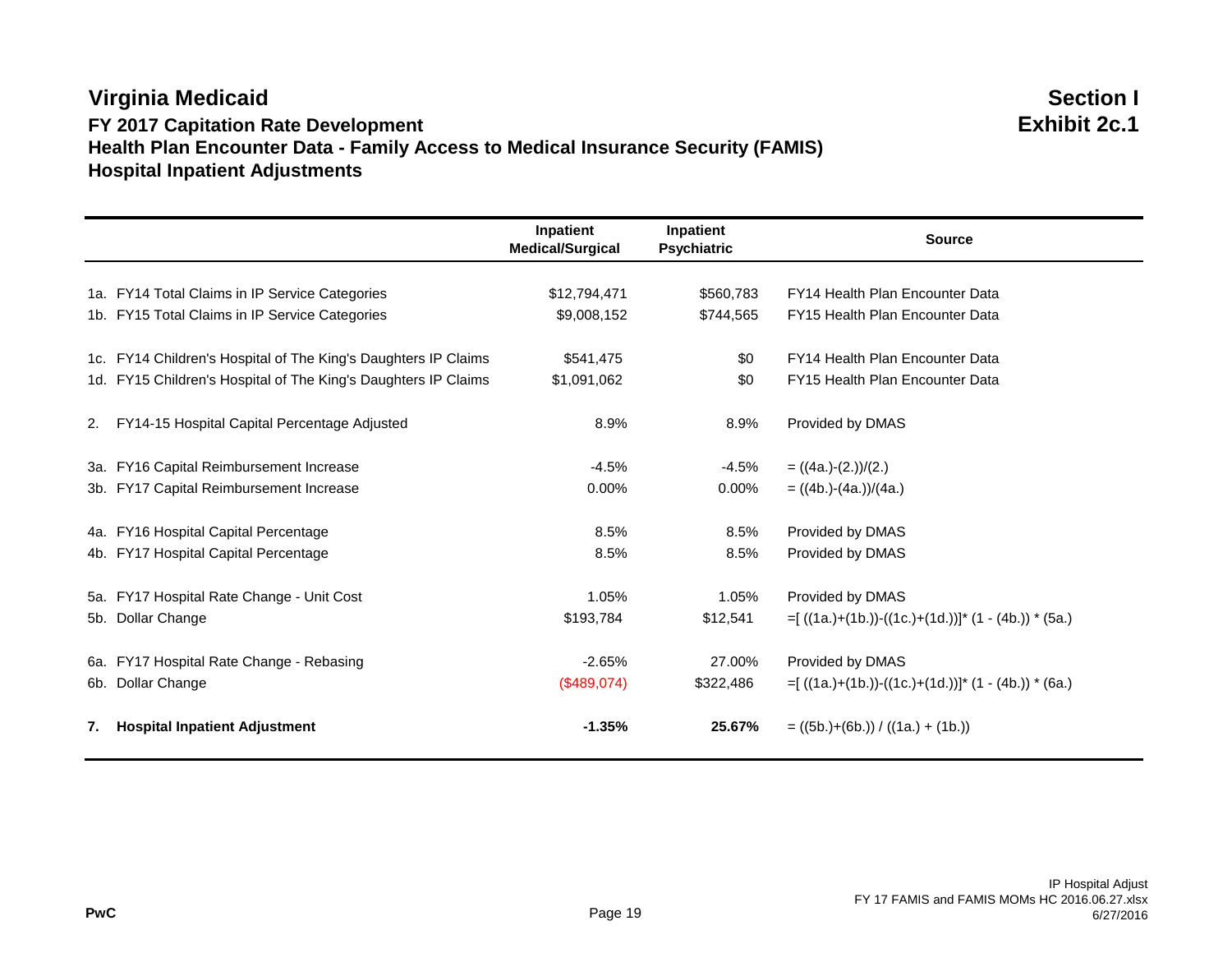#### **Virginia Medicaid Section I FY 2017 Capitation Rate Development Exhibit 2c.2 Health Plan Encounter Data - Family Access to Medical Insurance Security (FAMIS) Hospital Inpatient Adjustments For Children Hospital of The King's Daughter**

# **IP - Med/Surg Source** 1a. FY14-15 Total Claims in IP Service Categories (for age 0-20) Statewide \$21,802,623 FY14-15 Health Plan Encounter Data 2. FY14-15 Children Hospital King's Daughter IP Claims Statewide \$1,632,537 FY14-15 Health Plan Encounter Data 3. FY14-15 Hospital Capital Percentage 10.3% Provided by DMAS 4a. FY16 Capital Reimbursement Increase 1.9% = ((5a.)-(3.))/(3.) 4b. FY17 Capital Reimbursement Increase 0.0% = ((5b.)-(5a.))/(5a.) 5a. FY16 Hospital Capital Percentage 10.5% Provided by DMAS 5b. FY17 Hospital Capital Percentage 10.5% Provided by DMAS 6. % Excluded Claims from Freestanding Psych Hospitals 0.00% FY14-15 Health Plan Encounter Data 7a. FY17 Hospital Rate Change - Unit Cost 2.10% Provided by DMAS 7b. Dollar Change Statewide  $$30,684 = ((2.) * (1 - (5b.)) * (1 - (6.)) * (7a.)$ 8a. FY17 Hospital Rate Change - Rebasing  $\sim$  2.65% Provided by DMAS 8b. Dollar Change Statewide  $(338,720) = ((2.) * (1 - (5b.)) * (1 - (6.)) * (8a.)$ **9. Hospital Inpatient Adjustment**

Statewide **-0.037%** = ((7b.) + (8b.))/ (1a.)

CHKD IP Hospital Adjust FY 17 FAMIS and FAMIS MOMs HC 2016.06.27.xlsx

6/27/2016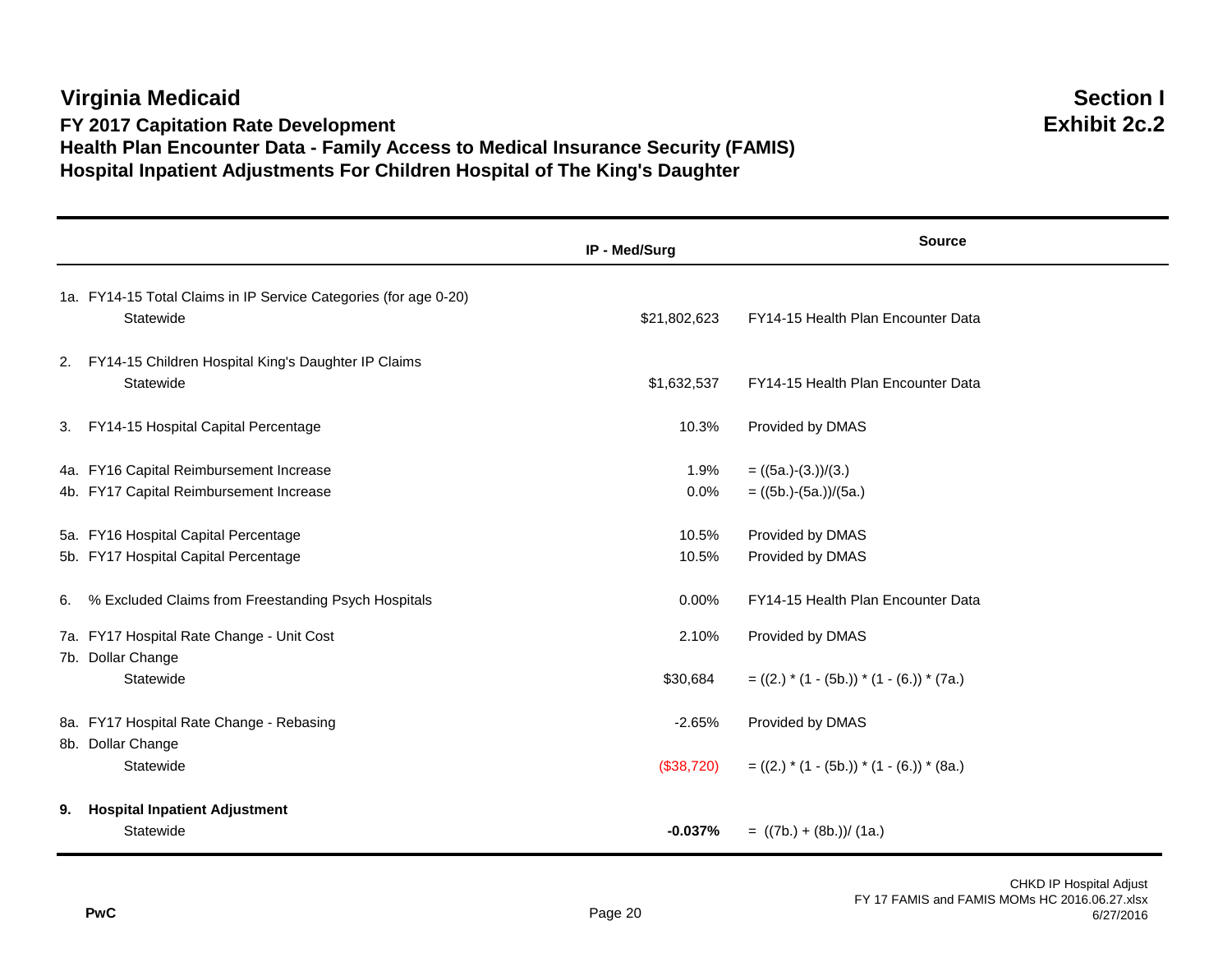#### **Virginia Medicaid Section I FY 2017 Capitation Rate Development Exhibit 2d.1 Health Plan Encounter Data - Family Access to Medical Insurance Security (FAMIS) Hospital Outpatient Adjustments**

**OP - Emergency Room & Related OP - Other Source Room & Related CP - Other Source** 1a. FY14 Total Claims in OP Service Categories **\$5,616,978** \$5,616,978 \$9,925,700 FY14 Health Plan Encounter Data 1b. FY15 Total Claims in OP Service Categories  $$5,395,838$   $$9,237,549$  FY15 Health Plan Encounter Data 1c. FY14 Children's Hospital of The King's Daughters OP Claims \$191,760 \$1,219,271 FY14 Health Plan Encounter Data 1d. FY15 Children's Hospital of The King's Daughters OP Claims  $$149,476$  \$984,120 FY15 Health Plan Encounter Data 3a. FY17 Hospital Rate Change - Unit Cost 1.05% 1.05% 1.05% Provided by DMAS 3b. Dollar Change  $$112,052$   $$178,079$   $= [(1a.)+(1b.))-(1c.)+(1d.))]$   $* (2a.)$ 4a. FY17 Hospital Rate Change - Rebasing 0.1% 0.1% Provided by DMAS 4b. Dollar Change \$10,672 \$16,960 = [ ((1a.)+(1b.))-((1c.)+(1d.))] \* (3a.)

**4. Hospital Outpatient Adjustment 1.11% 1.02%** = ((2b.)+(3b.)) / ((1a.) + (1b.))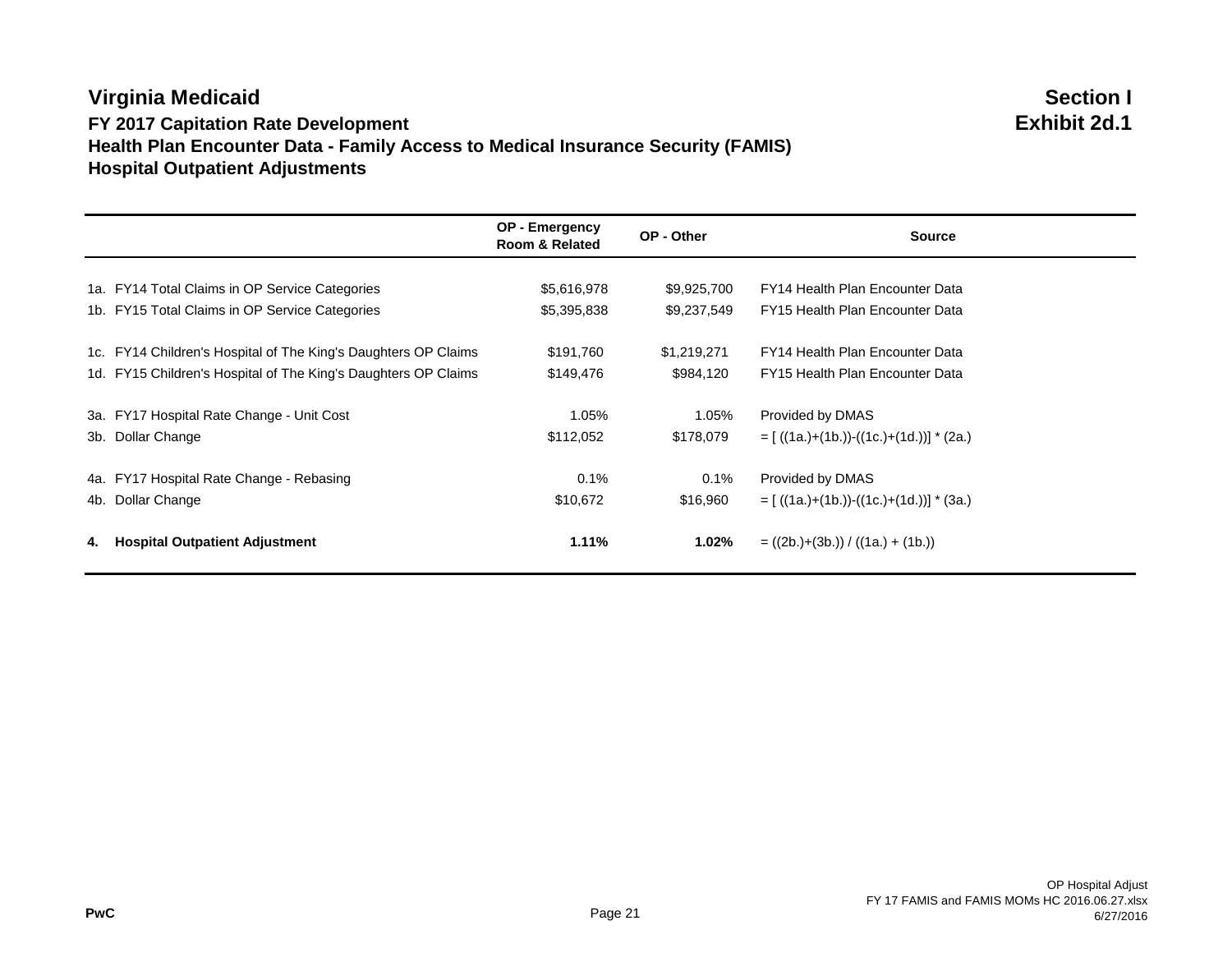### **Virginia Medicaid Section I FY 2017 Capitation Rate Development Exhibit 2d.2 Health Plan Encounter Data - Family Access to Medical Insurance Security (FAMIS) Hospital Outpatient Adjustments for Children's Hospital of The King's Daughters**

|    |                                                                           | <b>OP - Emergency Room</b><br>& Related | OP - Other   | <b>Source</b>                      |
|----|---------------------------------------------------------------------------|-----------------------------------------|--------------|------------------------------------|
|    | 1. FY14 Total Claims in OP Service Categories (For Age 0-20)<br>Statewide | \$11,012,816                            | \$19,163,249 | FY14-15 Health Plan Encounter Data |
| 2. | FY14-15 Children Hospital King's Daughter OP Claims<br>Statewide          | \$341,235                               | \$2,203,391  | FY14-15 Health Plan Encounter Data |
|    | 3a. FY17 Hospital Rate Change - Unit Cost                                 | 2.10%                                   | 2.10%        | Provided by DMAS                   |
|    | 3b. Dollar Change<br>Statewide                                            | \$7,166                                 | \$46,271     | $= ((2.) * (3a.)$                  |
|    | 4a. FY17 Hospital Rate Change - Rebasing                                  | 0.1%                                    | 0.1%         | Provided by DMAS                   |
|    | 4b. Dollar Change<br>Statewide                                            | \$341                                   | \$2,203      | $= ((2.) * (4a.)$                  |
|    | 5. Hospital Outpatient Adjustment<br>Statewide                            | $0.07\%$                                | 0.25%        | $= ((3b.)+(4b.))/(1.)$             |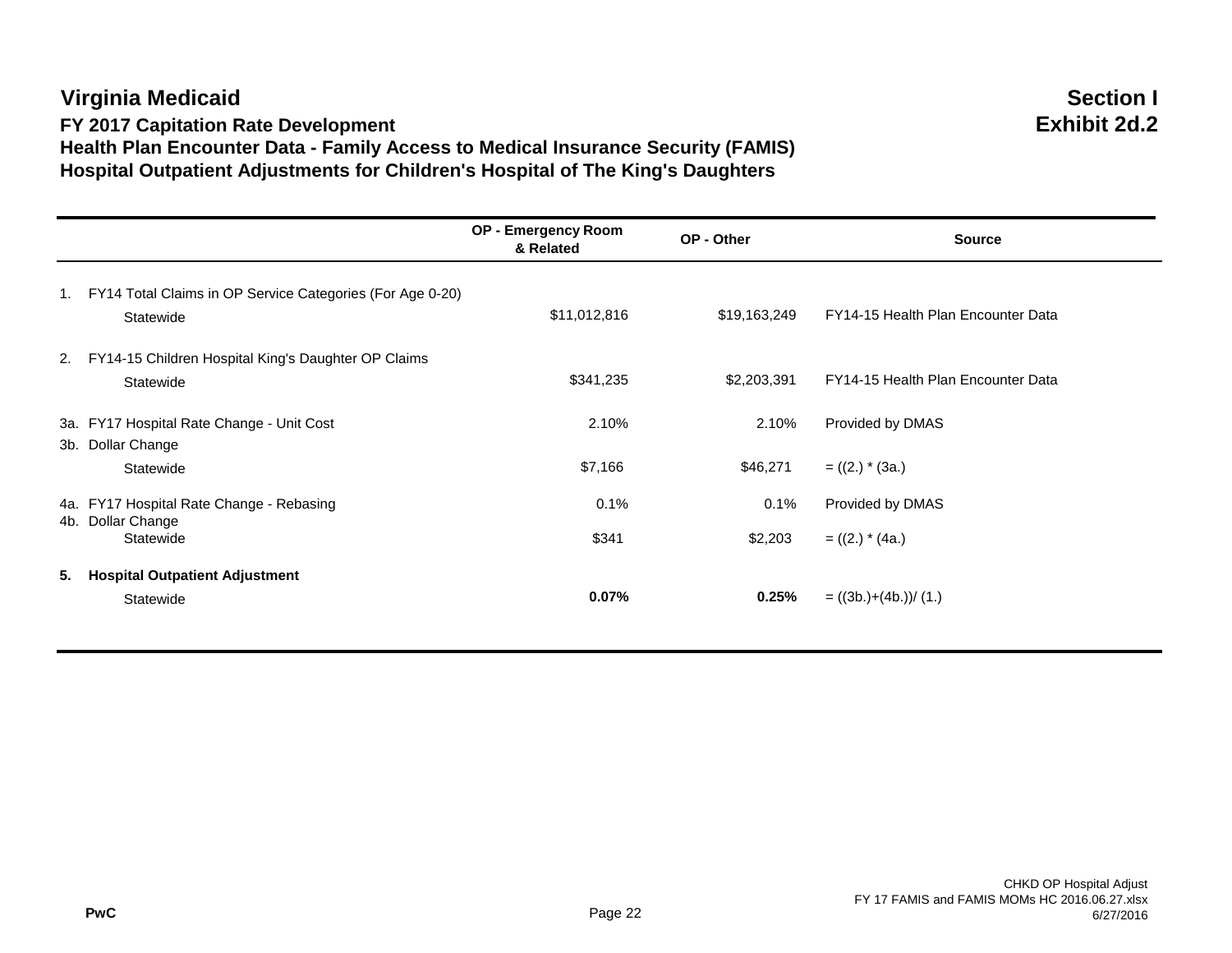### **Virginia Medicaid** Section I **FY 2017 Capitation Rate Development Exhibit 2e Health Plan Encounter Data - Family Access to Medical Insurance Security (FAMIS) DME Fee Adjustment**

|                                                         | <b>FAMIS</b>         | <b>Source</b>                        |
|---------------------------------------------------------|----------------------|--------------------------------------|
| 1. Claims Associated with DME/Supplies Service Category | \$2,225,405          | FY14-15 Health Plan Encounter Data   |
| 2. FY14 Claims subject to DME Fee Adjustment            | \$51,163             | Provided by DMAS                     |
| 3a. FY15 DME Fee Change<br>3b. Dollar Change            | -29.3%<br>(\$14,992) | Provided by DMAS<br>$= (2.) * (3a.)$ |
| 4. DME Fee Adjustment                                   | $-0.7%$              | $=$ (3b.) / (1.)                     |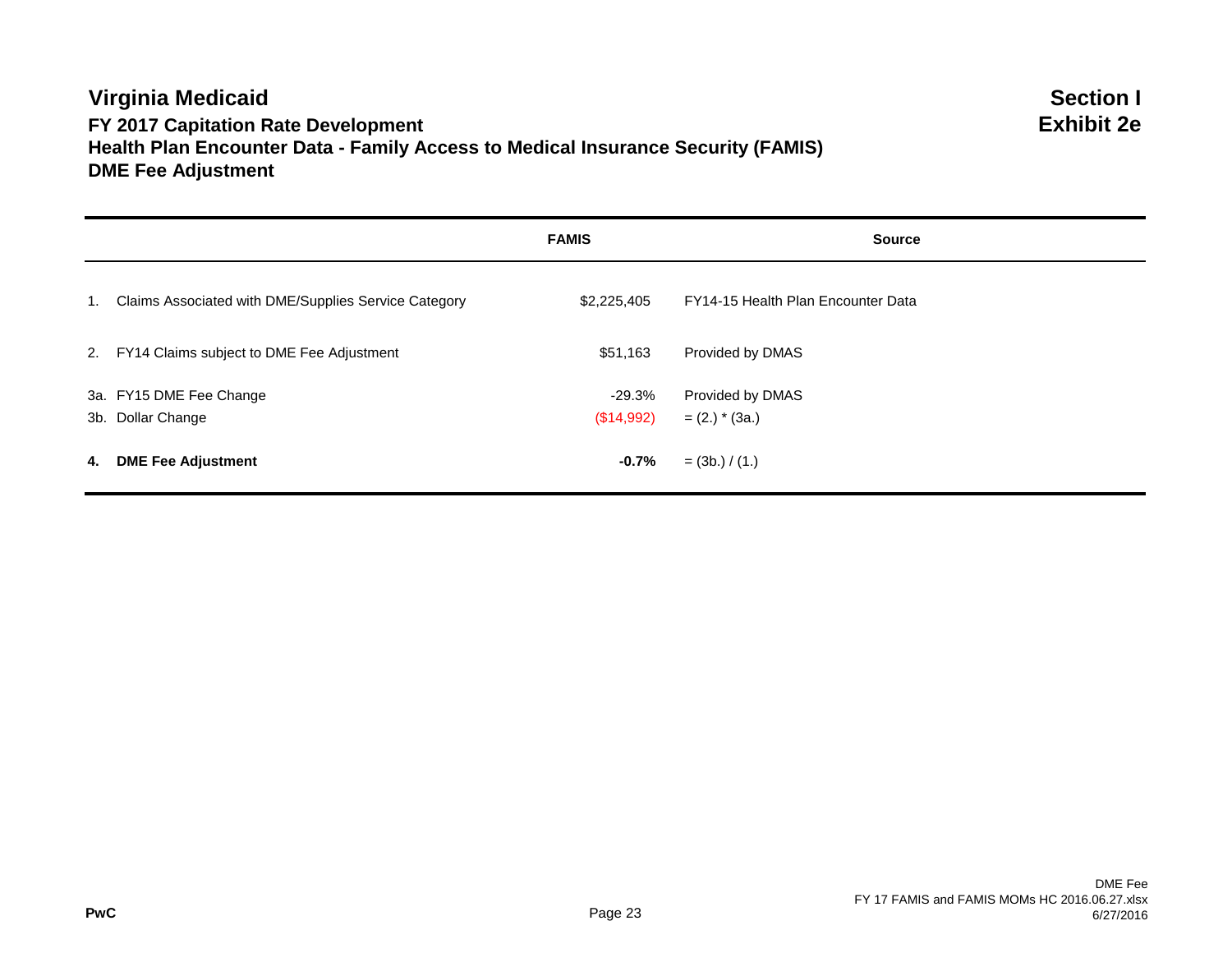### **Virginia Medicaid** Section I **FY 2017 Capitation Rate Development Exhibit 2f Health Plan Encounter Data - Family Access to Medical Insurance Security (FAMIS) Provider Incentive Payment Adjustment**

|                                              | <b>Adjustment Value</b> | <b>Source</b>  |
|----------------------------------------------|-------------------------|----------------|
| <b>Provider Incentive Payment Adjustment</b> | $1.1\%$                 | From Plan Data |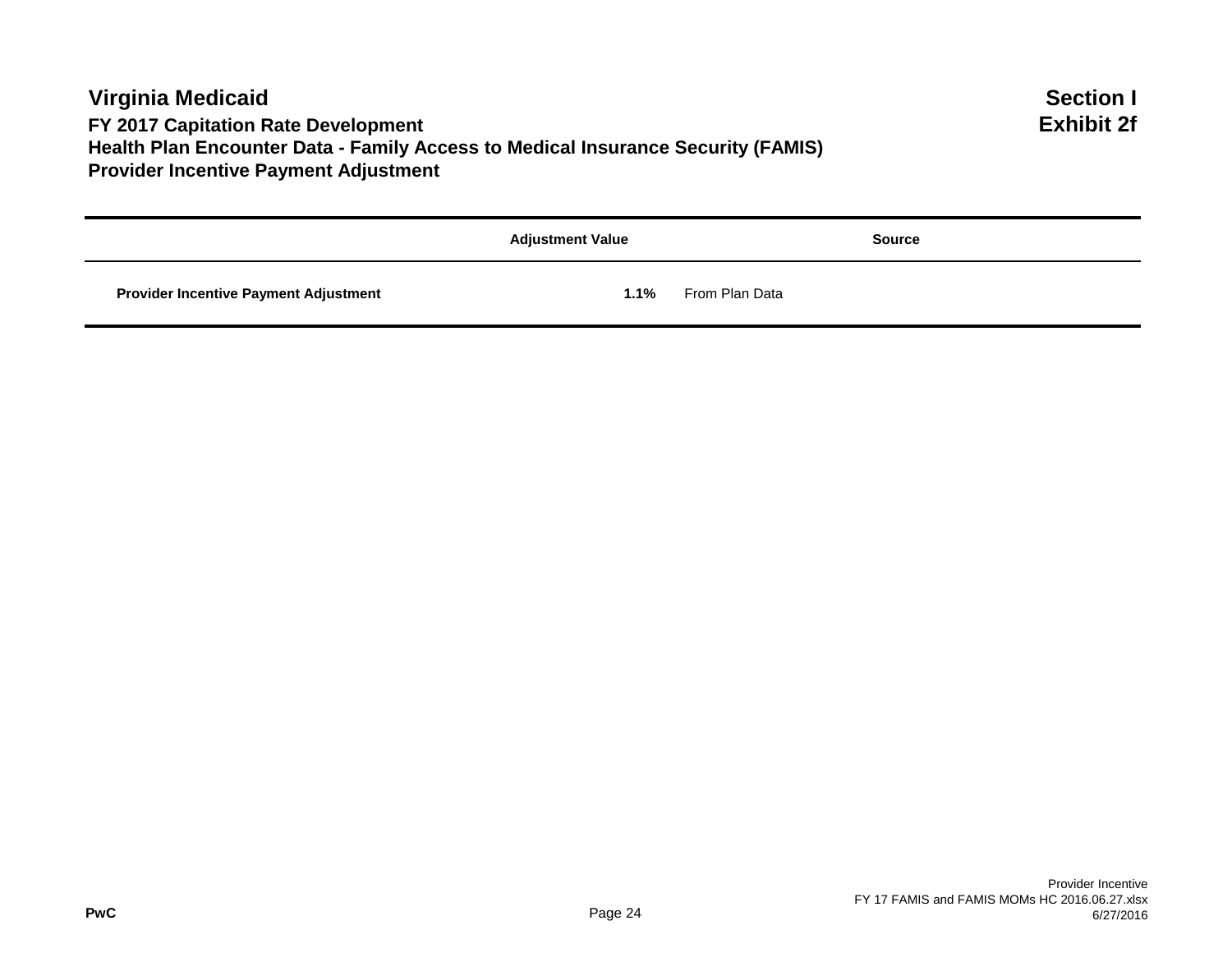### **Virginia Medicaid Section I FY 2017 Capitation Rate Development Health Plan Encounter Data Hepatitis C Treatment Adjustment**

|     |                                                                                                  | <b>FAMIS</b> | <b>Source</b>                                                 |
|-----|--------------------------------------------------------------------------------------------------|--------------|---------------------------------------------------------------|
| 1.  | <b>Total Claims in Pharmacy Service Categories</b>                                               | \$34,758,412 | FY14-15 Health Plan Encounter Data                            |
| 2.  | Unique Individuals in Base Period                                                                | 124,809      | FY14-15 Health Plan Encounter Data                            |
| 3а. | Proportion of Population Being Tested for Hepatitis C                                            | 0.3%         | FY14-15 Health Plan Encounter Data                            |
|     | 3b. Number of Individuals Being Tested                                                           | 410          | FY14-15 Health Plan Encounter Data                            |
| 3c. | Projected Testing Change in FY17                                                                 | 15%          | Estimate                                                      |
|     | 3d. Additional Number of People Being Tested                                                     | 62           | $=$ (3b.) $*$ (3c.)                                           |
|     | 3e. Average Cost Per Test Per Person                                                             | \$23.17      | FY14-15 Health Plan Encounter Data                            |
| 4a. | Proportion of Population Diagnosed With Hepatitis C                                              | 0.03%        | FY14-15 Health Plan Encounter Data                            |
| 4b. | Number of Individuals Diagnosed With Hepatitis C                                                 | 34           | FY14-15 Health Plan Encounter Data                            |
| 4c. | Projected Increase in People Diagnosed With Hepatitis C                                          | 5%           | Estimate                                                      |
| 4d. | Projected Number of People With Hepatitis C                                                      | 36           | $= (4b.)$ * $(1 + (4c.))$                                     |
|     | 5a. Proportion of People With Hepatitis C With Drug Therapy                                      | 0.0%         | FY14-15 Health Plan Encounter Data                            |
| 5b. | Number of Individuals With Hepatitis C With Drug Therapy in Base Period                          | $\Omega$     | FY14-15 Health Plan Encounter Data                            |
| 5c. | Expected Percentage Increase of Hepatitis C Receiving Drug Therapy -<br><b>Current Protocols</b> | $0\%$        | Estimate                                                      |
| 5d. | Expected Percentage Increase of Hepatitis C Receiving Drug Therapy -<br><b>New Protocols</b>     | 100%         | Estimate                                                      |
|     | 5e. Projected Number of Additional People Going Through Drug Therapy                             | 0            | $=$ (4d.) $*$ (5a.) $*$ (1 + (5c.)) $*$ (1 + (5d.))- (5b.)    |
| 5f. | Average Cost of Current Drug Therapy                                                             | \$76,477     | FY14-15 Health Plan Encounter Data                            |
| 5g. | Average Cost of New Drug Therapy                                                                 | \$90,000     | Estimate                                                      |
| 6.  | Additional Cost of Hepatitis C Treatment                                                         | \$1,425      | $= ((3d.) * (3e.)) + ((5g.) - (5f.)) * (5b.) + (5e.) * (5g.)$ |
| 7.  | <b>Hepatitis C Treatment Adjustment</b>                                                          | 0.0%         | $= (6.) / (1.)$                                               |

Note: Based on analysis of FY14 - FY15 base data experience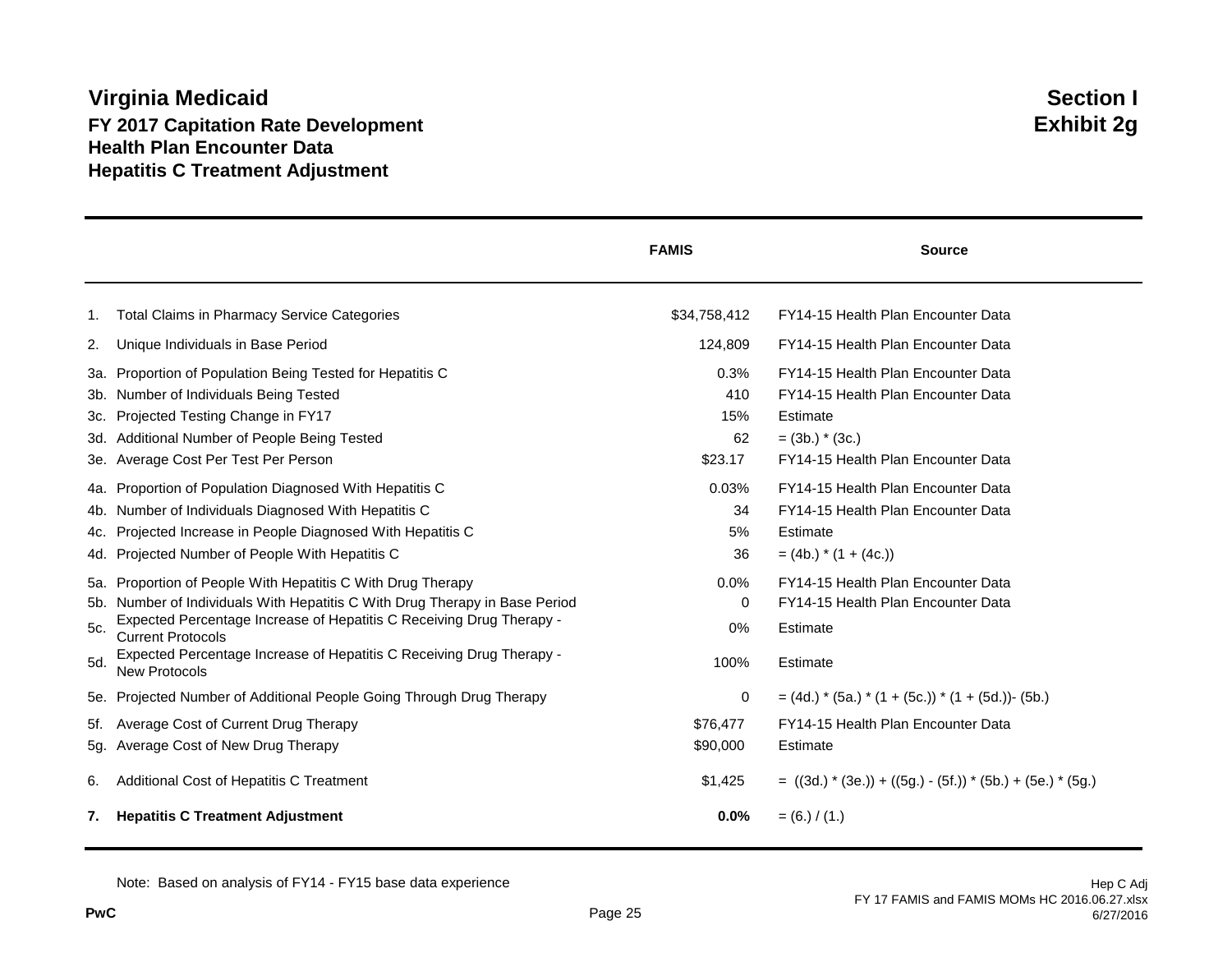### **Virginia Medicaid** Section I **FY 2017 Capitation Rate Development Exhibit 2h Health Plan Encounter Data - Family Access to Medical Insurance Security (FAMIS) Emergency Room Triage Adjustment**

|                                                   | <b>FAMIS</b> | <b>Source</b>                      |
|---------------------------------------------------|--------------|------------------------------------|
| 1. Total Claims in Prof - Evaluation & Management | \$33,452,383 | FY14-15 Health Plan Encounter Data |
| 2 FY14-15 Number of Claims in ER Triage Level 3   | 7,224        | FY14-15 Health Plan Encounter Data |
| 3. ER Cost No Triage Level 3                      | \$43.65      | FY14-15 Health Plan Encounter Data |
| 4. ER Triage Cost                                 | \$22.06      | Provided by DMAS                   |
| 5. FY16 ER Triage Financial Impact (2 year)       | \$155,968    | $= (2.) * ((3.) - (4.)$            |
| 6. FY16 ER Triage Adjustment                      | 0.5%         | $= (5.) / (1.)$                    |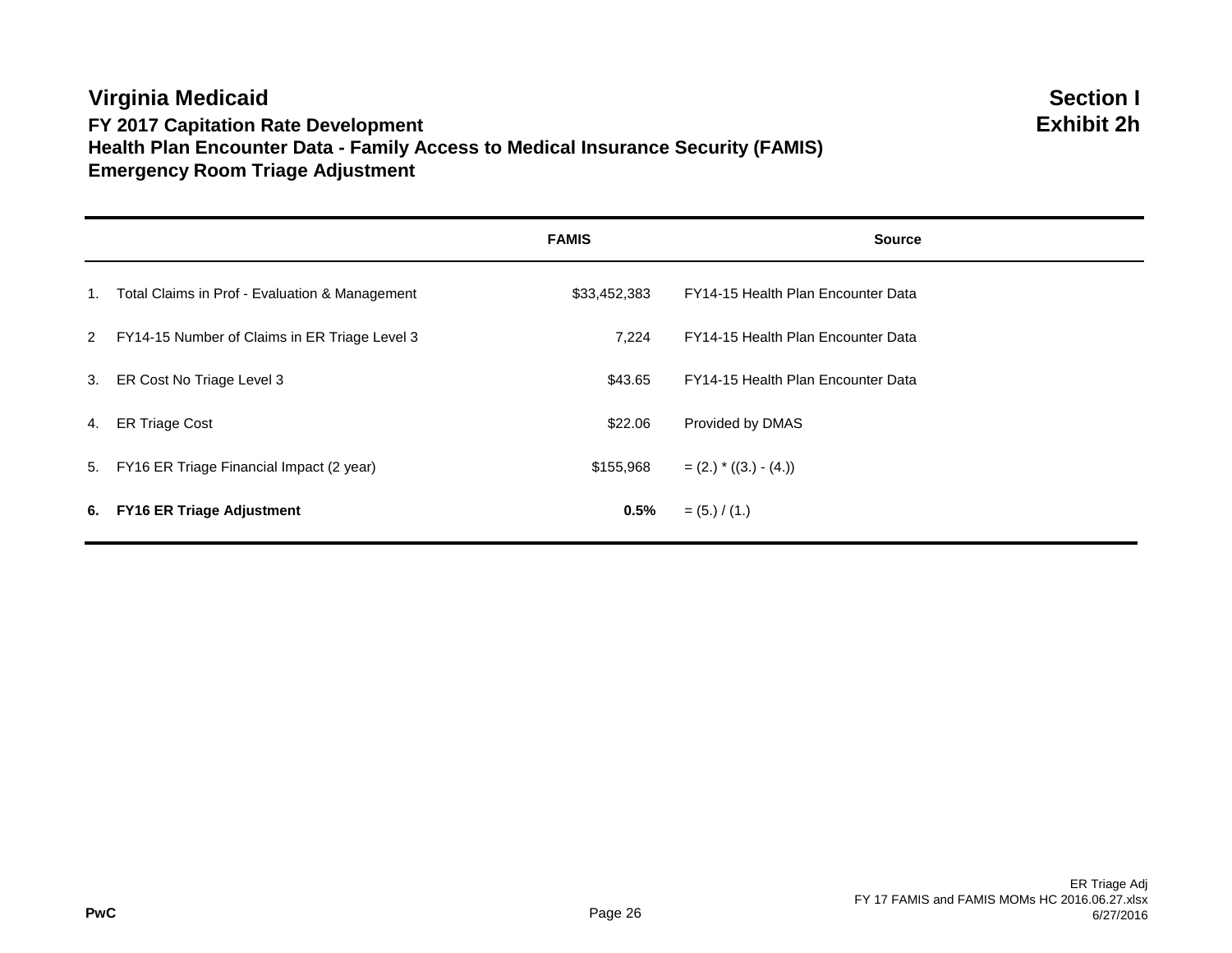### **Virginia Medicaid Section I FY 2017 Capitation Rate Development Exhibit 2i Health Plan Encounter Data - Family Access to Medical Insurance Security (FAMIS) Resource Based Relative Value Scale Adjustment**

|                                                   | <b>FAMIS</b> |                                    |
|---------------------------------------------------|--------------|------------------------------------|
| 1. Professional Fee Adjustment - Effective FY16   | -0.14%       | Provided by DMAS                   |
| 2. Proportion of claims subject to fee adjustment | 96%          | FY14-15 Health Plan Encounter Data |
| 3. Final Professional Fee Adjustment              | $-0.13%$     | $=$ (1.) $*$ (2.)                  |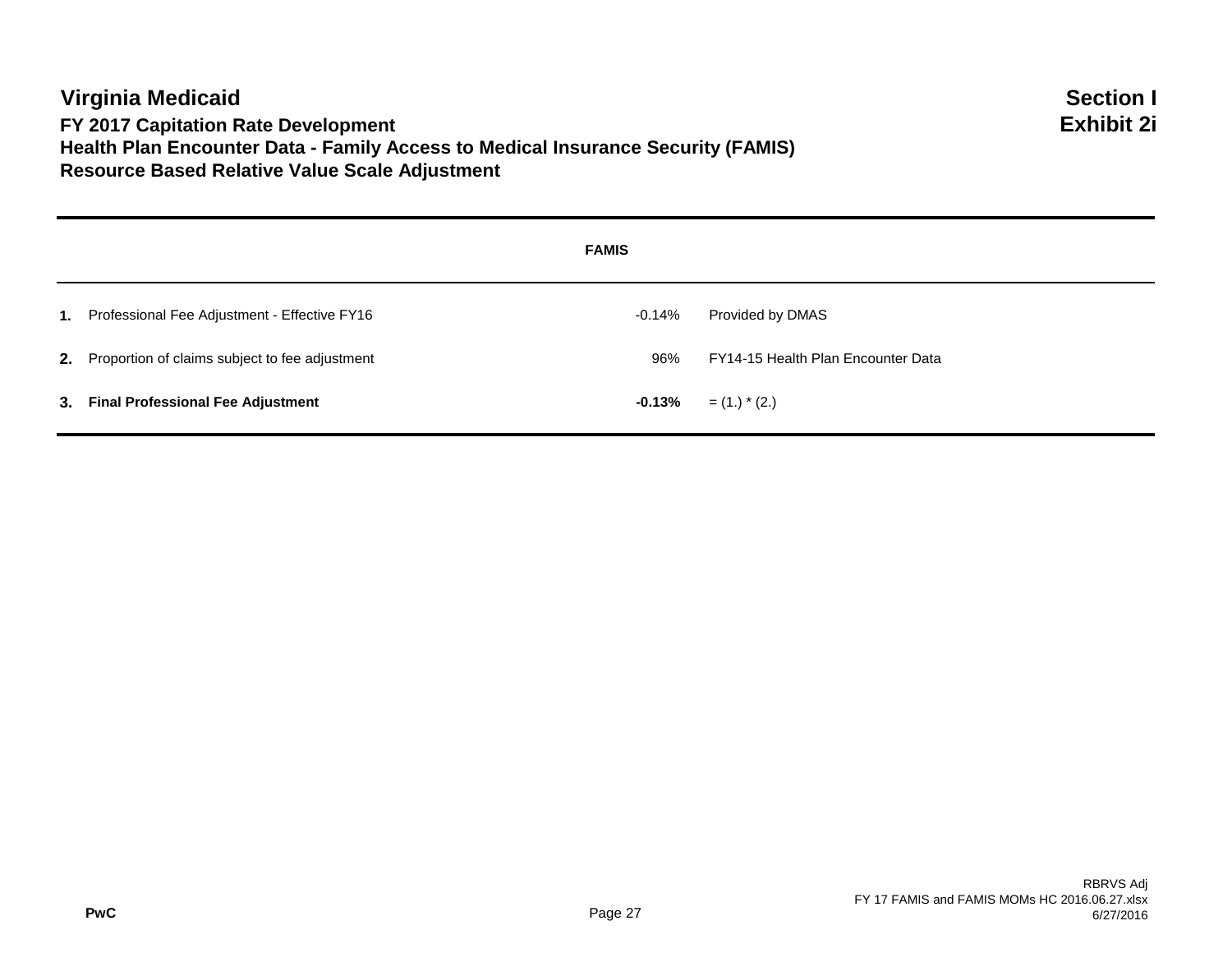### **Virginia Medicaid** Section I **FY 2017 Capitation Rate Development Exhibit 2j Health Plan Encounter Data - Family Access to Medical Insurance Security (FAMIS) Administrative Cost Adjustment**

|     |                                                           | <b>FAMIS</b> | <b>Source</b>                                                                          |
|-----|-----------------------------------------------------------|--------------|----------------------------------------------------------------------------------------|
| 1.  | <b>Claims Adjustment Expense PMPM</b>                     | \$3.37       | Expense from CY2015 BOI Reports; CY2015 Member months from<br>capitation payment files |
| 2.  | General Admin Expense PMPM                                | \$5.88       | Expense from CY2015 BOI Reports; CY2015 Member months from<br>capitation payment files |
| 3.  | Claims Adjustment Expense Increase %                      | 0.7%         | <b>BLS CPI-U</b>                                                                       |
| 4.  | General Admin Expense Increase %                          | 2.2%         | Weighted average of BLS Compensation Trend and CPI                                     |
|     | 5a. Administrative PMPM*                                  | \$9.48       |                                                                                        |
| 5b. | Administrative PMPM Weighted by Claims                    | \$12.15      | Reallocation of administrative costs weighted by claims                                |
| 6.  | Adjusted and Trended Base PMPM                            | \$127.06     | Weighted average of medical component of FY2017 FAMIS Base Rates                       |
| 7.  | Administrative allowance as % of Base Capitation Rate     | $8.6\%$      | $=$ (5b.) / (((5b.) + (6.)) / (1 - (8.)))                                              |
| 8.  | Contribution to Reserves as % of Base Capitation Rate     | 1.5%         | Provided by DMAS                                                                       |
| 9.  | <b>Administrative Factor as % of Base Capitation Rate</b> | 10.1%        | $= (7.) + (8.)$                                                                        |

\*Note:

Administrative increases are applied from midpoint of CY2015 to the midpoint of the contract period (18 months) using compound interest calculations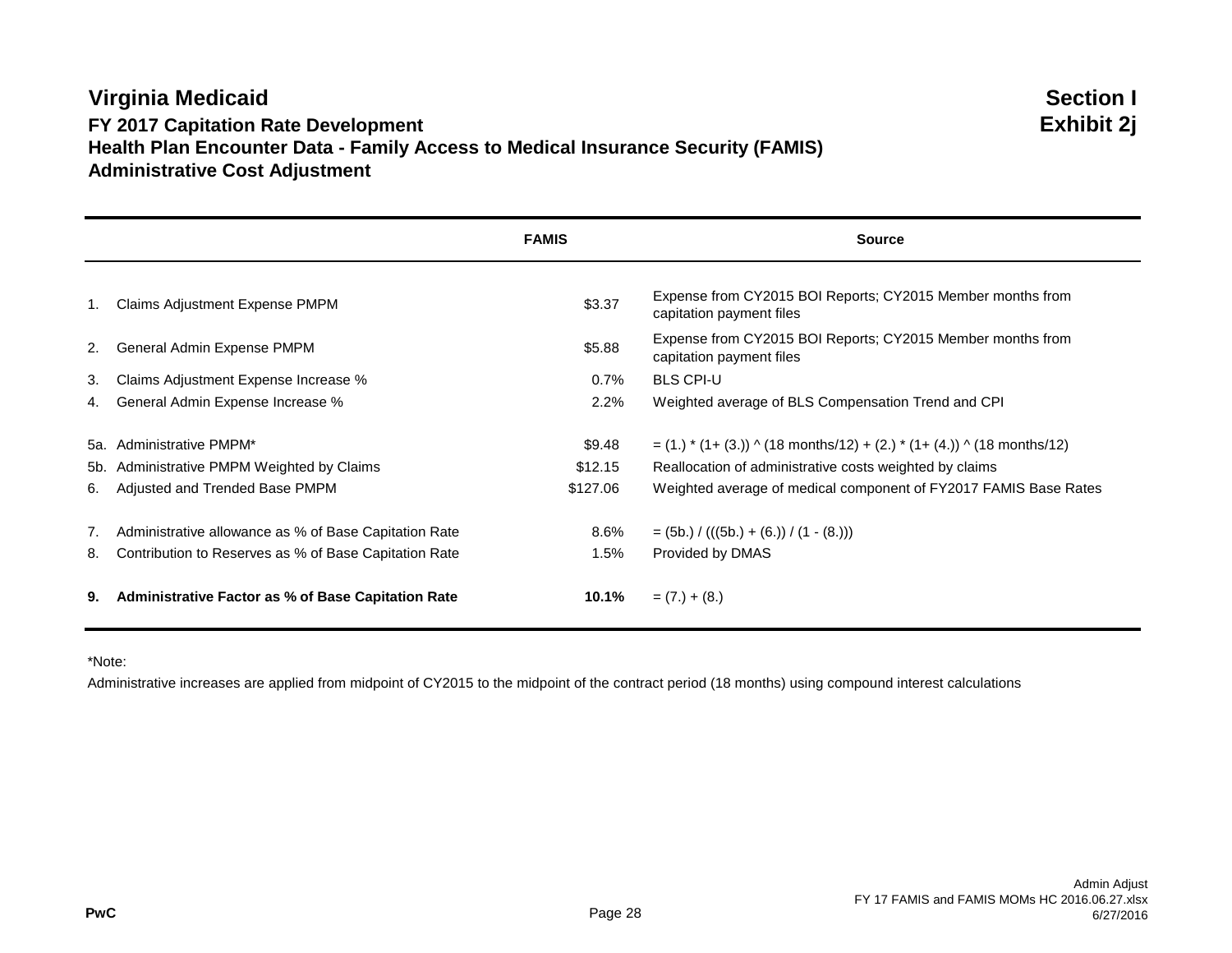|                                      |             |                                                  |                                                 |                   | <b>FAMIS</b>                       |                                                |                                                                        |                                     |
|--------------------------------------|-------------|--------------------------------------------------|-------------------------------------------------|-------------------|------------------------------------|------------------------------------------------|------------------------------------------------------------------------|-------------------------------------|
|                                      |             | <b>Completion and Policy/Program Adjustments</b> |                                                 |                   | <b>Data Period Trend</b>           |                                                |                                                                        |                                     |
| <b>Category of Service</b>           | <b>IBNR</b> | Policy/<br>Program <sup>1</sup>                  | <b>Total Base</b><br>Data<br><b>Adjustments</b> | <b>Cost Trend</b> | <b>Utilization</b><br><b>Trend</b> | <b>Cost and</b><br><b>Utilization</b><br>Trend | <b>Contract Period</b><br><b>Cost and</b><br><b>Utilization Trendl</b> | <b>Total Trend</b><br><b>Factor</b> |
|                                      |             |                                                  |                                                 |                   |                                    |                                                |                                                                        |                                     |
| Inpatient Medical/Surgical           | 1.4%        | $-1.4%$                                          | 0.0%                                            | 0.6%              | 3.5%                               | 4.2%                                           | 6.3%                                                                   | 1.1418                              |
| Inpatient Psychiatric                | 0.3%        | 25.7%                                            | 26.0%                                           | $-5.0%$           | 41.2%                              | 34.1%                                          | 9.9%                                                                   | 1.5451                              |
| <b>Outpatient Hospital</b>           | 1.3%        | 1.2%                                             | 2.6%                                            | $-17.6%$          | 21.9%                              | 0.4%                                           | $0.0\%$                                                                | 1.0044                              |
| Practitioner                         | 0.6%        | 0.1%                                             | 0.7%                                            | 3.0%              | $-1.9%$                            | 1.1%                                           | $0.0\%$                                                                | 1.0109                              |
| <b>Prescription Drug</b>             | $0.0\%$     | $-1.2%$                                          | $-1.2%$                                         | 18.1%             | $-9.7%$                            | 6.7%                                           | 5.7%                                                                   | 1.1582                              |
| Other                                | 0.9%        | $-0.6%$                                          | 0.4%                                            | $-6.8%$           | 16.2%                              | 8.3%                                           | 1.7%                                                                   | 1.1110                              |
| <b>Weighted Average</b> <sup>2</sup> | 0.7%        | 0.1%                                             | 0.8%                                            | 1.4%              | 3.2%                               | 3.4%                                           | 2.3%                                                                   | 1.0707                              |
|                                      |             |                                                  | <b>Months of Trend Applied</b>                  | 12                | 12                                 | 12                                             | 18                                                                     |                                     |

 $1$  The Policy and Program Adjustments are summarized in this table as weighted averages and are applied at the rate cell level in Exhibit 4.

 $2$  Weighted averages for Completion and Program Adjustments are calculated using a distribution by Service Type, before Trend and Adjustments (Total Claims FY14-15), whereas weighted averages for Trends are calculated using a distribution by Service Type, before Trend (Adjusted FY14-15 Claims)

Trend rates for managed care plans are calculated based on regression studies of historical health plan data.

Trend rates have been calculated separately for the broad service categories shown above. Utilization trend is based on service units per thousand.

Data period trends are applied from the midpoint of the data period to the end of the data period using compound interest calculations; includes FY14-15 incurred claims paid through Oct 2015. Contract period trends are applied from the end of the data period to the midpoint of the contract period using compound interest calculations; includes FY13-15 incurred claims paid through Feb 2016.

**Total Trend = [(1 + data period trend) ^ (months/12) \* (1 + contract period trend) ^ (months/12)]**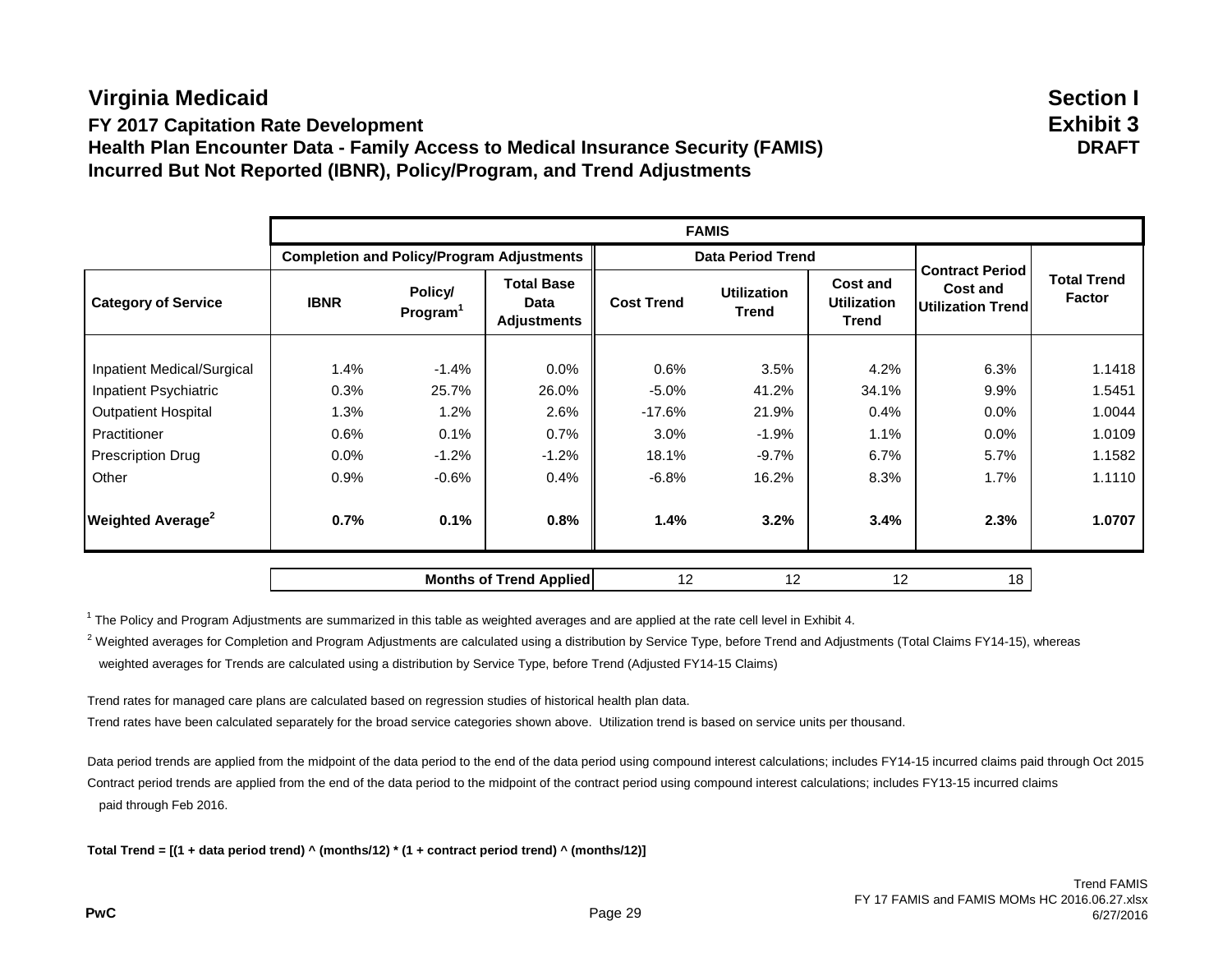Under 1 **Age Under 1 Statewide** Total Base Claims FY14-15 Base Claims **Redistribution** FY14-15 **Total** Redistributed Base Claims FY14-15 Completion Factor Adiustments<sup>1</sup> Policy and Program Adjustments<sup>2</sup> Patient Copay Completed and Adjusted Claims FY14-15 **Trend** Adjustment Completed & **Trended** Claims FY17 PMPM FY17 **Service Type** DME/Supplies \$178,405 \$178,405 \$1,663 (\$5,514) \$491 \$175,045 1.111 \$194,476 \$3.70 FQHC / RHC \$64,001 \$64,001 \$399 \$0 \$1,639 \$66,039 1.011 \$66,762 \$1.27 Home Health \$9,627 \$9,627 \$127 \$0 \$109 \$9,863 1.004 \$9,907 \$0.19 IP - Maternity \$0 \$0 \$0 \$0 \$0.00 \$0 \$0 1.142 \$0 \$0.00 IP - Newborn \$6,646,677 \$311,503 \$6,958,180 \$90,458 (\$98,063) \$35,543 \$6,986,119 1.142 \$7,976,885 \$151.57 IP - Other \$1,252,963 \$58,895 \$1,311,858 \$17,052 (\$18,488) \$3,754 \$1,314,176 1.142 \$1,500,552 \$28.51 IP - Psych \$22,235 \$22,235 \$5,707 \$0 \$27,942 1.545 \$43,172 \$0.82 Lab \$127,930 \$127,930 \$908 \$0 \$7,845 \$136,683 1.111 \$151,856 \$2.89 OP - Emergency Room \$560,041 \$560,041 \$7,406 \$6,710 \$47,624 \$621,781 1.004 \$624,505 \$11.87 OP - Other \$807,108 \$807,108 \$10,673 \$10,392 \$14,688 \$842,861 1.004 \$846,553 \$16.09 Pharmacy \$889,296 \$889,296 (\$10,455) \$47,575 \$926,416 1.158 \$1,072,991 \$20.39 Prof - Anesthesia \$51,469 \$51,469 \$321 \$70 \$51,859 1.011 \$52,427 \$1.00 Prof - Child EPSDT \$1,075,990 \$1,075,990 \$6,706 (\$1,459) \$0 \$1,081,238 1.011 \$1,093,072 \$20.77 Prof - Evaluation & Management \$4,227,933 \$4,227,933 \$26,202 \$14,104 \$185,397 \$4,453,636 1.011 \$4,502,379 \$85.55 Prof - Maternity \$9,694 \$9,694 \$60 (\$13) \$2 \$9,744 1.011 \$9,850 \$0.19 Prof - Other \$2,851,447 \$2,851,447 \$17,744 (\$3,865) \$81,809 \$2,947,135 1.011 \$2,979,391 \$56.61 Prof - Psych \$24,570 \$24,570 \$11 (\$33) \$64 \$24,612 1.011 \$24,881 \$0.47 Prof - Specialist \$296,504 \$296,504 \$1,848 (\$402) \$10,195 \$308,145 1.011 \$311,517 \$5.92 Prof - Vision \$87,193 \$87,193 \$165 (\$118) \$1,152 \$88,393 1.011 \$89,360 \$1.70 Radiology \$71,602 \$71,602 \$659 \$12,542 \$84,803 1.111 \$94,217 \$1.79 Transportation/Ambulance \$58,290 \$58,290 \$360 \$199 \$58,848 1.111 \$65,381 \$1.24 Provider Incentive Payment Adjustment \$4.52 Total \$19,312,978 \$370,397 \$19,683,375 \$182,764 (\$101,498) \$450,698 \$20,215,339 \$21,710,133 \$417.04

 $1$  Completion Factor Adjustment is applied to non-capitated claims only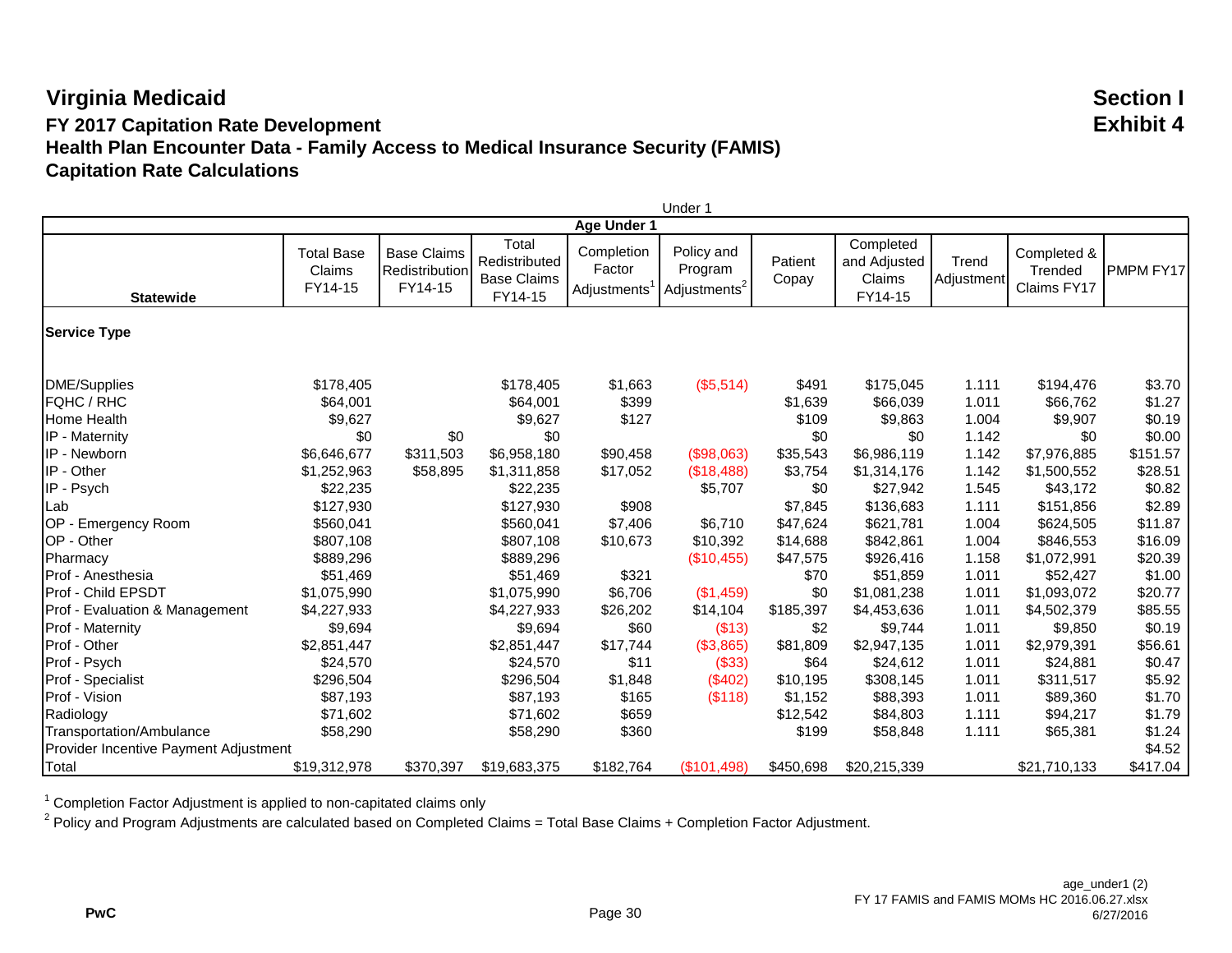Under 1 **Age 1-5 Statewide** Total Base Claims FY14-15 Base Claims **Redistribution** FY14-15 **Total** Redistributed Base Claims FY14-15 Completion Factor Adiustments<sup>1</sup> Policy and Program Adjustments<sup>2</sup> Patient Copay Completed and Adjusted Claims FY14-15 **Trend** Adjustment Completed & **Trended** Claims FY17 PMPM FY17 **Service Type** DME/Supplies \$592,913 \$592,913 \$5,528 (\$18,326) \$1,526 \$581,641 1.111 \$646,208 \$1.55 FQHC / RHC \$208,542 \$208,542 \$1,300 \$0 \$10,206 \$220,047 1.011 \$222,456 \$0.53 Home Health \$32,528 \$32,528 \$430 \$0 \$810 \$33,768 1.004 \$33,916 \$0.08 IP - Maternity \$0 \$0 \$0 \$0 \$0 \$0 \$0 1.142 \$0 \$0.00 IP - Newborn \$0 \$0 \$0 \$0 \$0 \$0 \$0 1.142 \$0 \$0.00 IP - Other \$5,697,947 (\$496,166) \$5,201,782 \$77,547 (\$73,448) \$13,925 \$5,219,805 1.142 \$5,960,074 \$14.26 IP - Psych \$181,912 \$181,912 \$30 \$46,697 \$50 \$228,689 1.545 \$353,339 \$0.85 Lab \$984,909 \$984,909 \$6,854 \$6,3517 \$1,055,281 1.111 \$1,172,426 \$2.81 OP - Emergency Room \$3,376,407 \$3,376,407 \$44,649 \$40,455 \$295,208 \$3,756,719 1.004 \$3,773,174 \$9.03 OP - Other \$6,522,221 \$6,522,221 \$86,249 \$83,976 \$77,996 \$6,770,442 1.004 \$6,800,099 \$16.27 Pharmacy \$6,474,047 \$6,474,047 \$0 (\$76,115) \$497,327 \$6,895,258 1.158 \$7,986,206 \$19.11 Prof - Anesthesia \$361,713 \$361,713 \$2,254 \$650 \$364,618 1.011 \$368,609 \$0.88 Prof - Child EPSDT \$1,408,817 \$1,408,817 \$8,780 (\$1,910) \$0 \$1,415,688 1.011 \$1,431,182 \$3.42 Prof - Evaluation & Management \$11,508,117 \$11,508,117 \$70,500 \$38,387 \$629,975 \$12,246,978 1.011 \$12,381,016 \$29.63 Prof - Maternity \$10,774 \$10,774 \$67 (\$15) \$5 \$10,832 1.011 \$10,950 \$0.03 Prof - Other \$4,257,395 \$4,257,395 \$26,310 (\$5,771) \$238,357 \$4,516,291 1.011 \$4,565,720 \$10.93 Prof - Psych \$267,976 \$267,976 \$572 (\$362) \$3,504 \$271,690 1.011 \$274,663 \$0.66 Prof - Specialist \$1,145,363 \$1,145,363 \$7,138 (\$1,553) \$42,093 \$1,193,042 1.011 \$1,206,100 \$2.89 Prof - Vision \$745,775 \$745,775 \$1,569 (\$1,007) \$8,714 \$755,051 1.011 \$763,315 \$1.83 Radiology \$212,415 \$212,415 \$1,915 \$40,295 \$254,625 1.111 \$282,891 \$0.68 Transportation/Ambulance \$303,262 \$303,262 \$1,421 \$1,421 \$305,425 1.111 \$339,330 \$0.81 Provider Incentive Payment Adjustment \$1.27 Total \$44,293,032 (\$496,166) \$43,796,866 \$343,114 \$31,009 \$1,924,901 \$46,095,891 \$48,571,673 \$117.50

 $1$  Completion Factor Adjustment is applied to non-capitated claims only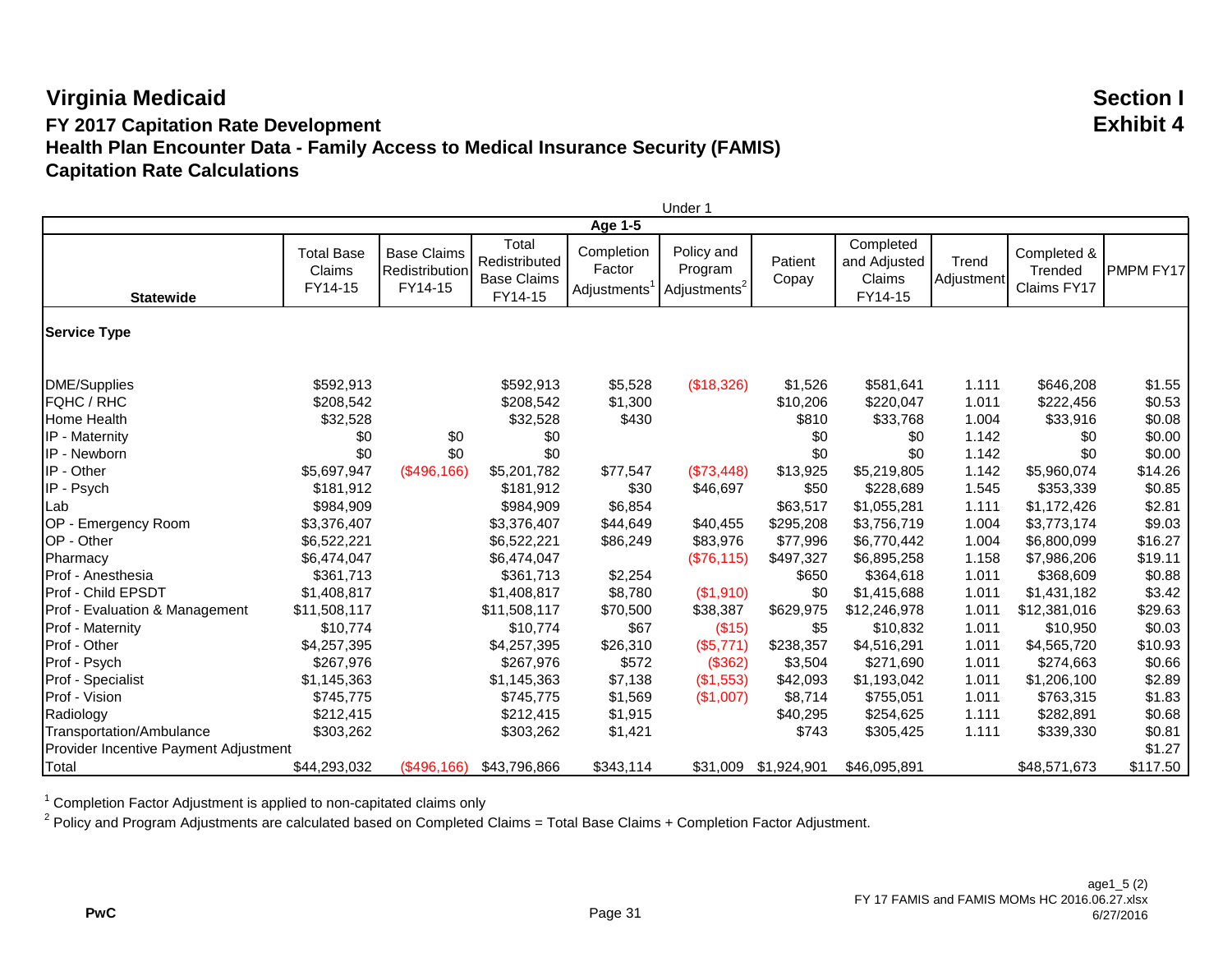Under 1 **Age 6-14 Statewide** Total Base Claims FY14-15 Base Claims **Redistribution** FY14-15 **Total** Redistributed Base Claims FY14-15 Completion Factor Adiustments<sup>1</sup> Policy and Program Adjustments<sup>2</sup> Patient Copay Completed and Adjusted Claims FY14-15 **Trend** Adjustment Completed & **Trended** Claims FY17 PMPM FY17 **Service Type** DME/Supplies \$997,549 \$997,549 \$9,300 (\$14,035) \$1,747 \$994,561 1.111 \$1,104,966 \$1.55 FQHC / RHC \$217,599 \$217,599 \$1,356 \$0 \$11,973 \$230,928 1.011 \$233,455 \$0.33 Home Health \$68,258 \$68,258 \$903 \$0 \$587 \$69,747 1.004 \$70,053 \$0.10 IP - Maternity \$14,116 \$609 \$14,725 \$192 (\$208) \$90 \$14,800 1.142 \$16,899 \$0.02 IP - Newborn \$0 \$0 \$0 \$0 \$0 \$0 \$0 1.142 \$0 \$0.00 IP - Other \$4,815,105 \$226,156 \$5,041,260 \$65,531 (\$71,048) \$17,510 \$5,053,254 1.142 \$5,769,903 \$8.08 IP - Psych \$1,001,270 \$1,001,270 \$2,107 \$257,524 \$3,450 \$1,264,352 1.545 \$1,953,504 \$2.73 Lab \$1,349,890 \$1,349,890 \$8,440 \$0 \$73,911 \$1,432,241 1.111 \$1,591,232 \$2.23 OP - Emergency Room \$4,387,834 \$4,387,834 \$58,024 \$52,574 \$283,641 \$4,782,073 1.004 \$4,803,020 \$6.72 OP - Other \$7,505,128 \$7,505,128 \$99,247 \$96,631 \$104,756 \$7,805,762 1.004 \$7,839,954 \$10.97 Pharmacy \$19,829,927 \$19,829,927 \$0 (\$233,140) \$715,569 \$20,312,356 1.158 \$23,526,119 \$32.93 Prof - Anesthesia \$274,611 \$274,611 \$1,711 \$0 \$498 \$276,820 1.011 \$279,850 \$0.39 Prof - Child EPSDT \$285,919 \$285,919 \$1,782 (\$388) \$0 \$287,313 1.011 \$290,458 \$0.41 Prof - Evaluation & Management \$13,407,521 \$13,407,521 \$81,713 \$44,721 \$705,210 \$14,239,165 1.011 \$14,395,007 \$20.15 Prof - Maternity \$4,743 \$4,743 \$30 (\$6) \$4 \$4,770 1.011 \$4,822 \$0.01 Prof - Other \$6,628,587 \$6,628,587 \$40,921 (\$8,985) \$317,502 \$6,978,026 1.011 \$7,054,398 \$9.87 Prof - Psych \$1,330,302 \$1,330,302 \$6,292 (\$1,801) \$42,894 \$1,377,687 1.011 \$1,392,765 \$1.95 Prof - Specialist \$1,679,913 \$1,679,913 \$10,470 (\$2,277) \$53,323 \$1,741,429 1.011 \$1,760,488 \$2.46 Prof - Vision \$1,475,669 \$1,475,669 \$3,885 (\$1,993) \$20,497 \$1,498,058 1.011 \$1,514,454 \$2.12 Radiology \$591,953 \$591,953 \$5,432 \$79,302 \$676,687 1.111 \$751,805 \$1.05 Transportation/Ambulance \$443,247 \$443,247 \$1,763 \$1,112 \$446,123 1.111 \$495,646 \$0.69 Provider Incentive Payment Adjustment \$1.15 Total \$66,309,141 \$226,765 \$66,535,906 \$399,100 \$117,570 \$2,433,577 \$69,486,153 \$74,848,797 \$105.90

 $1$  Completion Factor Adjustment is applied to non-capitated claims only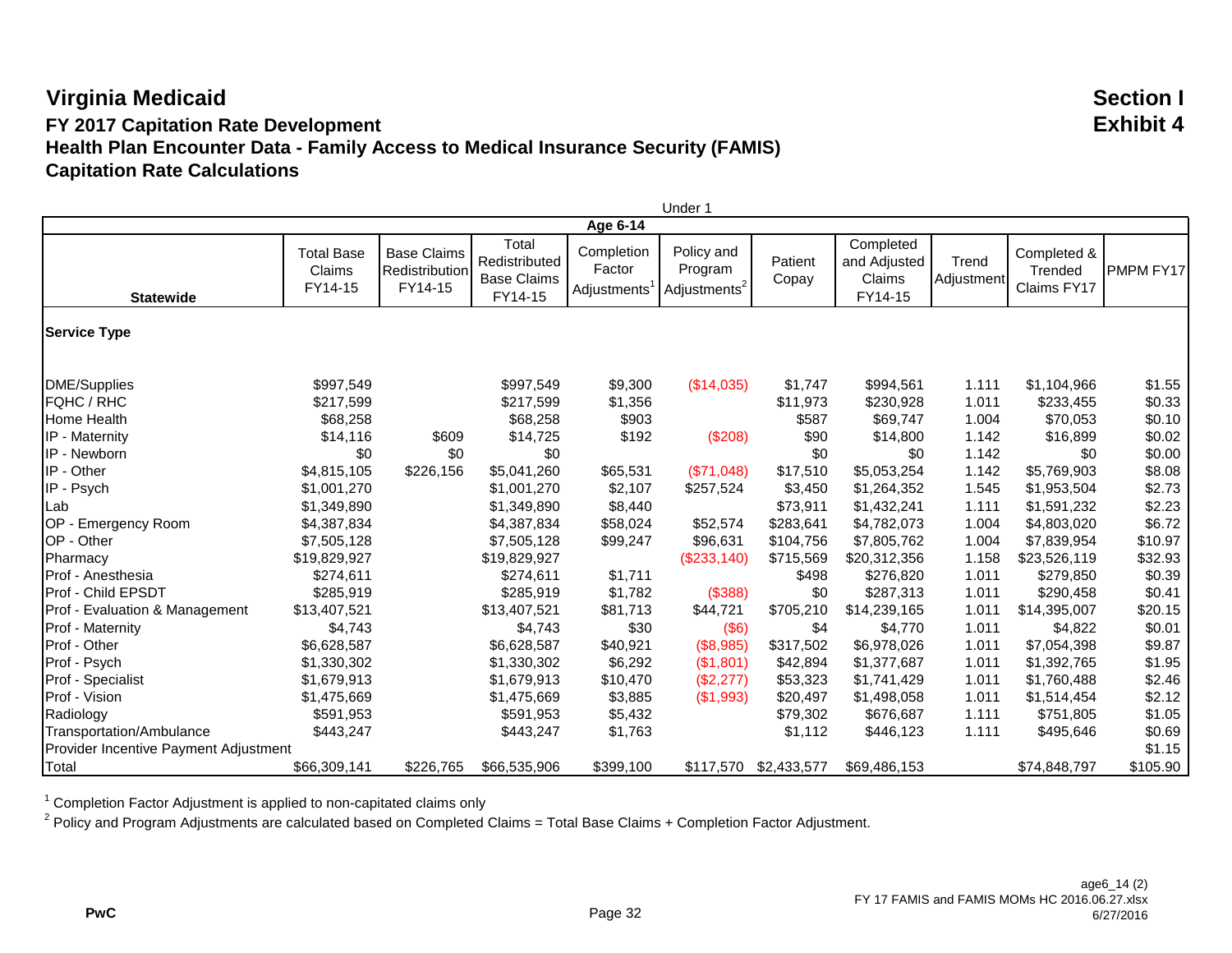Under 1 **Age 15-18 Female Statewide** Total Base Claims FY14-15 Base Claims **Redistribution** FY14-15 **Total** Redistributed Base Claims FY14-15 Completion Factor Adiustments<sup>1</sup> Policy and Program Adjustments<sup>2</sup> Patient Copay Completed and Adjusted Claims FY14-15 **Trend** Adjustment Completed & **Trended** Claims FY17 PMPM FY17 **Service Type** DME/Supplies \$192,160 \$192,160 \$1,792 (\$2,704) \$324 \$191,572 1.111 \$212,838 \$1.72 FQHC / RHC \$70,508 \$70,508 \$439 \$0 \$3,862 \$74,810 1.011 \$75,629 \$0.61 Home Health \$10,633 \$10,633 \$141 \$0 \$130 \$10,904 1.004 \$10,952 \$0.09 IP - Maternity \$509,339 \$45,485 \$554,824 \$6,932 (\$7,815) \$4,117 \$558,057 1.142 \$637,201 \$5.15 IP - Newborn \$0 \$0 \$0 \$0 \$0 \$0 \$0 1.142 \$0 \$0.00 IP - Other \$1,220,829 \$111,406 \$1,332,235 \$16,615 (\$18,766) \$3,985 \$1,334,069 1.142 \$1,523,265 \$12.31 IP - Psych \$443,124 \$443,124 \$1,144 \$114,025 \$2,730 \$561,023 1.545 \$866,817 \$7.00 Lab \$463,923 \$463,923 \$3,598 \$21,090 \$488,611 1.111 \$542,850 \$4.39 OP - Emergency Room \$1,614,578 \$1,614,578 \$21,351 \$19,345 \$79,681 \$1,734,956 1.004 \$1,742,555 \$14.08 OP - Other \$2,270,367 \$2,270,367 \$30,023 \$29,232 \$29,924 \$2,359,546 1.004 \$2,369,881 \$19.14 Pharmacy \$3,403,789 \$3,403,789 \$0 (\$40,018) \$247,880 \$3,611,650 1.158 \$4,183,075 \$33.79 Prof - Anesthesia \$93,965 \$93,965 \$586 \$161 \$94,711 1.011 \$95,748 \$0.77 Prof - Child EPSDT \$80,601 \$80,601 \$502 (\$109) \$0 \$80,994 1.011 \$81,880 \$0.66 Prof - Evaluation & Management \$2,910,735 \$2,910,735 \$17,843 \$9,709 \$144,361 \$3,082,648 1.011 \$3,116,386 \$25.17 Prof - Maternity \$311,029 \$311,029 \$1,938 (\$422) \$105 \$312,650 1.011 \$316,072 \$2.55 Prof - Other \$1,304,008 \$1,304,008 \$8,058 (\$1,767) \$55,665 \$1,365,963 1.011 \$1,380,913 \$11.16 Prof - Psych \$375,869 \$375,869 \$1,964 (\$509) \$15,187 \$392,511 1.011 \$396,807 \$3.21 Prof - Specialist \$437,622 \$437,622 \$2,727 (\$593) \$15,563 \$455,319 1.011 \$460,302 \$3.72 Prof - Vision \$246,901 \$246,901 \$612 (\$333) \$3,043 \$250,223 1.011 \$252,962 \$2.04 Radiology \$343,419 \$343,419 \$3,190 \$25,457 \$372,066 1.111 \$413,368 \$3.34 Transportation/Ambulance \$132,674 \$132,674 \$783 \$1490 \$133,948 1.111 \$148,817 \$1.20 Provider Incentive Payment Adjustment \$1.67 Total \$16,436,072 \$156,891 \$16,592,963 \$120,239 \$99,274 \$653,756 \$17,466,231 \$18,828,320 \$153.76

 $1$  Completion Factor Adjustment is applied to non-capitated claims only

 $2$  Policy and Program Adjustments are calculated based on Completed Claims = Total Base Claims + Completion Factor Adjustment.

**PwC** Page 33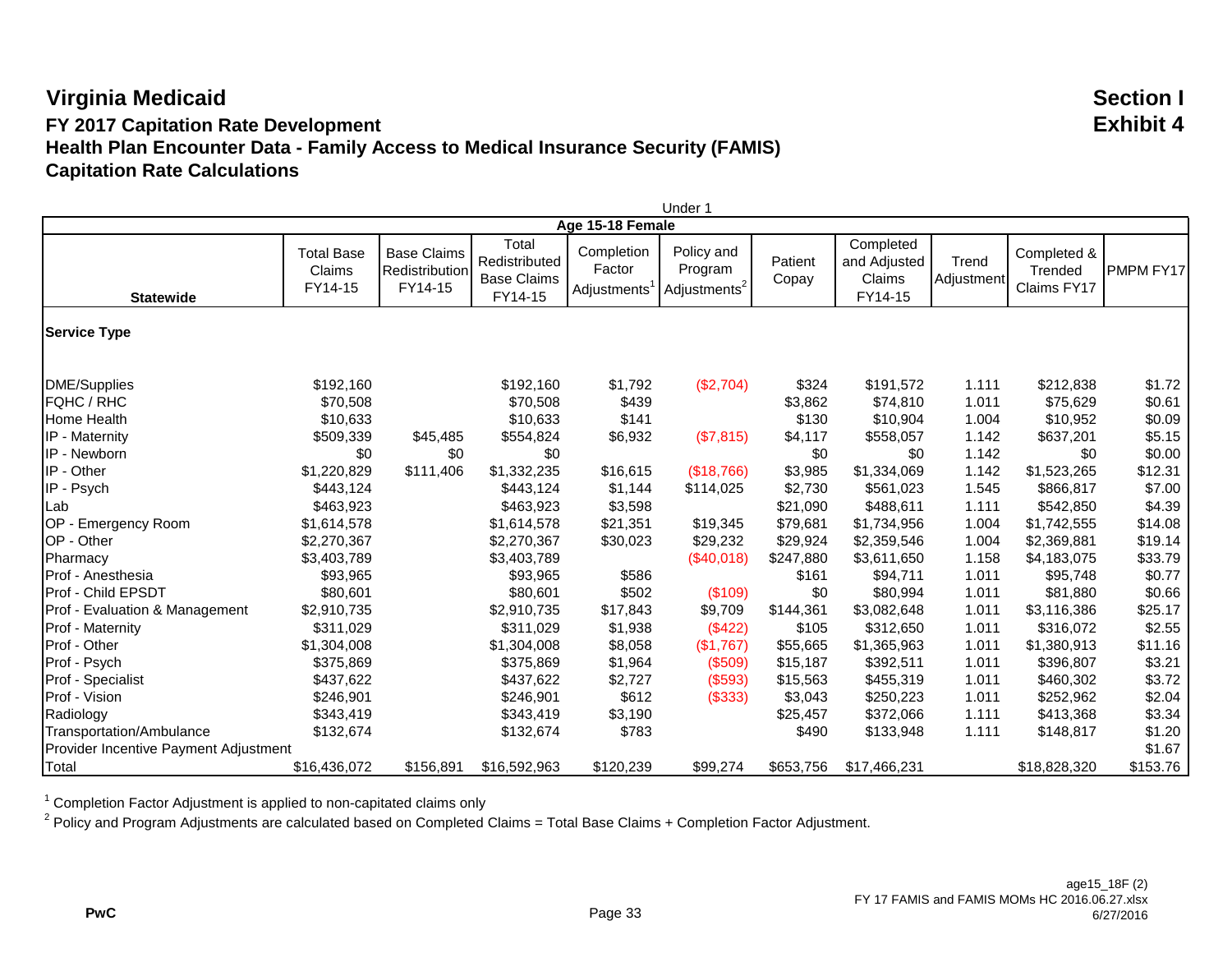|                                                                                                                                                                                                                                                                         | Under 1                                                                                                                                                                             |                                                 |                                                                                                                                                                                     |                                                                                                                       |                                                                                                         |                                                                                                                                                 |                                                                                                                                                                                     |                                                                                                                                     |                                                                                                                                                                                     |                                                                                                                                                        |
|-------------------------------------------------------------------------------------------------------------------------------------------------------------------------------------------------------------------------------------------------------------------------|-------------------------------------------------------------------------------------------------------------------------------------------------------------------------------------|-------------------------------------------------|-------------------------------------------------------------------------------------------------------------------------------------------------------------------------------------|-----------------------------------------------------------------------------------------------------------------------|---------------------------------------------------------------------------------------------------------|-------------------------------------------------------------------------------------------------------------------------------------------------|-------------------------------------------------------------------------------------------------------------------------------------------------------------------------------------|-------------------------------------------------------------------------------------------------------------------------------------|-------------------------------------------------------------------------------------------------------------------------------------------------------------------------------------|--------------------------------------------------------------------------------------------------------------------------------------------------------|
|                                                                                                                                                                                                                                                                         |                                                                                                                                                                                     |                                                 |                                                                                                                                                                                     | <b>Age 15-18 Male</b>                                                                                                 |                                                                                                         |                                                                                                                                                 |                                                                                                                                                                                     |                                                                                                                                     |                                                                                                                                                                                     |                                                                                                                                                        |
| <b>Statewide</b>                                                                                                                                                                                                                                                        | <b>Total Base</b><br>Claims<br>FY14-15                                                                                                                                              | <b>Base Claims</b><br>Redistribution<br>FY14-15 | Total<br>Redistributed<br><b>Base Claims</b><br>FY14-15                                                                                                                             | Completion<br>Factor<br>Adjustments'                                                                                  | Policy and<br>Program<br>Adjustments <sup>2</sup>                                                       | Patient<br>Copay                                                                                                                                | Completed<br>and Adjusted<br>Claims<br>FY14-15                                                                                                                                      | Trend<br>Adjustment                                                                                                                 | Completed &<br>Trended<br>Claims FY17                                                                                                                                               | PMPM FY17                                                                                                                                              |
| <b>Service Type</b>                                                                                                                                                                                                                                                     |                                                                                                                                                                                     |                                                 |                                                                                                                                                                                     |                                                                                                                       |                                                                                                         |                                                                                                                                                 |                                                                                                                                                                                     |                                                                                                                                     |                                                                                                                                                                                     |                                                                                                                                                        |
| <b>DME/Supplies</b><br>FQHC / RHC<br>Home Health<br>IP - Maternity<br>IP - Newborn<br>IP - Other<br>IP - Psych<br>Lab<br>OP - Emergency Room<br>OP - Other<br>Pharmacy<br>Prof - Anesthesia<br>Prof - Child EPSDT<br>Prof - Evaluation & Management<br>Prof - Maternity | \$264,379<br>\$37,254<br>\$3,937<br>\$0<br>\$0<br>\$1,645,646<br>\$215,491<br>\$211,155<br>\$1,073,956<br>\$2,058,424<br>\$4,161,353<br>\$66,989<br>\$53,820<br>\$2,012,193<br>\$59 | \$0<br>\$0<br>(\$257,888)                       | \$264,379<br>\$37,254<br>\$3,937<br>\$0<br>\$0<br>\$1,387,759<br>\$215,491<br>\$211,155<br>\$1,073,956<br>\$2,058,424<br>\$4,161,353<br>\$66,989<br>\$53,820<br>\$2,012,193<br>\$59 | \$2,465<br>\$232<br>\$52<br>\$22,397<br>\$490<br>\$1,257<br>\$14,202<br>\$27,220<br>\$418<br>\$335<br>\$12,232<br>\$0 | (\$3,720)<br>(\$19,619)<br>\$55,433<br>\$12,868<br>\$26,503<br>(\$48,925)<br>(\$73)<br>\$6,712<br>(\$0) | \$397<br>\$2,232<br>\$81<br>\$0<br>\$0<br>\$3,045<br>\$1,425<br>\$8,802<br>\$54,031<br>\$21,989<br>\$133,156<br>\$114<br>\$0<br>\$99,519<br>\$0 | \$263,521<br>\$39,718<br>\$4,070<br>\$0<br>\$0<br>\$1,393,582<br>\$272,839<br>\$221,214<br>\$1,155,057<br>\$2,134,136<br>\$4,245,584<br>\$67,520<br>\$54,083<br>\$2,130,656<br>\$60 | 1.111<br>1.011<br>1.004<br>1.142<br>1.142<br>1.142<br>1.545<br>1.111<br>1.004<br>1.004<br>1.158<br>1.011<br>1.011<br>1.011<br>1.011 | \$292,774<br>\$40,153<br>\$4,088<br>\$0<br>\$0<br>\$1,591,219<br>\$421,554<br>\$245,770<br>\$1,160,116<br>\$2,143,484<br>\$4,917,308<br>\$68,259<br>\$54,675<br>\$2,153,975<br>\$61 | \$2.40<br>\$0.33<br>\$0.03<br>\$0.00<br>\$0.00<br>\$13.07<br>\$3.46<br>\$2.02<br>\$9.53<br>\$17.61<br>\$40.39<br>\$0.56<br>\$0.45<br>\$17.69<br>\$0.00 |
| Prof - Other<br>Prof - Psych<br>Prof - Specialist<br>Prof - Vision<br>Radiology<br>Transportation/Ambulance<br>Provider Incentive Payment Adjustment                                                                                                                    | \$1,338,022<br>\$258,027<br>\$459,929<br>\$228,201<br>\$180,111<br>\$115,279                                                                                                        |                                                 | \$1,338,022<br>\$258,027<br>\$459,929<br>\$228,201<br>\$180,111<br>\$115,279                                                                                                        | \$8,271<br>\$1,247<br>\$2,866<br>\$510<br>\$1,666<br>\$639                                                            | (\$1,814)<br>(\$349)<br>(\$623)<br>(\$308)                                                              | \$45,283<br>\$9,379<br>\$11,044<br>\$2,738<br>\$20,268<br>\$378                                                                                 | \$1,389,762<br>\$268,304<br>\$473,216<br>\$231,141<br>\$202,045<br>\$116,295                                                                                                        | 1.011<br>1.011<br>1.011<br>1.011<br>1.111<br>1.111                                                                                  | \$1,404,973<br>\$271,241<br>\$478,396<br>\$233,671<br>\$224,474<br>\$129,205                                                                                                        | \$11.54<br>\$2.23<br>\$3.93<br>\$1.92<br>\$1.84<br>\$1.06<br>\$1.43                                                                                    |
| Total                                                                                                                                                                                                                                                                   | \$14,384,226                                                                                                                                                                        | (\$257,888)                                     | \$14,126,339                                                                                                                                                                        | \$96,499                                                                                                              | \$26,085                                                                                                | \$413,881                                                                                                                                       | \$14,662,804                                                                                                                                                                        |                                                                                                                                     | \$15,835,394                                                                                                                                                                        | \$131.50                                                                                                                                               |

 $1$  Completion Factor Adjustment is applied to non-capitated claims only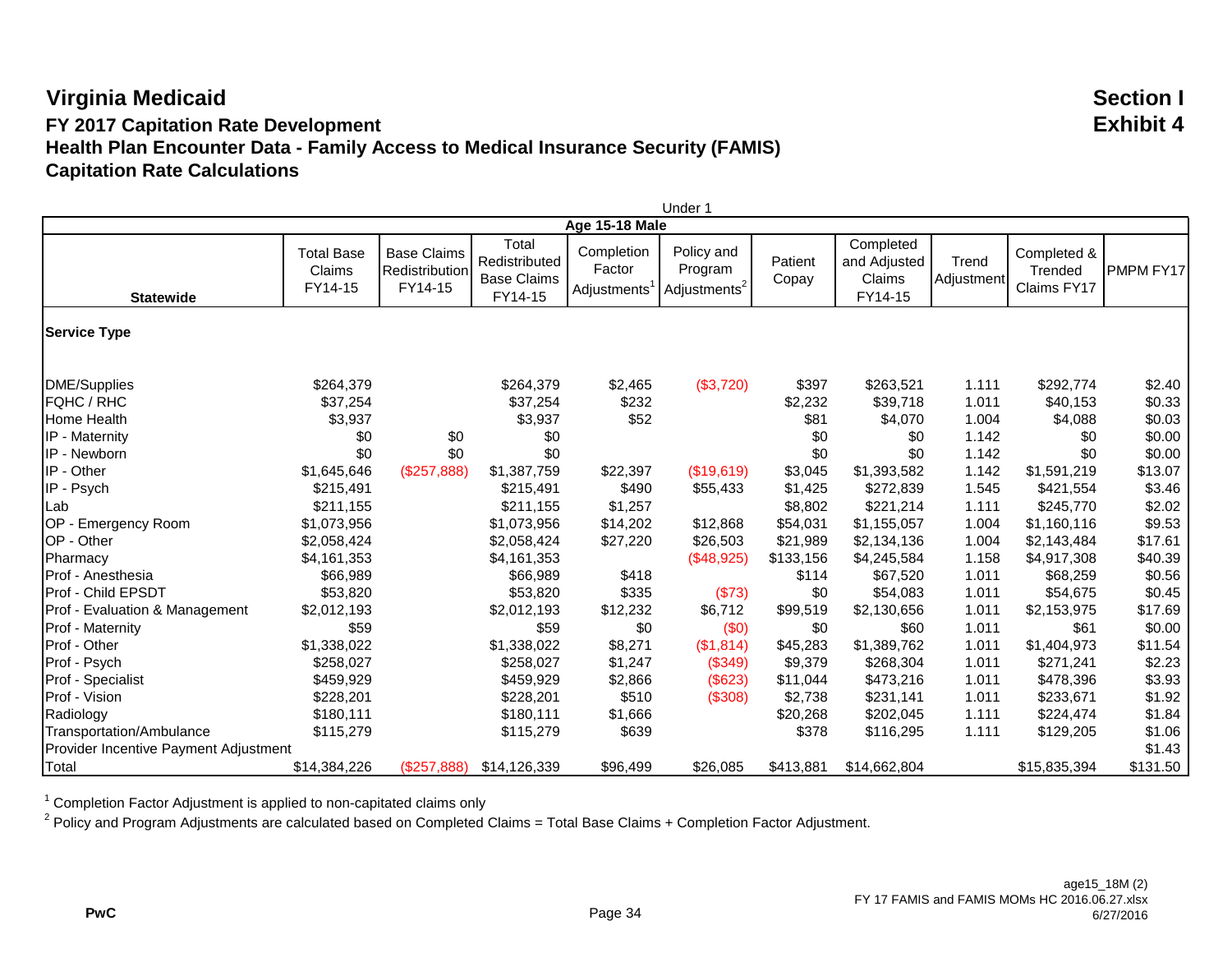Under 1 **All Age Categories Statewide** Total Base Claims FY14-15 Base Claims **Redistribution** FY14-15 **Total** Redistributed Base Claims FY14-15 Completion Factor Adiustments<sup>1</sup> Policy and Program Adjustments<sup>2</sup> Patient Copay Completed and Adjusted Claims FY14-15 **Trend** Adjustment Completed & **Trended** Claims FY17 PMPM FY17 **Service Type** DME/Supplies \$2,225,405 \$0 \$2,225,405 \$20,748 (\$44,298) \$4,484 \$2,206,339 1.111 \$2,451,261 \$1.71 FQHC / RHC \$597,904 \$0 \$597,904 \$3,726 \$0 \$29,912 \$631,543 1.011 \$638,455 \$0.45 Home Health \$124,983 \$0 \$124,983 \$1,653 \$0 \$1,717 \$128,352 1.004 \$128,914 \$0.09 IP - Maternity \$523,455 \$46,095 \$569,549 \$7,124 (\$8,023) \$4,207 \$572,857 1.142 \$654,099 \$0.46 IP - Newborn \$6,646,677 \$311,503 \$6,958,180 \$90,458 (\$98,063) \$35,543 \$6,986,119 1.142 \$7,976,885 \$5.58 IP - Other \$14,632,491 (\$357,597) \$14,274,893 \$199,142 (\$201,368) \$42,219 \$14,314,886 1.142 \$16,345,012 \$11.43 IP - Psych \$1,864,033 \$0 \$1,864,033 \$3,771 \$479,386 \$7,655 \$2,354,845 1.545 \$3,638,387 \$2.54 Lab \$3,137,806 \$0 \$3,137,806 \$21,057 \$0 \$175,166 \$3,334,029 1.111 \$3,704,134 \$2.59 OP - Emergency Room  $$11,012,816$   $$0$   $$11,012,816$   $$145,632$   $$131,953$   $$760,185$   $$12,050,586$   $1.004$   $$12,103,370$   $$8.46$ OP - Other \$19,163,249 \$0 \$19,163,249 \$253,413 \$246,733 \$249,353 \$19,912,748 1.004 \$19,999,971 \$13.98 Pharmacy 634,758,412 \$0 \$34,758,412 \$0 \$34,758,412 \$0 (\$408,654) \$1,641,507 \$35,991,265 1.158 \$41,685,700 \$29.14 Prof - Anesthesia \$848,747 \$0 \$848,747 \$5,290 \$0 \$1,493 \$855,529 1.011 \$864,893 \$0.60 Prof - Child EPSDT \$2,905,147 \$0 \$2,905,147 \$18,106 (\$3,938) \$0 \$2,919,315 1.011 \$2,951,266 \$2.06 Prof - Evaluation & Management \$34,066,499 \$0 \$34,066,499 \$208,490 \$113,632 \$1,764,462 \$36,153,083 1.011 \$36,548,763 \$25.55 Prof - Maternity \$336,299 \$0 \$336,299 \$2,096 (\$456) \$117 \$338,056 1.011 \$341,755 \$0.24 Prof - Other \$16,379,459 \$0 \$16,379,459 \$101,304 (\$22,201) \$738,616 \$17,197,178 1.011 \$17,385,394 \$12.15 Prof - Psych \$2,256,744 \$0 \$2,256,744 \$10,085 (\$3,054) \$71,028 \$2,334,804 1.011 \$2,360,357 \$1.65 Prof - Specialist \$4,019,331 \$0 \$4,019,331 \$25,050 (\$5,448) \$132,218 \$4,171,151 1.011 \$4,216,803 \$2.95 Prof - Vision \$2,783,740 \$0 \$2,783,740 \$6,742 (\$3,759) \$36,145 \$2,822,867 1.011 \$2,853,762 \$1.99 Radiology \$1,399,500 \$0 \$1,399,500 \$12,862 \$0 \$177,864 \$1,590,226 1.111 \$1,766,755 \$1.23 Transportation/Ambulance \$1,052,752 \$0 \$1,052,752 \$4,966 \$0 \$2,922 \$1,060,640 1.111 \$1,178,380 \$0.82 Provider Incentive Payment Adjustment \$1.38 Total \$160,735,449 (\$0) \$160,735,449 \$1,141,715 \$172,441 \$5,876,813 \$167,926,418 \$179,794,317 \$127.06

 $1$  Completion Factor Adjustment is applied to non-capitated claims only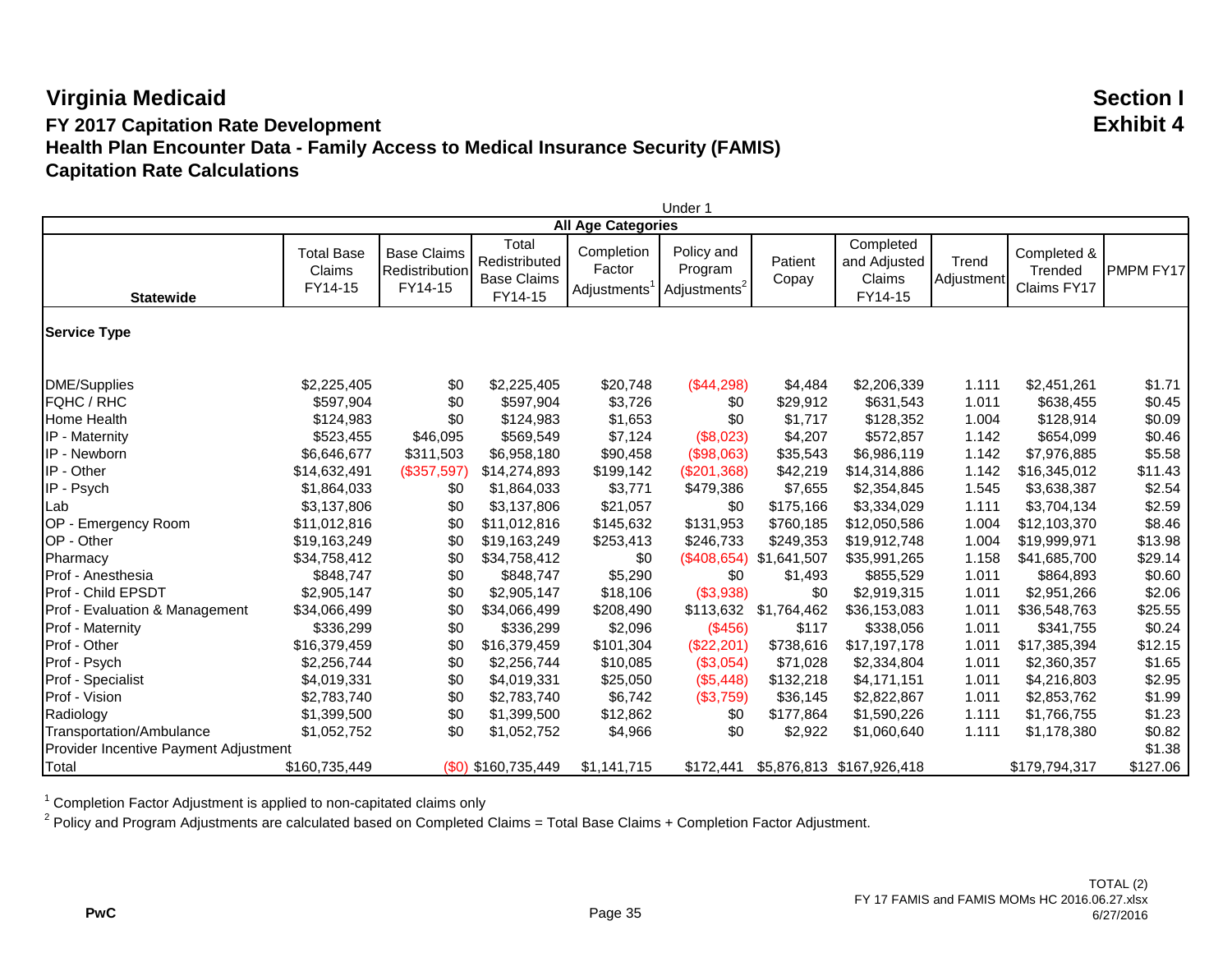#### **FY 2017 Capitation Rate Development Exhibit 5a Health Plan Encounter Data - Family Access to Medical Insurance Security (FAMIS) Summary of FY 2017 Base Capitation Rates Below & Above 150% Federal Poverty Level**

**Statewide Age Group Combined Base Rates Copay Value PMPM FAMIS <=150% Copay Value PMPM FAMIS >150% Admin Cost Adjustment FAMIS <=150% Total with Admin FAMIS >150% Total with Admin** Under 1 | \$417.04 \$2.01 \$4.80 10.10% | \$461.64 \$458.54 1-5 \$117.50 \$2.04 \$4.85 10.10% | \$128.43 \$125.30 6-14 \$105.90 \$2.05 \$4.95 10.10% \$115.52 \$112.29 Female 15-18 | \$153.76 \$2.08 \$4.98 10.10% | \$168.72 | \$165.50 Male 15-18 | \$131.50 \$2.11 \$5.06 10.10%| | \$143.92 | \$140.64 **Overall FAMIS Average** \$131.39 \$133.12 \$133.01

#### Note:

Average is weighted by health plan enrollment distribution as of February 2016

#### **PwC** Page 36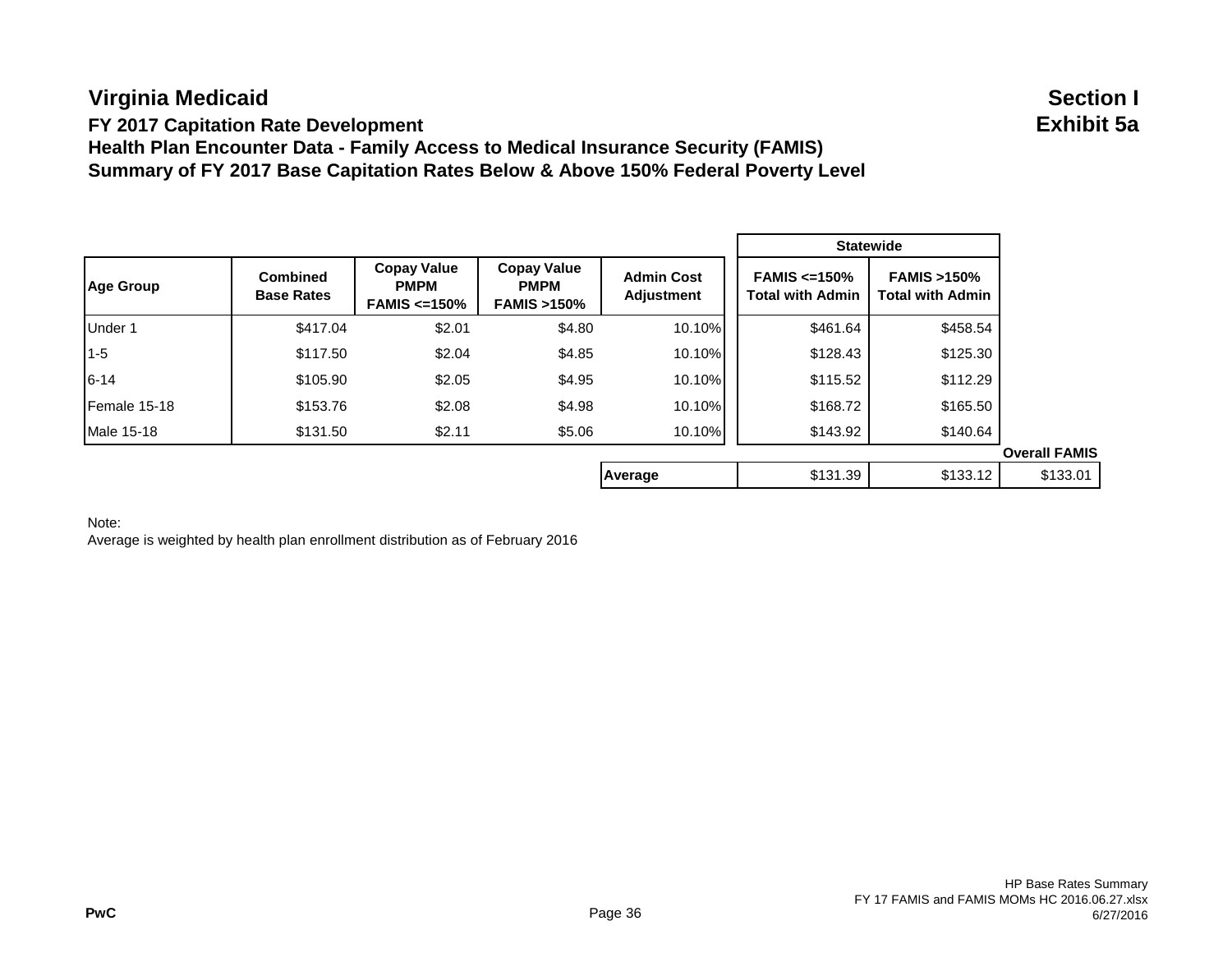#### **FY 2017 Capitation Rate Development Exhibit 5b Health Plan Encounter Data - Family Access to Medical Insurance Security (FAMIS) Comparison of FY 2016 and FY 2017 Capitation Rates**

|              | <b>Aid Category</b> | <b>Statewide</b>   |          |                       |          |          |           |
|--------------|---------------------|--------------------|----------|-----------------------|----------|----------|-----------|
|              |                     | FAMIS $\leq$ =150% |          | <b>FAMIS &gt;150%</b> |          |          |           |
|              | <b>Age Group</b>    | FY 2016            | FY 2017  | % Change              | FY 2016  | FY 2017  | % Change  |
| <b>FAMIS</b> | Under 1             | \$515.91           | \$461.64 | $-10.52\%$            | \$512.69 | \$458.54 | $-10.56%$ |
|              | $1 - 5$             | \$111.01           | \$128.43 | 15.70%I               | \$107.85 | \$125.30 | 16.18%    |
|              | $6 - 14$            | \$105.20           | \$115.52 | 9.81%                 | \$101.95 | \$112.29 | 10.14%    |
|              | Female 15-18        | \$152.81           | \$168.72 | $10.41\%$             | \$149.53 | \$165.50 | 10.68%    |
|              | Male 15-18          | \$134.42           | \$143.92 | 7.07%                 | \$131.09 | \$140.64 | 7.28%     |
|              |                     |                    |          |                       |          |          |           |
|              | Average             | \$119.43           | \$131.39 | 10.01%                | \$122.21 | \$133.12 | 8.93%     |

| <b>Overall FAMIS Average</b> |          |              |  |  |  |
|------------------------------|----------|--------------|--|--|--|
| FY 2016                      | FY 2017  | % Difference |  |  |  |
| \$122.04                     | \$133.01 | 9.00%        |  |  |  |

Note:

Average is weighted by health plan enrollment distribution as of February 2016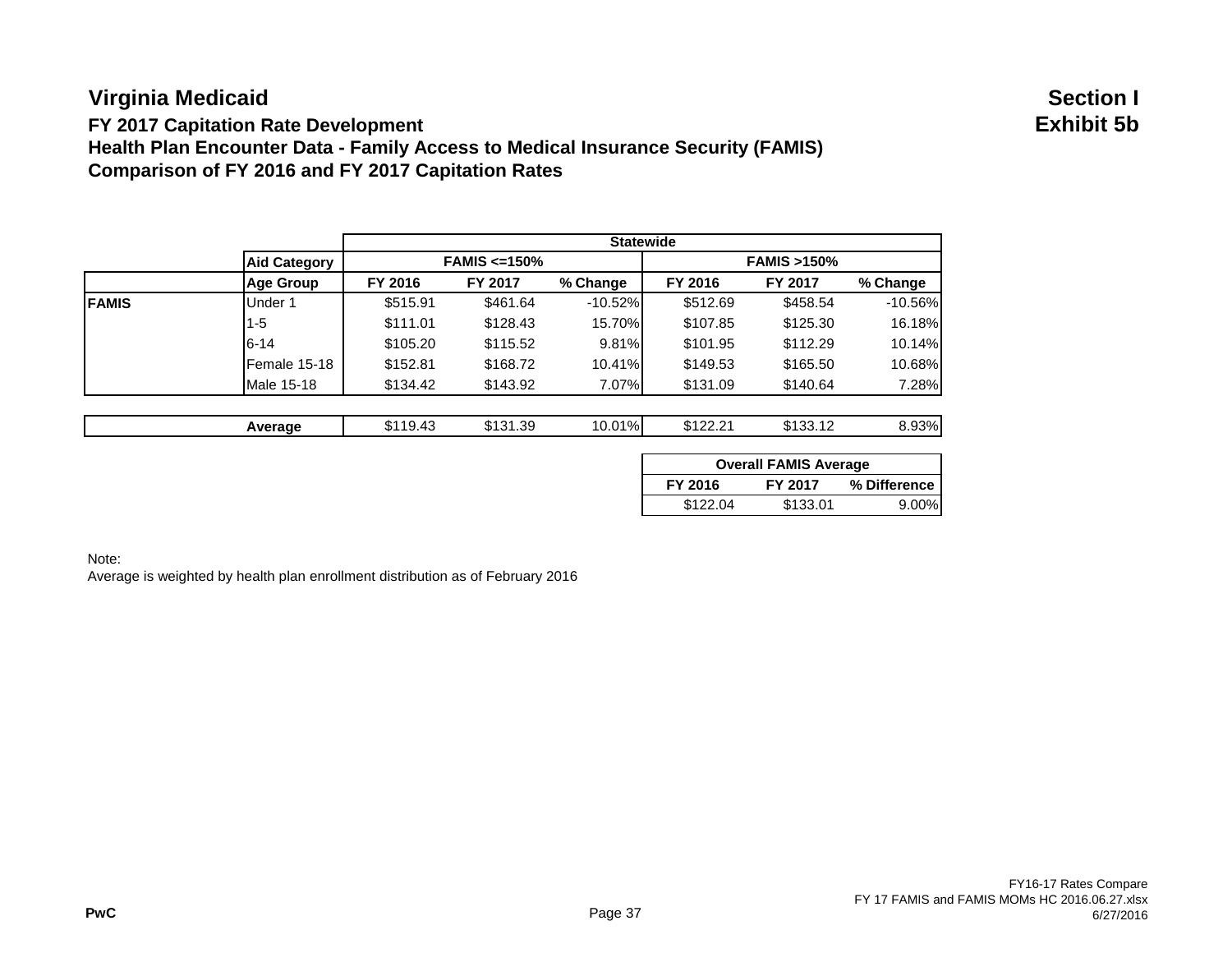#### **FY 2017 Capitation Rate Development Exhibit 5c Health Plan Encounter Data - Family Access to Medical Insurance Security (FAMIS) February 2016 Member Month Distribution**

| <b>Aid Category</b>                | <b>Age Group</b> | <b>Statewide</b> |
|------------------------------------|------------------|------------------|
| <b>FAMIS <math>\le</math> 150%</b> | Under 1          | 46               |
|                                    | $1 - 5$          | 989              |
|                                    | $6 - 14$         | 1,743            |
|                                    | Female 15-18     | 312              |
|                                    | Male 15-18       | 299              |
| <b>Aid Category Total</b>          | 3,389            |                  |
| <b>FAMIS &gt;150%</b>              | Under 1          | 1,456            |
|                                    | $1 - 5$          | 14,257           |
|                                    | $6 - 14$         | 25,945           |
|                                    | Female 15-18     | 4,463            |
|                                    | Male 15-18       | 4,492            |
| <b>Aid Category Total</b>          | 50,613           |                  |

| Total | 54,002 |
|-------|--------|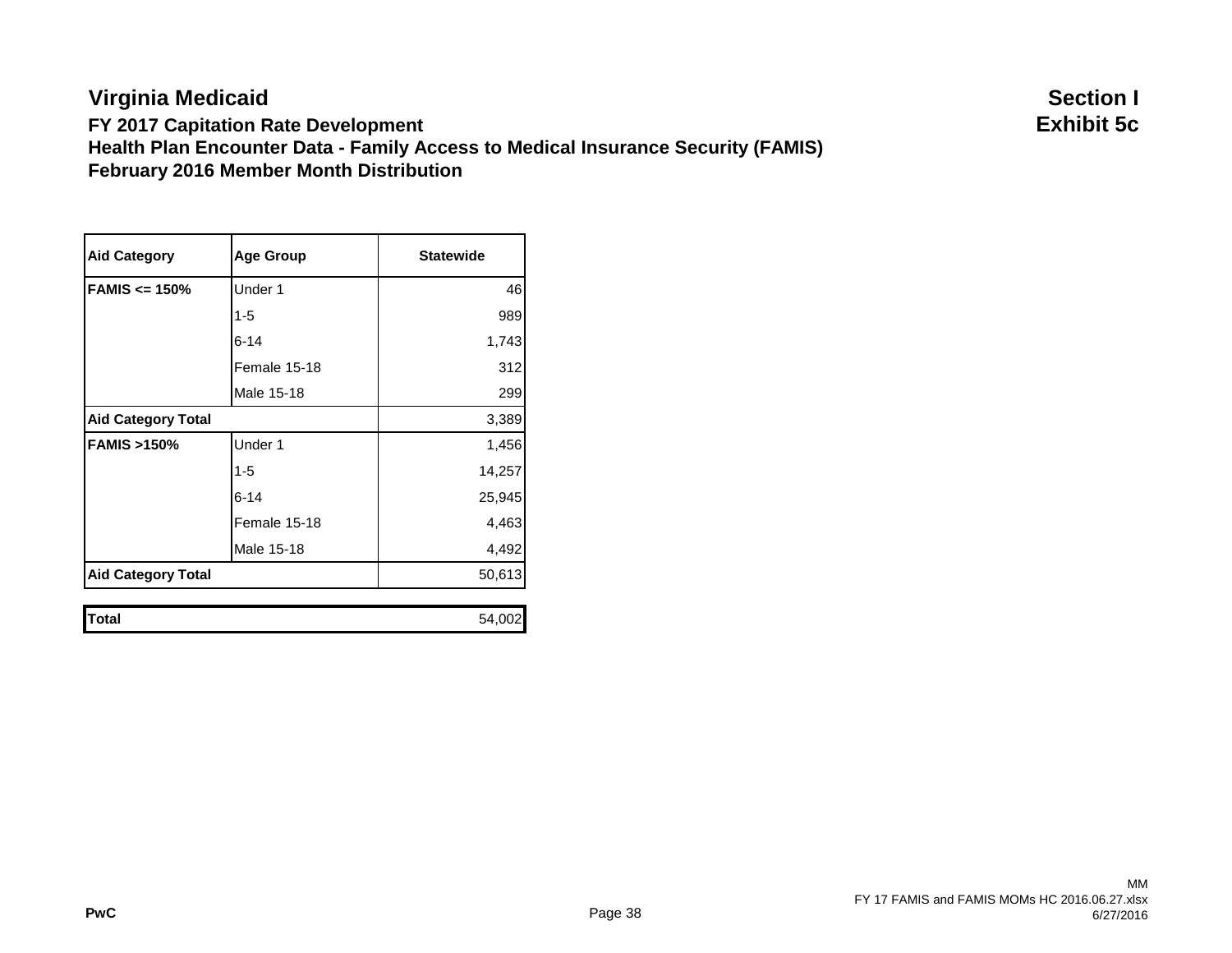### **Virginia Medicaid Section I FY 2017 Capitation Rate Development Exhibit 6 Drug Reinsurance Adjustment**

|     |                                                     | <b>FAMIS</b>   | <b>Source</b>                                   |
|-----|-----------------------------------------------------|----------------|-------------------------------------------------|
| 1a. | FY14 Number of Individuals Exceeding the Threshold  | 9              | FY14 Health Plan Encounter Data                 |
| 1b. | <b>FY14 Additional Individuals</b>                  | $\overline{2}$ | 20% Increase of People who exceed the threshold |
| 1c. | FY14 Average Cost Before Specialty Cost Trend       | \$157,955      | FY14 Health Plan Encounter Data                 |
| 1d. | FY14 Average Cost After Specialty Cost Trend        | \$240,230      | <b>FY14 Health Plan Encounter Data</b>          |
| 1e. | FY14 Total Dollars Including Additional Individuals | \$2,594,488    | $= 1d. * (1a.+1b.)$                             |
| 1f. | <b>FY14 Amount of Reinsurance</b>                   | \$877,039      | $= ((1e.) - ((1a.+1b.) * $150,000)) * 90\%$     |
| 2a. | FY15 Number of Individuals Exceeding the Threshold  | 9              | <b>FY15 Health Plan Encounter Data</b>          |
| 2b. | <b>FY15 Additional Individuals</b>                  | $\overline{2}$ | 20% Increase of People who exceed the threshold |
| 2c. | FY15 Average Cost Before Specialty Cost Trend       | \$266.863      | FY15 Health Plan Encounter Data                 |
| 2d. | FY15 Average Cost After Specialty Cost Trend        | \$352,927      | FY15 Health Plan Encounter Data                 |
| 2e. | FY15 Total Dollars Including Additional Individuals | \$3,811,611    | $= 2d. * (2a.+2b.)$                             |
| 2f. | <b>FY15 Amount of Reinsurance</b>                   | \$1,972,450    | $= ((2e.) - ((2a.+2b.) * $150,000)) * 90\%$     |
| 3.  | Average Reinsurance Amount                          | \$1,424,744    | $= ((1f.)+(2f.))/2$                             |
| 4.  | Annualized Historical Member Months                 | 715,295        | Health Plan Encounter Data                      |
| 5.  | <b>Estimated PMPM</b>                               | \$1.99         | $= (3.) / (4.)$                                 |

Note:

Discounted threshold is based upon FY17 reinsurance threshold of \$150,000 per person per year discounted by 15% unit cost trend per year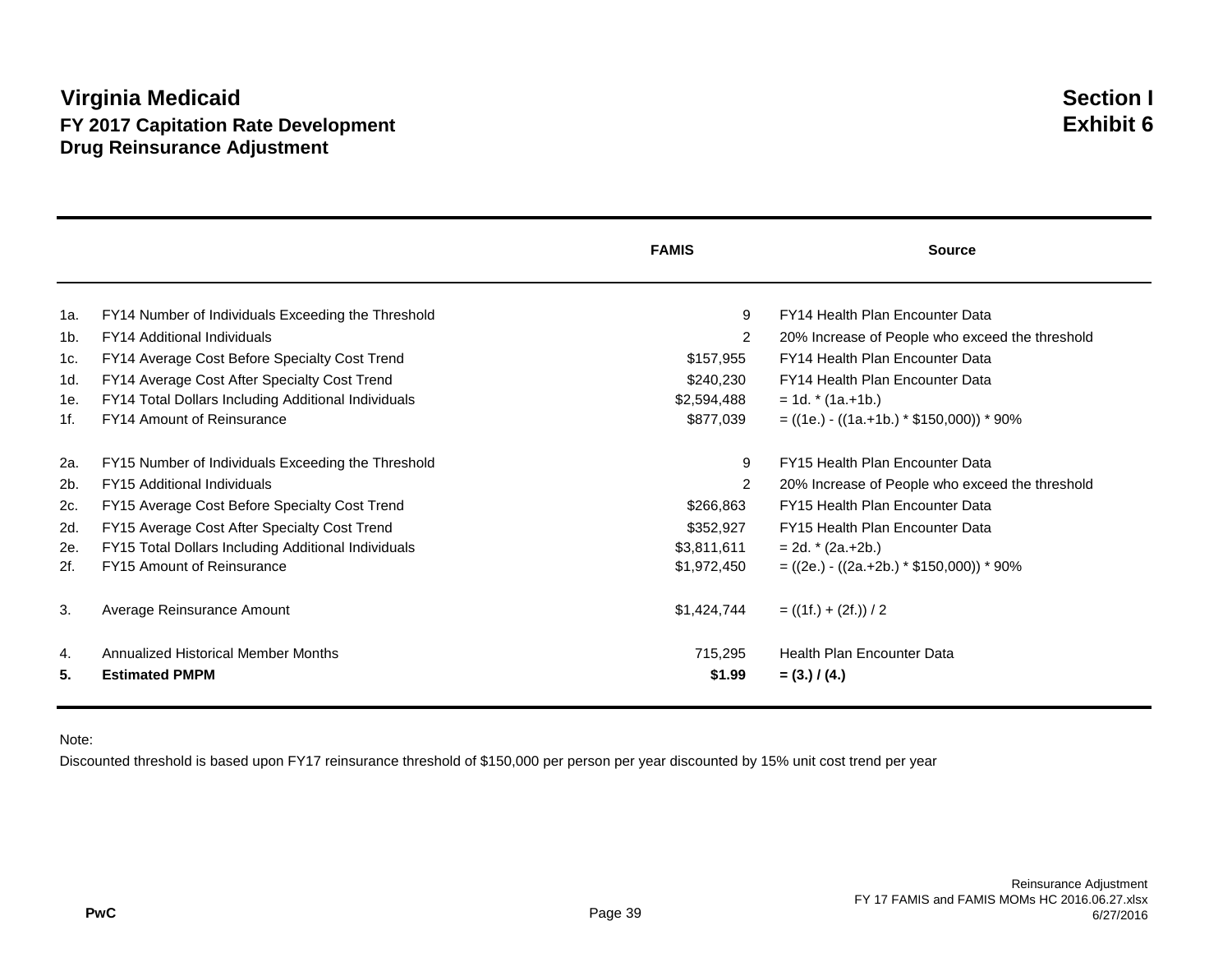### **Virginia Medicaid Section I FY 2017 Capitation Rate Development Exhibit 7 FAMIS Capitation Rates Net of Drug Reinsurance Adjustment Summary of FY 2017 Base Capitation Rates Below & Above 150% Federal Poverty Level**

|                  |                                                    | <b>Statewide</b>                                 |                      |  |  |  |
|------------------|----------------------------------------------------|--------------------------------------------------|----------------------|--|--|--|
| <b>Age Group</b> | <b>FAMIS &lt;= 150%</b><br><b>Total with Admin</b> | <b>FAMIS &gt;150%</b><br><b>Total with Admin</b> |                      |  |  |  |
| Under 1          | \$459.65                                           | \$456.55                                         |                      |  |  |  |
| $1 - 5$          | \$126.44                                           | \$123.31                                         |                      |  |  |  |
| $6 - 14$         | \$113.52                                           | \$110.30                                         |                      |  |  |  |
| Female 15-18     | \$166.73                                           | \$163.51                                         |                      |  |  |  |
| Male 15-18       | \$141.93                                           | \$138.65                                         |                      |  |  |  |
|                  |                                                    |                                                  | <b>Overall FAMIS</b> |  |  |  |
| Average          | \$129.40                                           | \$131.13                                         | \$131.02             |  |  |  |

Note:

Average is weighted by health plan enrollment distribution as of February 2016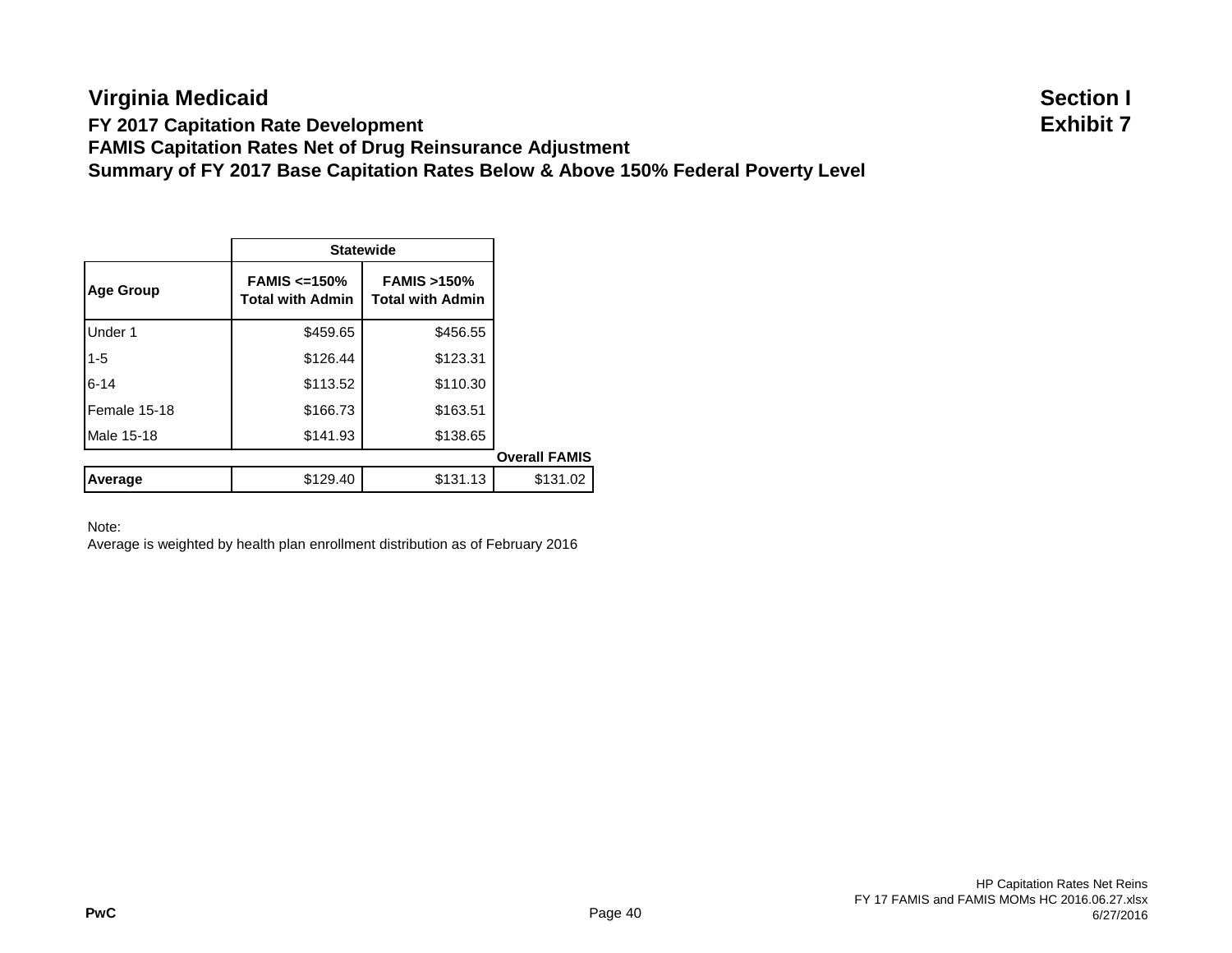#### **Virginia Medicaid Section II FY 2017 Capitation Rate Development Exhibit 1 Health Plan Encounter Data - FAMIS MOMS Historical Eligibility, Claims, and Utilization Data**

| Age 10 and Over Female         |                   |             |             |             |            |                |                |             |                   |                   |             |             |
|--------------------------------|-------------------|-------------|-------------|-------------|------------|----------------|----------------|-------------|-------------------|-------------------|-------------|-------------|
|                                | <b>Raw Claims</b> | Raw Claims  | Capitation  | Capitation  | Unadjusted | Unadjusted     | Units          | Units       | <b>Units/1000</b> | <b>Units/1000</b> | Cost/Unit   | Cost/Unit   |
| <b>Statewide</b>               | <b>FY14</b>       | <b>FY15</b> | <b>FY14</b> | <b>FY15</b> | PMPM 14    | <b>PMPM 15</b> | <b>FY14</b>    | <b>FY15</b> | <b>FY14</b>       | <b>FY15</b>       | <b>FY14</b> | <b>FY15</b> |
| <b>Member Months</b>           | 13,531            | 3,104       |             |             |            |                |                |             |                   |                   |             |             |
| <b>Service Type</b>            |                   |             |             |             |            |                |                |             |                   |                   |             |             |
| <b>DME/Supplies</b>            | \$58,244          | \$18,616    | \$0         | \$0         | \$4.30     | \$6.00         | 374            | 105         | 332               | 406               | \$155.73    | \$177.30    |
| FQHC / RHC                     | \$45,316          | \$6,576     | \$0         | \$0         | \$3.35     | \$2.12         | 376            | 60          | 333               | 232               | \$120.52    | \$109.60    |
| Home Health                    | \$8,596           | \$1,299     | \$0         | \$0         | \$0.64     | \$0.42         | 41             | 3           | 36                | 12                | \$209.66    | \$433.10    |
| IP - Maternity                 | \$5,635,611       | \$910,762   | \$0         | \$0         | \$416.50   | \$293.42       | 2,338          | 442         | 2,073             | 1,709             | \$2,410.44  | \$2,060.55  |
| IP - Newborn                   | \$0               | \$0         | \$0         | \$0         | \$0.00     | \$0.00         | 0              | 0           | $\Omega$          | 0                 |             |             |
| IP - Other                     | \$138,693         | \$4,222     | \$0         | \$0         | \$10.25    | \$1.36         | 79             | 3           | 70                | 12                | \$1,755.61  | \$1,407.40  |
| IP Psych                       | \$3,420           | \$0         | \$0         | \$0         | \$0.25     | \$0.00         | $\overline{7}$ | 0           | 6                 | 0                 | \$488.60    |             |
| Lab                            | \$169,014         | \$69,396    | \$7,965     | \$1,799     | \$13.08    | \$22.94        | 12,712         | 3,301       | 11,274            | 12,762            | \$13.92     | \$21.57     |
| OP - Emergency Room & Related  | \$399,741         | \$75,973    | \$0         | \$0         | \$29.54    | \$24.48        | 1,395          | 250         | 1,237             | 966               | \$286.55    | \$303.89    |
| OP - Other                     | \$909,462         | \$175,719   | \$0         | \$0         | \$67.21    | \$56.61        | 4,376          | 752         | 3,881             | 2,907             | \$207.83    | \$233.67    |
| Pharmacy                       | \$419,972         | \$79,650    | \$0         | \$0         | \$31.04    | \$25.66        | 12,069         | 2,147       | 10,703            | 8,300             | \$34.80     | \$37.10     |
| Prof - Anesthesia              | \$294,751         | \$46,455    | \$0         | \$0         | \$21.78    | \$14.97        | 1,779          | 318         | 1,578             | 1,229             | \$165.68    | \$146.09    |
| Prof - Child EPSDT             | \$15,461          | \$3,229     | \$0         | \$0         | \$1.14     | \$1.04         | 426            | 76          | 378               | 294               | \$36.29     | \$42.49     |
| Prof - Evaluation & Management | \$601,736         | \$123,416   | \$6,169     | \$1,660     | \$44.93    | \$40.30        | 9,077          | 1,817       | 8,050             | 7,024             | \$66.97     | \$68.84     |
| Prof - Maternity               | \$2,994,152       | \$459,193   | \$0         | \$0         | \$221.28   | \$147.94       | 4,958          | 796         | 4,397             | 3,077             | \$603.90    | \$576.88    |
| Prof - Other                   | \$298,951         | \$58,109    | \$606       | \$137       | \$22.14    | \$18.76        | 3,108          | 784         | 2,756             | 3,031             | \$96.38     | \$74.29     |
| Prof - Psych                   | \$9,161           | \$1,582     | \$0         | \$0         | \$0.68     | \$0.51         | 158            | 45          | 140               | 174               | \$57.98     | \$35.15     |
| Prof - Specialist              | \$120,931         | \$20,053    | \$0         | \$0         | \$8.94     | \$6.46         | 1,913          | 394         | 1,697             | 1,523             | \$63.22     | \$50.89     |
| Prof - Vision                  | \$6,010           | \$1.795     | \$11,480    | \$2,640     | \$1.29     | \$1.43         | 146            | 27          | 129               | 104               | \$119.80    | \$164.23    |
| Radiology                      | \$610,330         | \$136,923   | \$0         | \$0         | \$45.11    | \$44.11        | 7,718          | 1,650       | 6,845             | 6,379             | \$79.08     | \$82.98     |
| Transportation/Ambulance       | \$25,673          | \$3,745     | \$37,312    | \$8,752     | \$4.65     | \$4.03         | 430            | 70          | 381               | 271               | \$146.48    | \$178.52    |
| Total                          | \$12,765,222      | \$2,196,713 | \$63,532    | \$14,988    | \$948.10   | \$712.53       | 63,480         | 13,040      |                   |                   |             |             |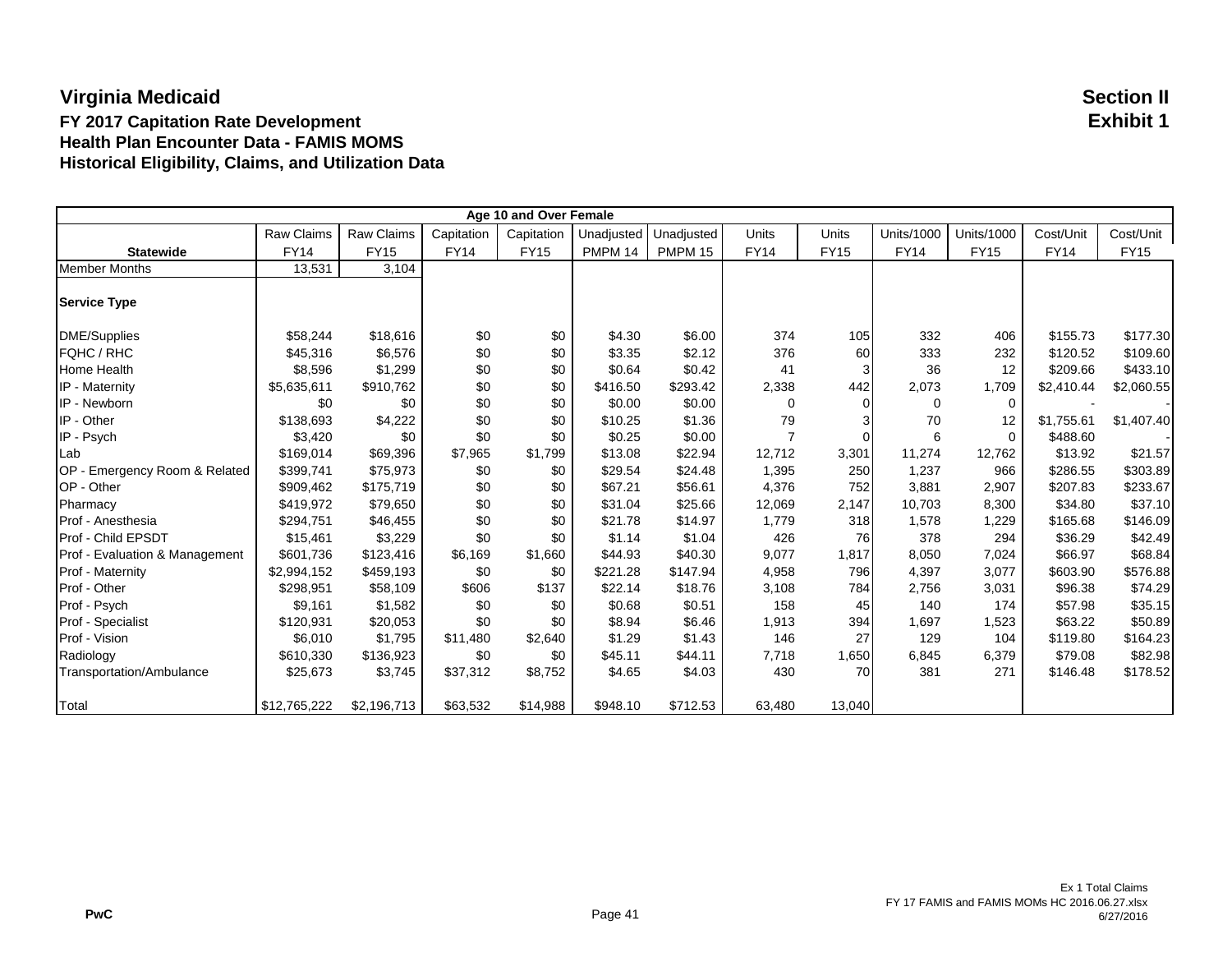## **Virginia Medicaid Section II FY 2017 Capitation Rate Development Exhibit 2a Health Plan Encounter Data - FAMIS MOMS Pharmacy Adjustment**

|    |                                                       | <b>FAMIS MOMS</b> | <b>Source</b>                                    |
|----|-------------------------------------------------------|-------------------|--------------------------------------------------|
| 1. | Health Plan Total Drug Cost PMPM                      | \$30.03           | FY14-15 Health Plan Encounter Data               |
| 2. | Health Plan Drug Ingredient Cost PMPM                 | \$28.89           | Health Plan Encounter Analysis                   |
| 3. | Change in Average Managed Care Discount               | 0.4%              | From Plan Data                                   |
| 4. | Current Average Managed Care Rebate                   | 1.6%              | From Plan Data                                   |
|    | 5. FY17 Managed Care Dispensing Fee PMPM              | \$1.15            | From Plan Data                                   |
| 6. | Average PBM Admin Cost PMPM                           | \$0.43            | From Plan Data                                   |
|    | Adjusted PMPM with FY17 Pharmacy Pricing Arrangements | \$29.88           | $= (2.) * (1 - (3.)) * (1 - (4.)) + (5.) + (6.)$ |
| 8. | <b>Pharmacy Adjustment</b>                            | $-0.5\%$          | $= (7.) / (1.) - 1$                              |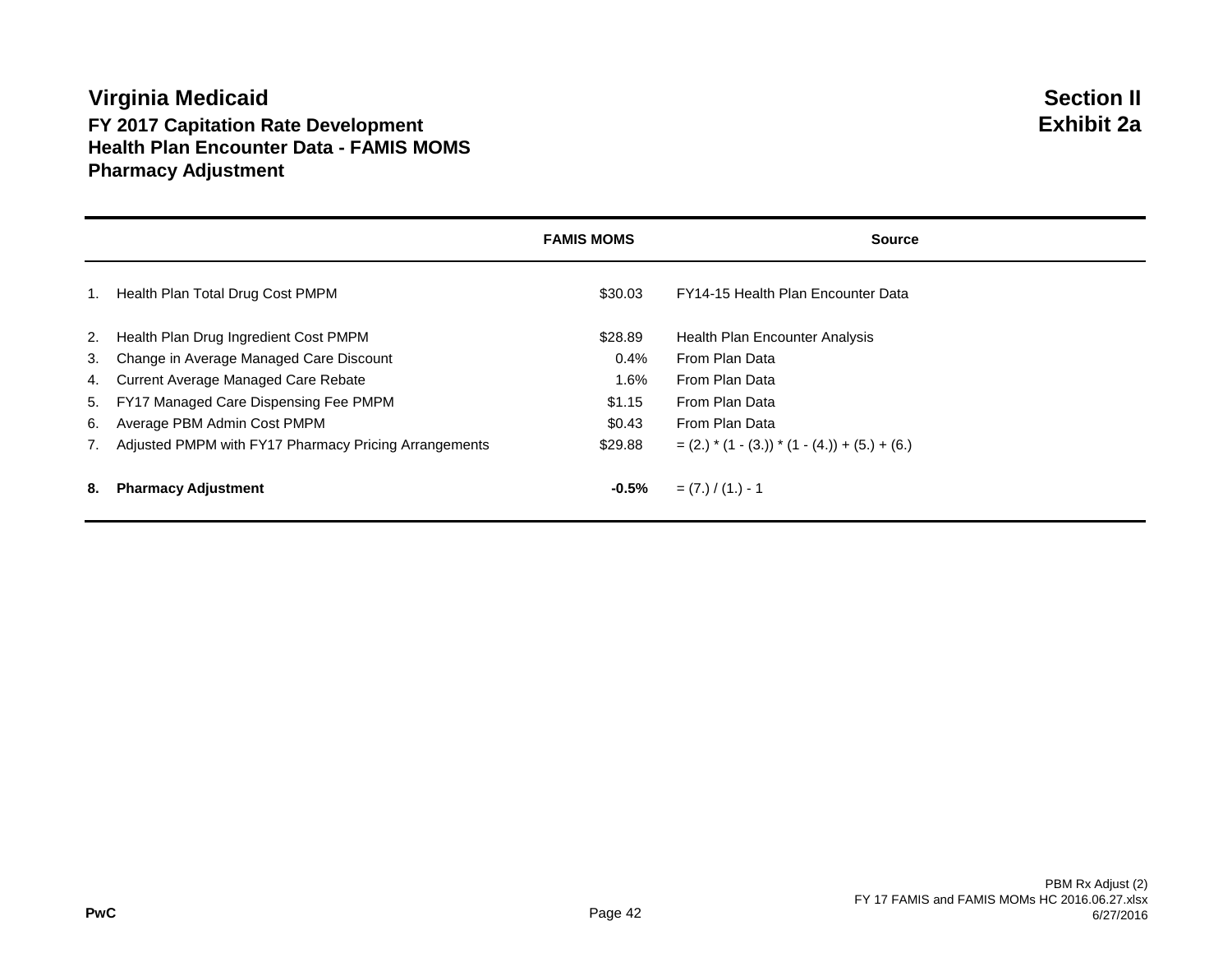### **Virginia Medicaid Section II FY 2017 Capitation Rate Development Exhibit 2b Health Plan Encounter Data - FAMIS MOMS Hospital Inpatient Adjustments**

|    |                                                | Inpatient<br><b>Medical/Surgical</b> | <b>Inpatient Psychiatric</b> | <b>Source</b>                                        |
|----|------------------------------------------------|--------------------------------------|------------------------------|------------------------------------------------------|
|    | 1a. FY14 Total Claims in IP Service Categories | \$5,774,304                          | \$3,420                      | FY14 Health Plan Encounter Data                      |
|    | 1b. FY15 Total Claims in IP Service Categories | \$914,984                            | \$0                          | FY15 Health Plan Encounter Data                      |
| 2. | FY14-15 Hospital Capital Percentage            | 8.9%                                 | 8.9%                         | Provided by DMAS                                     |
|    | 3a. FY16 Capital Reimbursement Increase        | $-4.5%$                              | $-4.5\%$                     | $= ((4a.)-(2.))/(2.)$                                |
|    | 3b. FY17 Capital Reimbursement Increase        | $0.00\%$                             | $0.00\%$                     | $= ((4b.)-(4a.))/(4a.)$                              |
|    | 4a. FY16 Hospital Capital Percentage           | 8.5%                                 | 8.5%                         | Provided by DMAS                                     |
|    | 4b. FY17 Hospital Capital Percentage           | 8.5%                                 | 8.5%                         | Provided by DMAS                                     |
|    | 3a. FY17 Hospital Rate Change - Unit Cost      | 1.05%                                | 1.05%                        | Provided by DMAS                                     |
|    | 3b. Dollar Change                              | \$55,477                             | \$33                         | $= ((1a.)+(1b.))* (1 - (4b.))* (1 - (5.))* (6a.))$   |
|    | 4a. FY17 Hospital Rate Change - Rebasing       | $-2.65%$                             | 27.00%                       | Provided by DMAS                                     |
|    | 4b. Dollar Change                              | (\$162, 199)                         | \$845                        | $= ((1a.)+(1b.)) * (1 - (4b.)) * (1 - (5.)) * (7a.)$ |
| 5. | <b>Hospital Inpatient Adjustment</b>           | $-1.6%$                              | 25.7%                        | $= ((6b.) + (7b.)) / ((1a.) + (1b.))$                |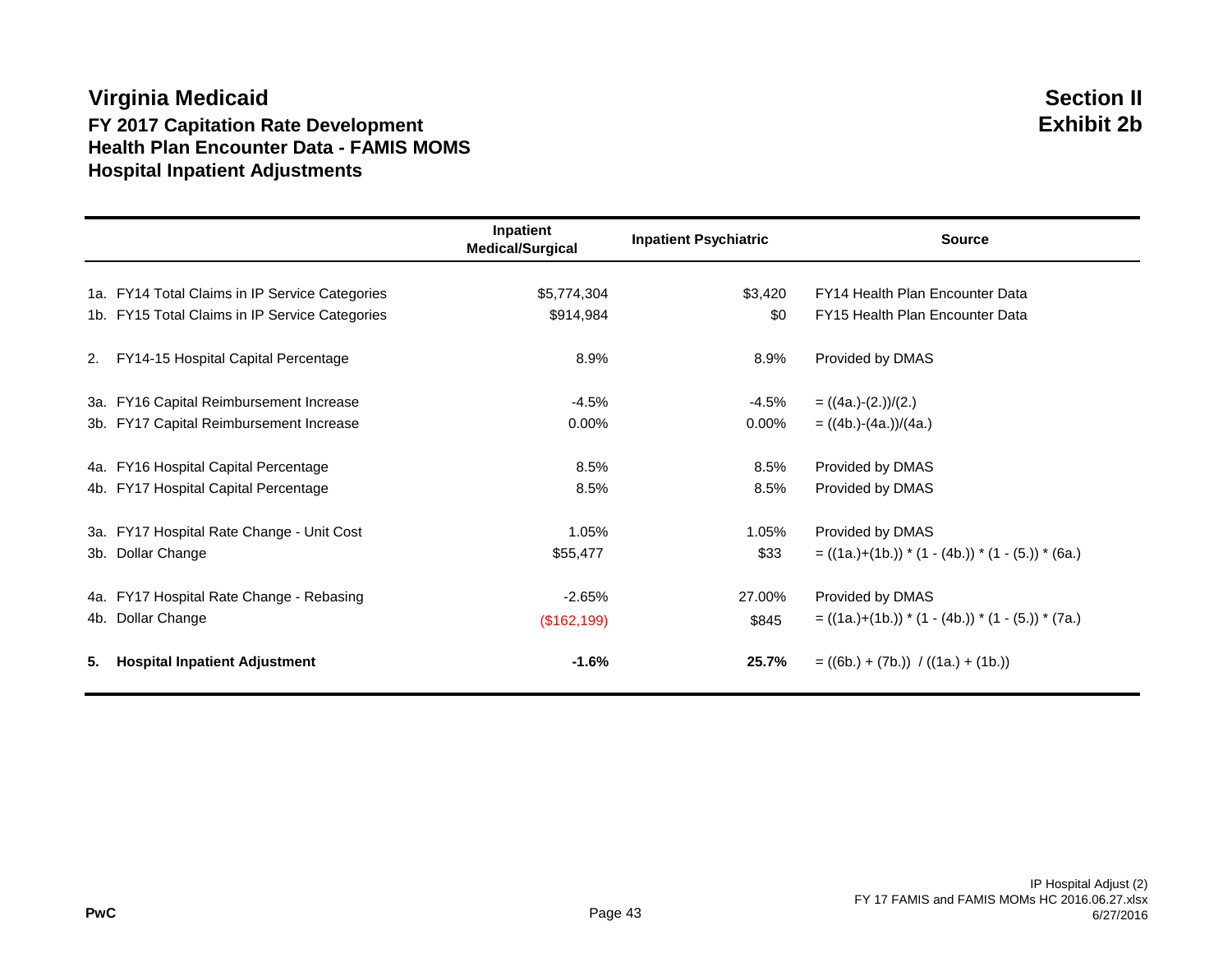### **Virginia Medicaid Section II FY 2017 Capitation Rate Development Exhibit 2c Health Plan Encounter Data - FAMIS MOMS Hospital Outpatient Adjustments**

|    |                                                | OP - Emergency Room &<br><b>Related</b> | OP - Other | <b>Source</b>                         |
|----|------------------------------------------------|-----------------------------------------|------------|---------------------------------------|
|    | 1a. FY14 Total Claims in OP Service Categories | \$399,741                               | \$909,462  | FY14 Health Plan Encounter Data       |
|    | 1b. FY15 Total Claims in OP Service Categories | \$75,973                                | \$175,719  | FY15 Health Plan Encounter Data       |
|    | 2a. FY17 Hospital Rate Change - Unit Cost      | 1.05%                                   | 1.05%      | Provided by DMAS                      |
|    | 2b. Dollar Change                              | \$4,995                                 | \$11,394   | $= ((1a.)+(1b.))$ * (2a.)             |
|    | 3a. FY17 Hospital Rate Change - Rebasing       | 0.1%                                    | 0.1%       | Provided by DMAS                      |
|    | 3b. Dollar Change                              | \$476                                   | \$1,085    | $= ((1a.)+(1b.))$ * (3a.)             |
| 4. | <b>Hospital Outpatient Adjustment</b>          | 1.15%                                   | 1.15%      | $= ((2b.) + (3b.)) / ((1a.) + (1b.))$ |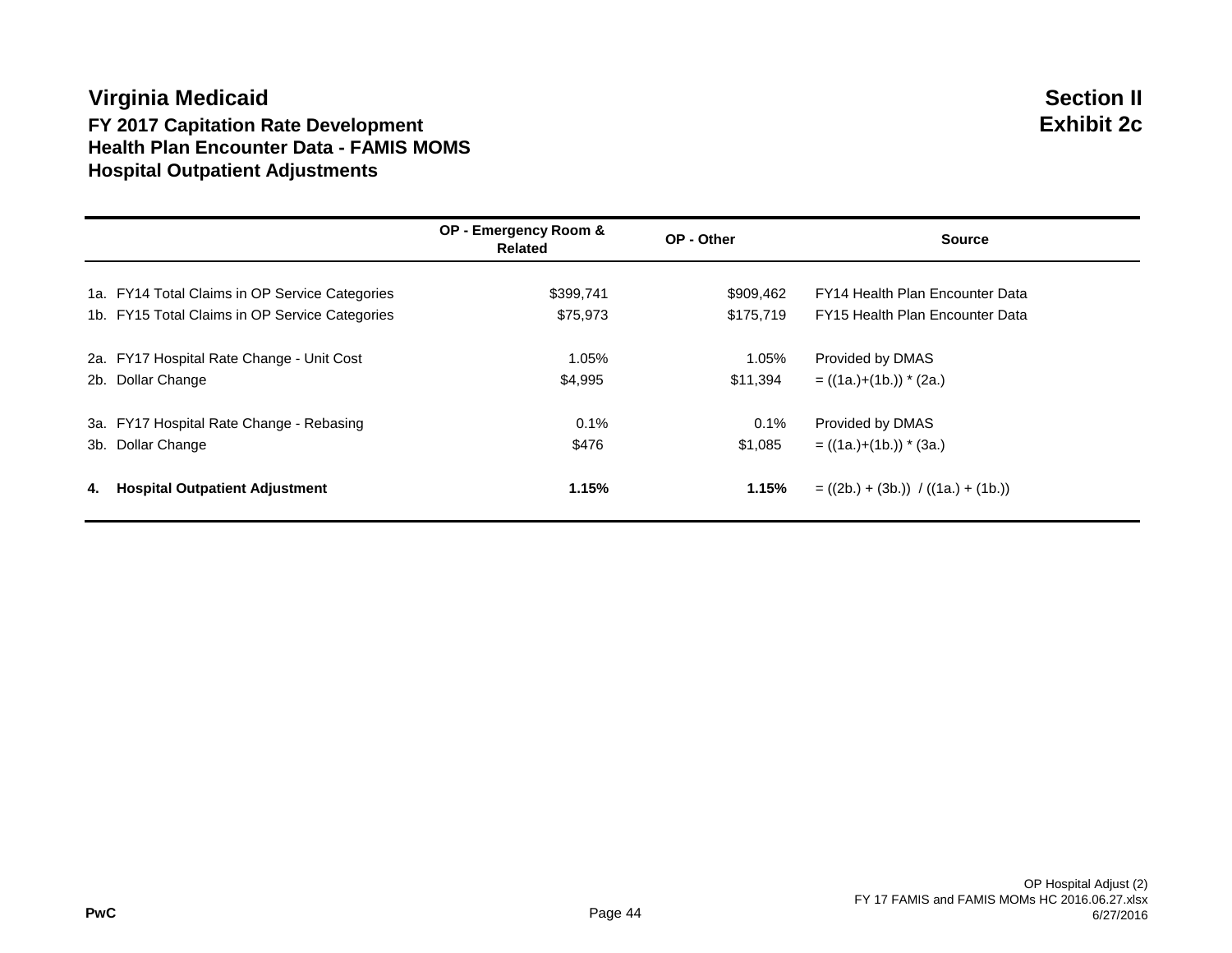## **Virginia Medicaid Section II FY 2017 Capitation Rate Development Exhibit 2d Health Plan Encounter Data - FAMIS MOMS DME Fee Adjustment**

|                                                         | <b>FAMIS MOMS</b> | <b>Source</b>                      |
|---------------------------------------------------------|-------------------|------------------------------------|
| 1. Claims Associated with DME/Supplies Service Category | \$76.860          | FY14-15 Health Plan Encounter Data |
| 2. Proportion of Claims subject to change               | \$782             | Provided by DMAS                   |
| 3a. FY15 DME Fee Change                                 | $-14.1%$          | Provided by DMAS                   |
| 3b. Dollar Change                                       | (\$110)           | $= (2.)$ * (3a.)                   |
| 4. DME Fee Adjustment                                   | $-0.1\%$          | $=$ (3b.) / (1.)                   |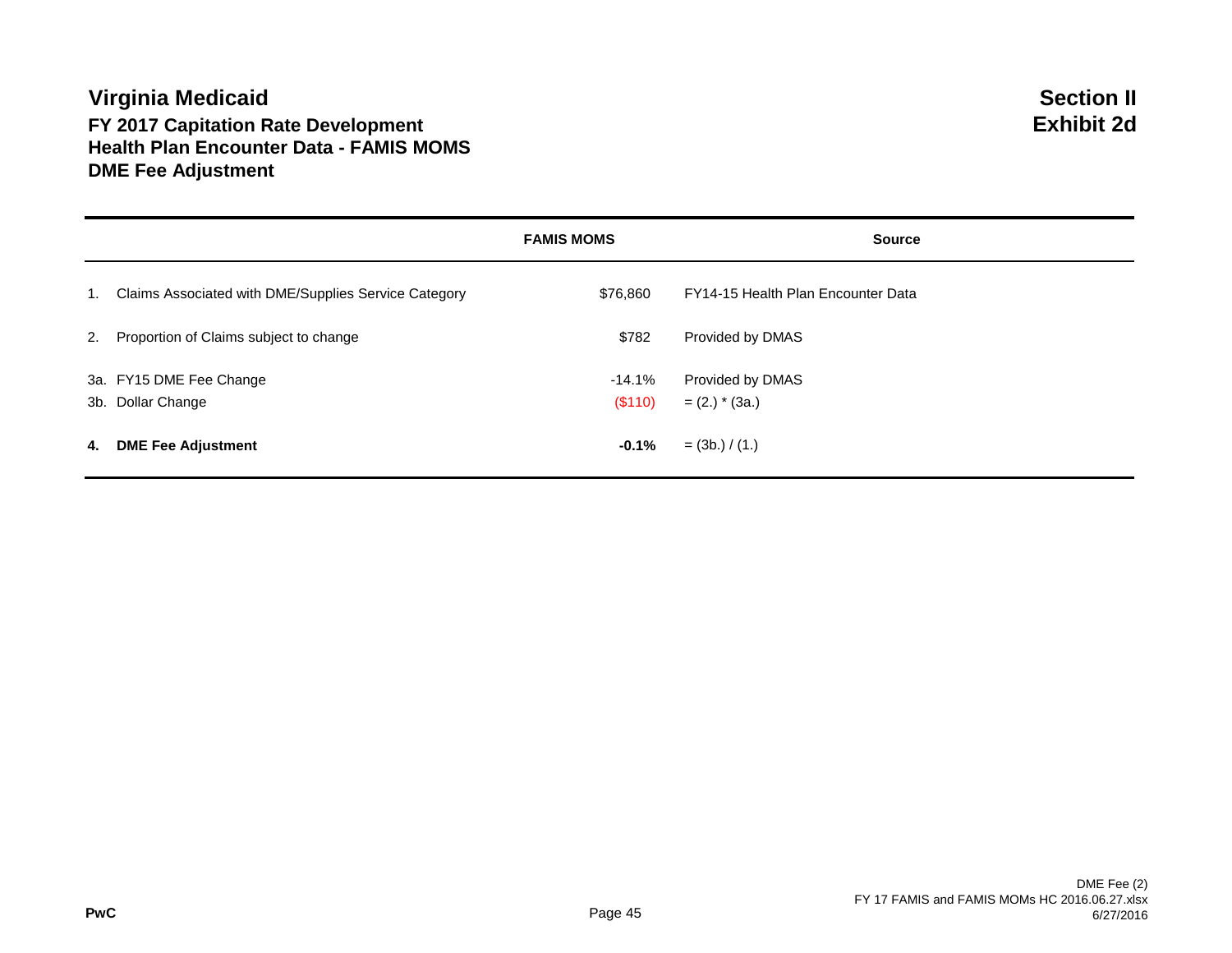|                                              | <b>Adjustment Value</b> | <b>Source</b>  |
|----------------------------------------------|-------------------------|----------------|
| <b>Provider Incentive Payment Adjustment</b> | 0.13%                   | From Plan Data |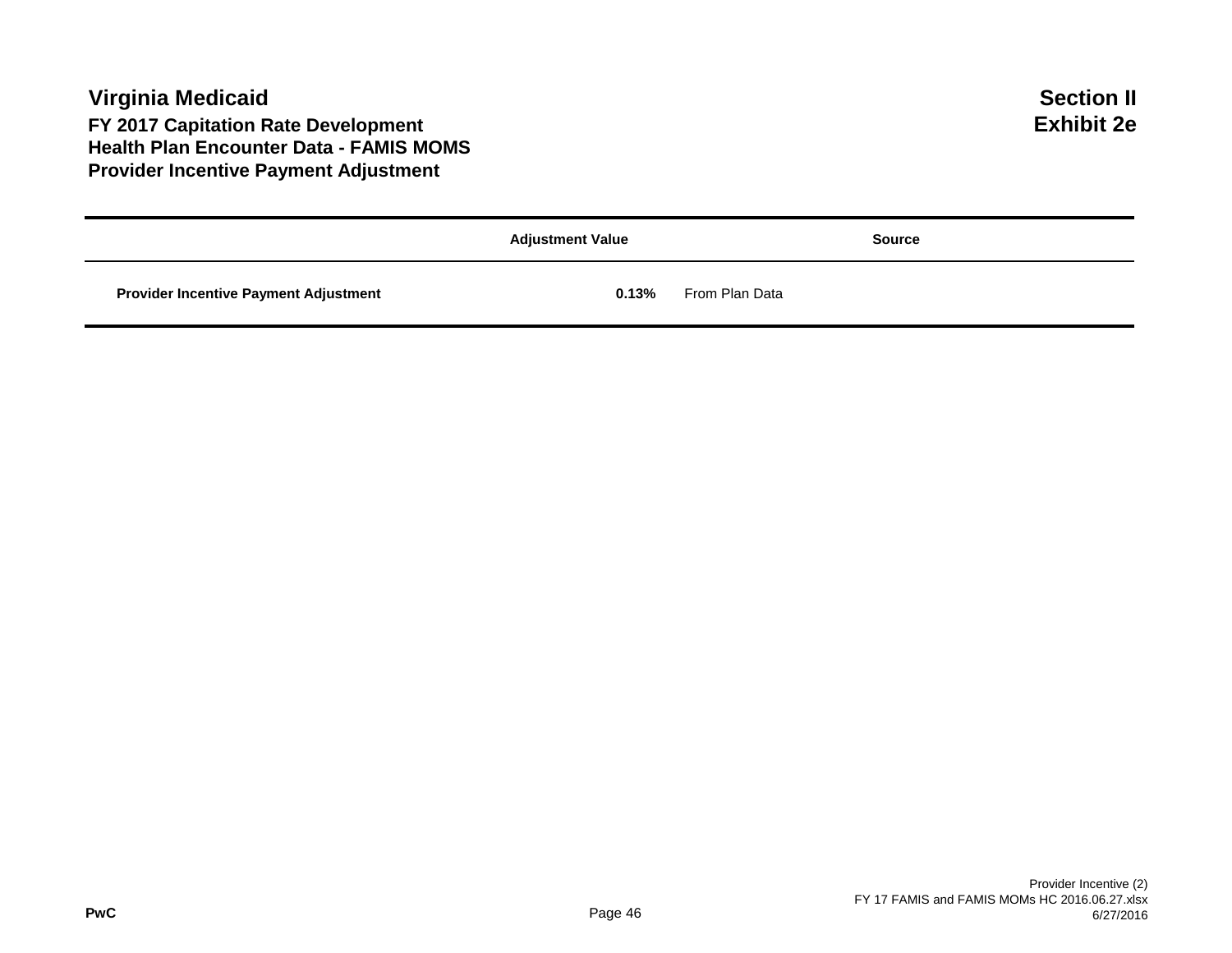# **Virginia Medicaid Section II FY 2017 Capitation Rate Development Exhibit 2f Health Plan Encounter Data Hepatitis C Treatment Adjustment**

|                   |                                                                                                                                                                                                                                                                                                                                                | <b>FAMIS MOMS</b>              | <b>Source</b>                                                                                                     |  |  |
|-------------------|------------------------------------------------------------------------------------------------------------------------------------------------------------------------------------------------------------------------------------------------------------------------------------------------------------------------------------------------|--------------------------------|-------------------------------------------------------------------------------------------------------------------|--|--|
| 1.                | Total Claims in Pharmacy Service Categories                                                                                                                                                                                                                                                                                                    | \$499,622                      | FY14-15 Health Plan Encounter Data                                                                                |  |  |
| 2.                | Unique Individuals in Base Period                                                                                                                                                                                                                                                                                                              | 3,614                          | FY14-15 Health Plan Encounter Data                                                                                |  |  |
|                   | 3a. Proportion of Population Being Tested for Hepatitis C<br>3b. Number of Individuals Being Tested                                                                                                                                                                                                                                            | 1.7%<br>62                     | FY14-15 Health Plan Encounter Data<br>FY14-15 Health Plan Encounter Data                                          |  |  |
|                   | 3c. Projected Testing Change in FY17<br>3d. Additional Number of People Being Tested<br>3e. Average Cost Per Test Per Person                                                                                                                                                                                                                   | 15%<br>9<br>\$29.04            | Estimate<br>$=$ (3b.) $*$ (3c.)<br>FY14-15 Health Plan Encounter Data                                             |  |  |
| 4а.<br>4b.<br>4c. | Proportion of Population Diagnosed With Hepatitis C<br>Number of Individuals Diagnosed With Hepatitis C<br>Projected Increase in People Diagnosed With Hepatitis C<br>4d. Projected Number of People With Hepatitis C                                                                                                                          | 0.36%<br>13<br>5%<br>14        | FY14-15 Health Plan Encounter Data<br>FY14-15 Health Plan Encounter Data<br>Estimate<br>$= (4b.)$ * $(1 + (4c.))$ |  |  |
| 5c.<br>5d.        | 5a. Proportion of People With Hepatitis C With Drug Therapy<br>5b. Number of Individuals With Hepatitis C With Drug Therapy in Base Period<br>Expected Percentage Increase of Hepatitis C Receiving Drug Therapy -<br><b>Current Protocols</b><br>Expected Percentage Increase of Hepatitis C Receiving Drug Therapy -<br><b>New Protocols</b> | 0.0%<br>$\Omega$<br>0%<br>100% | FY14-15 Health Plan Encounter Data<br>FY14-15 Health Plan Encounter Data<br>Estimate<br>Estimate                  |  |  |
| 5e.               | Projected Number of Additional People Going Through Drug Therapy                                                                                                                                                                                                                                                                               | 0                              | $=$ (4d.) $*(5a.) * (1 + (5c.)) * (1 + (5d.)) - (5b.)$                                                            |  |  |
| 5f.<br>5a.        | Average Cost of Current Drug Therapy<br>Average Cost of New Drug Therapy                                                                                                                                                                                                                                                                       | \$76,477<br>\$90,000           | FY14-15 Health Plan Encounter Data<br>Estimate                                                                    |  |  |
| 6.                | Additional Cost of Hepatitis C Treatment                                                                                                                                                                                                                                                                                                       | \$270.04                       | $= ((3d.) * (3e.)) + ((5g.) - (5f.)) * (5b.) + (5e.) * (5g.)$                                                     |  |  |
|                   | 7. Hepatitis C Treatment Adjustment                                                                                                                                                                                                                                                                                                            | 0.05%                          | $= (6.) / (1.)$                                                                                                   |  |  |

Note: Based on analysis of FY14 - FY15 base data experience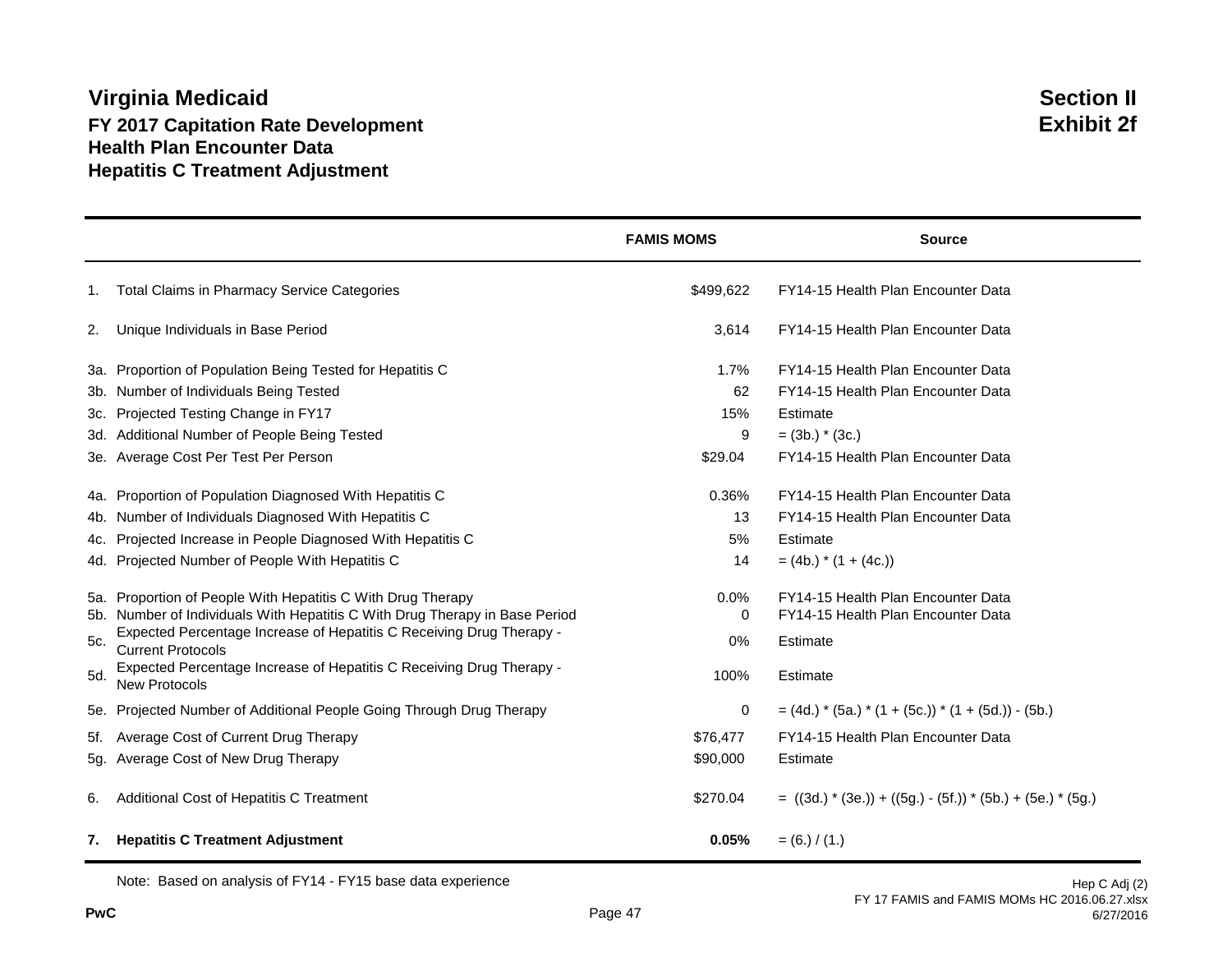# **Virginia Medicaid Section II FY 2017 Capitation Rate Development Health Plan Encounter Data - FAMIS MOMS Emergency Room Triage Adjustment**

|    |                                                 | <b>FAMIS MOMS</b> | <b>Source</b>                      |
|----|-------------------------------------------------|-------------------|------------------------------------|
| 1. | Total Claims in Prof - Evaluation & Management  | \$725,151         | FY14-15 Health Plan Encounter Data |
|    | 2 FY14-15 Number of Claims in ER Triage Level 3 | 199               | FY14-15 Health Plan Encounter Data |
|    | 3. ER Cost No Triage Level 3                    | \$43.65           | FY14-15 Health Plan Encounter Data |
| 4. | <b>ER Triage Cost</b>                           | \$22.06           | Provided by DMAS                   |
|    | 5. FY16 ER Triage Financial Impact (2 year)     | \$4,296           | $= (2.) * ((3.) - (4.)$            |
| 6. | <b>FY16 ER Triage Adjustment</b>                | 0.59%             | $= (5.) / (1.)$                    |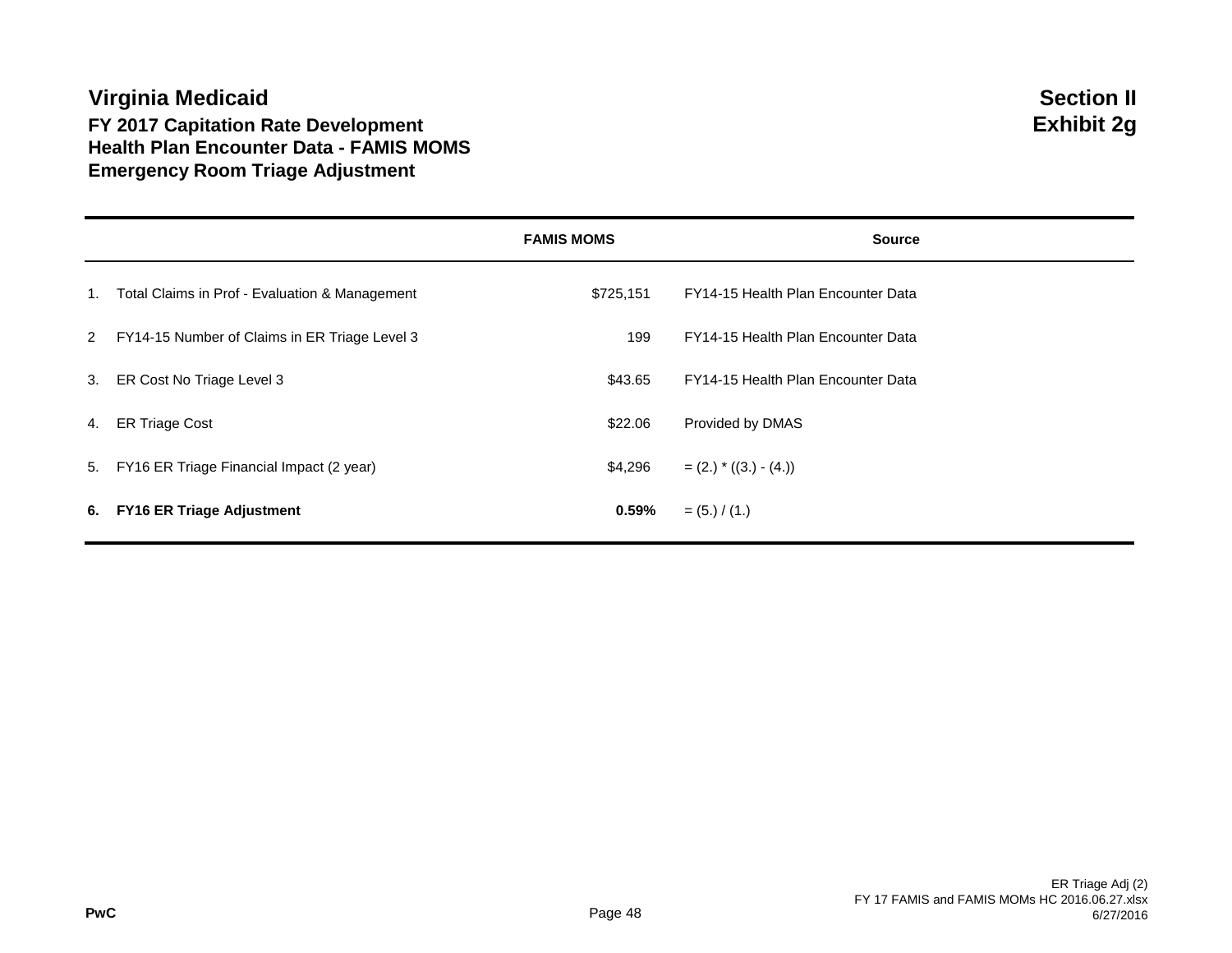|    |                                                          | <b>FAMIS MOMS</b> |                                    |  |  |  |  |
|----|----------------------------------------------------------|-------------------|------------------------------------|--|--|--|--|
| 1. | Professional Fee Adjustment - Effective FY16             | $-0.14\%$         | Provided by DMAS                   |  |  |  |  |
|    | <b>2.</b> Proportion of claims subject to fee adjustment | 89%               | FY14-15 Health Plan Encounter Data |  |  |  |  |
| 3. | <b>Final Professional Fee Adjustment</b>                 | $-0.12\%$         | $=$ (1.) $*$ (2.)                  |  |  |  |  |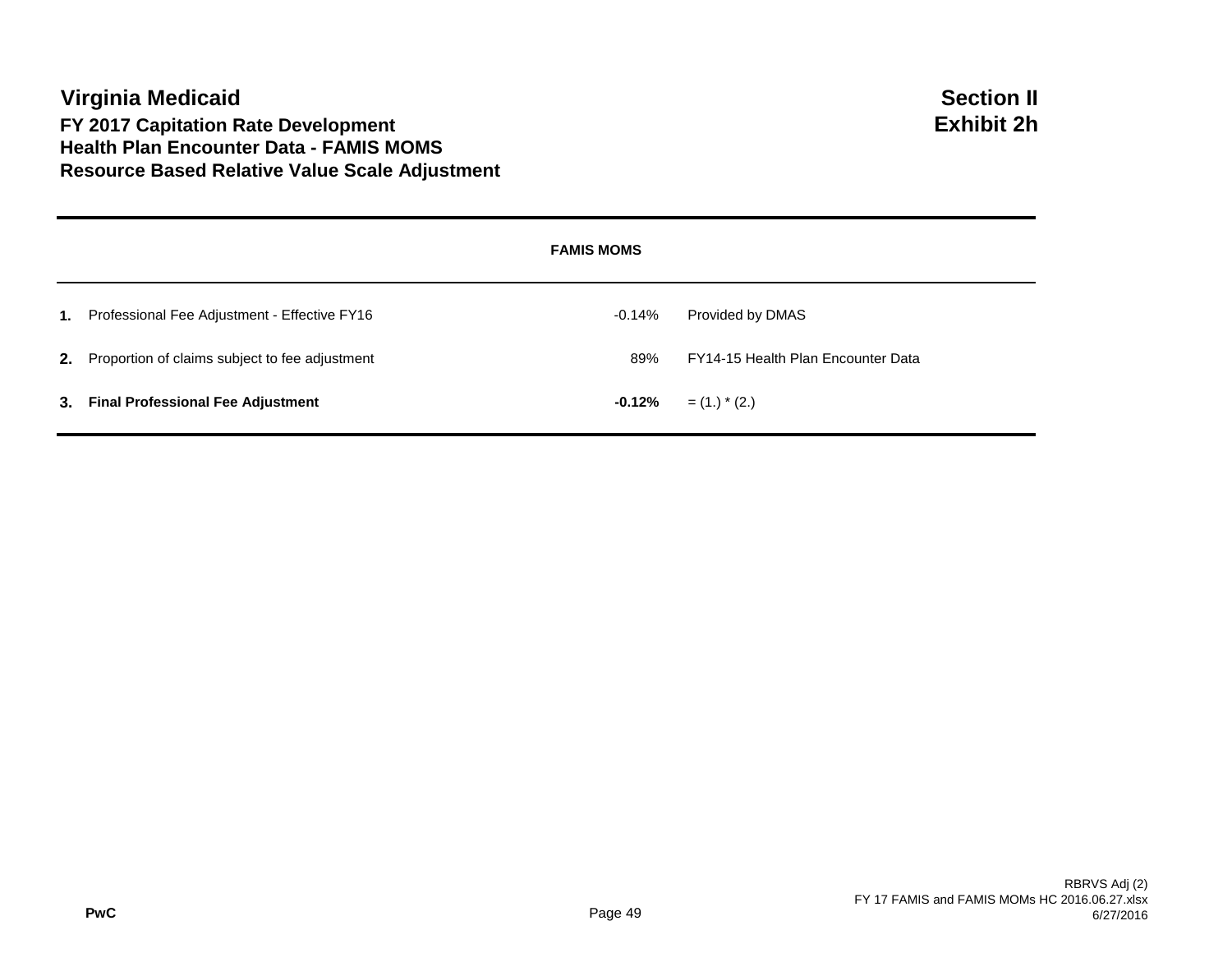# **Virginia Medicaid** Section II **FY 2017 Capitation Rate Development Exhibit 2i Health Plan Encounter Data - FAMIS MOMS Administrative Cost Adjustment**

|     |                                                           | <b>FAMIS MOMS</b> | <b>Source</b>                                                                          |
|-----|-----------------------------------------------------------|-------------------|----------------------------------------------------------------------------------------|
|     |                                                           |                   | Expense from CY2015 BOI Reports; CY2015 Member months from                             |
| 1.  | Claims Adjustment Expense PMPM                            | \$28.69           | capitation payment files                                                               |
| 2.  | General Admin Expense PMPM                                | \$50.00           | Expense from CY2015 BOI Reports; CY2015 Member months from<br>capitation payment files |
| З.  | Claims Adjustment Expense Increase %                      | 0.7%              | <b>BLS CPI-U</b>                                                                       |
| 4.  | General Admin Expense Increase %                          | 2.2%              | Weighted average of BLS Compensation Trend and CPI                                     |
|     | 5a. Administrative PMPM*                                  | \$80.65           | $=$ (1.) * (1+ (3.)) ^ (18 months/12) + (2.) * (1+ (4.)) ^ (18 months/12)              |
| 5b. | Administrative PMPM Weighted by Claims                    | \$40.96           | Reallocation of administrative costs weighted by claims                                |
| 6.  | Adjusted and Trended Base PMPM                            | \$1,081.16        | Weighted average of med component of FY2017 FAMIS Moms Base Rates                      |
| 7.  | Administrative allowance as % of Base Capitation Rate     | 3.6%              | $=$ (5b.) / (((5b.) + (6.)) / (1 - (8.)))                                              |
| 8.  | Contribution to Reserves as % of Base Capitation Rate     | 1.5%              | Provided by DMAS                                                                       |
| 9.  | <b>Administrative Factor as % of Base Capitation Rate</b> | 5.1%              | $= (7.) + (8.)$                                                                        |

\*Note:

Administrative increases are applied from midpoint of CY2015 to the midpoint of the contract period (18 months) using compound interest calculations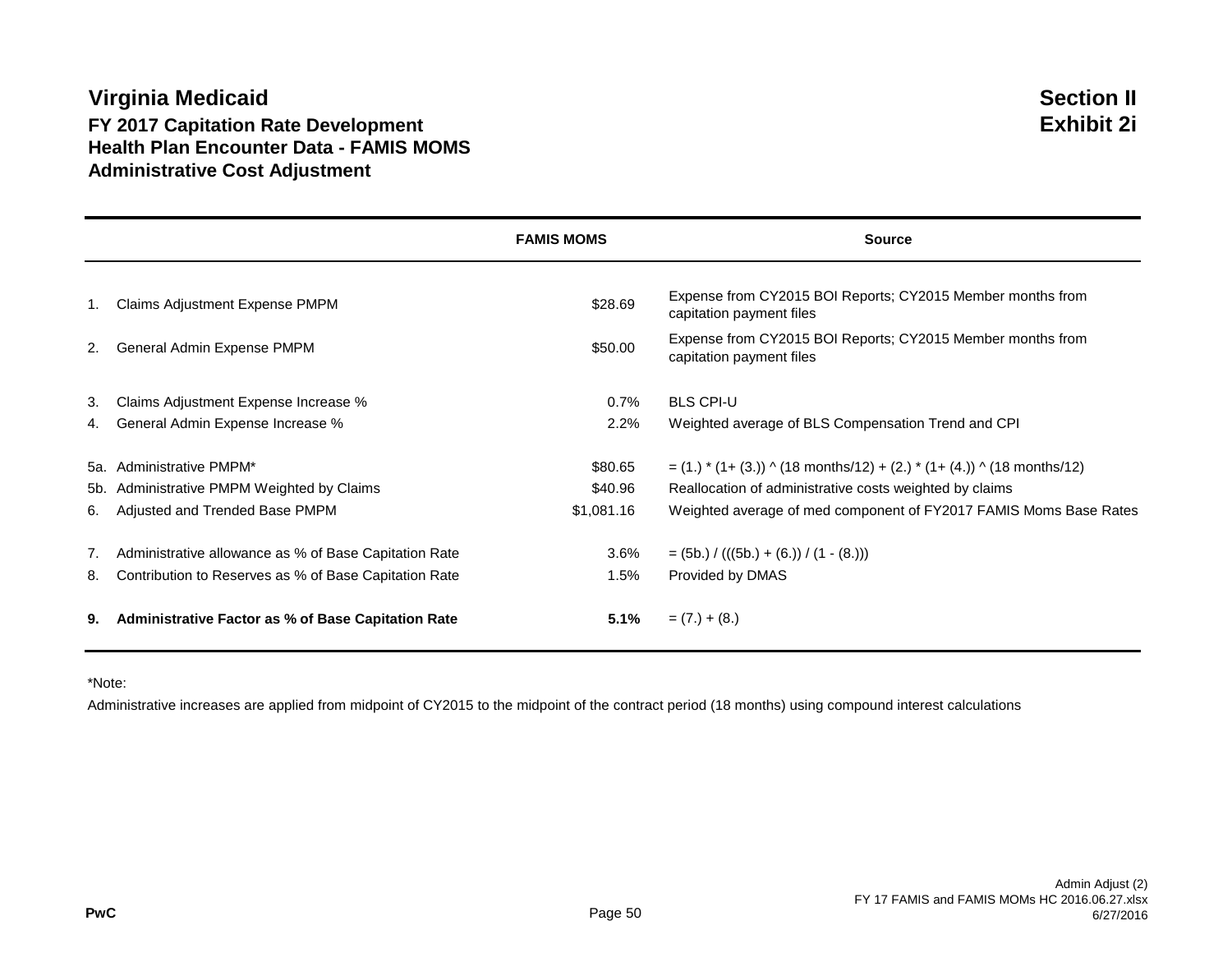# **Virginia Medicaid** Section II

#### **FY 2017 Capitation Rate Development Exhibit 3 Health Plan Encounter Data - FAMIS MOMS Incurred But Not Reported (IBNR), Policy/Program, and Trend Adjustments**

| <b>FAMIS MOMS</b>                                |                                 |                                                 |                          |                             |                                                |                                       |                                     |
|--------------------------------------------------|---------------------------------|-------------------------------------------------|--------------------------|-----------------------------|------------------------------------------------|---------------------------------------|-------------------------------------|
| <b>Completion and Policy/Program Adjustments</b> |                                 |                                                 | <b>Data Period Trend</b> |                             |                                                |                                       |                                     |
| <b>IBNR</b>                                      | Policy/<br>Program <sup>1</sup> | <b>Total Base</b><br>Data<br><b>Adjustments</b> | <b>Cost Trend</b>        | <b>Utilization</b><br>Trend | <b>Cost and</b><br><b>Utilization</b><br>Trend | Cost and<br><b>Utilization Trendl</b> | <b>Total Trend</b><br><b>Factor</b> |
|                                                  |                                 |                                                 |                          |                             |                                                |                                       |                                     |
| 0.1%                                             | $-1.6%$                         | $-1.5%$                                         | 4.6%                     | 7.3%                        | 12.2%                                          | 12.2%                                 | 1.3346                              |
| 0.5%                                             | 25.7%                           | 26.3%                                           | 4.3%                     | 7.7%                        | 12.3%                                          | 3.8%                                  | 1.1877                              |
| 0.3%                                             | 1.1%                            | 1.5%                                            | $-10.6%$                 | 10.1%                       | $-1.5%$                                        | 0.0%                                  | 0.9852                              |
| 0.2%                                             | $0.0\%$                         | 0.1%                                            | 1.1%                     | 5.2%                        | 6.3%                                           | 6.3%                                  | 1.1654                              |
| $0.0\%$                                          | $-0.5%$                         | $-0.5%$                                         | $-2.3%$                  | 1.7%                        | $-0.6%$                                        | 0.0%                                  | 0.9938                              |
| 0.4%                                             | $0.0\%$                         | 0.4%                                            | 0.9%                     | $-4.1%$                     | $-3.2%$                                        | 0.0%                                  | 0.9683                              |
| 0.1%                                             | $-0.6%$                         | $-0.5%$                                         | 1.3%                     | 5.8%                        | 7.1%                                           | 7.6%                                  | 1.1998                              |
|                                                  |                                 |                                                 |                          |                             |                                                |                                       | <b>Contract Period</b>              |

**Months of Trend Applied** 12 12 12 18

 $1$  The Policy and Program Adjustments are summarized in this table as weighted averages and are applied at the rate cell level in Exhibit 4.

 $2$  Inpatient Psych trend rates have been defaulted to LIFC Adult values.

 $3$  Weighted averages for Completion and Program Adjustments are calculated using a distribution by Service Type, before Trend and Adjustments (Total Claims FY14-15), whereas

weighted averages for Trends are calculated using a distribution by Service Type, before Trend (Adjusted FY14-15 Claims)

Trend rates for managed care plans are calculated based on regression studies of historical health plan data.

Trend rates have been calculated separately for the broad service categories shown above. Utilization trend is based on service units per thousand.

Data period trends are applied from the midpoint of the data period to the end of the data period using compound interest calculations; includes FY14-15 incurred claims paid through Oct 2015. Contract period trends are applied from the end of the data period to the midpoint of the contract period using compound interest calculations; includes FY13-15 incurred claims paid through Feb 2016.

**Total Trend = [(1 + data period trend) ^ (months/12) \* (1 + contract period trend) ^ (months/12)]**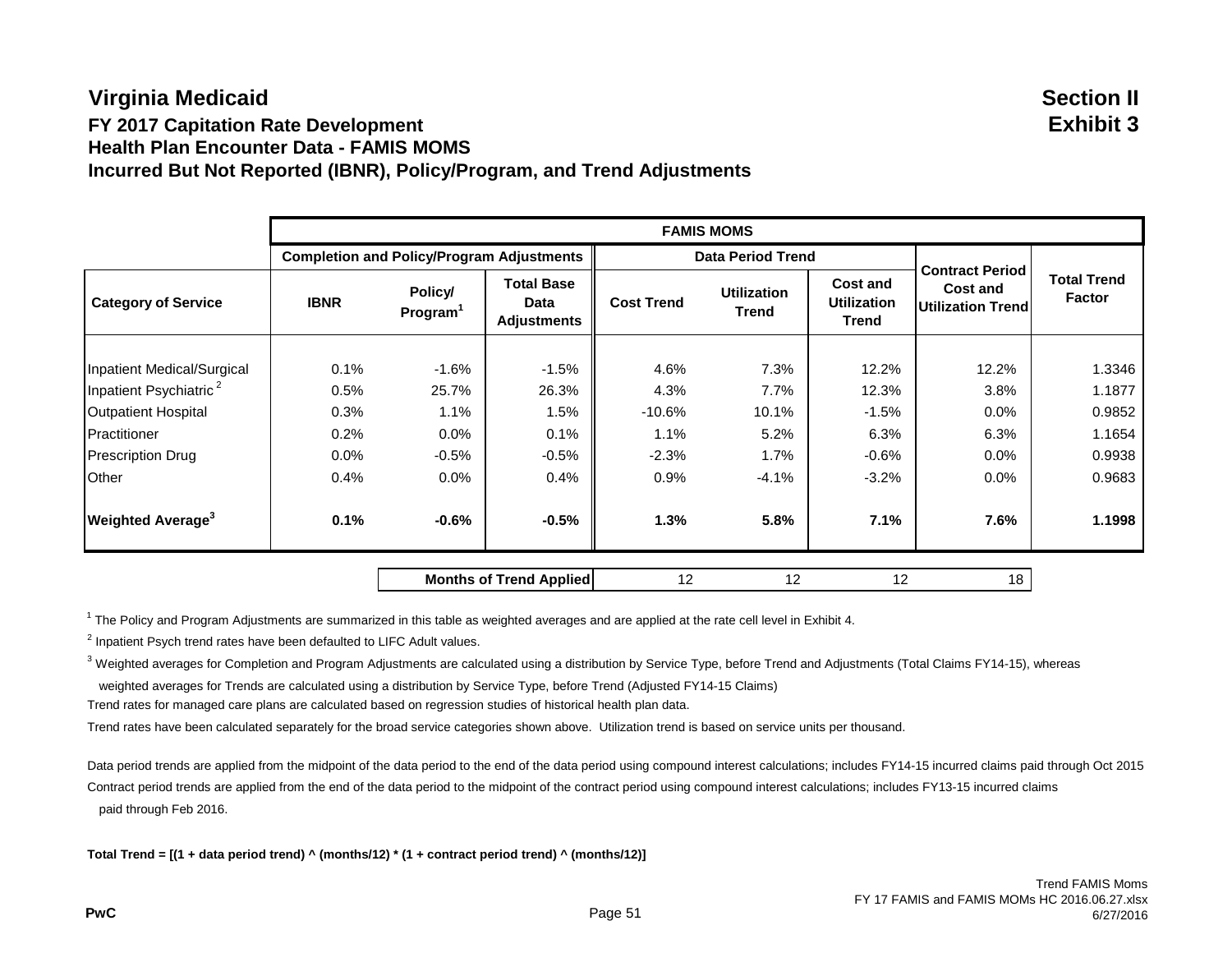#### **Virginia Medicaid** Section II **FY 2017 Capitation Rate Development Exhibit 4 Health Plan Encounter Data - FAMIS MOMS Capitation Rate Calculations**

| Age 10 and Over Female                          |              |                                                                 |                                                   |                                                    |                     |                                                     |            |
|-------------------------------------------------|--------------|-----------------------------------------------------------------|---------------------------------------------------|----------------------------------------------------|---------------------|-----------------------------------------------------|------------|
| <b>Statewide</b>                                | FY14-15      | Total Base Claims Completion Factor<br>Adjustments <sup>1</sup> | Policy and<br>Program<br>Adjustments <sup>2</sup> | Completed and<br><b>Adjusted Claims</b><br>FY14-15 | Trend<br>Adjustment | Completed &<br><b>Trended Claims</b><br><b>FY17</b> | PMPM FY17  |
|                                                 |              |                                                                 |                                                   |                                                    |                     |                                                     |            |
| <b>Service Type</b>                             |              |                                                                 |                                                   |                                                    |                     |                                                     |            |
| <b>DME/Supplies</b>                             | \$76,860     | \$292                                                           | (\$110)                                           | \$77,041                                           | 0.968               | \$74,597                                            | \$4.48     |
| FQHC / RHC                                      | \$51,891     | \$89                                                            |                                                   | \$51,980                                           | 1.165               | \$60,580                                            | \$3.64     |
| Home Health                                     | \$9,895      | \$33                                                            |                                                   | \$9,928                                            | 0.985               | \$9,781                                             | \$0.59     |
| IP - Maternity                                  | \$6,546,373  | \$3,620                                                         | (\$104,500)                                       | \$6,445,493                                        | 1.335               | \$8,602,003                                         | \$517.10   |
| IP - Newborn                                    | \$0          | \$0                                                             |                                                   | \$0                                                | 1.335               | \$0                                                 | \$0.00     |
| IP - Other                                      | \$142,916    | \$79                                                            | (\$2,281)                                         | \$140,713                                          | 1.335               | \$187,793                                           | \$11.29    |
| IP - Psych                                      | \$3,420      | \$16                                                            | \$882                                             | \$4,319                                            | 1.188               | \$5,129                                             | \$0.31     |
| Lab                                             | \$248,175    | \$904                                                           |                                                   | \$249,079                                          | 0.968               | \$241,175                                           | \$14.50    |
| OP - Emergency Room                             | \$475,714    | \$1,569                                                         | \$5,489                                           | \$482,771                                          | 0.985               | \$475,619                                           | \$28.59    |
| OP - Other                                      | \$1,085,181  | \$3,578                                                         | \$12,521                                          | \$1,101,280                                        | 0.985               | \$1,084,965                                         | \$65.22    |
| Pharmacy                                        | \$499,622    | \$0                                                             | (\$2,251)                                         | \$497,372                                          | 0.994               | \$494,287                                           | \$29.71    |
| Prof - Anesthesia                               | \$341,206    | \$582                                                           |                                                   | \$341,788                                          | 1.165               | \$398,335                                           | \$23.95    |
| Prof - Child EPSDT                              | \$18,690     | \$32                                                            | (\$23)                                            | \$18,699                                           | 1.165               | \$21,793                                            | \$1.31     |
| Prof - Evaluation & Management                  | \$732,980    | \$1,237                                                         | \$3,437                                           | \$737,654                                          | 1.165               | \$859,694                                           | \$51.68    |
| Prof - Maternity                                | \$3,453,345  | \$5,890                                                         | (\$4,303)                                         | \$3,454,932                                        | 1.165               | \$4,026,528                                         | \$242.05   |
| Prof - Other                                    | \$357,803    | \$609                                                           | (\$446)                                           | \$357,966                                          | 1.165               | \$417,190                                           | \$25.08    |
| Prof - Psych                                    | \$10,743     | \$18                                                            | (\$13)                                            | \$10.748                                           | 1.165               | \$12,526                                            | \$0.75     |
| Prof - Specialist                               | \$140,983    | \$240                                                           | (\$176)                                           | \$141,048                                          | 1.165               | \$164,383                                           | \$9.88     |
| Prof - Vision                                   | \$21,924     | \$13                                                            | (\$27)                                            | \$21,910                                           | 1.165               | \$25,535                                            | \$1.54     |
| Radiology                                       | \$747,253    | \$2,835                                                         |                                                   | \$750,087                                          | 0.968               | \$726,285                                           | \$43.66    |
| Transportation/Ambulance                        | \$75,481     | \$112                                                           |                                                   | \$75,593                                           | 0.968               | \$73,194                                            | \$4.40     |
| Provider Incentive Payment Adjustment           |              |                                                                 |                                                   |                                                    |                     |                                                     | \$1.43     |
| Total                                           | \$15,040,455 | \$21,748                                                        | (\$91,802)                                        | \$14,970,401                                       |                     | \$17,961,392                                        | \$1,081.16 |
| Admin Cost Adjustment                           |              |                                                                 |                                                   |                                                    |                     |                                                     | \$58.05    |
| \$1,139.21<br><b>FAMIS MOMS Capitation Rate</b> |              |                                                                 |                                                   |                                                    |                     |                                                     |            |

<sup>1</sup> Completion Factor Adjustment is applied to non-capitated claims only

 $^2$  Policy and Program Adjustments are calculated based on Completed Claims = Total Base Claims + Completion Factor Adjustment.